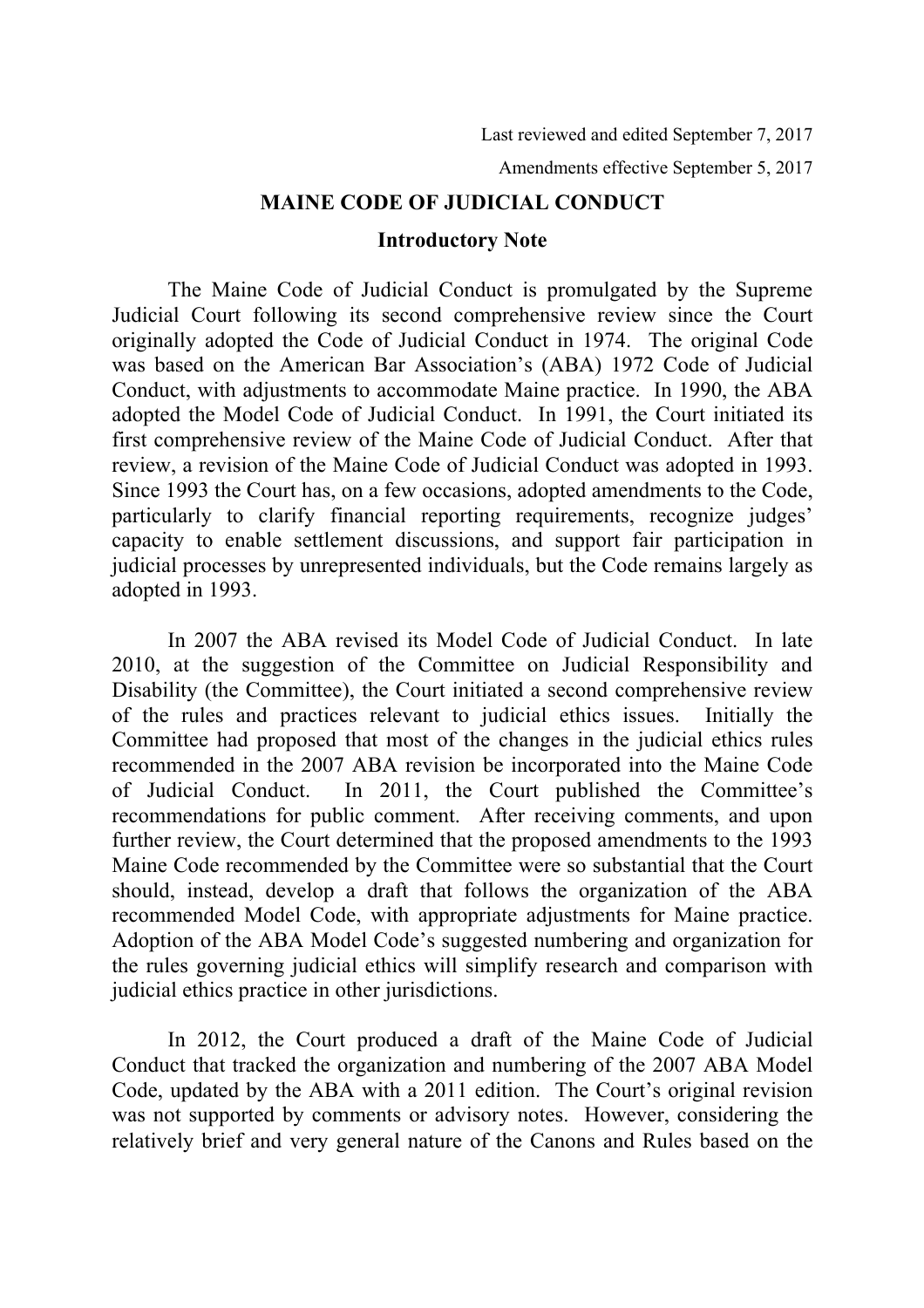ABA Model Code, it was evident that, as with the 1993 revision of the Maine Code of Judicial Conduct, detailed Advisory Notes are necessary.

The Advisory Notes associated with the individual Canons and Rules that follow are drafted to support application of the Canons and Rules and to recognize aspects of Maine practice that differ from national models. They are intended to provide guidance to judges, the Committee, the bar, and the public for application of the Code to the nuanced factual and legal issues that regularly arise as the Canons and the Rules are applied to specific situations in the sometimes difficult and emotionally charged court proceedings from which ethics issues tend to arise—usually involving highly ethical judges trying to do their best. The Canons, Rules and supporting Advisory Notes must also be read and applied in a context that recognizes that not every error that a judge may make constitutes an ethical violation. One recent national review of judicial ethics issues, comparing appellate review and ethics review, has recognized a "general principle" that

when judges make honest mistakes, the appropriate remedy is appeal, not discipline. To reverse judges for honest mistakes is salutary; to punish judges for honest mistakes threatens their decisional independence. Although state judges have an ethical duty to "uphold and apply the law," errors are subject to reversal, not discipline, unless the errors are so egregious or chronic as to manifest bad faith or incompetence.

Charles Gardner Geyh, *The Dimensions of Judicial Impartiality*, 65 Fla. L. Rev. 493, 526-27 (April 2013).

The Preamble to this Code, in language very similar to that appearing in the Preamble and Scope section on the ABA Model Code,<sup>1</sup> states:

Although the black letter of the Rule is binding and enforceable when using terms such as "shall" or "must", it is not contemplated that every transgression will result in the imposition of discipline. Whether discipline is warranted should be determined through a reasonable and reasoned application of the Rules, with consideration of the seriousness of the transgression, the extent of any pattern of improper activity, any previous violations, and the effect of the improper activity upon the judicial system or others.

<sup>&</sup>lt;sup>1</sup> See ABA Model Code of Judicial Conduct (2011 ed.), Scope, 16.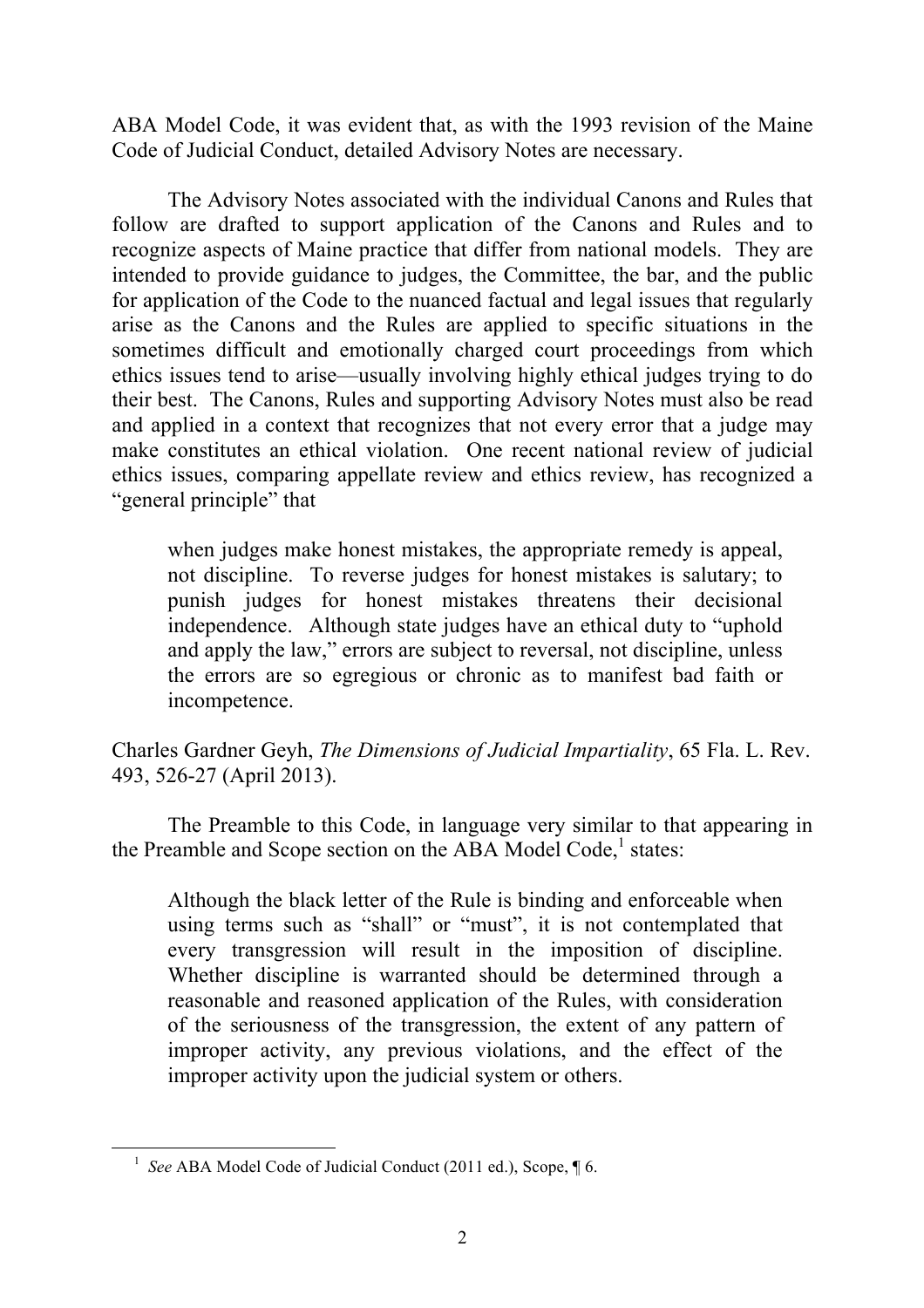Maine practice has some special attributes that are important to respect in drafting and applying a Code of Judicial Conduct. Pursuant to the Maine Constitution, judges in the State Judiciary are appointed by the Governor for seven-year terms, subject to confirmation by the Legislature.<sup>2</sup> Every recent Governor of the State of Maine has made judicial appointments based on recommendations, after careful review of qualifications, by a committee of experienced attorneys and members of the public. Those recommended to the Governor for appointment have tended to be applicants for appointment viewed by the committee as most qualified for judicial service, often without regard to partisan or political considerations. Governors have usually followed their committees' recommendations in making appointments. The combination of the qualifications- and integrity-focused judicial selection process and the significant accountability fostered by the seven-year terms has produced a judiciary that is generally well qualified and sensitive to issues of ethics, skill, and temperament that are important for fostering public respect for the judiciary.

Maine practice also differs from that of some other states in valuing close and regular professional contacts between the bench and the bar and in fostering involvement of judges with lawyers and nonlawyers in the larger community where judges live and work. The value of the regular professional contacts that characterize bench-bar relations in Maine was recognized by Judge William J. Kayatta of the United States Court of Appeals for the First Circuit at a 2014 investiture ceremony for a new Bankruptcy Judge.<sup>3</sup> There Judge Kayatta observed:

Now, some of you may have been to investitures before, I've been to a few, and I will tell you that in the larger metropolitan areas of this country, these investitures are somewhat like a coming out party. Notables and observers gather to take their first look, in some cases, at this new person who they may not know very [well] who is going to now be wielding federal judicial power in their area.

In Maine, though, it's so different. We generally come to know one another in our communities and our professional lives, and so it's not a coming out party. In some ways, it's more of a celebration. Our

 <sup>2</sup> Maine's Probate Judges are elected in each county for four-year terms. Probate Judges are subject to the Maine Code of Judicial Conduct, which includes, for Probate Judges and judicial election candidates, special accommodations to recognize their election processes.

<sup>&</sup>lt;sup>3</sup> Investiture Ceremony for Bankruptcy Judge Peter G. Cary, United States Bankruptcy Court, Portland, Maine, May 9, 2014 (Tr. 4).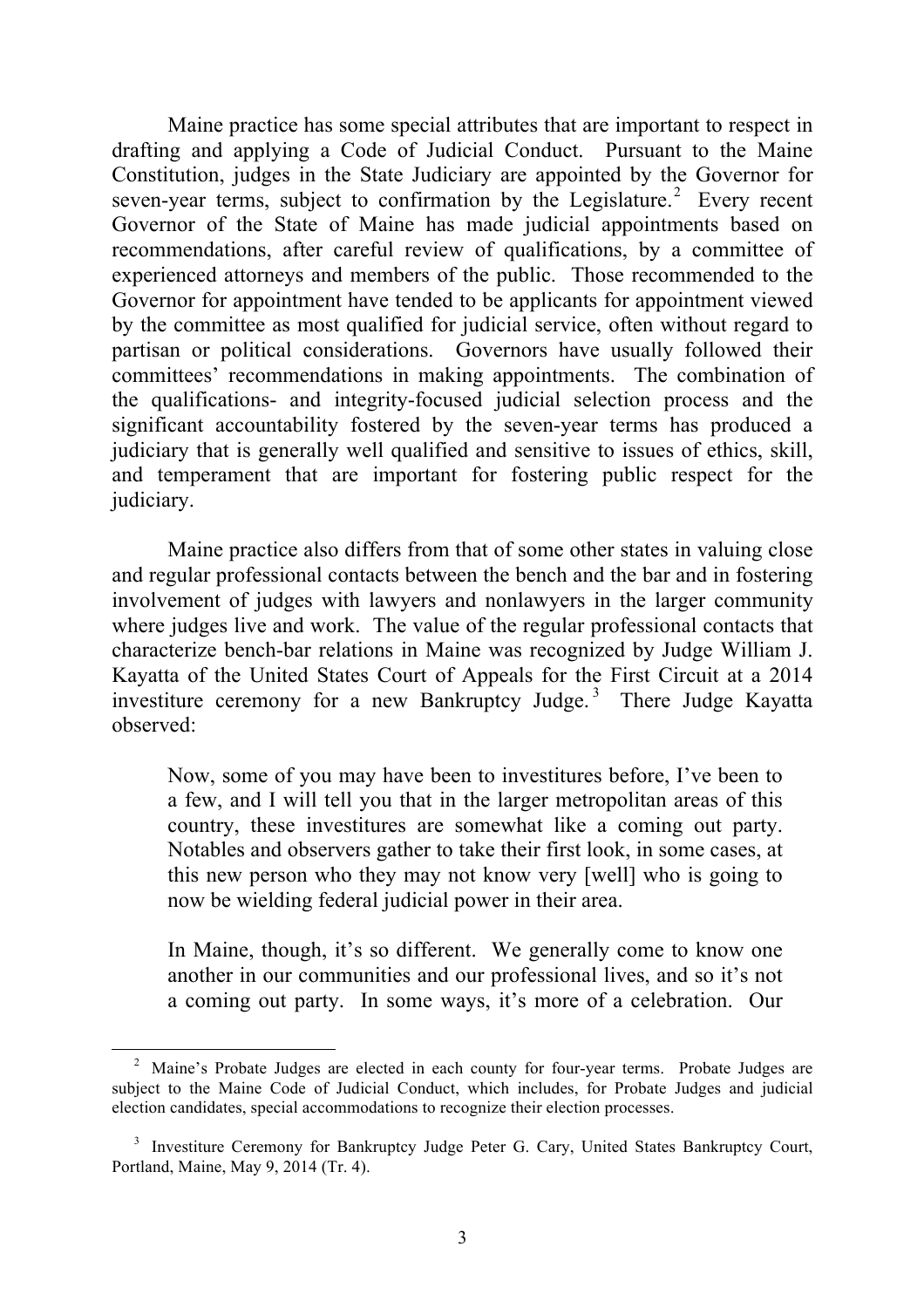familiarity with each other means that our new Bankruptcy Judge . . . has been carried to his new position by a well-earned reputation upon which we can ground our expectations for future success. I suspect that this also accounts for the smiles I see in this courtroom here today. His reputation precedes him widely.<sup>4</sup>

The close professional relations of the bench and the bar, and the resulting importance of reputation, foster maintenance of high ethical standards by both, supported by a prevailing assumption that judges and lawyers know each other and their reputations, and that how they act and what they say in a proceeding today can affect both that proceeding and a matter that may be of importance five or ten or more years in the future.

As the Law Court has recognized, "the legal and judicial communities are small and lawyers and judges necessarily know one another and enjoy cordial professional relationships." *Samsara Mem'l Trust v. Kelly, Remmel & Zimmerman*, 2014 ME 107, ¶ 24, 102 A.3d 757. Rejecting a claim that a judge erred by not recusing or disclosing a professional relationship with an individual who was of counsel to a law firm-litigant and had previously served with the judge on the bench for eighteen years, the Law Court observed:

It is unavoidable, and indeed desirable, that judges who serve on the bench together will necessarily develop close professional relationships. We do not expect that such cordial relationships will end if a judge leaves the bench and returns to the practice of law. We are cognizant that the party status of the law firm in this instance makes this case somewhat different from those where a former colleague is simply an advocate for a party before the court. However, it remains a "fact of litigation in small Maine communities that a judge, or members of his or her family, may know of a party, or a witness, or someone related to a party or a witness, or may even have done business with somebody whose name may come up in a case."

*Id*. ¶ 35 (quoting *Charette v. Charette,* 2013 ME 4, ¶ 24, 60 A.3d 1264).

This revised Maine Code of Judicial Conduct and its Advisory Notes recognize and respect these special attributes of Maine practice.

 <sup>4</sup> Bankruptcy Judge Peter G. Cary began his professional career as a law clerk serving several Justices of the Maine Superior Court. He then joined a law firm that maintained a statewide practice in many areas of the law and became well known to the bench and the bar through court appearances and participation in bar events and other professional development activities.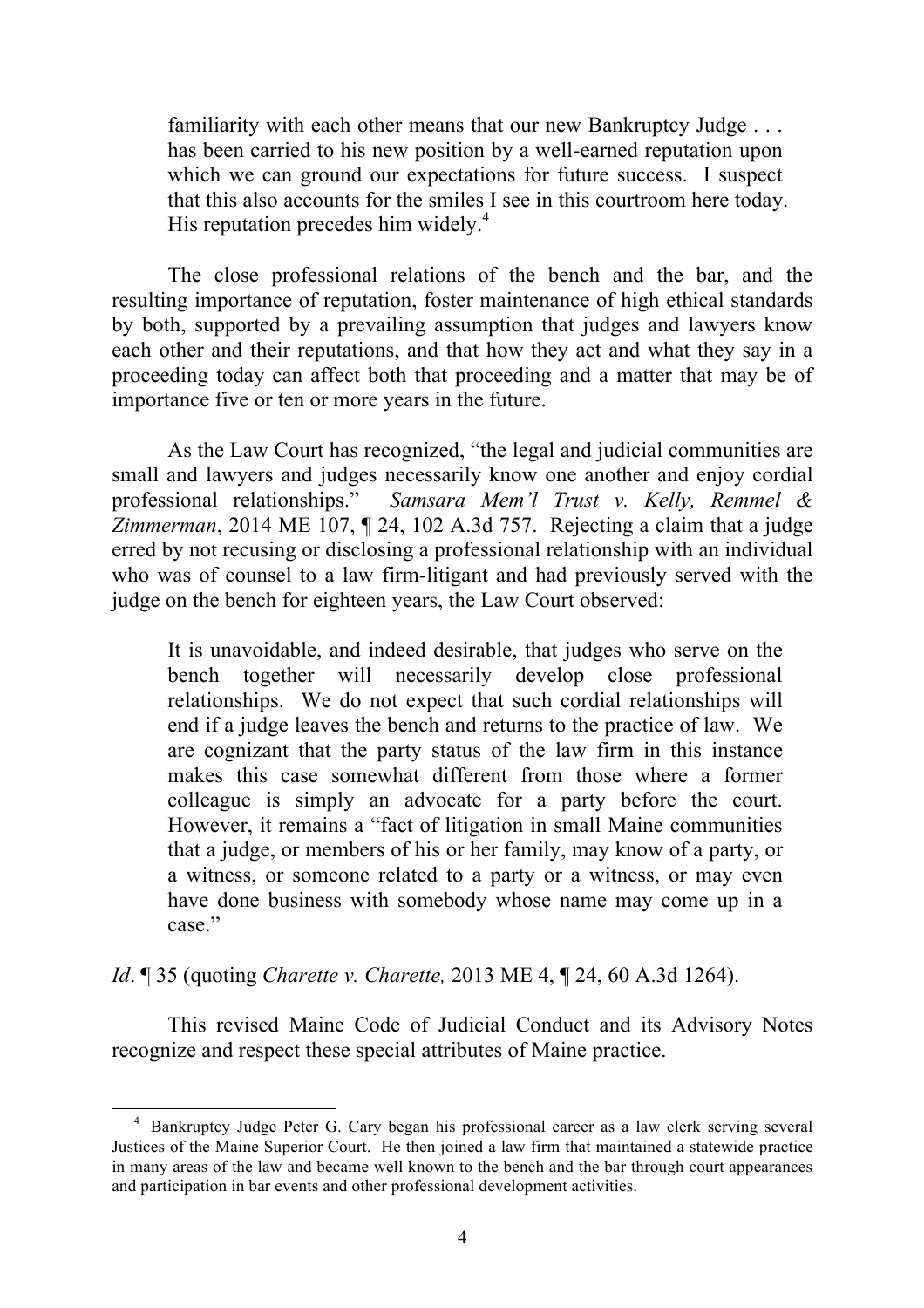The Code of Judicial Conduct reaffirms the commitment of the Maine Judiciary to the highest standards of ethical conduct and assures the public that Maine judges are subject to specific and nationally recognized standards of conduct and are accountable for compliance with those standards.

The Preamble and each Canon and Rule in the republished Code are supported by Advisory Notes providing interpretive guidance for each Rule and indicating the provision of the 1993 Maine Code to which the Canon or Rule is most closely related. The Advisory Notes also address Maine variations from the 2011 edition of the ABA Model Code of Judicial Conduct and refer, when appropriate, to relevant precedent addressing judicial ethics issues. Reviewers should also recognize that many Rules, following the ABA numbering system, have provisions that are sometimes similar or repetitive in effect.<sup>5</sup> Thus, portions of Advisory Notes to one Rule may have application to another Rule that addresses a similar issue.

The guidance in the Advisory Notes is supplemented by citations to relevant Comments to the Rules in the 2011 edition of the ABA Model Code or the Advisory Committee's Notes supporting the 1993 Maine Code of Judicial Conduct. Some interpretive guidance may also be found in the Comments to the individual Rules in the ABA Model Code, when the Model Code Rule at issue is the same or substantially similar to the wording of the Maine version of that Rule.

In accordance with past practice, the Advisory Notes, like the 1993 Advisory Committee's Notes, "will be considered as contemporaneous manifestations of intent that may serve as authoritative aids to interpretation." Maine Code of Judicial Conduct, Introductory Advisory Committee's Notes, at 22 (West 1993) (citing 1 Field, McKusick & Wroth, *Maine Civil Practice* § 1.4 (2d ed. 1970)). As the ABA Model Code notes, its Comments "provide guidance regarding the purpose, meaning, and proper application of the Rules."<sup>6</sup>

This revised Code, like its predecessors, is adopted pursuant to the inherent authority of the Supreme Judicial Court to prescribe rules governing the conduct of the judges of all courts that constitute the Maine Judiciary. *See*  4 M.R.S. §§ 1, 7, 9-B (2014); *In re Dunleavy*, 2003 ME 124, ¶¶ 8-10, 838 A.2d

 $rac{1}{5}$  See, for example, Rule 1.1, addressing a duty to comply with the law, and Rule 2.2, addressing a duty to uphold and apply the law; or Rules 2.2 and 2.11, addressing judicial impartiality; or Rules 2.11 and 3.11, addressing impartiality in relation to personal finance, family, and prior professional relationships; or Rules 3.1, 3.7, and 3.12, addressing extrajudicial activities; or Rules 2.3 and 3.6, addressing certain bias and discrimination issues.

<sup>6</sup> ABA Model Code of Judicial Conduct (2011 ed.), Scope, ¶ 3.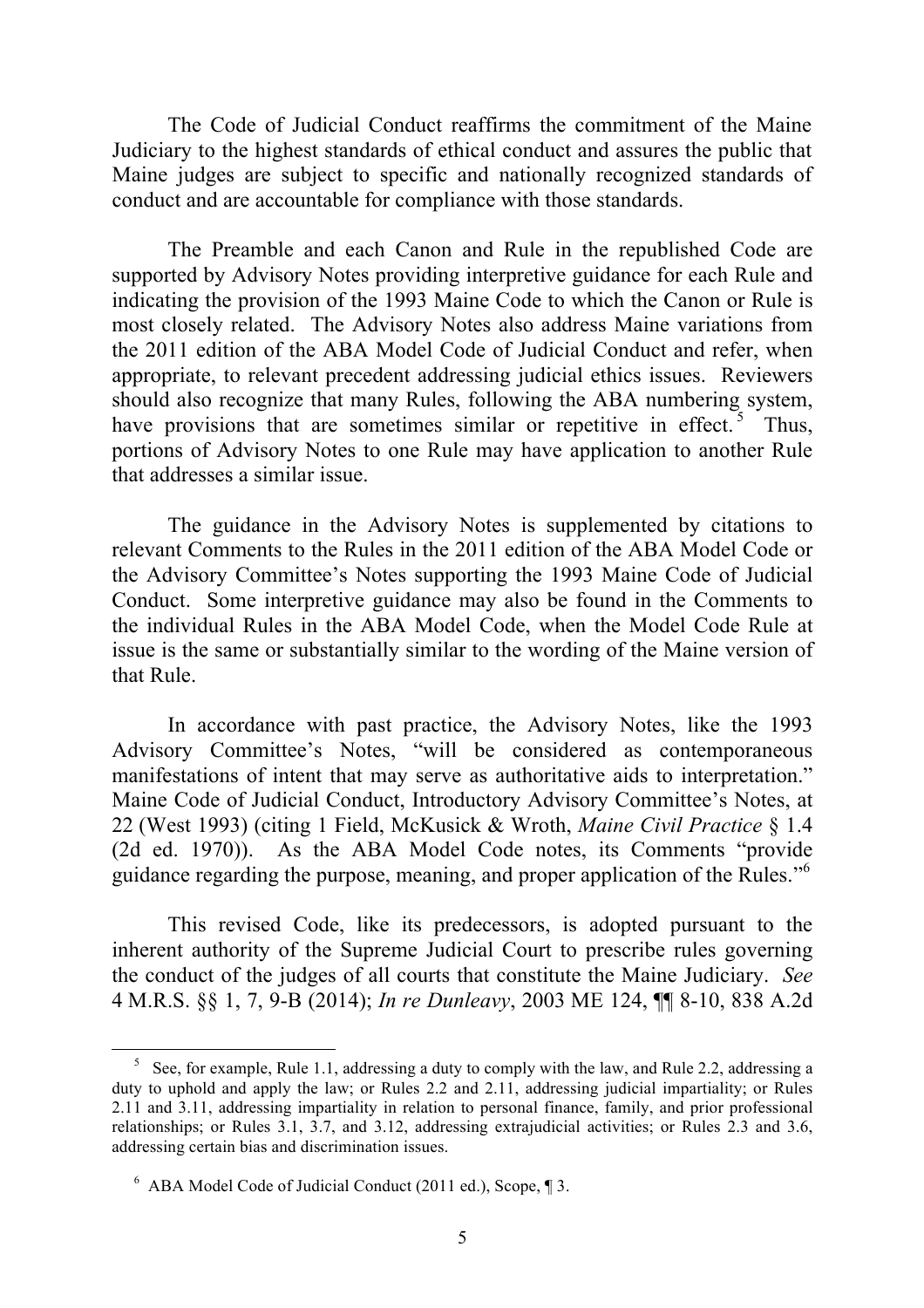338; *In re Cox*, 658 A.2d 1056, 1057 (Me. 1995); *In re Benoit*, 487 A.2d 1158, 1170-71 (Me. 1985).

This Code has been adopted by the Court after consideration of comments and suggestions from members of the bench, bar, and public. Issues concerning Probate Court judges' part-time status, particularly their representation of clients in probate court matters, generated substantial negative comments. That issue, however, is a matter that can only be addressed by legislative action.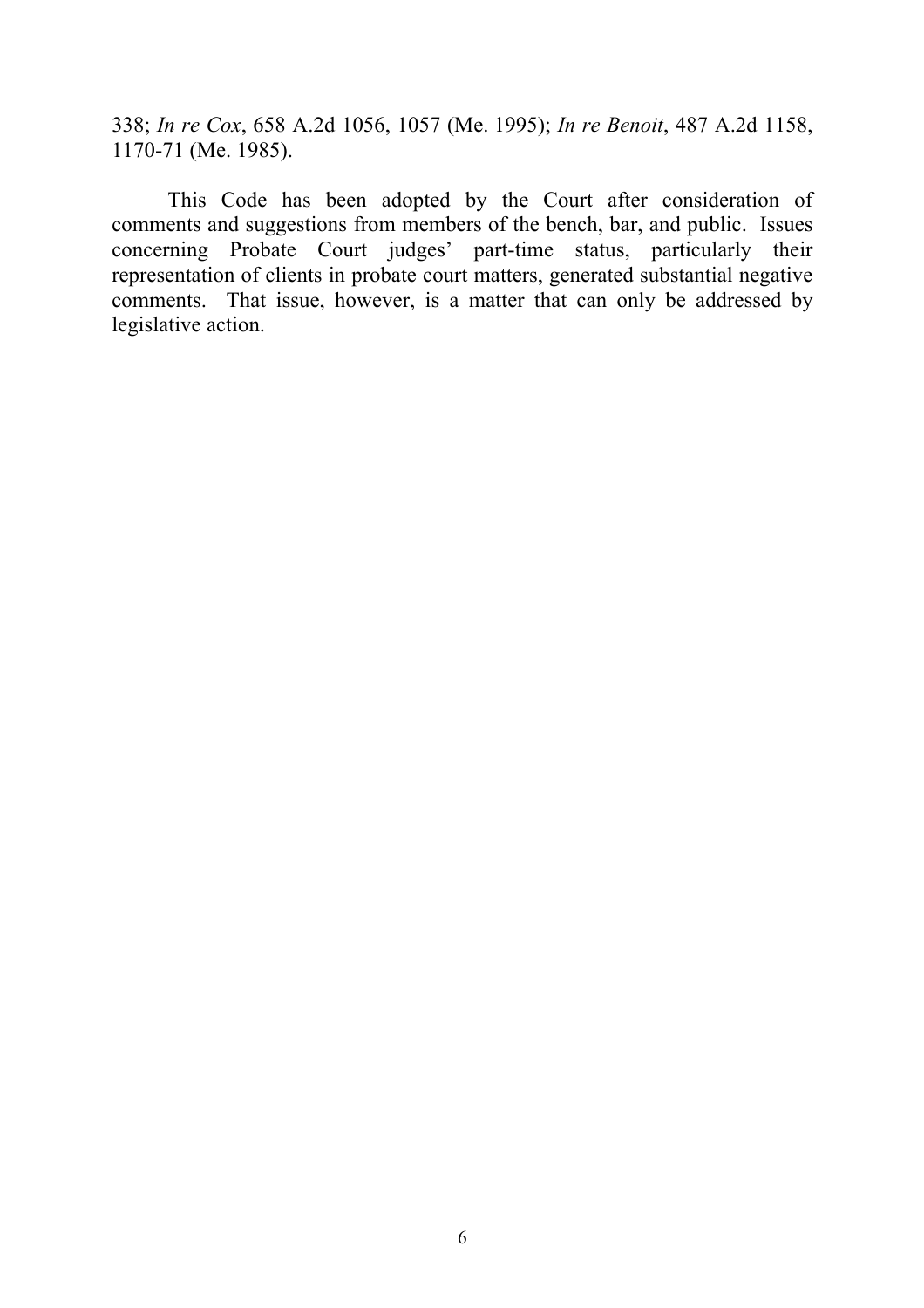## **MAINE CODE OF JUDICIAL CONDUCT**

### **TABLE OF CONTENTS**

#### **INTRODUCTORY NOTE**

#### **TABLE OF CONTENTS**

#### **COVERAGE AND EFFECTIVE DATE**

#### **PREAMBLE**

#### **TERMINOLOGY**

#### **CANON 1**

### *A JUDGE SHALL UPHOLD AND PROMOTE THE INDEPENDENCE, INTEGRITY, AND IMPARTIALITY OF THE JUDICIARY; SHALL AVOID IMPROPRIETY; AND SHOULD AVOID THE APPEARANCE OF IMPROPRIETY***.**

- **RULE 1.1** Compliance with the Law
- **RULE 1.2** Promotion of Confidence in the Judiciary
- **RULE 1.3** Avoiding Abuse of the Prestige of Judicial Office

### **CANON 2**

#### *A JUDGE SHALL PERFORM THE DUTIES OF JUDICIAL OFFICE IMPARTIALLY, COMPETENTLY, AND DILIGENTLY.*

- **RULE 2.1** Giving Precedence to the Duties of Judicial Office
- **RULE 2.2** Impartiality and Fairness; Upholding the Law
- **RULE 2.3** Bias, Prejudice, and Harassment
- **RULE 2.4** External Influences on Judicial Conduct
- **RULE 2.5** Competence, Diligence, and Cooperation
- **RULE 2.6** Ensuring the Right to Be Heard
- **RULE 2.7** Responsibility to Decide
- **RULE 2.8** Decorum, Demeanor, and Communication with Jurors
- **RULE 2.9** Ex Parte Communications
- **RULE 2.10** Judicial Statements on Pending and Impending Cases
- **RULE 2.11** Disqualification or Recusal
- **RULE 2.12** Supervisory Duties
- **RULE 2.13** Administrative Appointments
- **RULE 2.14** Disability and Impairment
- **RULE 2.15** Disciplinary Responsibilities

#### **RULE 2.16** A Judge Shall Comply with Disciplinary Authorities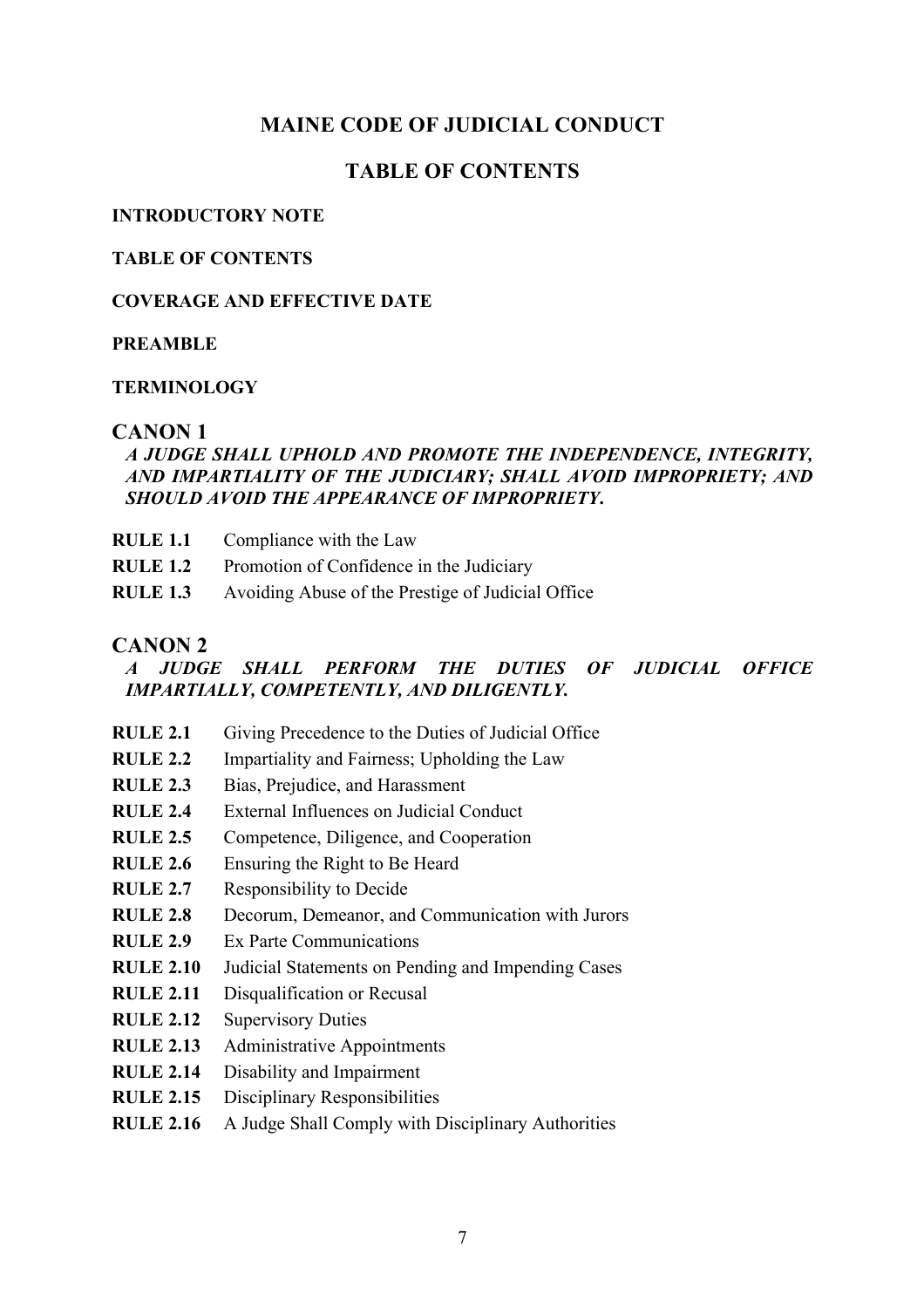# **CANON 3**

## *A JUDGE SHALL CONDUCT THE JUDGE'S PERSONAL AND EXTRAJUDICIAL ACTIVITIES TO MINIMIZE THE RISK OF CONFLICT WITH THE OBLIGATIONS OF JUDICIAL OFFICE.*

- **RULE 3.1** Extrajudicial Activities in General
- **RULE 3.2** Governmental, Civic, or Charitable Activities
- **RULE 3.3** Testifying as a Character Witness
- **RULE 3.4** Appointments to Governmental Positions
- **RULE 3.5** Use of Nonpublic Information
- **RULE 3.6** Affiliation with Discriminatory Organizations
- **RULE 3.7** Participation in Educational, Religious, Charitable, Fraternal, or Civic Organizations and Activities
- **RULE 3.8** Fiduciary Activities
- **RULE 3.9** Service as Arbitrator or Mediator
- **RULE 3.10** Practice of Law
- **RULE 3.11** Financial Activities
- **RULE 3.12** Compensation for Extrajudicial Activities
- **RULE 3.13** Acceptance and Reporting of Gifts, Loans, Bequests, Benefits, or Other Things of Value
- **RULE 3.14** Reimbursement of Expenses and Waivers of Fees or Charges

## **CANON 4**

### *A JUDGE OR CANDIDATE FOR JUDICIAL OFFICE SHALL NOT ENGAGE IN POLITICAL OR CAMPAIGN ACTIVITY THAT IS INCONSISTENT WITH THE INDEPENDENCE, INTEGRITY, OR IMPARTIALITY OF THE JUDICIARY.*

- **RULE 4.1** Political Conduct of Incumbent Judges and Judicial Candidates in General **RULE 4.2** Political Conduct of Candidates for Election as Judge of Probate **RULE 4.3** Political Conduct of Candidates Seeking Appointments to Judicial Office
- **RULE 4.4** Campaign Committees
- **RULE 4.5** Activities of Judges Who Become Candidates for Nonjudicial Office

# **CANON 5 [RESERVED]**

### **CANON 6** *A JUDGE SHALL FILE ANNUAL FINANCIAL DISCLOSURE REPORTS.*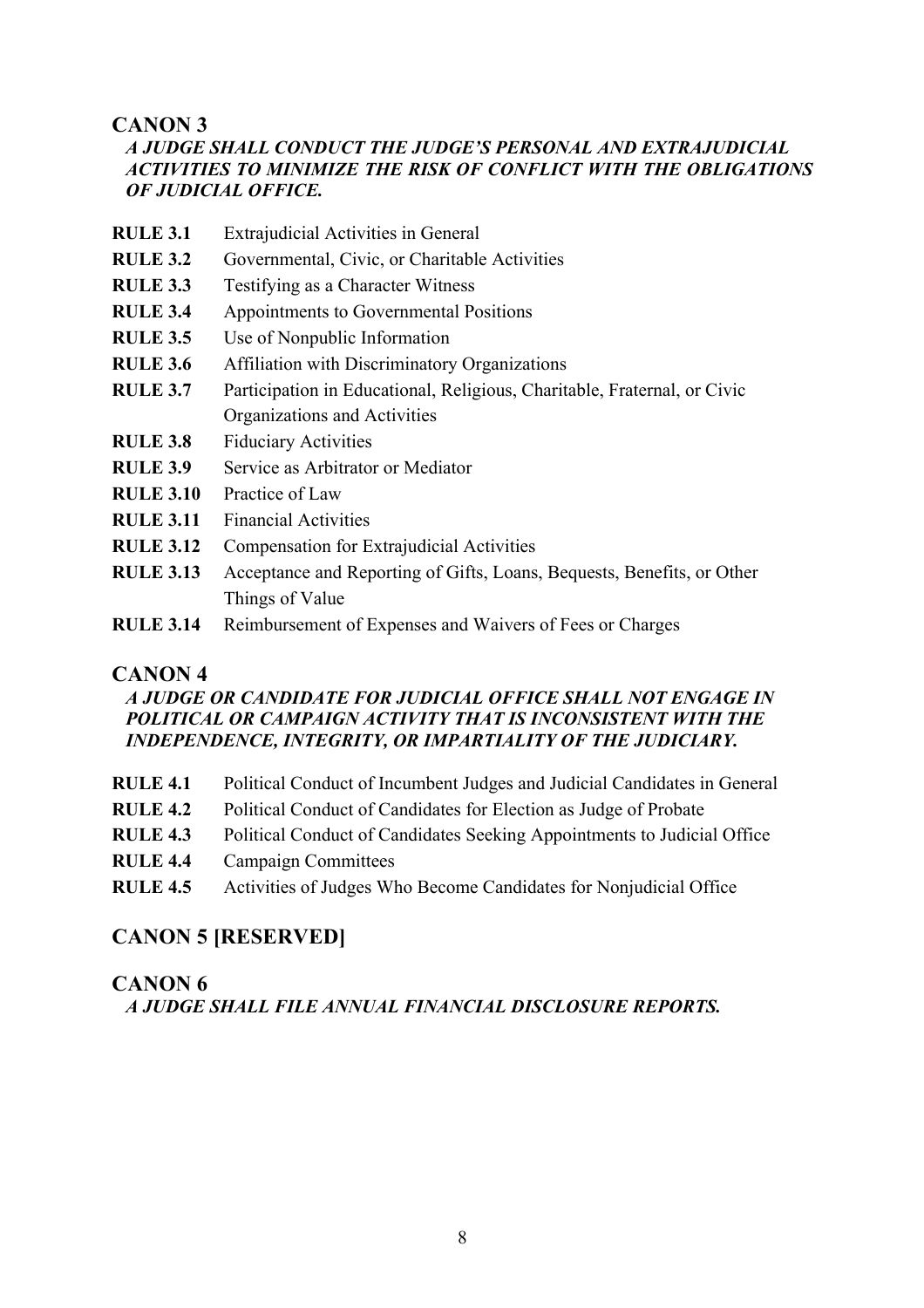# **MAINE CODE OF JUDICIAL CONDUCT**

# **COVERAGE AND EFFECTIVE DATE**

# **I. IN GENERAL**

(A) Every justice, judge, family law magistrate, active retired justice, and active retired judge of the Supreme Judicial Court, the Superior Court, and the District Court shall comply with the provisions of this Code from the time the justice, judge, or magistrate takes the oath of office.

(B) A judge of the Probate Courts shall comply with the provisions of this Code, except that a judge of probate:

(1) Is required to comply with Rules 2.10 and 3.2 only while serving as a judge, or as to matters pending in the judge's court; and

(2) Is not required to comply with Rules 3.8, 3.9, 3.10, 3.11(B), 3.12, and  $4.1(A)(1)-(4)$ . A judge of probate shall not, however, act as a lawyer in a proceeding in which the judge has served as a judge or in any other proceeding related thereto.

# **II. EFFECTIVE DATE**

This Code takes effect on September 1, 2015.

## **III. TIME FOR COMPLIANCE**

All persons to whom this Code is applicable on the effective date, and all persons to whom this Code thereafter becomes applicable, shall comply immediately with all provisions of this Code except Rules 3.6, 3.8, 3.11(B), and 3.11(C), and should comply with these provisions as soon as reasonably possible and shall do so in any event within the period of one year.

## **IV. TITLE**

This Code may be known and cited as the Maine Code of Judicial Conduct.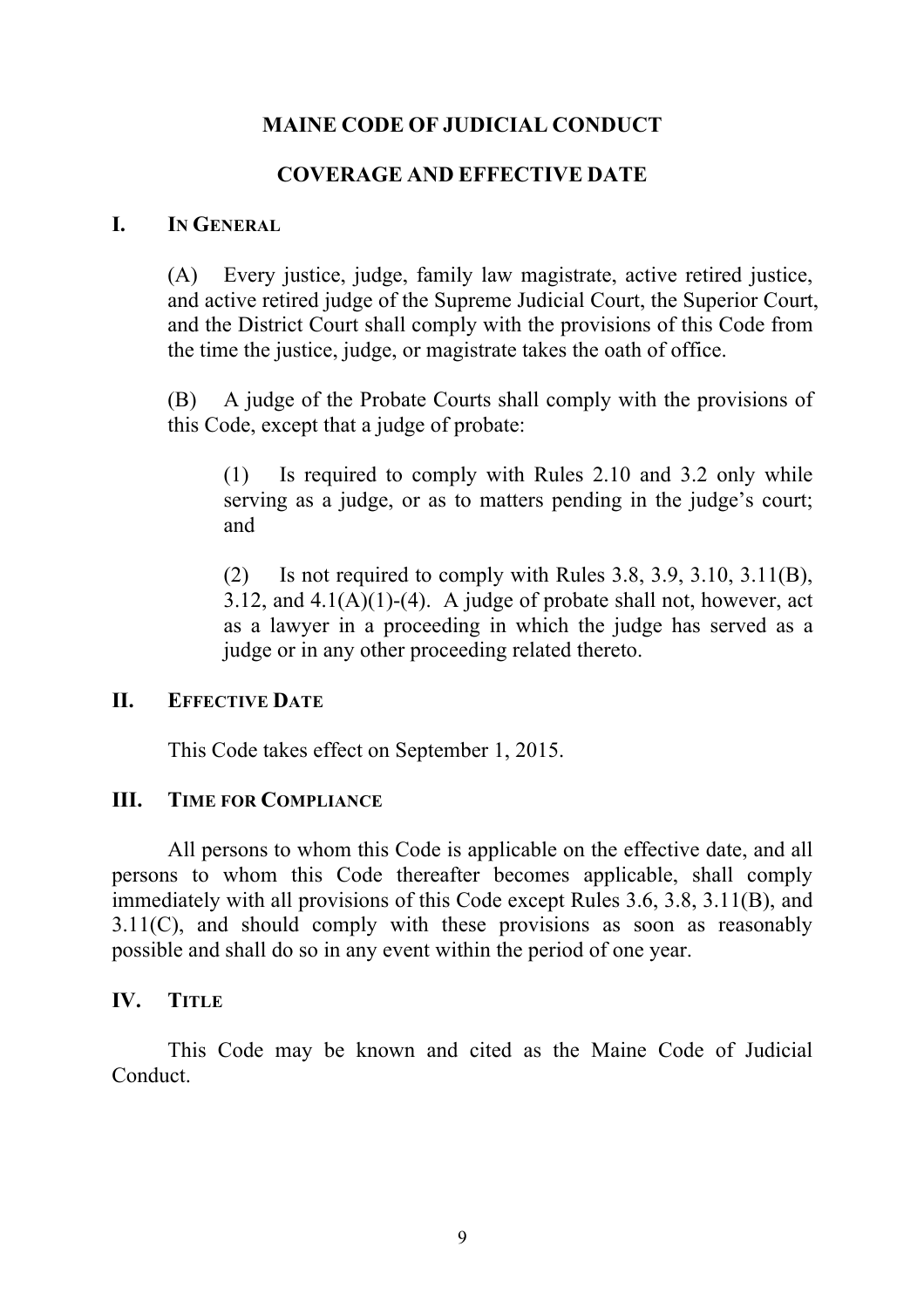### **Advisory Notes – 2015**

The Coverage and Effective Date section is similar to Part II, sections 1, 2, and 4 of the 1993 Code, with changes in terminology to reference current judicial officers and applicable sections of the revised Code. It is also drawn from the Application section of the ABA Model Code (2011 ed.), but it is very different from the Application section of the ABA Model Code, which addresses in detail categories of judges that are not relevant to Maine practice.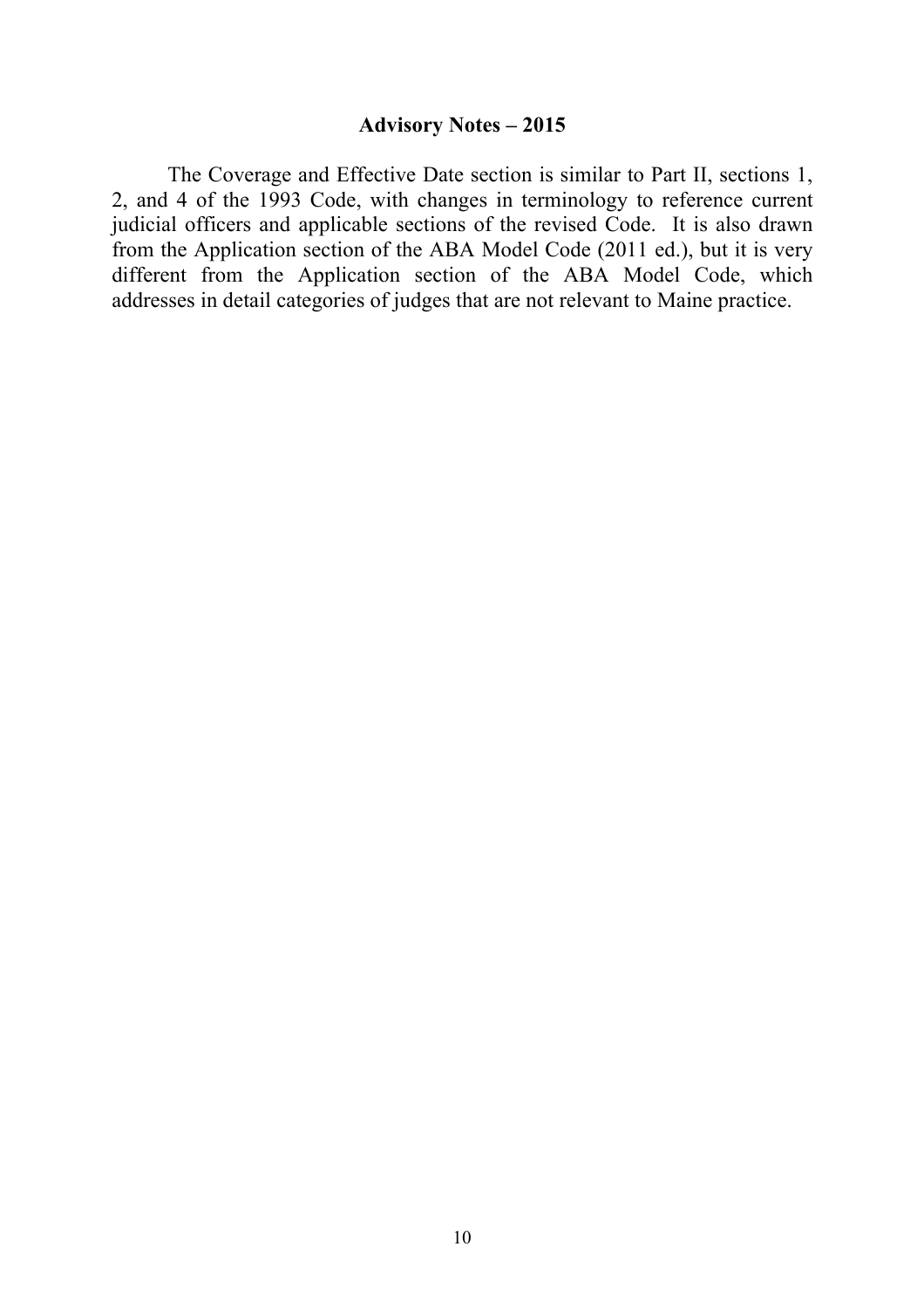### **MAINE CODE OF JUDICIAL CONDUCT**

### **PREAMBLE**

An independent, fair, competent, and impartial judiciary is indispensable to our system of justice. The United States legal system is based upon the principle that an independent, fair, competent, and impartial judiciary, composed of men and women of integrity, will interpret and apply the law that governs our society. The judiciary plays a central role in preserving the principles of justice and the rule of law. Inherent in the rules contained in this Code are the precepts that judges, individually and collectively, must respect and honor the judicial office as a public trust and strive to maintain and enhance confidence in the justice system.

Judges should maintain the dignity of judicial office at all times, and avoid both impropriety and the appearance of impropriety in their professional and personal lives. They should aspire at all times to conduct that ensures the greatest possible public confidence in their independence, integrity, fairness, and competence.

The Code of Judicial Conduct establishes standards for the ethical conduct of judges and judicial candidates. It is not intended as an exhaustive guide for the conduct of judges and judicial candidates, who are governed in their judicial and personal conduct by general ethical standards as well as by the Code. The Code is intended, however, to provide guidance and assist judges in maintaining the highest standards of judicial and personal conduct, and to provide a basis for regulating their conduct through disciplinary agencies.

The Code of Judicial Conduct consists of five Canons, Canons 1, 2, 3, 4, and 6. Canon 6 is generally unchanged from current Canon 6. There is no Canon 5. Numbered Rules appear under each Canon. The Terminology section provides additional guidance in interpreting and applying the Code.

The Canons state overriding principles of judicial ethics that all judges must observe. Although a judge may be disciplined only for violating a Rule or the Canons, supporting Advisory Notes provide important guidance in interpreting the Rules. When a Rule contains a permissive term, such as "may" or "should," the conduct being addressed is committed to the personal and professional discretion of the judge or candidate in question, and no disciplinary action is authorized for action or inaction within the bounds of such discretion.

To implement fully the principles of this Code as articulated in the Canons, judges should strive to exceed the standards of conduct established by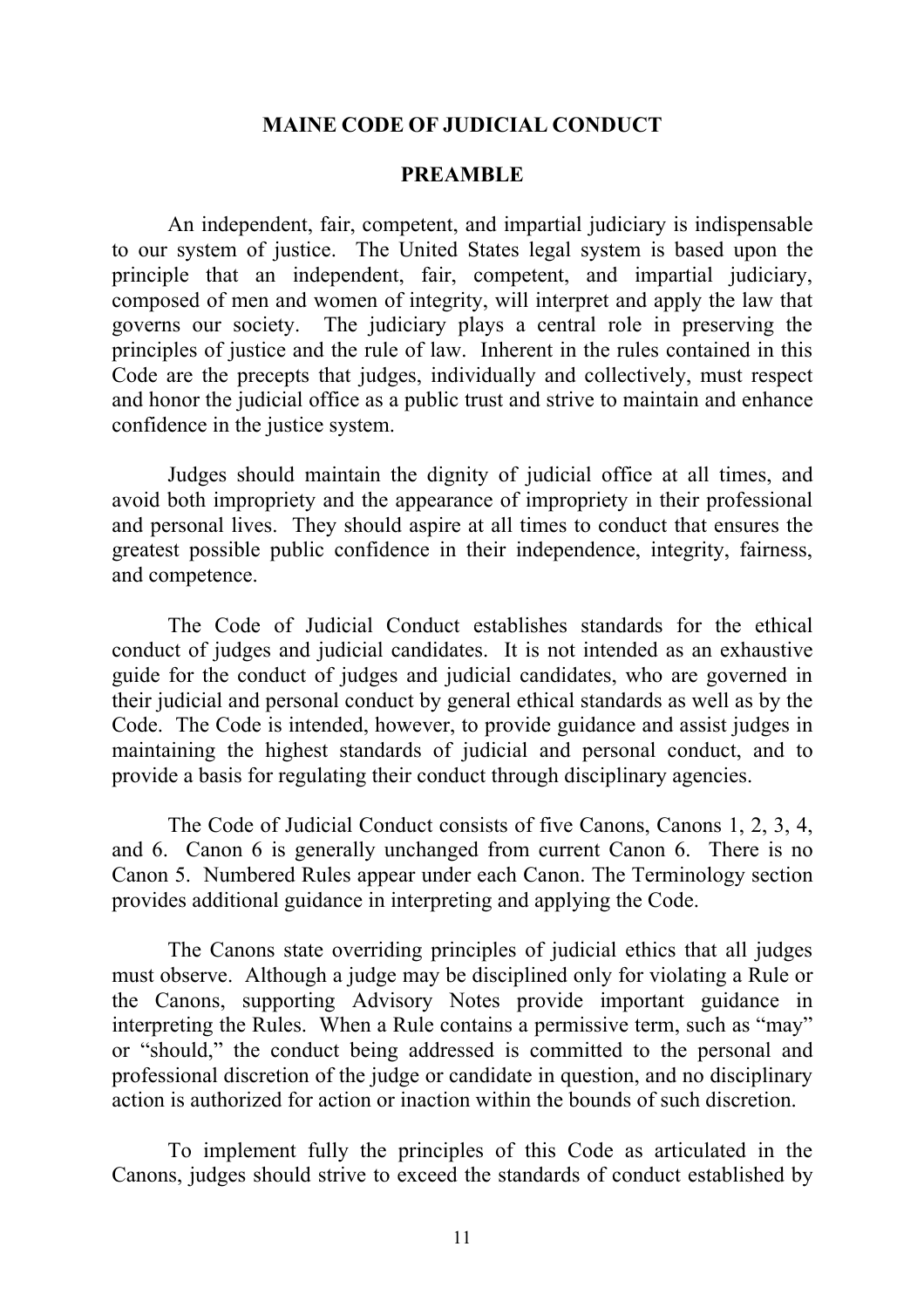the Rules, holding themselves to the highest ethical standards and seeking to achieve those aspirational goals, thereby enhancing the dignity of the judicial office.

This Code sets forth rules of reason that should be applied consistent with constitutional requirements, statutes, other court rules, and decisional law, and with due regard for all relevant circumstances. The Code is not to be construed or applied in any manner that would impinge upon the essential independence of judges in making judicial decisions.

The Code is designed to provide standards for the regulation of judicial conduct through disciplinary proceedings when necessary. Although the black letter of the Rule is binding and enforceable when using terms such as "shall" or "must," it is not contemplated that every transgression will result in the imposition of discipline. Whether discipline is warranted should be determined through a reasonable and reasoned application of the Rules, with consideration given to the seriousness of the transgression, the extent of any pattern of improper activity, any history of previous violations, and the effect of the improper activity upon the judicial system or others.

The Code does not establish any basis for civil or criminal liability. Nor is it intended to be the basis for litigants to seek collateral remedies against each other or to obtain tactical advantages in proceedings before a court.

## **Advisory Notes – 2015**

The Preamble paragraphs incorporate, though with significant revision, what appeared within the paragraphs of the Preamble in the 1993 Maine Code of Judicial Conduct. The paragraphs are divided to track the organizational style of the ABA Model Code. The separation between the Preamble and Scope sections suggested in the ABA Model Code is eliminated in this revision, which combines the Preamble and Scope sections into a single Preamble section as exists in the 1993 Maine Code of Judicial Conduct. The 2011 edition of the ABA Model Code provided no commentary to support the Preamble or Scope sections. The 1993 Advisory Committee's Notes that supported adoption of the Preamble at that time continue to provide useful guidance to interpretation.

The Preamble now states the purposes of the Code and the general substantive and interpretive principles that underlie it. The Preamble notes that "[t]he Canons state overriding principles of judicial ethics that all judges must observe." The Preamble then notes: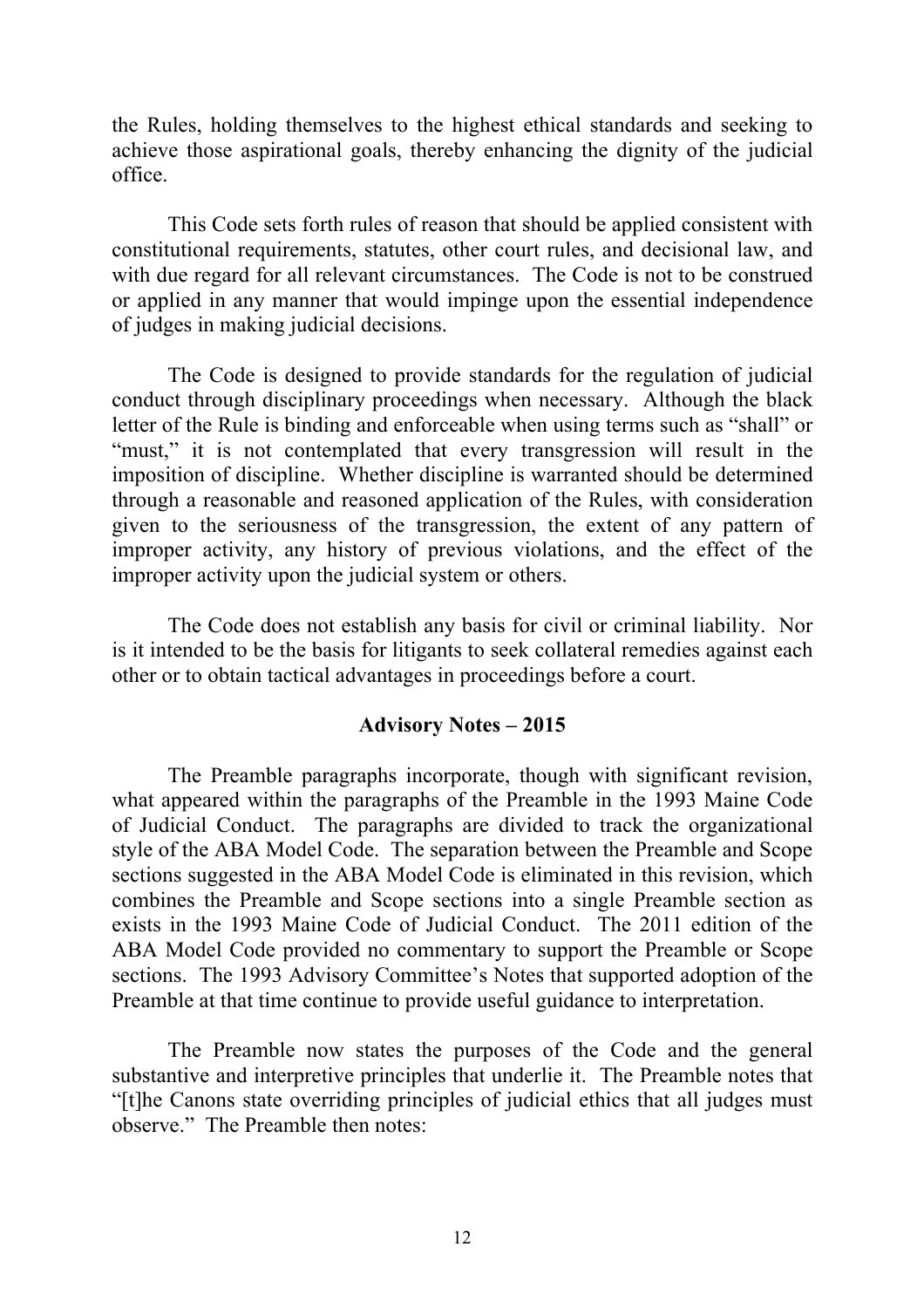This Code sets forth rules of reason that should be applied consistent with constitutional requirements, statutes, other court rules, and decisional law, and with due regard for all relevant circumstances. The Code is not to be construed or applied in any manner that would impinge upon the essential independence of judges in making judicial decisions.

To apply this Code properly, one must examine a judge's action that is subject to inquiry in light of the totality of the circumstances and the statutes, precedents, court rules, this Code of Judicial Conduct, its Introductory Note, the Advisory Notes to this Code, the 1993 Advisory Committee's Notes, and any Advisory Notes to amendments to the 1993 Code since 1993 in deciding whether a judge complied with his or her ethical obligations.

### **1993 Advisory Committee's Note to the Preamble**

The Preamble states the purposes of the Code and the general substantive and interpretive principles that underlie it. Specifically, the Preamble makes clear that all parts of the Code are "authoritative," that is, set out rules that govern judicial conduct.

Those rules are mandatory when the word "shall" is used and aspirational when "should" is used. The 1974 Code used "should" throughout, but its provisions were characterized by the Supreme Judicial Court as mandatory "minimum standards of conduct and propriety" in the first case to arise under the Code and have been so viewed in all subsequent cases. See *Matter of Ross,* 428 A.2d 858, 861 (Me. 1981); see, *e.g.*, *Matter of Kellam,* 503 A.2d 1308, 1311 (Me. 1986) (canon "requires" certain conduct); *Matter of Barrett,* 512 A.2d 1030, 1033-34 (Me. 1986) (canon "directed [judge] in plain language" to take certain action); *Matter of Benoit,* 523 A.2d 1381, 1383 (Me. 1987) ("the plain proscription" of canon); see also ABA Code (1972), Introduction ("The canons and text establish mandatory standards unless otherwise indicated"); *United States v. Anderson,* 798 F.2d 919 (7th Cir., 1986) ("should" interpreted as mandatory in applying state Code of Judicial Conduct). The use of "shall" and "should" eliminates any confusion as to which provisions are mandatory and which are aspirational. See ABA Standing Committee, *Report* 5. Violation of mandatory rules by a judge may result in disciplinary action.

The Preamble makes clear that the Code is to be interpreted reasonably in accordance with other laws and in light of the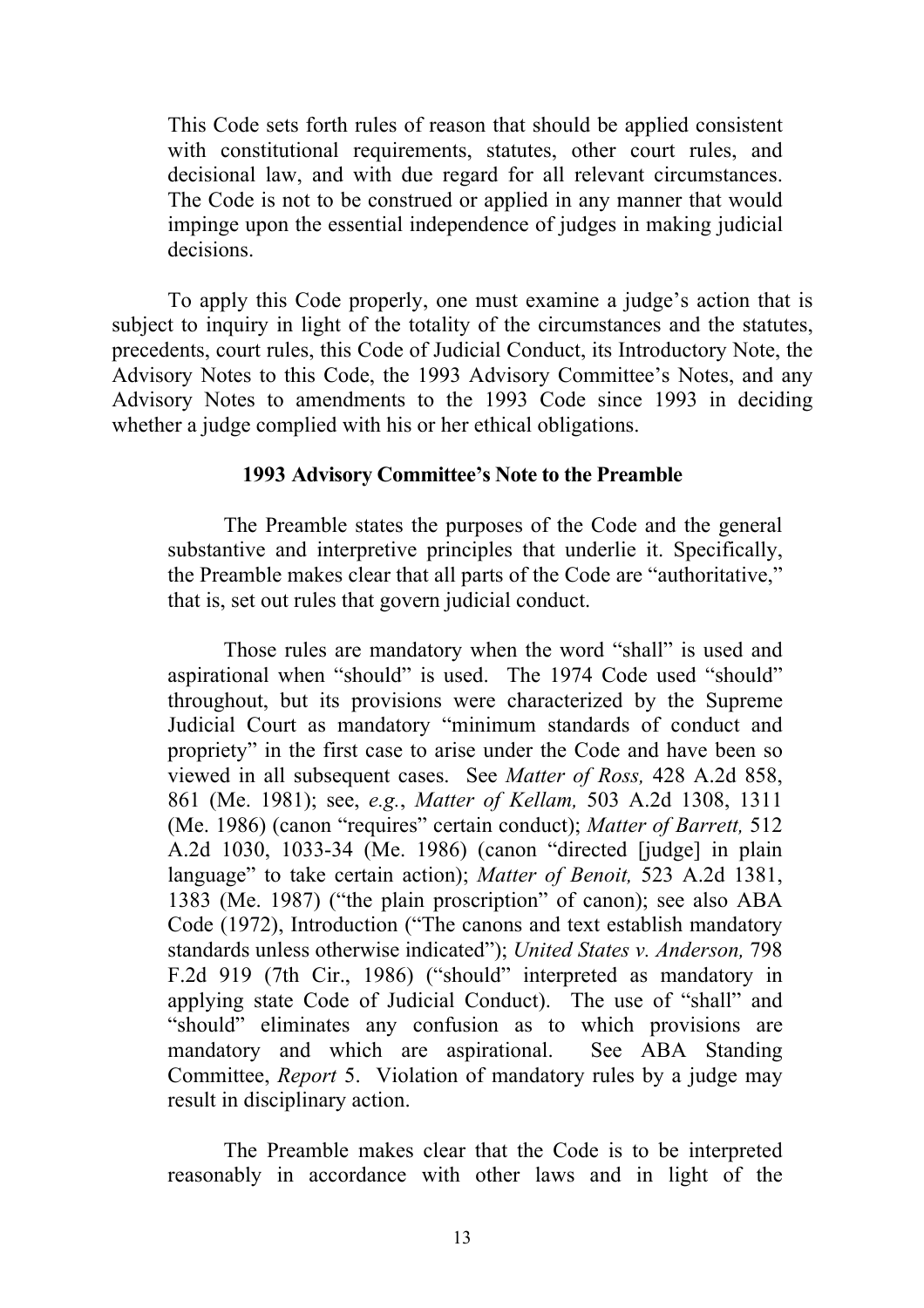circumstances and conditions in which judges must operate. The Preamble also sets out factors of seriousness, pattern, and effect that are to be weighed in determining whether discipline is appropriate and the sanction to be applied. These guidelines and factors should be viewed as giving definition to the requirement of paragraph 9(ii) of the Order Establishing the Committee on Judicial Responsibility and Disability, 385-388 A.2d LX, LXI, that a violation to be reported to the Court be "of a serious nature so as to warrant formal disciplinary action."

Disciplinary decisions under the 1974 Code reflect the application of similar guidelines and factors and will continue to serve as authority. See, *e.g., Matter of Benoit,* 487 A.2d 1158, 1163-68 (Me. 1985) (unlawful use of bail and contempt power in civil cases and pre-trial detention of juvenile offender without counsel were "obviously and seriously wrong" under "reasonably prudent and competent judge" standard); *Matter of Benoit, supra,* 523 A.2d at 1383 ("difficult to conceive of a more egregious violation" of canon intended to protect individual rights and prevent public perception of unfairness than trial judge's publication of letters critical of appellate court pending final disposition of matters); *compare Matter of Kellam, supra,* 503 A.2d at 1311 (more than 40 incidents "reveal a pattern of discourtesy to laypersons of such consistency and duration as to present a serious violation" of the Code), *with Matter of Hart,* 577 A.2d 351, 355 (Me. 1990) (no discipline for alleged discourteous treatment of lawyer occurring as isolated incident in chambers with no loud or undignified language in course of judge's review of perceived attorney misconduct).

In *Hart, supra,* the Court asserted that disciplinary proceedings are appropriate "only in those instances of judicial misconduct that exceed in seriousness the mistakes and frailties of the ordinary judge." Nevertheless, the Court has proscribed "Lawless judicial conduct the administration, in disregard of the law, of a personal brand of justice in which the judge becomes a law unto himself and has recognized that "To the end that a courtroom may truly be a temple of justice and not the personal domain of the man or woman who happens to be presiding, any differences in style [of judicial behavior] must always result in justice administered according to law and must be in accord with" the Code of Judicial Conduct. *Matter of Ross, supra,* 428 A.2d at 861. Departures from this standard are not justified by the admittedly difficult working conditions of the District Court, which "projects to the mass of our citizens their image of the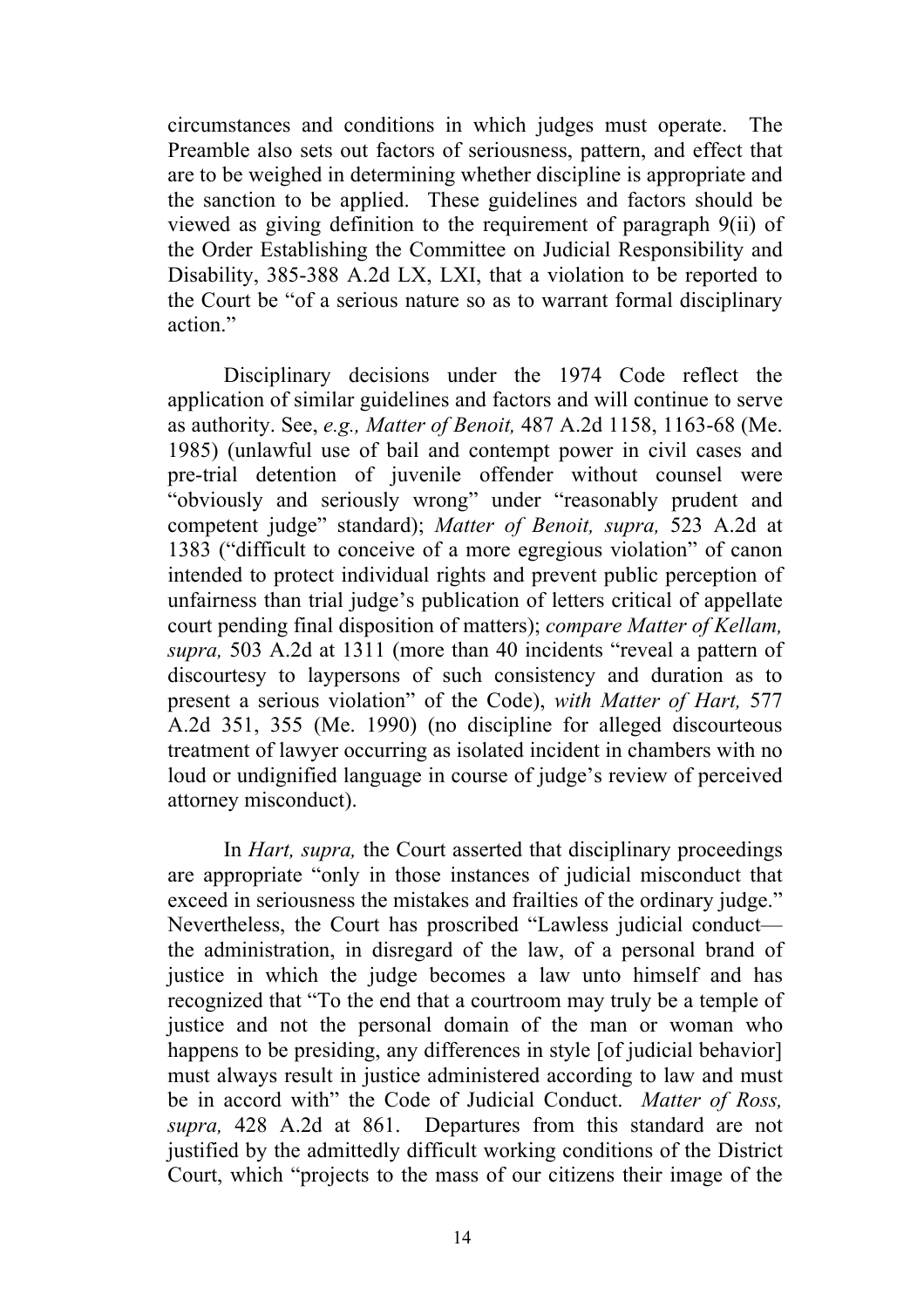administration of justice." *Id.* at 866. See also *id.* at 867; *Matter of Kellam, supra,* 503 A.2d at 1311; but see *Matter of Hart, supra.*

In assessing sanctions, the Court has repeatedly relied upon its statement in *Matter of Ross, supra,* 428 A.2d at 868-69, ordering a disciplinary suspension, that "Any sanction must be designed to preserve the integrity and independence of the judiciary and to restore and reaffirm the public confidence in the administration of justice. Any sanction must be designed to announce publicly our recognition that there has been misconduct; it must be sufficient to deter the individual being sanctioned from again engaging in such conduct and to prevent others from engaging in similar misconduct in the future." See, *e.g.*, *Matter of Kellam, supra,* 503 A.2d at 1312 (censure, suspension, salary forfeiture); *Matter of Barrett, supra,* 512 A.2d at 1034 (reprimand); *Matter of Benoit, supra,* 523 A.2d at 1384 (censure, suspension, salary forfeiture, completion of Judicial Ethics course).

The Preamble also makes clear that the Code is not intended to set standards for the civil or criminal liability of judges. Existing law will govern such issues. See *Richards v. Ellis,* 233 A.2d 37 (Me. 1967) (absolute immunity from civil liability for adjudicative acts); *Forrester v. White,* 484 U.S. 219 (1988) (judge may be liable under 42 U.S.C. § 1983 for acts in administrative capacity); *Pulliam v. Allen,* 466 U.S. 522 (1984) (judicial immunity does not bar injunctive relief or award of attorney's fees under 42 U.S.C. §§ 1983, 1988); *but see United States v. Anderson, supra* (in perjury prosecution of state judge, Code of Judicial Conduct held to have force of law); *cf. Ferrell v. Cox,* 617 A.2d l003, 1007 (Me. 1992) (not error to allow inquiry concerning Canon 5C(4)(c) of 1974 Code directed to judge who was defendant in civil suit).

### **Textual Note to Preamble of 1993 Code**

The Preamble is new. It is based on ABA Model Code (1990), Preamble, adapted for Maine, with certain further modifications in the interests of clarity and simplicity.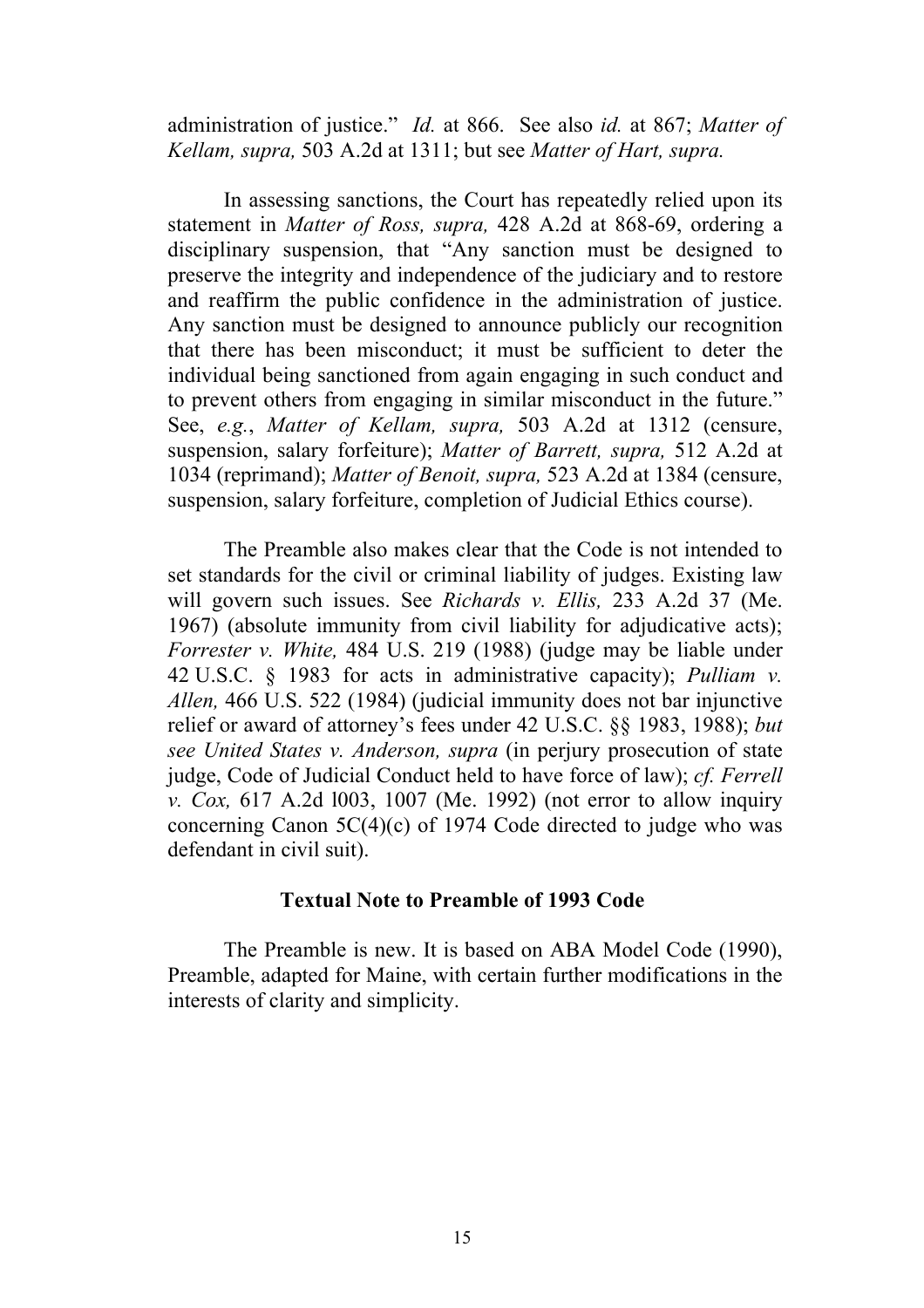### **TERMINOLOGY**

Unless the context requires otherwise, the following terms have the following meanings in interpreting and applying this Code:

**"Appropriate authority"** means the authority having responsibility for initiation of disciplinary process in conjunction with the violation to be reported.

**"Committee"** means the Committee on Judicial Responsibility and Disability established by order of the Maine Supreme Judicial Court.

**"Contribution"** includes both financial and in-kind contributions, such as goods, professional or volunteer services, advertising, and other types of assistance, which, if obtained by the recipient otherwise, would require a financial expenditure.

**"Court staff"** means employees of the court, including full-time, part-time, temporary, or contract employees, interns, externs, volunteers, and employees of the several counties while engaged in support of a judge in the performance of judicial duties, but does not include lawyers advocating for or representing a party in a proceeding before a judge.

"De minimis," in the context of interests pertaining to a disqualification of a judge, means an insignificant interest that could not raise a reasonable question regarding the judge's impartiality or integrity.

**"Domestic partner"** means a person with whom another person maintains a household and an intimate relationship, other than a person to whom he or she is legally married.

**"Economic interest"** means ownership of more than a de minimis legal or equitable interest. Except for situations in which the judge participates in the management of such a legal or equitable interest, or the interest could be substantially affected by the outcome of a proceeding before a judge, it does not include:

(1) An interest in the individual holdings within a mutual or common investment fund;

(2) An interest in securities held by an educational, religious, charitable, fraternal, or civic organization in which the judge or the judge's spouse,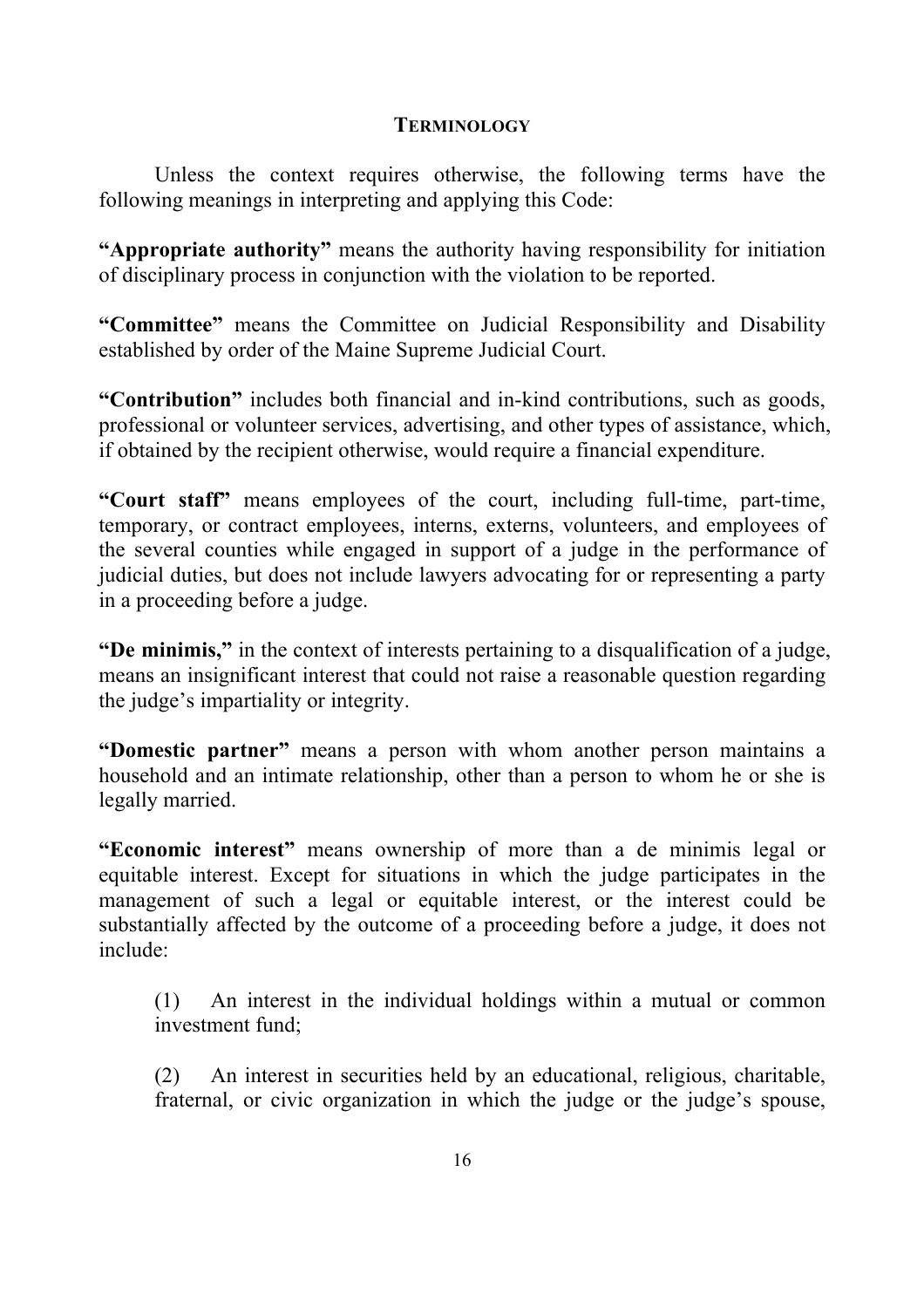domestic partner, parent, or child serves as a director, officer, advisor, or other participant;

(3) A deposit in a financial institution or deposits or proprietary interests the judge may maintain as a member of a mutual savings association or credit union, or similar proprietary interests; or

(4) Ownership of government securities.

**"Election"** includes primary, general, and special elections.

**"Fiduciary"** includes positions as personal representative, executor, administrator, trustee, or guardian.

**"Honorarium"** means a payment of money or any thing of significant value for an appearance, speech, or article, not including reimbursement or payment for actual and necessary expenses for travel, food, and lodging incident to an appearance or speech.

**"Impartial," "impartiality,"** and **"impartially"** mean absence of bias or prejudice in favor of, or against, particular parties or classes of parties, as well as maintenance of an open mind in considering issues that may come before the judge.

**"Impending matter"** is a matter that is imminent or expected to occur in the near future.

**"Impropriety"** is conduct that violates the law, court rules, or provisions of this Code, and that undermines a judge's independence, integrity, or impartiality.

**"Income"** includes, but is not limited to, compensation for services rendered (other than amounts paid by the State of Maine for performance of judicial duties), dividends, interest, rent, royalties, capital gains, and amounts received from a trade or business, trust, estate, pension (other than amounts paid under a pension plan administered by a state or by the federal government), or other financial arrangement. "Income" does not include honoraria, gifts, bequests, favors, reimbursement or payment of expenses, or payments of alimony, spousal support, child support, or separate maintenance.

**"Independence"** means a judge's freedom from influence or controls other than those established by law.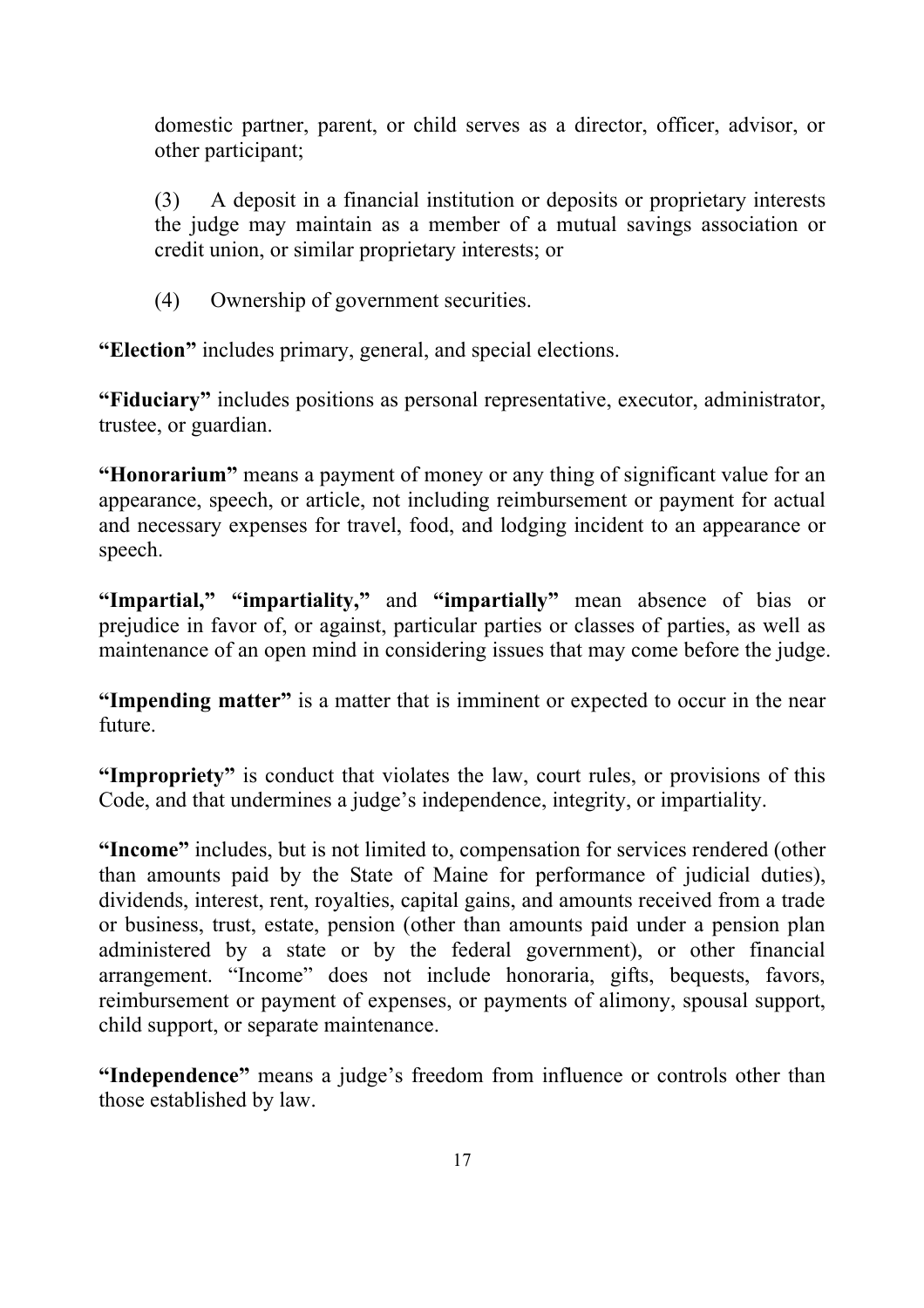**"Integrity"** means probity, fairness, honesty, uprightness, and soundness of character.

**"Judicial candidate"** means any person, including a sitting judge, who is seeking selection for or retention in a judicial office by election or appointment. A person becomes a candidate for judicial office as soon as he or she makes a public announcement of candidacy; declares or files as a candidate with the election or appointment authority; authorizes or, where permitted, engages in solicitation or acceptance of contributions or support; or is nominated for election or appointment to office.

**"Knowingly," "knowledge," "known,"** and **"knows"** mean actual knowledge of the fact in question. Actual knowledge may be inferred from the circumstances.

**"Law"** encompasses court rules, statutes, administrative rules and regulations, constitutional provisions, and decisional law.

**"Member of the judge's family"** means a spouse, domestic partner, child, grandchild, parent, grandparent, or other relative or a person with whom the judge maintains a close familial relationship.

**"Member of a judge's family residing in the judge's household"** means any relative of a judge by blood, marriage, or adoption, or a person treated by a judge as a member of the judge's family, who resides in the judge's household.

**"Nonpublic information"** means information that is not available to the public. Nonpublic information may include, but is not limited to, information that is sealed by statute or court order, impounded, or communicated in camera, and information offered in grand jury proceedings, presentencing reports, child protective cases, or psychiatric reports.

**"Pending matter"** is a matter that has commenced. A matter continues to be pending through any appellate process until final disposition.

**"Personally solicit"** means a direct request made by a judge or a judicial candidate for financial support or in-kind services, whether made by letter, telephone, or other means of communication.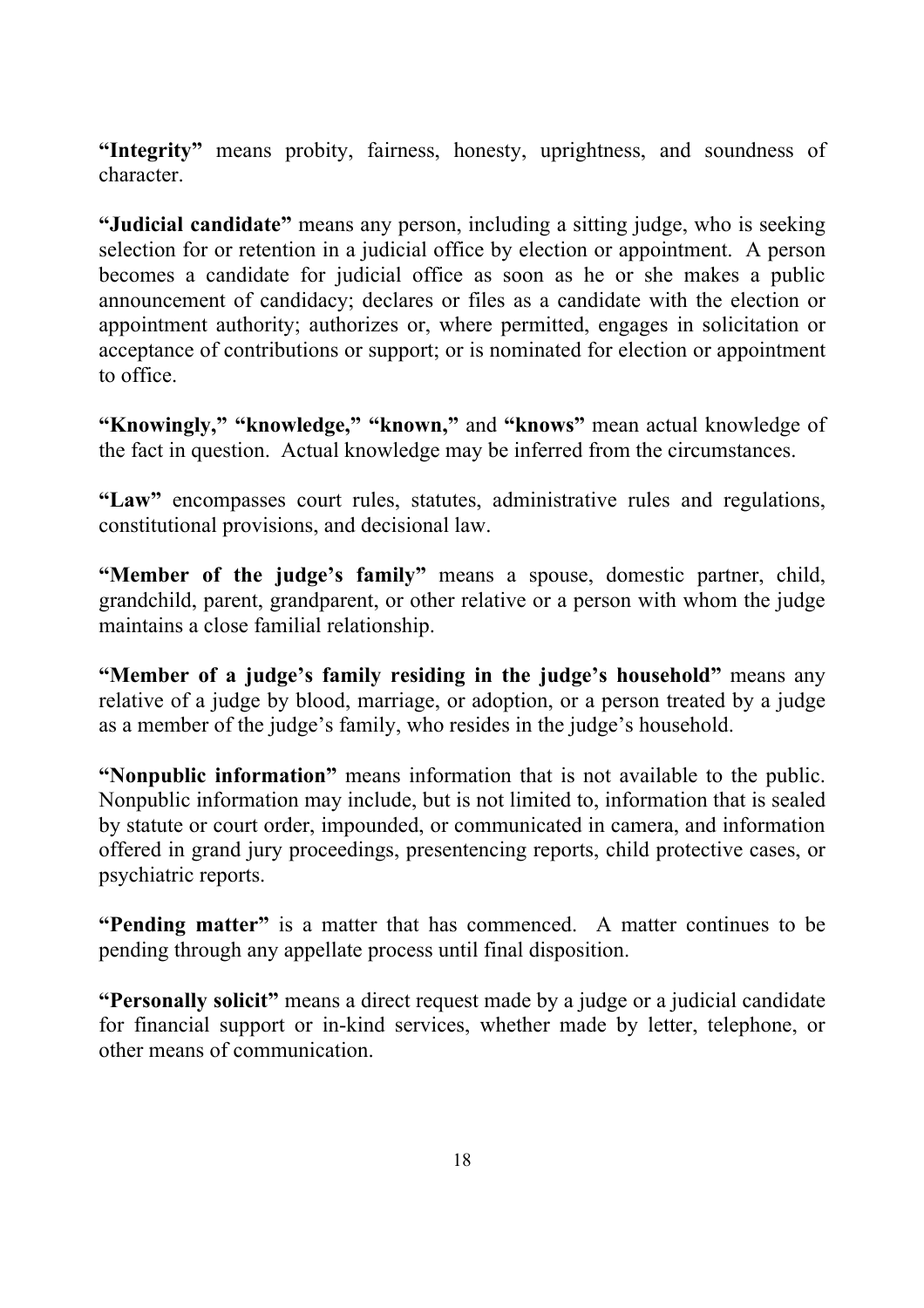**"Political organization"** means a political party or other group sponsored by or affiliated with a political party or candidate, or an independent political action committee, the principal purpose of which is to further the election or appointment of candidates for political office. For purposes of this Code, the term does not include a judicial candidate's campaign committee.

**"Require."** The rules prescribing that a judge "require" certain conduct of others are, like all of the rules in this Code, rules of reason. The use of the term "require" in that context means a judge is to exercise reasonable direction and control over the conduct of those persons while they are subject to the judge's direction and control.

**"The 1993 Code."** References to the 1993 Code, the 1993 Maine Code of Judicial Conduct, the 1993 Canons, or similar references to the 1993 Code or Canons, include any amendments adopted since 1993 and until the 2015 adoption of this revised Maine Code of Judicial Conduct, unless the context indicates that the reference is limited to actions taken in 1993.

**"Third degree of relationship"** includes the following persons: great-grandparent, grandparent, parent, uncle, aunt, brother, sister, child, grandchild, great-grandchild, nephew, and niece.

## **Advisory Notes – 2015**

The "Terminology" section appears as "Definitions" in Part II, Section 3 of the 1993 Maine Code of Judicial Conduct. The 2010 Committee on Judicial Responsibility and Disability Report to the Court recommended that definitions of "domestic partner," "impending matter," "impropriety," "independence," "integrity," "member of a judge's family residing in the judge's household," "pending matter," and "personally solicit" that appear in the ABA Model Code be added to this Code. The Committee also recommended that the definitions of "court personnel," "election," "honorarium," and "income" from the 1993 Maine Code not be included in the revised Code because those terms were not included in the Committee draft. Because those terms appear in this draft, those definitions are retained. "Court personnel" is now referenced as "court staff," and the definition is broadened to include the full range of persons who may be engaged by the Judicial Branch or the Probate Courts in support of judges in the performance of their judicial duties. In the definition of "Economic interest," paragraph 4 is clarified to be "Ownership of government securities" rather than the more obscure "interest in an issuer of government securities." The definitions of "Committee" referring to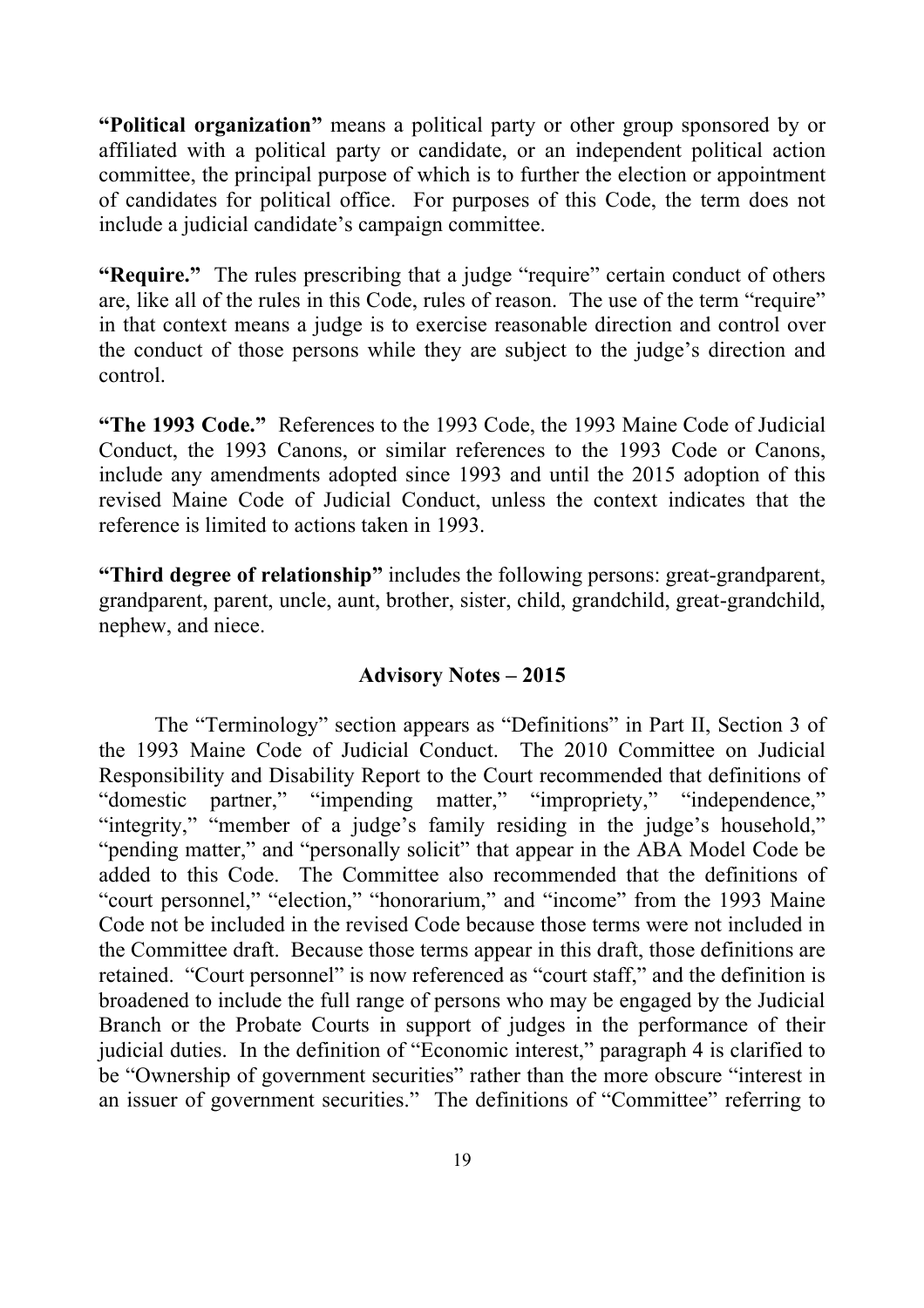the Committee on Judicial Responsibility and Disability, and of "the 1993 Code" are added.

The 2007 and 2011 editions of the ABA Model Code are organized so that an asterisk \* appears at each point when a defined word first appears in the Code. That designation has been eliminated in this draft.

The 1993 Advisory Committee's Note to the Definitions in Part II of the Maine Code of Judicial Conduct, stated as follows:

The definition of "candidate" [now "Judicial candidate"] in Section 3B includes individuals seeking initial appointment or election as a judge, judges seeking reappointment or reelection as a judge, and judges seeking appointment or election to nonjudicial office. The language of the definition in ABA Model Code (1990), Terminology Section, has been changed to reflect the actualities of political activity in Maine. See Advisory Committee's Note to Canon 5.

The definition of "court personnel" in Section 3C makes clear that lawyers are not "court personnel" as that term is used in the Code, regardless of their traditional status and obligations as "officers of the court." Court officers and other support personnel are within the definition, however, even when technically employed by the county.

The definition of "de minimis" in Section 3D departs from that in ABA Model Code (1990), Terminology Section, with the substitution of "too trivial" for "insignificant." The change is for consistency with the definition of de minimis offenses in the Maine Criminal Code, 17-A M.R.S.A. § 12.

The definition of "economic interest" in Section 3E, taken without change from the definition in ABA Model Code (1990), Terminology Section, is a modification of the definition of "financial interest" in ABA Code (1972), Section  $3C(3)(c)$ . That provision was not incorporated in Maine Code (1974), Section 3C. See Advisory Committee's Note to Section 3E.

The definition of "election" in Section 3F is adapted from the definition of "public election" in ABA Model Code (1990),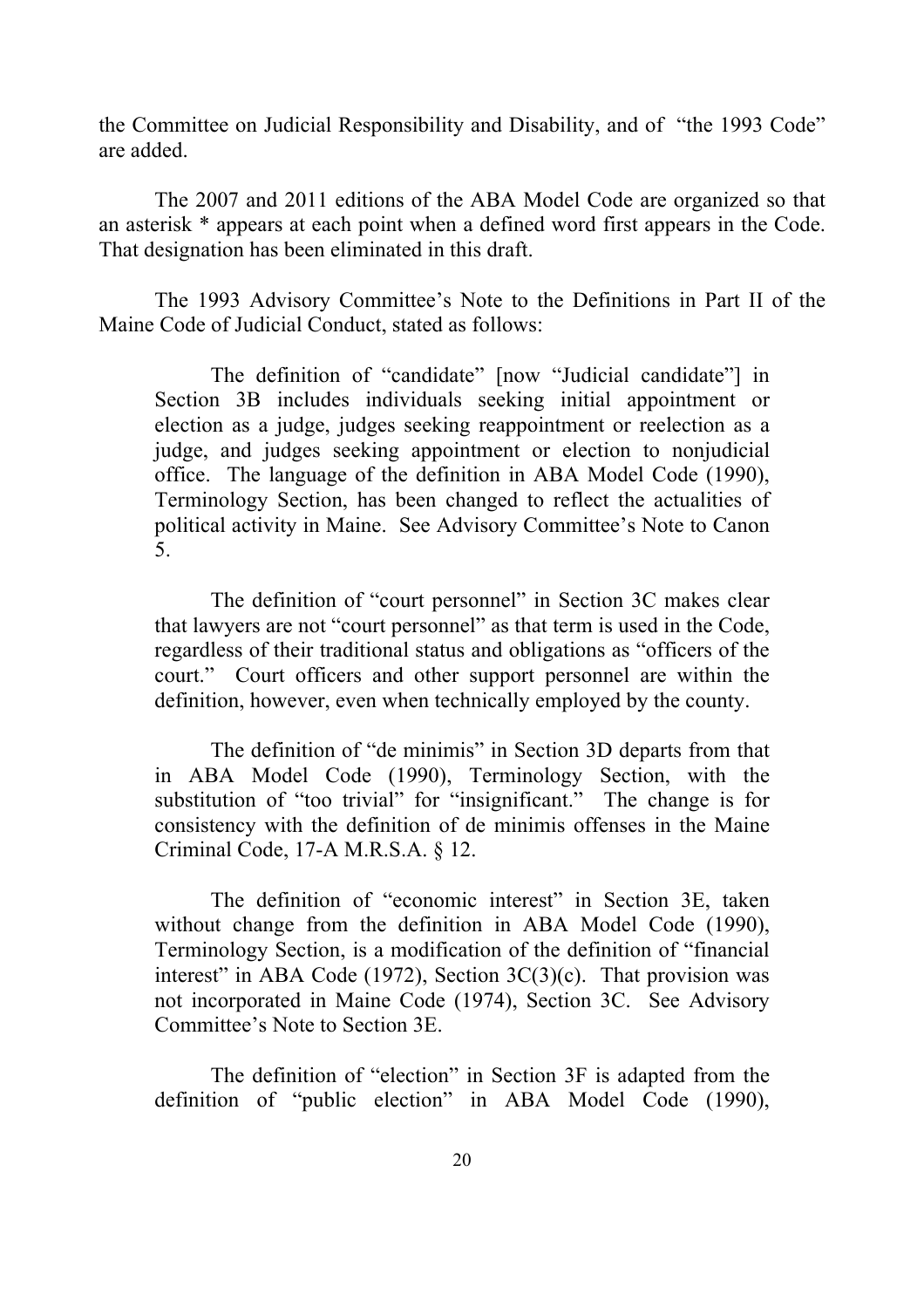Terminology Section, to reflect the operation of the Maine political system.

In the definition of "fiduciary" in Section 3G, the term "personal representative" has been added for consistency with the Maine Probate Code, 18-A M.R.S.A. § 1-201(13), (30). The definition is derived from ABA Code (1972), Section 3C(3)(b), not incorporated in Maine Code (1974), Section 3C. See Advisory Committee's Note to Section 3E.

The definitions of "honorarium" in Section 3H and "income" in Section 31 are taken from Maine Code (1974), Canon 8B(l)(a) and (b), added in 1990. They have been eliminated from those paragraphs, which are Canons 6B(l)(a) and (b) in the revised Code. For discussion of these definitions, see Advisory Committee's Note to August 15, 1990, promulgation of Canons 8B(l)(a) and (b), Me. Rptr., 576-588 A.2d LXXV-LXXVI.

In the definition of "law" in Section 3K, the phrase "administrative rules and regulations" has been added to the list of forms of law found in the definition in ABA Model Code (1990), Terminology Section.

In the definition of "nonpublic information" in Section 3M, the final sentence of the definition in ABA Model Code (1990), Terminology Section, listing types of nonpublic information, has been eliminated in favor of a generic reference to information rendered unavailable "by law or court order."

In the definition of "political organization" in Section 3N, the word "public" was substituted for "political," modifying "office" at the end of the sentence in the definition in ABA Model Code (1990), Terminology Section.

The definition of "third degree of relationship" in Section 3P, taken without change from the definition in ABA Model Code (1990), Terminology Section, is derived from ABA Code (1972), Section 3C(3)(a), Commentary. That provision was not incorporated in Maine Code (1974), Section 3C. See Advisory Committee's Note to Section 3E.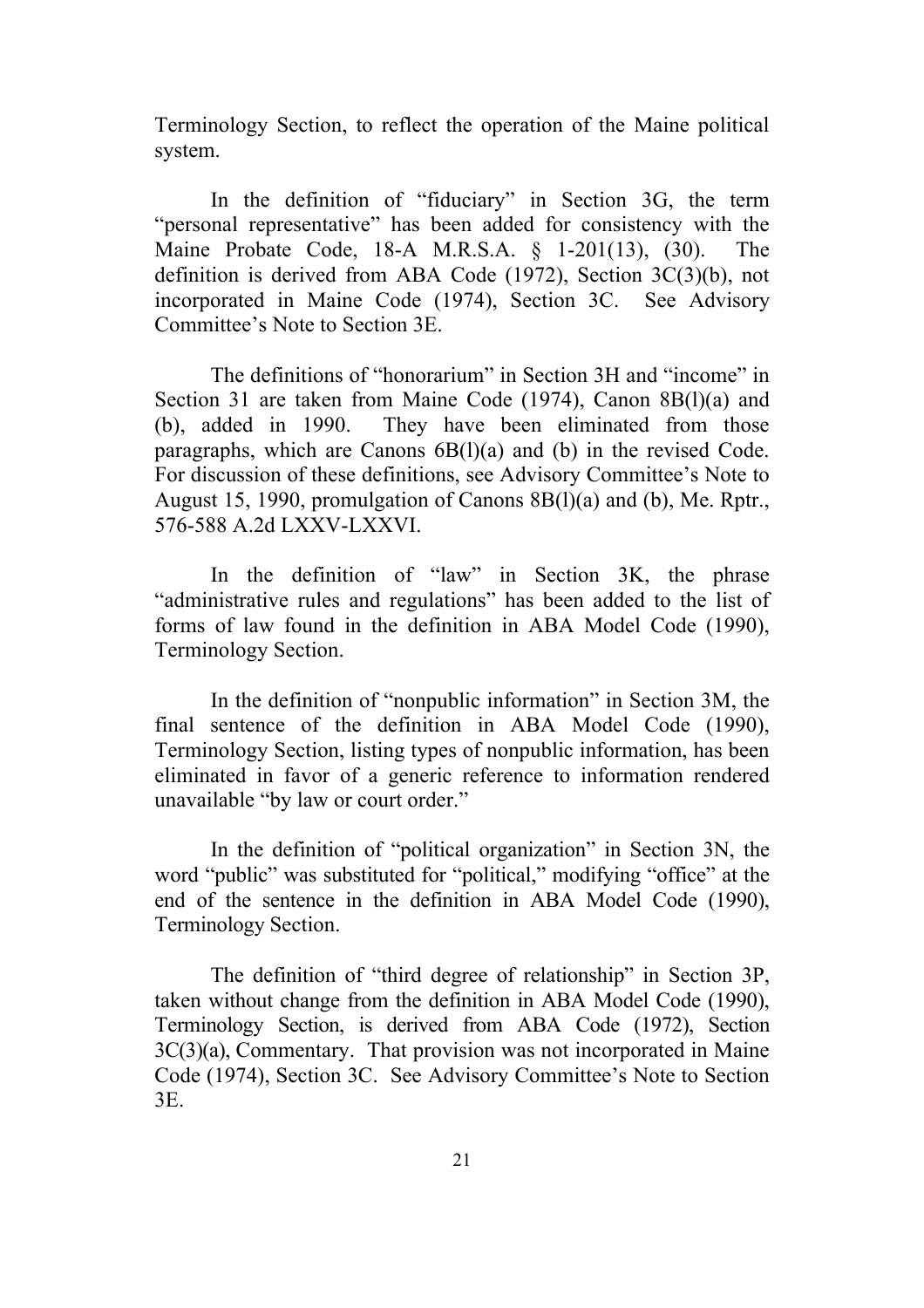#### **CANON 1**

**A judge shall uphold and promote the independence, integrity, and impartiality of the judiciary; shall avoid impropriety; and should avoid the appearance of impropriety.**

#### **Advisory Notes – 2015**

Canon 1 is based on the ABA Model Code (2011 ed.) with the words "should avoid" added before the words "appearance of impropriety." Canon 1 is similar to the first sentence of 1993 Canon 1. Because the 1993 Canons had no Rules subdivisions, Canon 1 of the 1993 Canons included three additional sentences that read as follows:

An independent and honorable judiciary is indispensable to justice in our society. A judge should participate in establishing, maintaining, and enforcing high standards of conduct, and shall personally observe those standards so that the integrity and independence of the judiciary will be preserved. The provisions of this Code are to be construed and applied to further that objective.

Canon 1 and Rule 1.1 are not supported by any Comments in the 2011 ABA Model Code.

### **1993 Advisory Committee's Note to Canon 1**

Canon 1 sets forth the substantive duty of each judge to observe "high standards of conduct . . . so that the integrity and independence of the judiciary will be maintained." The latter purpose is also an interpretive principle to be observed in the construction and application of the Code. In addition, the Canon exhorts judges to "participate in establishing, maintaining, and enforcing" those standards. This provision is cast in aspirational rather than mandatory form because it is too general to admit of disciplinary enforcement.

The integrity and independence of judges is of fundamental importance, because public confidence in these attributes is essential to that "[d]eference to the judgments and rulings of courts" upon which "the system of government under law depends." Public confidence is maintained or diminished accordingly as judges observe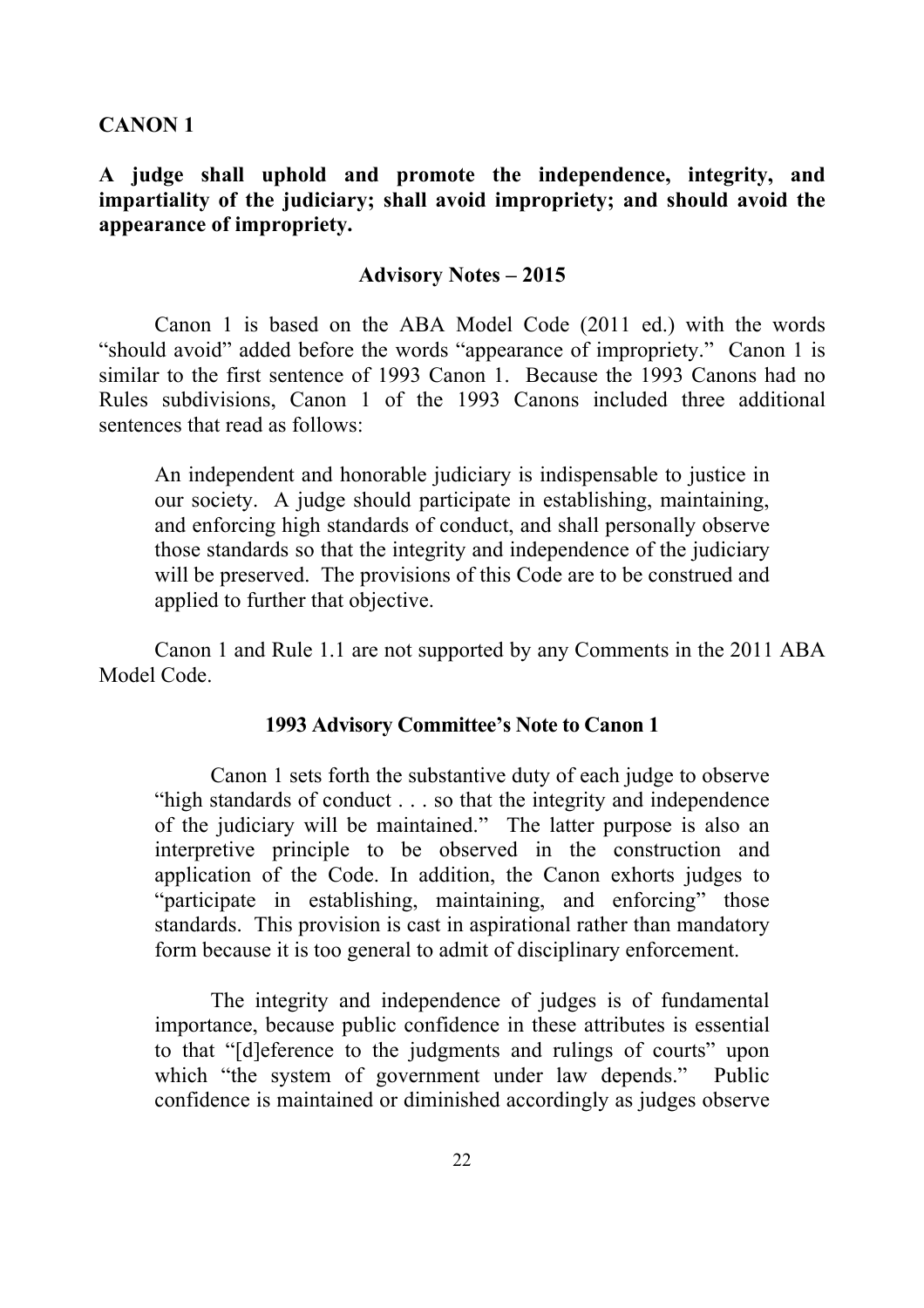or violate the Code. See ABA Model Code (1990), Commentary to Section 1A.

In a number of cases, the Supreme Judicial Court has held that the virtually identical provisions of Canon 1 of the 1974 Code were violated by conduct violative of one or more of the specific provisions of other canons. See, *e.g.*, *Matter of Ross,* 428 A.2d 858, 867 (Me. 1981); *Matter of Benoit,* 523 A.2d 1381,1382 (Me. 1987); *Matter of Cox,* 553 A.2d 1255, 1256, 1258 (Me. 1989). A direct violation of Canon 1 was found in *Matter of Cox,* 532 A.2d 1017 (Me. 1987) (angry conversation with police officer concerning traffic violation by judge's son).

#### **Textual Note to 1993 Code**

Canon 1 is identical to ABA Model Code (1990), Canon 1 and Section 1A. The language of Canon 1 is also virtually identical to the 1974 Maine Code. The only substantial changes are for the purpose of identifying those standards that are mandatory. Thus, the first "should" is retained in the second sentence, but "shall" has been substituted for the second "should." In the final sentence, "are to" has been used in lieu of "shall" or "should" because the sentence is a directive concerning interpretation, not conduct. See ABA Model Code (1990), Committee Note to Section 1A.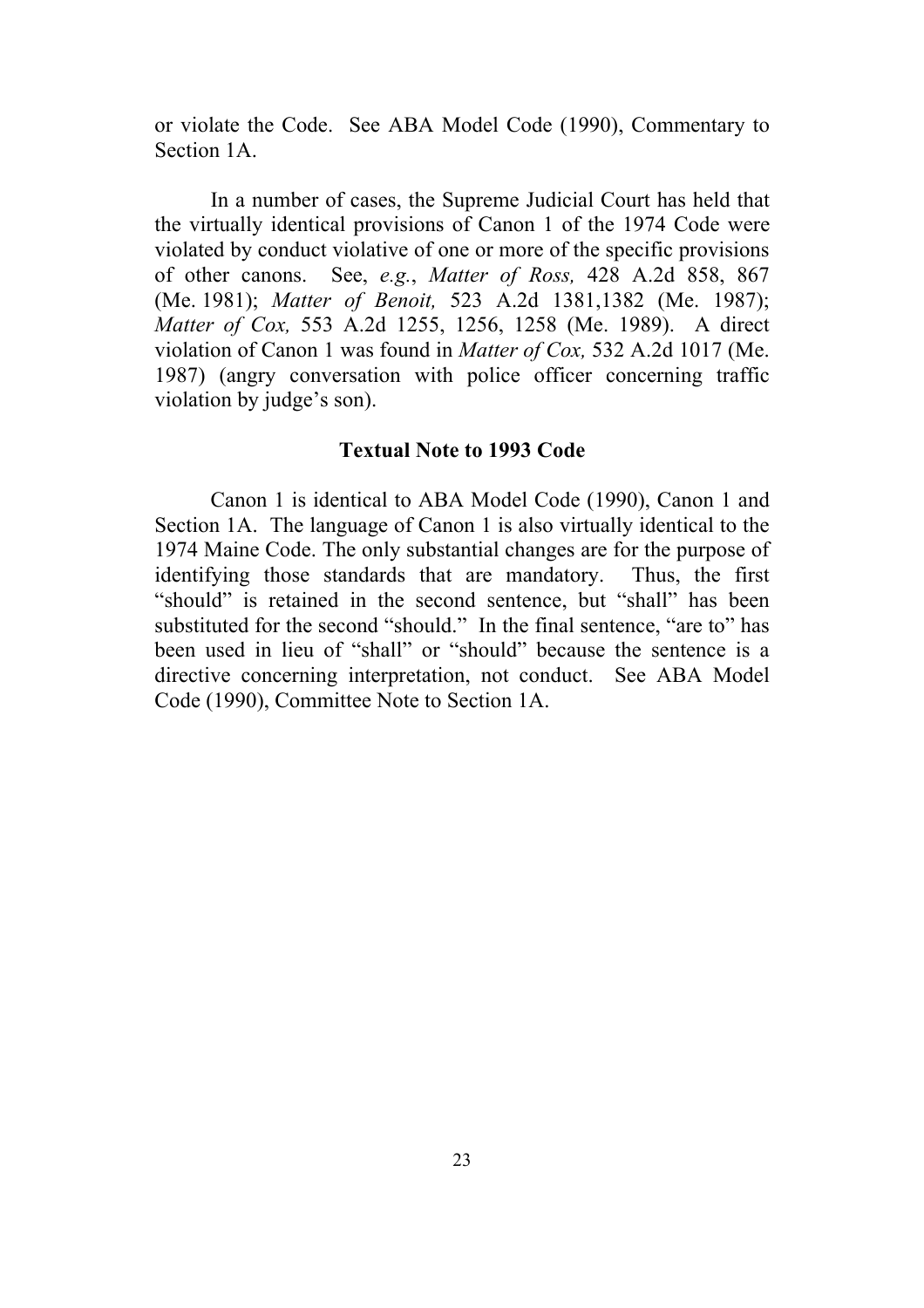## **RULE 1.1** *Compliance with the Law*

A judge shall comply with the law and the Maine Code of Judicial Conduct.

### **Advisory Notes – 2015**

Rule 1.1 is similar to the first phrase in 1993 Canon 2(A), which stated, "A judge shall respect and comply with the law . . . ." The obligation to comply with the law is similar to the obligation stated in Rule 2.2 to "uphold and apply the law." The meaning of the ethical obligation addressed in Rule 1.1, and the necessary prerequisites to raise a question about an ethical violation alleging failure to comply with the law or failure to be faithful to the law are addressed in detail in the Advisory Notes to Rule 2.2.

Reference to the 1993 Advisory Committee's Note for 1993 Canon 2 follows the discussion of Rule 1.2.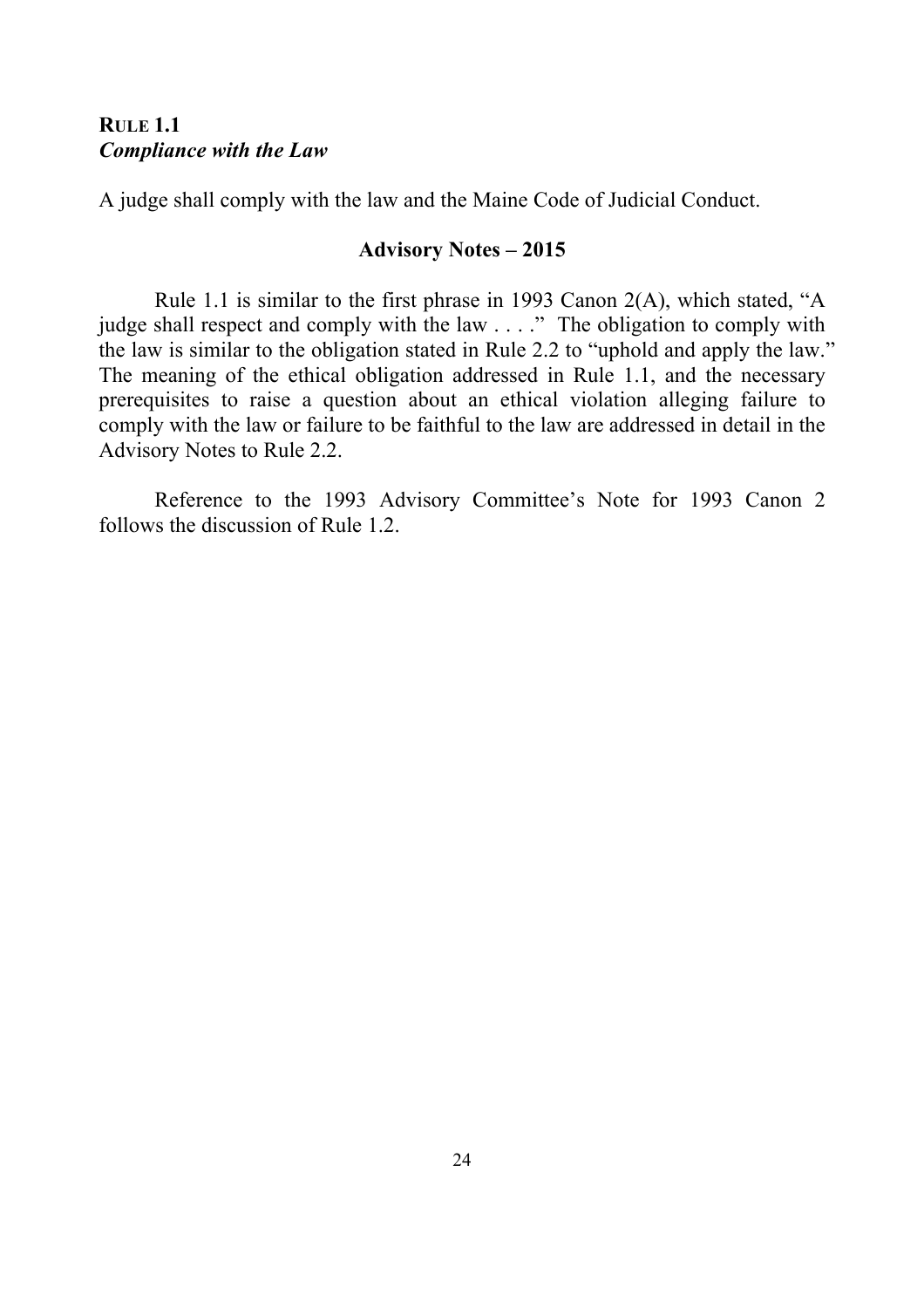# **RULE 1.2** *Promotion of Confidence in the Judiciary*

A judge shall act at all times in a manner that promotes public confidence in the independence, integrity, and impartiality of the judiciary; shall avoid impropriety; and should avoid the appearance of impropriety.

## **Advisory Notes – 2015**

Rule 1.2 is based on the language in ABA Model Code Rule  $1.2$ .<sup>7</sup> This language expands the second phrase of 1993 Canon 2(A), which directed that a judge "shall act at all times in a manner that promotes public confidence in the integrity and impartiality of the judiciary." The reference that a judge "shall avoid impropriety and should avoid the appearance of impropriety" is new, although covered by other provisions in the 1993 Code. $8$ 

The Comments to Rule 1.2 of the ABA Model Code (2011 ed.) state:

[1] Public confidence in the judiciary is eroded by improper conduct and conduct that creates the appearance of impropriety. This principle applies to both the professional and personal conduct of a judge.

[2] A judge should expect to be the subject of public scrutiny that might be viewed as burdensome if applied to other citizens, and must accept the restrictions imposed by the Code.

[3] Conduct that compromises or appears to compromise the independence, integrity, and impartiality of a judge undermines public confidence in the judiciary. Because it is not practicable to list all such conduct, the Rule is necessarily cast in general terms.

[4] Judges should participate in activities that promote ethical conduct among judges and lawyers, support professionalism within the judiciary and the legal profession, and promote access to justice for all.

<sup>&</sup>lt;sup>7</sup> The title in the ABA version is "Promoting" rather than "Promotion of" Confidence in the Judiciary.

<sup>&</sup>lt;sup>8</sup> See 1993 Canons 1, 3(B)(6), 4(B), 4(C)(3), and 4(D)(2) addressing appearance issues with the directive "should" or "may" that are addressed to the reasonable exercise of a judge's discretion.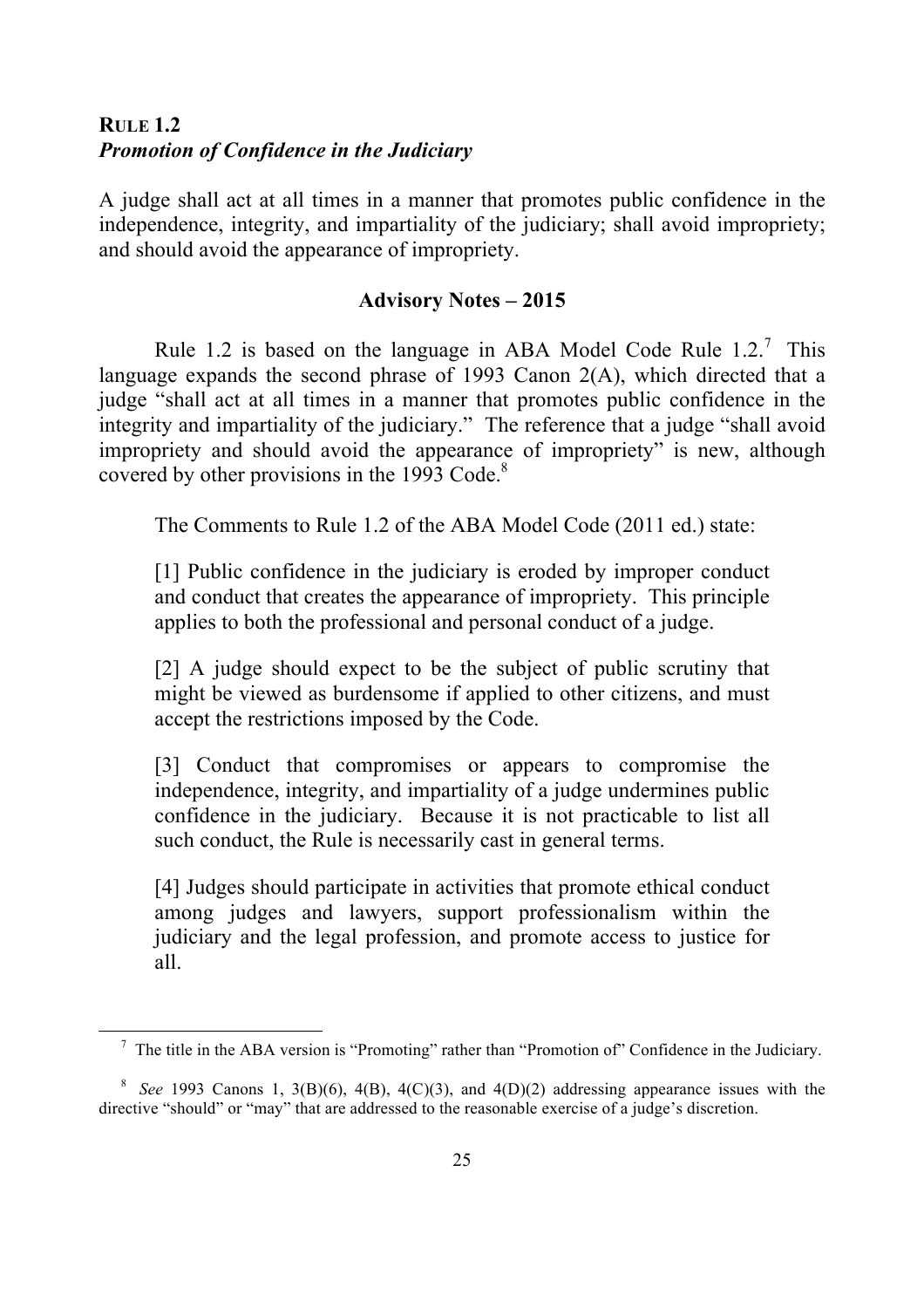[5] Actual improprieties include violations of law, court rules or provisions of this Code. The test for appearance of impropriety is whether the conduct would create in reasonable minds a perception that the judge violated this Code or engaged in other conduct that reflects adversely on the judge's honesty, impartiality, temperament, or fitness to serve as a judge.

[6] A judge should initiate and participate in community outreach activities for the purpose of promoting public understanding of and confidence in the administration of justice. In conducting such activities, the judge must act in a manner consistent with this Code.

### The 1993 Advisory Committee's Note to Canon 2 and 2(A) stated:

Canon 2 requires judges to serve the basic purpose of maintaining public confidence in the judiciary by avoiding impropriety and the appearance of impropriety in all of their activities, both professional and personal. Because of the inevitability of "constant public scrutiny," a judge must "accept restrictions on the judge's conduct that might be viewed as burdensome by the ordinary citizen and should do so freely and willingly." ABA Model Code (1990), Commentary to Section 2A.

Canon 2A makes clear that the obligation includes both the duty of respect for and compliance with law and the avoidance of "irresponsible and improper conduct . . . that is harmful though not specifically mentioned in the Code. Actual improprieties under this standard include violations of law, court rules, or other provisions of this Code. The test for appearance of impropriety is whether the conduct would create in reasonable minds a perception that the judge's ability to carry out judicial responsibilities with integrity, impartiality and competence is impaired." *Id.*

In a number of cases, the Supreme Judicial Court has held that the virtually identical provisions of Canon 2A of the 1974 Code were violated by conduct that violated one or more of the specific provisions of other canons. See, *e.g.*, *Matter of Kellam,* 503 A.2d 1308, 1310 ([Me.] 1986); *Matter of Benoit,* 523 A.2d 1381,1382 (Me. 1987). In *Matter of Cox,* 553 A.2d 1255, 1256, 1258 (Me. 1989), the Court articulated the reasoning for this conclusion, noting that the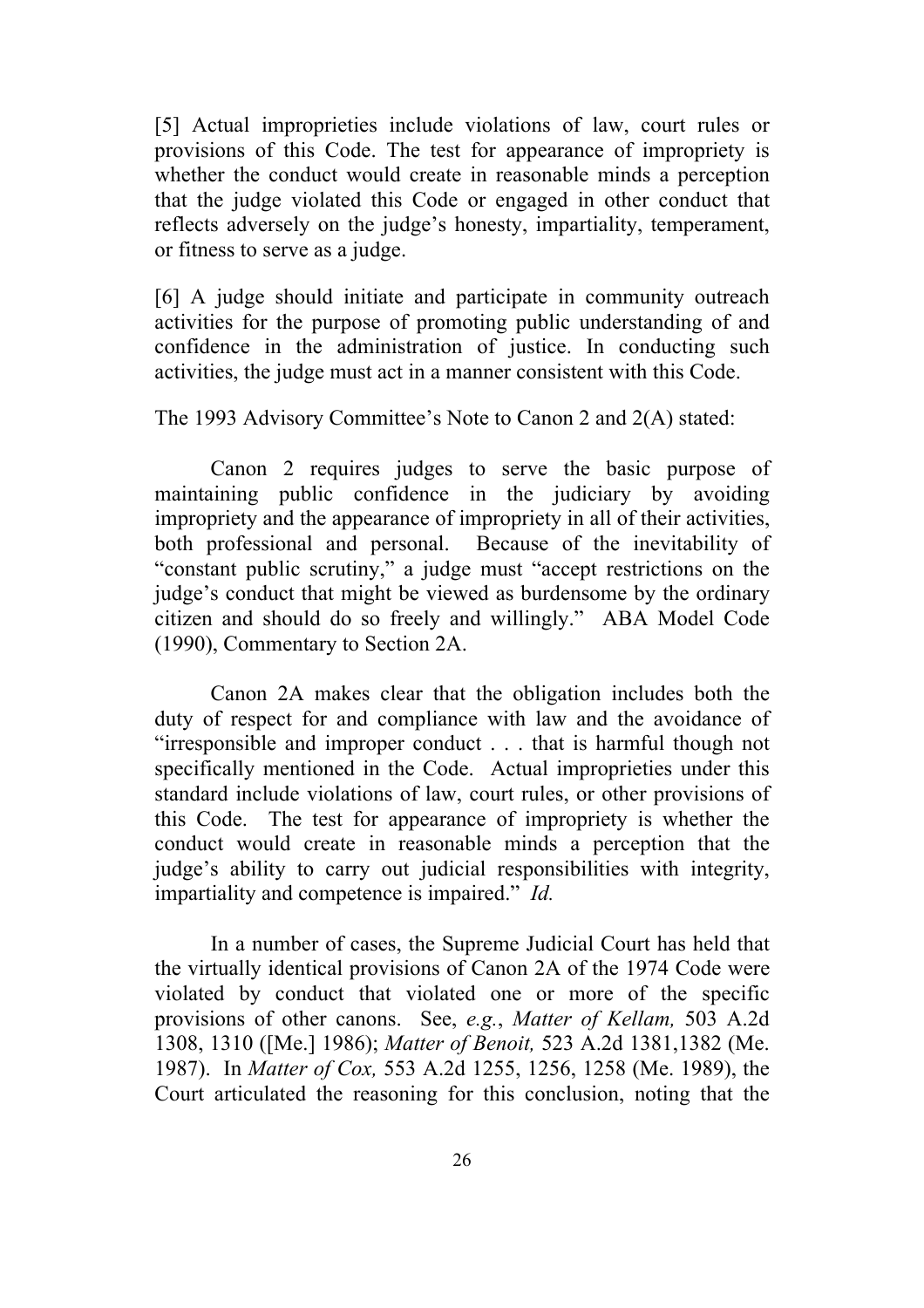purpose of former Canon  $3A(1)$ ,  $(4)$ , to assure "fairness in the administration of justice" was in furtherance of the goal of Canon 2 to sustain public confidence in the judiciary and holding that a trial judge's violation of former Canon 3A(1), (4), by direct participation in plea negotiations "strikes at the heart of the public's perception of impartiality." The Court has also found particular conduct to be in direct violation of Canon 2A. See *Matter of Ross,* 428 A.2d 858 (Me. 1981) (imposing sentence without hearing, seeking to influence a witness in judicial disciplinary hearing); *Matter of Cox,* 532 A.2d 1017 (Me. 1987) (angry conversation with police officer concerning traffic violation by judge's son was "appearance of impropriety").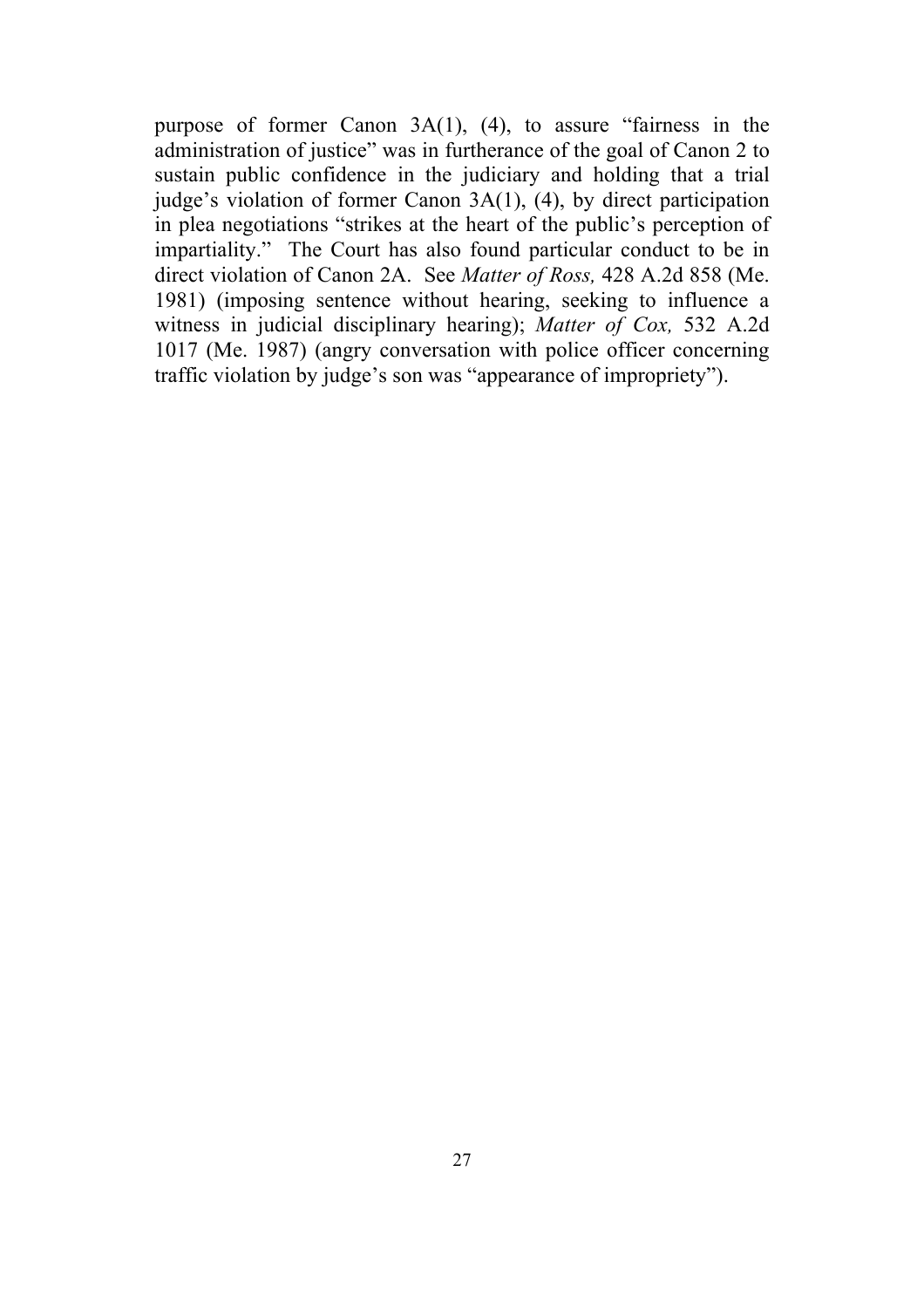# **RULE 1.3** *Avoiding Abuse of the Prestige of Judicial Office*

A judge shall not abuse the prestige of judicial office to advance the personal or economic interests of the judge or others; nor shall a judge convey or permit others to convey the impression that any person or organization is in a special position to influence the judge.

## **Advisory Notes – 2015**

The language that appears after "judge or others" is much more detailed than the phrase "or allow others to do so" that appears in Rule 1.3 of the ABA Model Code. Rule 1.3 also incorporates the provision in ABA Model Code Rule 2.4(C) that prohibits a judge from allowing persons to suggest they have special influence with the judge.

A Comment to the 2011 ABA Model Code states that Rule 1.3 allows a judge to provide a reference or recommendation for an individual based upon a judge's personal knowledge.

[2] A judge may provide a reference or recommendation for an individual based upon the judge's personal knowledge. The judge may use official letterhead if the judge indicates that the reference is personal and if there is no likelihood that the use of the letterhead would reasonably be perceived as an attempt to exert pressure by reason of the judicial office.

*See also* Advisory Committee on the Maine Code of Judicial Conduct Opinion 98-3 (concluding that under certain circumstances the Code does not prohibit the judge from writing a letter of recommendation on official court stationery).

Model Code Comment [3] to Rule 1.3 indicates that participation in a judicial selection process is not prohibited by the rule.

[3] Judges may participate in the process of judicial selection by cooperating with appointing authorities and screening committees, and by responding to inquiries from such entities concerning the professional qualifications of a person being considered for judicial office.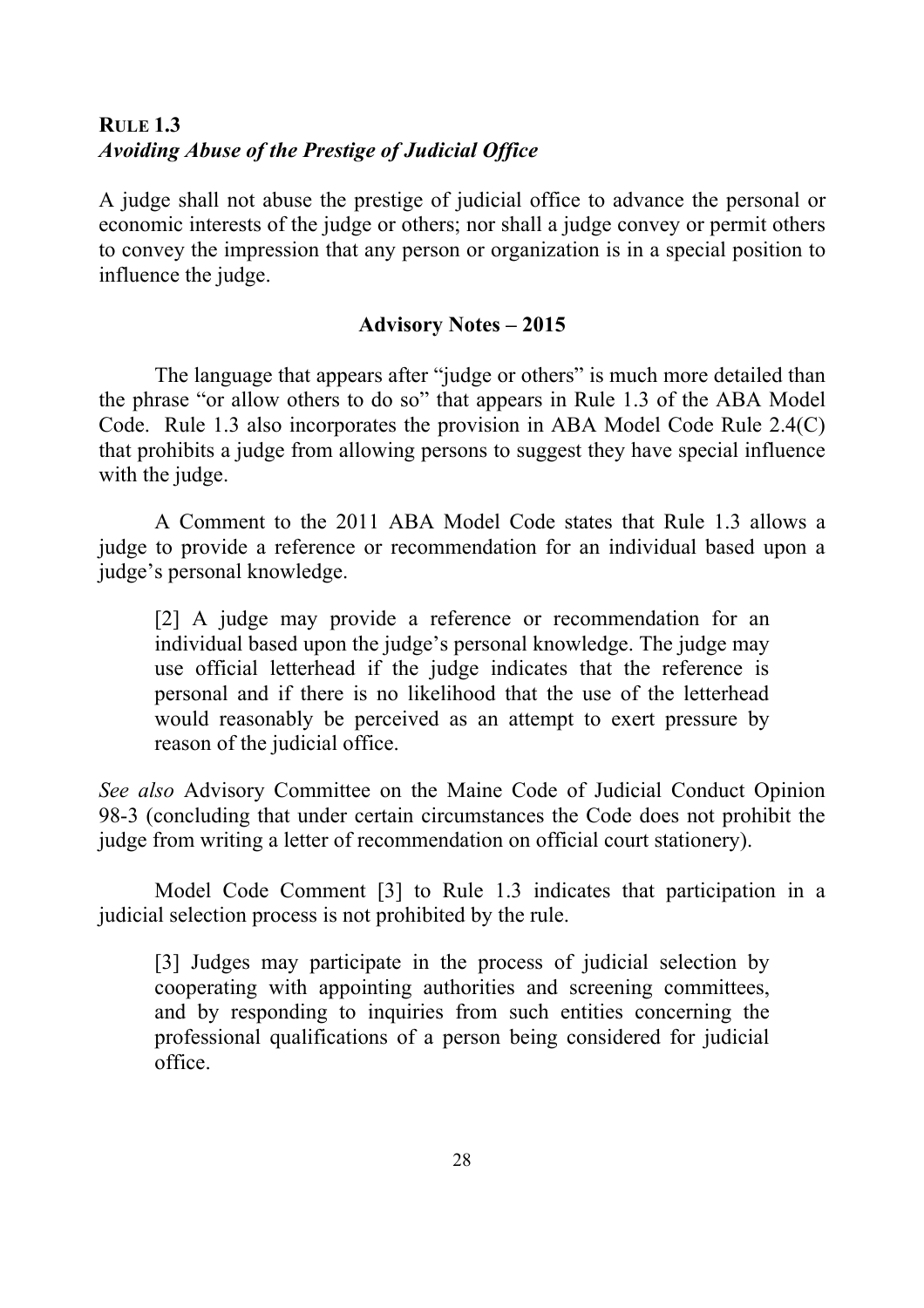Participation in judicial selection and election processes is addressed in this Code in Canon 4 and its Rules and Advisory Notes.

Model Code Comment [4] to Rule 1.3 addresses judges writing for certain publications:

[4] Special considerations arise when judges write or contribute to publications of for-profit entities, whether related or unrelated to the law. A judge should not permit anyone associated with the publication of such materials to exploit the judge's office in a manner that violates this Rule or other applicable law. In contracts for publication of a judge's writing, the judge should retain sufficient control over the advertising to avoid such exploitation.

Rule 1.3 is the replacement for 1993 Canon 2(B), but it is more broadly worded. The 1993 Canon 2(B) states:

 B. Preventing Improper Influence. A judge shall not allow family, social, political, or other relationships to influence the judge's judicial conduct or judgment. A judge shall not lend the prestige of judicial office to advance the private interests of the judge or others; nor shall a judge convey or permit others to convey the impression that they are in a special position to influence the judge. A judge shall not testify voluntarily as a character witness.

The 1993 Advisory Committee's Note to Canon 2(B) states:

Canon 2B forbids a number of specific actions that are in effect *per se* improprieties because they diminish the prestige of the judicial office so essential to the proper functioning of an independent judiciary. Examples of improper activities offered in ABA Model Code (1990), Commentary to Section 2B, include alluding to judicial status in an effort to gain deferential treatment when stopped for a traffic offense, use of judicial letterhead for personal business, use of judicial status to gain advantage for a family member in a civil suit, and allowing exploitation of the judge's office in the advertising of published writings. Proper activities identified in the ABA Commentary include serving as a reference or writing a letter of recommendation based on personal knowledge, and supplying names and responding to official inquiries regarding judicial appointments.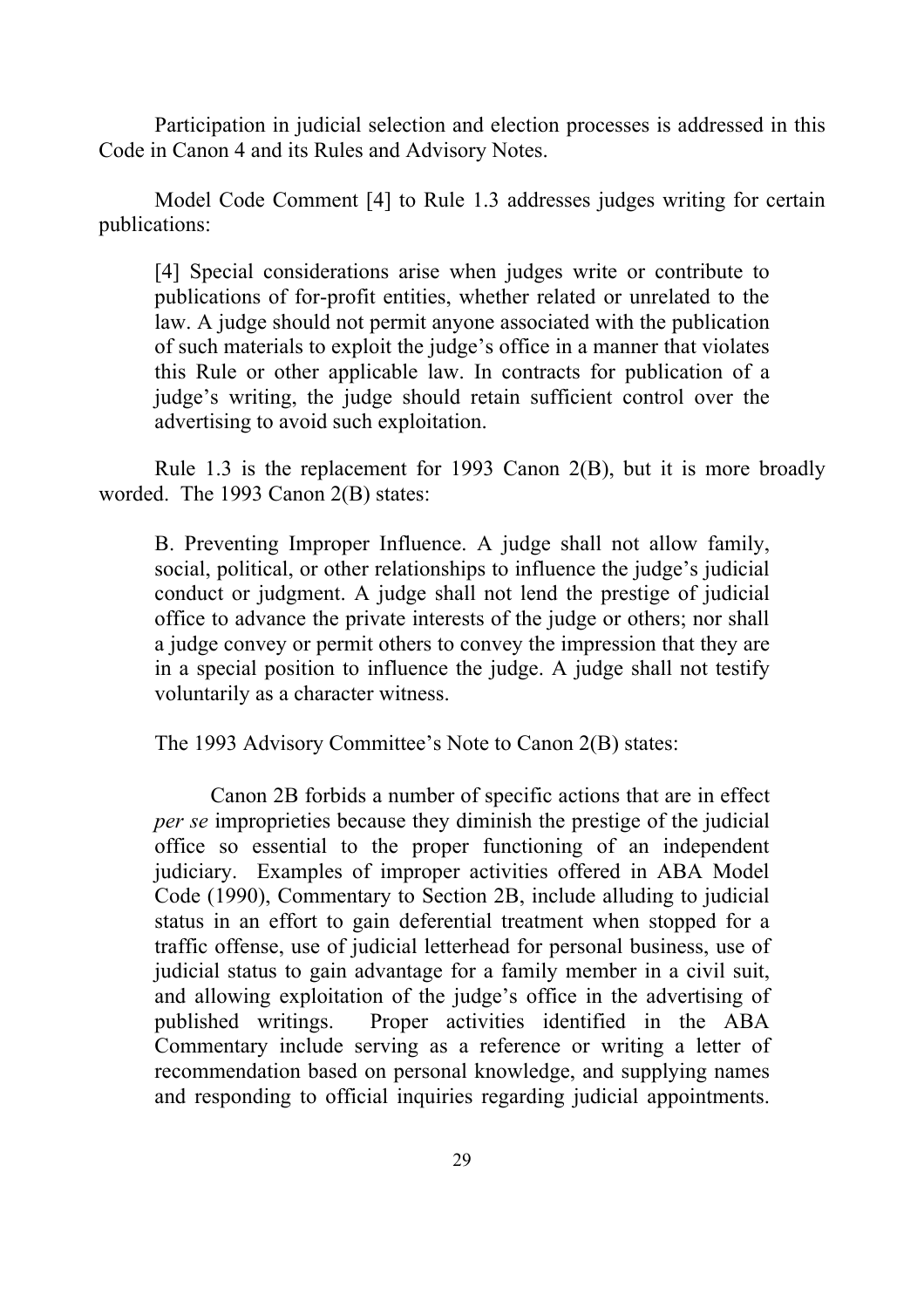In particular, the ABA Commentary notes, it would be improper for a judge voluntarily to supply information to a probation officer or sentencing judge, and Canon 2B specifically forbids formal testimony as a character witness because of the impact of the office and the effect on lawyers involved. A judge may, however, engage in such activities when formally requested or summoned, though the judge should ordinarily discourage a party from summoning the judge as a character witness.

The Supreme Judicial Court found violations of the similar provisions of Canon 2B of the 1974 Code in two decided cases. *Matter of Ross, supra,* 428 A.2d at 864-65 (causing traffic infraction complaints against personal acquaintances to be filed); *Matter of Cox, supra,* 532 A.2d at 1019 (angry conversation with police officer concerning traffic violation by judge's son).

A 1993 Textual Note to Canon 2, referencing Canon 2(A) and 2(B) observed:

Canon 2 adopts ABA Model Code (1990), Canon 2 and Sections 2A-2C, with variations appropriate to Maine. The principal change from the 1974 Maine Code is the addition of Canon 2C. Canons 2A and 2B are identical to the provisions of ABA Model Code (1990), Sections 2A, 2B. There are no substantial changes from Canon 2A of the 1974 Maine Code. Canon 2B departs from Canon 2B of the 1974 Maine Code in adding political relationships to those by which a judge must not be influenced and in including the judge's own private interests among those which the judge may not seek to benefit through the prestige of the judicial office. See ABA Model Code (1990), Committee Note to Section 2B.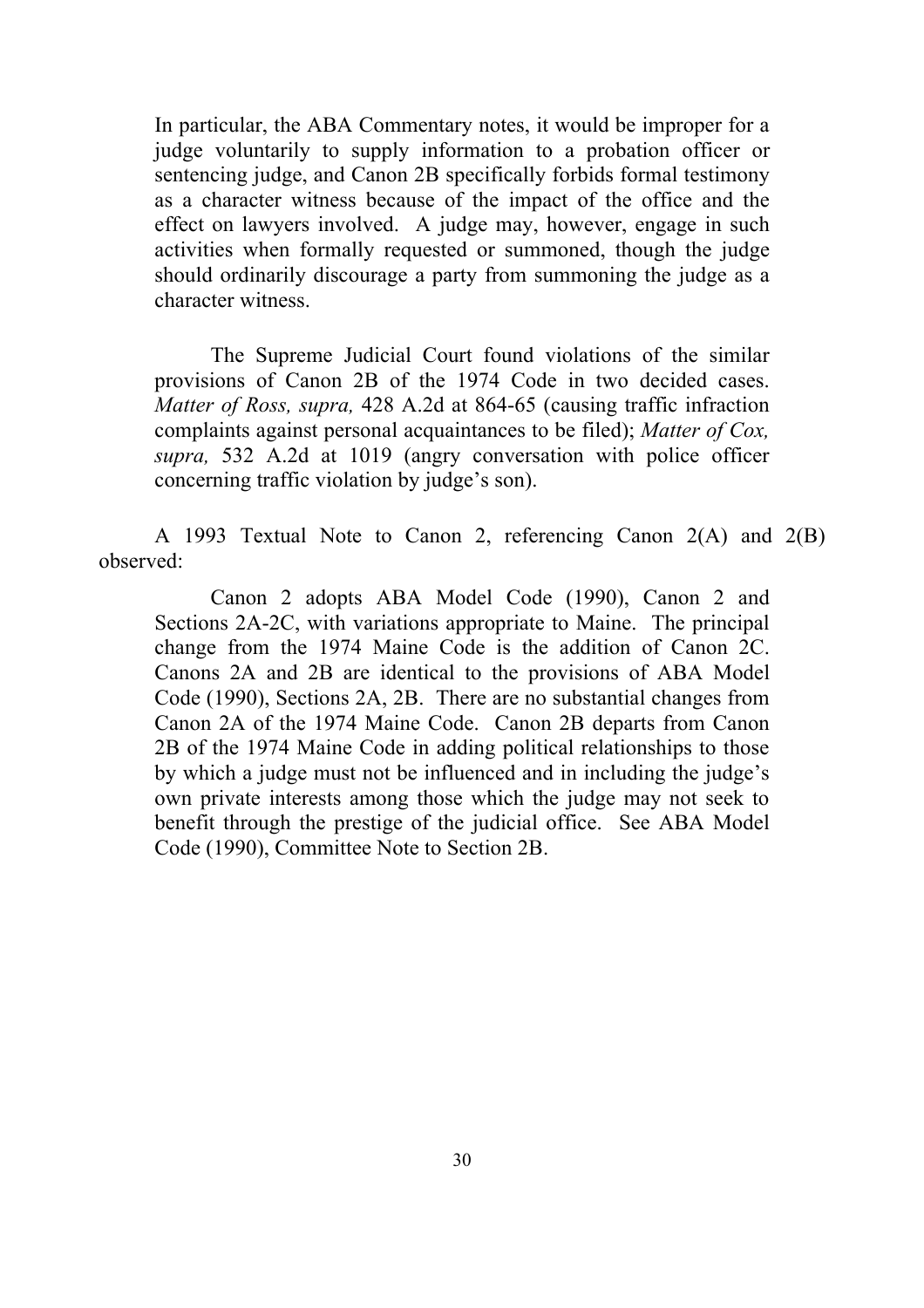### **CANON 2**

# **A judge shall perform the duties of judicial office impartially, competently, and diligently.**

### **Advisory Notes – 2015**

Canon 2 is identical to ABA Model Code Canon 2. It is similar to 1993 Canon 3, but with the addition of the word "competently."

This Canon and the Rules that follow are not intended to make the sole fact of a judge's error of law or fact the basis for discipline. *See* Advisory Notes to Rule 2.2. To show lack of professional competence or diligence, either a pattern of decisions willfully or blatantly ignoring or misstating established legal principles, or a demonstration of fraud, corrupt motive, or bad faith on the judge's part would be necessary. *See In re Complaint of Judicial Misconduct*, 631 F.3d 961, 962 (9th Cir. 2011).

The initial paragraph of the 1993 Advisory Committee's Note for what was then Canon 3 and is now Canon 2 stated:

Canon 3 governs judges in the performance of their official duties whether in an adjudicative or administrative role. The Canon also sets forth a judge's responsibilities for the discipline of other judges and of lawyers and provides standards and procedures for judicial disqualification for interest.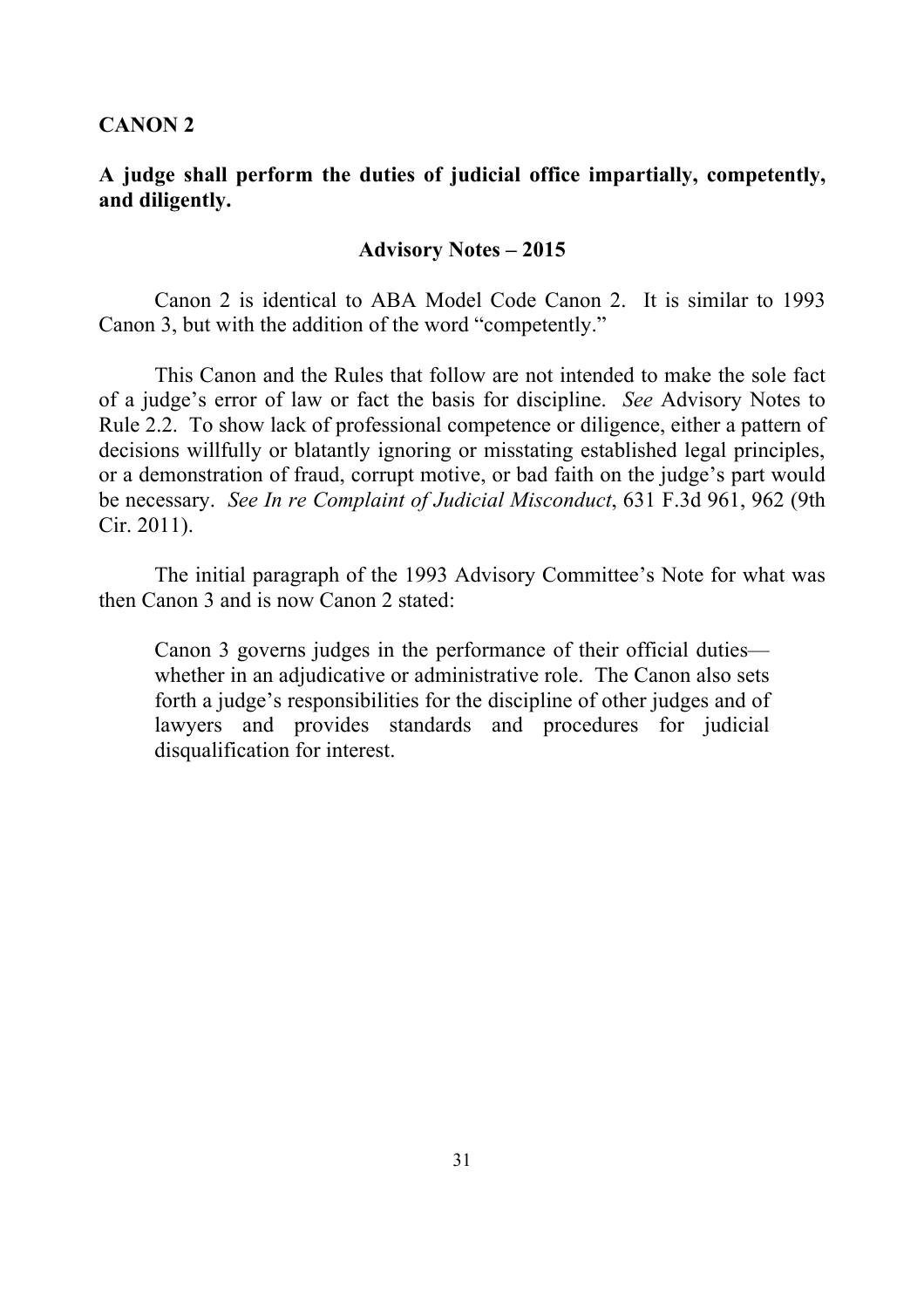# **RULE 2.1** *Giving Precedence to the Duties of Judicial Office*

The duties of judicial office, as prescribed by law, shall take precedence over all of a judge's personal and extrajudicial activities.

# **Advisory Notes – 2015**

Rule 2.1 is identical to ABA Model Code Rule 2.1. It is more generally worded but has the same effect as 1993 Canon 3(A). The 1993 Advisory Committee's Note to Canon 3(A) stated: "Canon 3A emphasizes that the judge's official responsibilities have the first claim on the judge's time and supersede any personal or private interest." Canon 3(A) emphasized that the performance of the duties generally referenced in Canon 3(A) would be governed by "the standards set forth in sections B through E of this Canon."

The 2011 ABA Model Code Comments to Rule 2.1 state:

[1] To ensure that judges are available to fulfill their judicial duties, judges must conduct their personal and extrajudicial activities to minimize the risk of conflicts that would result in frequent disqualification. See Canon 3.

[2] Although it is not a duty of judicial office unless prescribed by law, judges are encouraged to participate in activities that promote public understanding of and confidence in the justice system.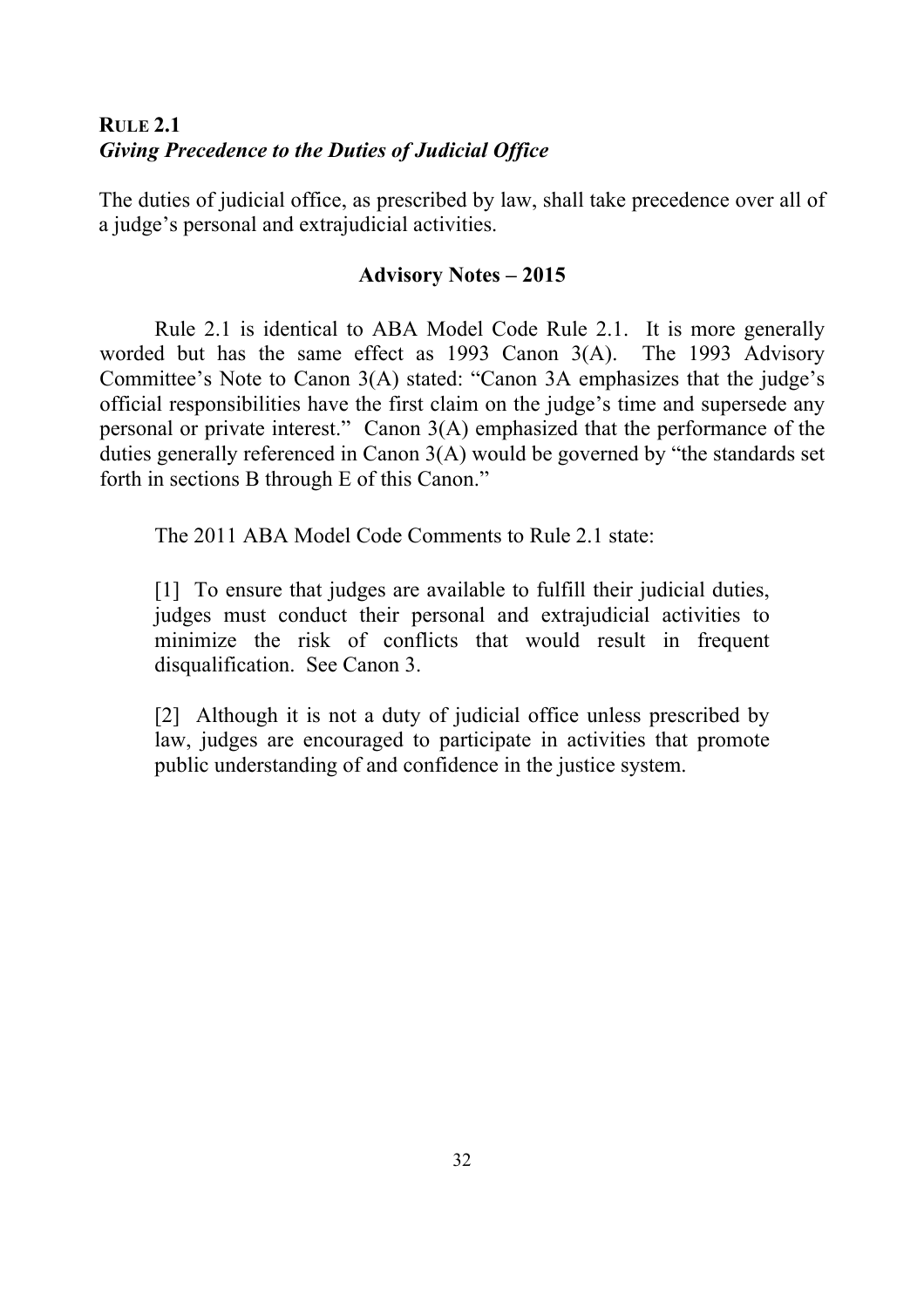## **RULE 2.2** *Impartiality and Fairness; Upholding the Law*

A judge shall uphold and apply the law, and shall perform all judicial and administrative duties promptly, fairly, and competently. An error of law in a judicial decision, whether recognized on appeal or not, shall not constitute a violation of this Code unless the judge's action demonstrates willful or repeated disregard of explicit requirements of the law.

### **Advisory Notes – 2015**

The title to ABA Model Code Rule 2.2 is amended to add "Upholding the Law" to reflect the dual purposes of the Rule articulated in its first sentence. The second sentence has no counterpart in Model Code Rule 2.2, but reflects precedent, discussed below, interpreting Model Code Rule 2.2 and similar ethical obligations to uphold the law.

The language of the first sentence of Rule 2.2 is broader than ABA Model Rule 2.2, which states: "A judge shall uphold and apply the law, and shall perform all duties of judicial office fairly and impartially." The first sentence of Rule 2.2 is drawn from (1) the first sentence of 1993 Canon  $3(B)(2)$ , specifying that a judge "shall be faithful to the law and maintain professional competence in it," and (2) 1993 Canon 3(B)(8), specifying that a judge "shall dispose of all judicial matters promptly, efficiently, and fairly."

2011 Model Code Comment [4] to Rule 2.2 indicates that Rule 2.2 is not violated when a judge makes reasonable accommodations to ensure that unrepresented litigants have their matters fairly heard. The issue of unrepresented litigants is also addressed in Rule 2.6(C).

### *Upholding and Applying the Law*

This portion of the June 2015 Advisory Notes is equally applicable to the "comply with the law" portion of Rule 1.1. The terms of Rule 2.2 emphasize that to give rise to an ethical concern, the error of law or failure to be "faithful to the law" at issue must be much more serious and apparent than an error of law that may lead to a trial court action being vacted or criticized for an error of law on appeal. *See In re Hart*, 577 A.2d 351, 354-55 (Me. 1990) (single episode of intemperate behavior did not support finding of a violation of judicial ethics).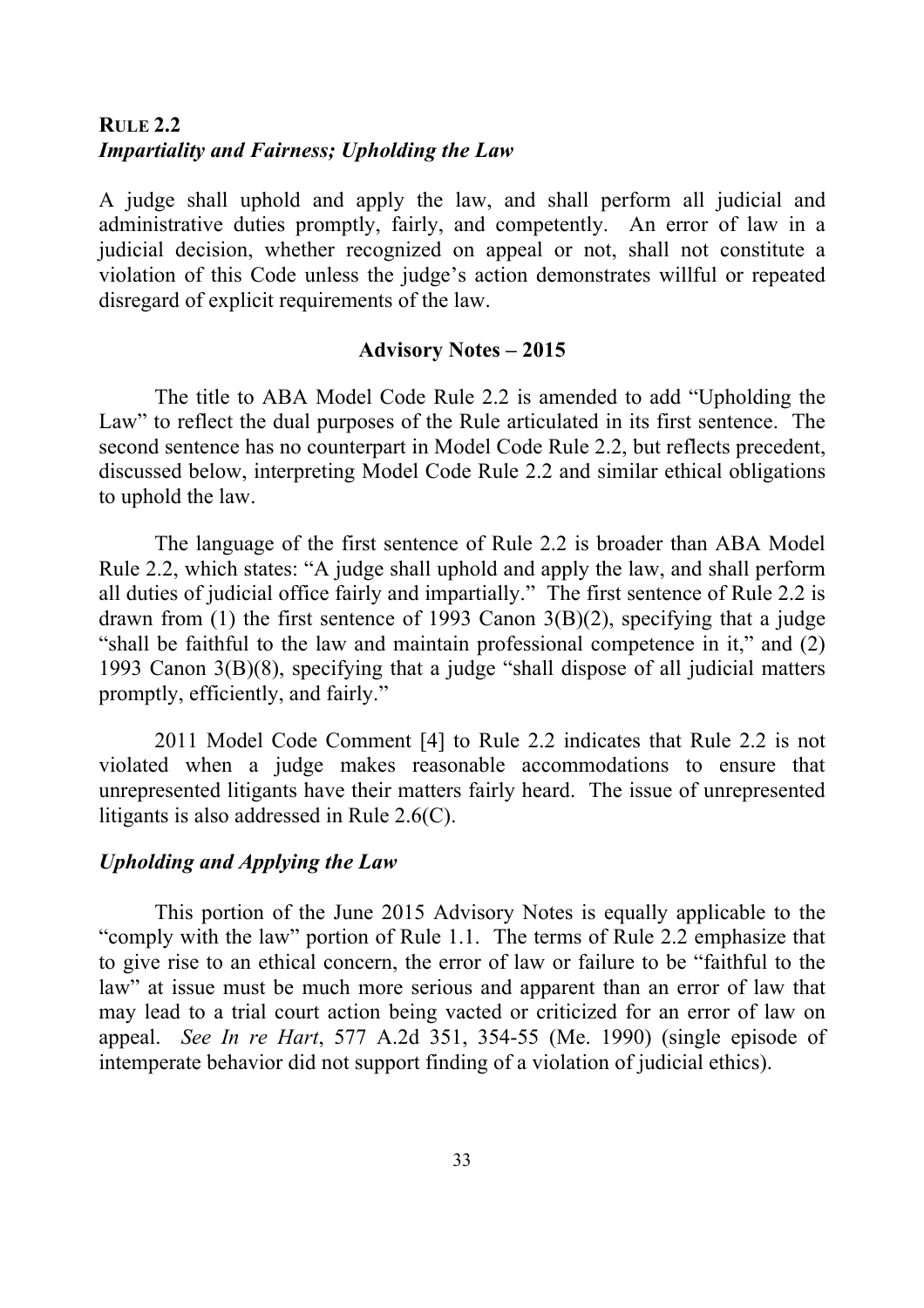A judicial disciplinary review authority such as the Committee is not a court; it does not have the comprehensive record and advocacy that is available on an appeal, and thus does not determine whether a judge's rulings are erroneous as a matter of law. *See In re Complaint of Judicial Misconduct*, 631 F.3d 961, 962 (9th Cir. 2011); *In re Complaint of Judicial Misconduct,* 579 F.3d 1062, 1064 (9th Cir. 2009). The Committee's 2013 Annual Report states that the Committee does not engage in appellate-type review: "The Committee is not, however, an appellate court, it has no power to alter the decisions in the cases about which complaints are made. Similarly, simple disagreement with the merits of a judge's decision is not a basis for violation of the Code." Committee on Judicial Responsibility and Disability, *2014 Annual Report*, 3 (2015).

When there is appellate review of an issue that has also generated an ethics concern, that appellate consideration of the issue may obviate the need for judicial disciplinary review. *See In re Charge of Judicial Misconduct*, 47 F.3d 399, 400-401 (10th Cir. 1995); *Lauer v. Strang*, 788 F.2d 135, 138 (8th Cir. 1985).

Rule 2.2 states that, to find an ethical violation, the Committee must determine that "the judge's action demonstrates willful or repeated disregard of explicit requirements of the law."

To find an ethical violation: "The number of erroneous rulings must be large enough that it could constitute a pattern. And the [judicial disciplinary review authority] must also present 'clear and convincing evidence' that this series of erroneous rulings reflects the judge's 'virtually habitual,' 'arbitrary and intentional departure from prevailing law' based on the judge's 'disagreement with, or willful indifference to, that law.'" *In re Complaint of Judicial Misconduct*, 631 F.3d at 962-63 (citations omitted). "This can generally be done by pointing to a particular error the judge continued to commit even after having been repeatedly corrected on appeal." *Id*. at 963.

Maine opinions finding judicial misconduct based on a pattern or practice of violations of established law include *In re Kellam*, 503 A.2d 1308 (Me. 1986) (more than forty separate incidents of rude or discourteous conduct in court); *In re Benoit*, 487 A.2d 1158 (Me. 1985); and *In re Ross*, 428 A.2d 858 (Me. 1981).

#### *Impartiality and Fairness*

Application of the obligations of impartiality and fairness necessarily requires recognition that a judge may have to make or write statements critical or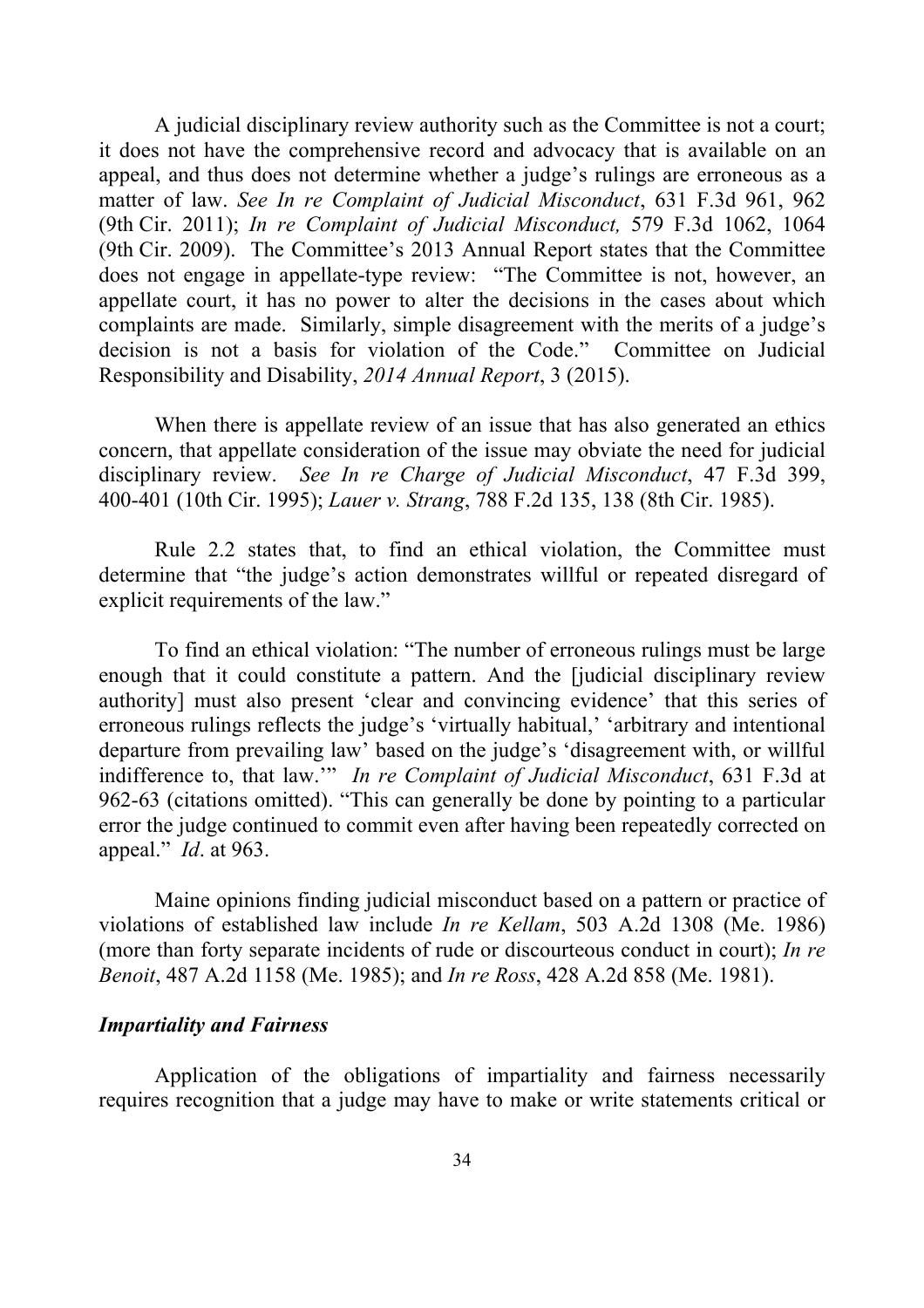disbelieving of counsel, a party, or a witness in resolving legal or factual issues presented for decision. Such statements, by themselves, do not establish ethical violations or warrant an ethics complaint or inquiry. "That a court has decided disputed issues of law and fact against a party is not, without more, evidence of lack of impartiality." *Dalton v. Dalton*, 2014 ME 108, ¶ 25, 99 A.3d 723 (citing *Estate of Lipin*, 2008 ME 16, ¶ 6, 939 A.2d 107); *see also In re Martinez-Catalda*, 129 F.3d 213, 219 (1st Cir. 1997) ("A judge is ordinarily entitled to form a view of the parties that is favorable or unfavorable, so long as it derives from information in the case; there may be exceptions but they are 'rare' indeed."). "And without a firm foundation upon which accusations of personal bias, prejudice, or impropriety can stand, baseless charges of misconduct are patently inappropriate." *Dalton*, 2014 ME 108, ¶ 25, 99 A.3d 723.

Adverse information about a party that a judge may acquire in an earlier proceeding involving a party, or in an earlier stage of a pending proceeding, does not prevent a judge from presiding in a subsequent proceeding involving the same party. *See State v. Lewis*, 1998 ME 83, ¶ 3, 711 A.2d 119; *State v. Rameau*, 685 A.2d 761, 763 (Me. 1996) (stating that a judge is not required to recuse because of opinions based on information acquired in that proceeding or a prior proceeding, unless the judge's opinions "display a deep-seated favoritism or antagonism that would make fair judgment impossible").

The disqualification standards in the federal statutes are similar to standards in the ABA Model Code. *See United States v. Reynolds*, 646 F.3d 63, 74 (1st Cir. 2011) (stating that opinions based on evidence introduced during the course of a case are "properly and necessarily acquired in the course of the proceedings," and are indeed sometimes, as in a bench trial, "necessary to completion of the judge's task," and are not a grounds for recusal); *Khor Chin Lim v. CourtCall, Inc*., 683 F.3d 378, 380 (7th Cir. 2012) (stating that "adverse decisions do not establish [bias] or even hint at bias" and finding bias contention frivolous); 13D *Federal Practice and Procedure* § 3542, *Grounds for Disqualification – Bias and Prejudice* (3d ed. updated April 2015) (discussing ethical issues related to claims of bias and prejudice pursuant to the federal recusal statutes, 28 U.S.C. §§ 144, 455  $(2014)$ ).

Writing in *Liteky v. United States*, 510 U.S. 540 (1994), an important precedent addressing disqualification for partiality issues, Justice Scalia observed:

First, judicial rulings alone almost never constitute a valid basis for a bias or partiality motion. In and of themselves (*i.e.,* apart from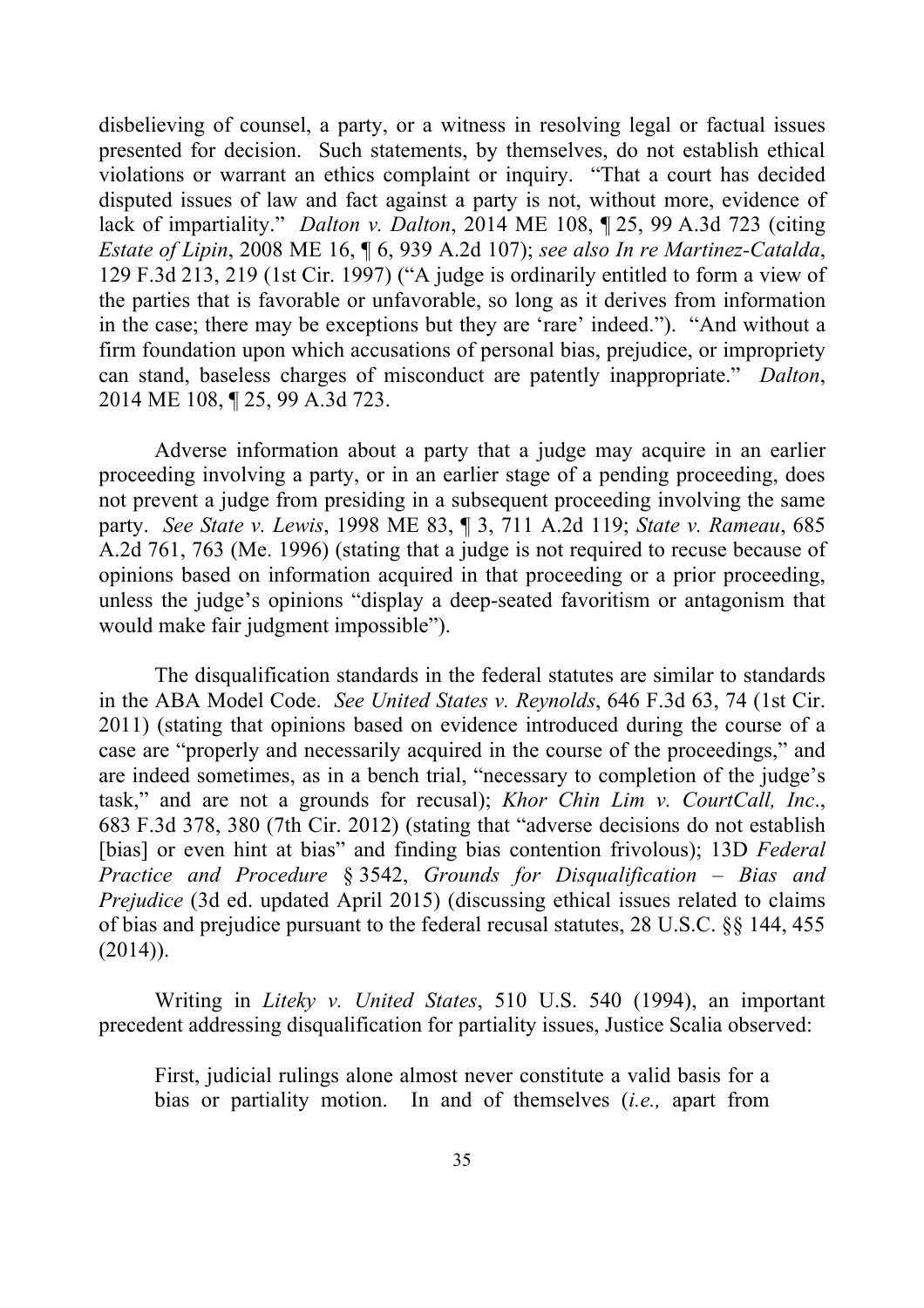surrounding comments or accompanying opinion), they cannot possibly show reliance upon an extrajudicial source; and can only in the rarest circumstances evidence the degree of favoritism or antagonism required (as discussed below) when no extrajudicial source is involved. Almost invariably, they are proper grounds for appeal, not for recusal. Second, opinions formed by the judge on the basis of facts introduced or events occurring in the course of the current proceedings, or of prior proceedings, do not constitute a basis for a bias or partiality motion unless they display a deep-seated favoritism or antagonism that would make fair judgment impossible. Thus, judicial remarks during the course of a trial that are critical or disapproving of, or even hostile to, counsel, the parties, or their cases, ordinarily do not support a bias or partiality challenge. They *may* do so if they reveal an opinion that derives from an extrajudicial source; and they *will* do so if they reveal such a high degree of favoritism or antagonism as to make fair judgment impossible. . . . *Not* establishing bias or partiality, however, are expressions of impatience, dissatisfaction, annoyance, and even anger, that are within the bounds of what imperfect men and women, even after having been confirmed as federal judges, sometimes display. A judge's ordinary efforts at courtroom administration—even a stern and short-tempered judge's ordinary efforts at courtroom administration—remain immune.

*Id.* at 555-556 (citations omitted).

Concurring in *Liteky*, Justice Kennedy observed:

[The federal recusal statute] is triggered by an attitude or state of mind so resistant to fair and dispassionate inquiry as to cause a party, the public or a reviewing court to have reasonable grounds to question the neutral and objective character of a judge's rulings or findings. I think all would agree that a high threshold is required to satisfy this standard. Thus, under  $\S$  455(a), a judge should be disqualified only if it appears that he or she harbors an aversion, hostility or disposition of a kind that a fair-minded person could not set aside when judging the dispute.

*Id*. at 557-558.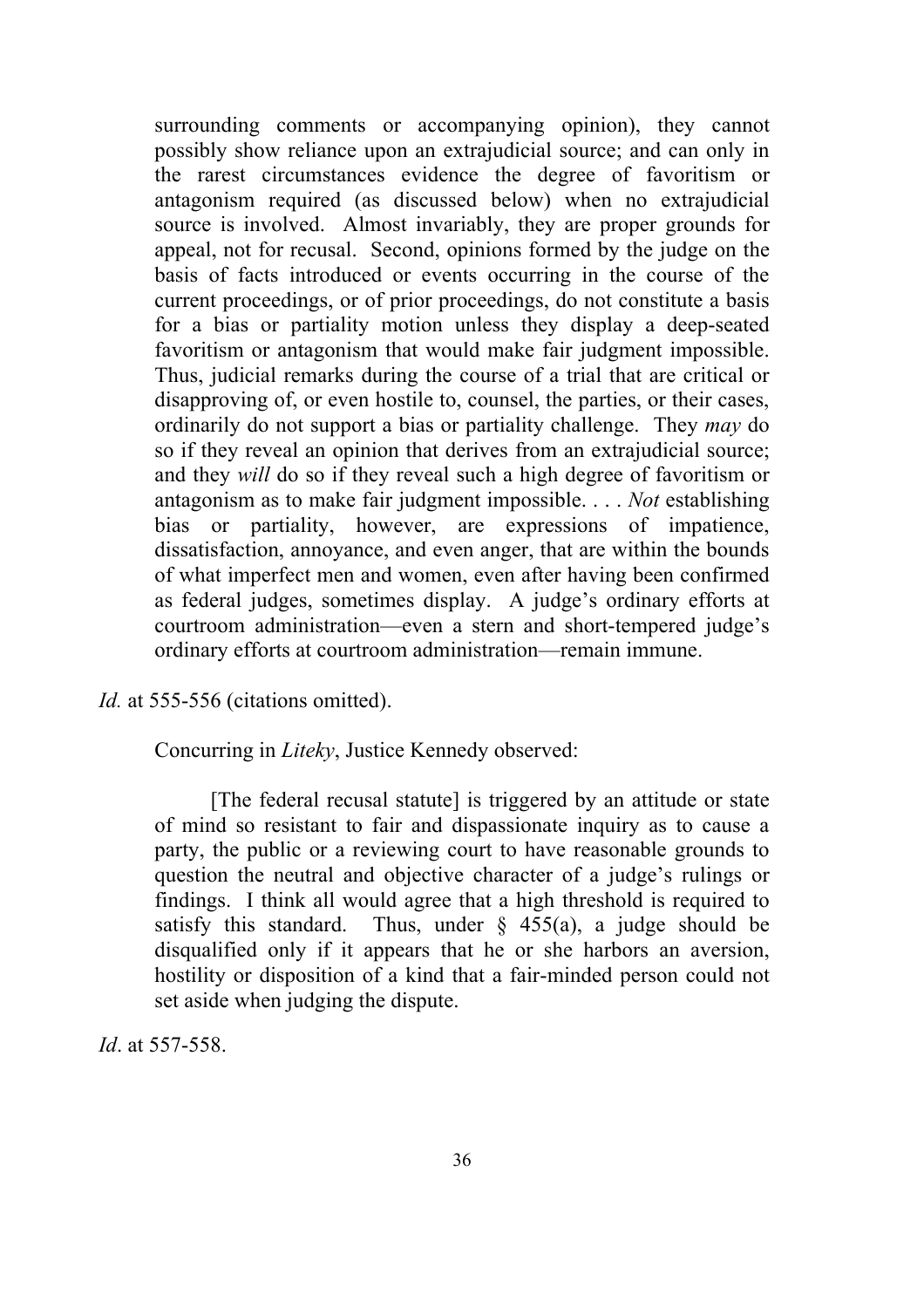For an example of a case demonstrating what Justice Scalia characterized as the "rarest circumstances" when reassignment on remand was ordered based on a finding of a high degree of favoritism or antagonism when no extrajudicial source was involved, see *Sentis Group, Inc. v. Shell Oil Co*., 559 F.3d 888, 897-98, 904-05 (8th Cir. 2009).

Partiality and fairness issues may also arise from a judge's prior employment in relation to a pending case. This issue was discussed thoughtfully in a First Circuit opinion by Justice Souter, *In re Bulger*, 710 F.3d 42 (1st Cir. 2013), holding that a judge who had worked in the U.S. Attorney's Office while events at issue in a case were under investigation would be required to recuse from hearing the case. In so holding the court looked not to evidence of actual bias, but to "the existence of facts that would prompt a reasonable question in the mind of a well-informed person about the judge's capacity for impartiality in the course of the trial and its preliminaries." *Id*. at 46.

In his ruling, Justice Souter cautioned that disqualification motion practice does not "confer a veto power on the assignment of his trial judge to any heckling defendant who merely levels a charge that implicates a judge's defensive or vicariously defensive reaction. The recusal standard must be more demanding because 'the disqualification decision must reflect *not only* the need to secure public confidence through proceedings that appear impartial, *but also* the need to prevent parties from too easily obtaining the disqualification of a judge, thereby potentially manipulating the system for strategic reasons, perhaps to obtain a judge more to their liking.'" *Id*. at 47 (quoting *In re Allied-Signal Inc.,* 891 F.2d 967, 970 (1st Cir. 1989)).

Addressing a similar issue, a U.S. District Court Judge observed that a party's criticism of a judge should not require recusal:

> Newspaper articles criticizing a judge's performance are not unusual. More important, a party cannot create a basis for recusal by first criticizing a judge and then claiming the judge is biased as a result. It is well settled that prior written attacks upon a judge are legally insufficient to support a charge of bias or prejudice on the part of the judge toward the author of such a statement. Forcing judges to recuse because a litigant has criticized the judge would give litigants veto power over judges and allow forum shopping. It would also stretch the recusal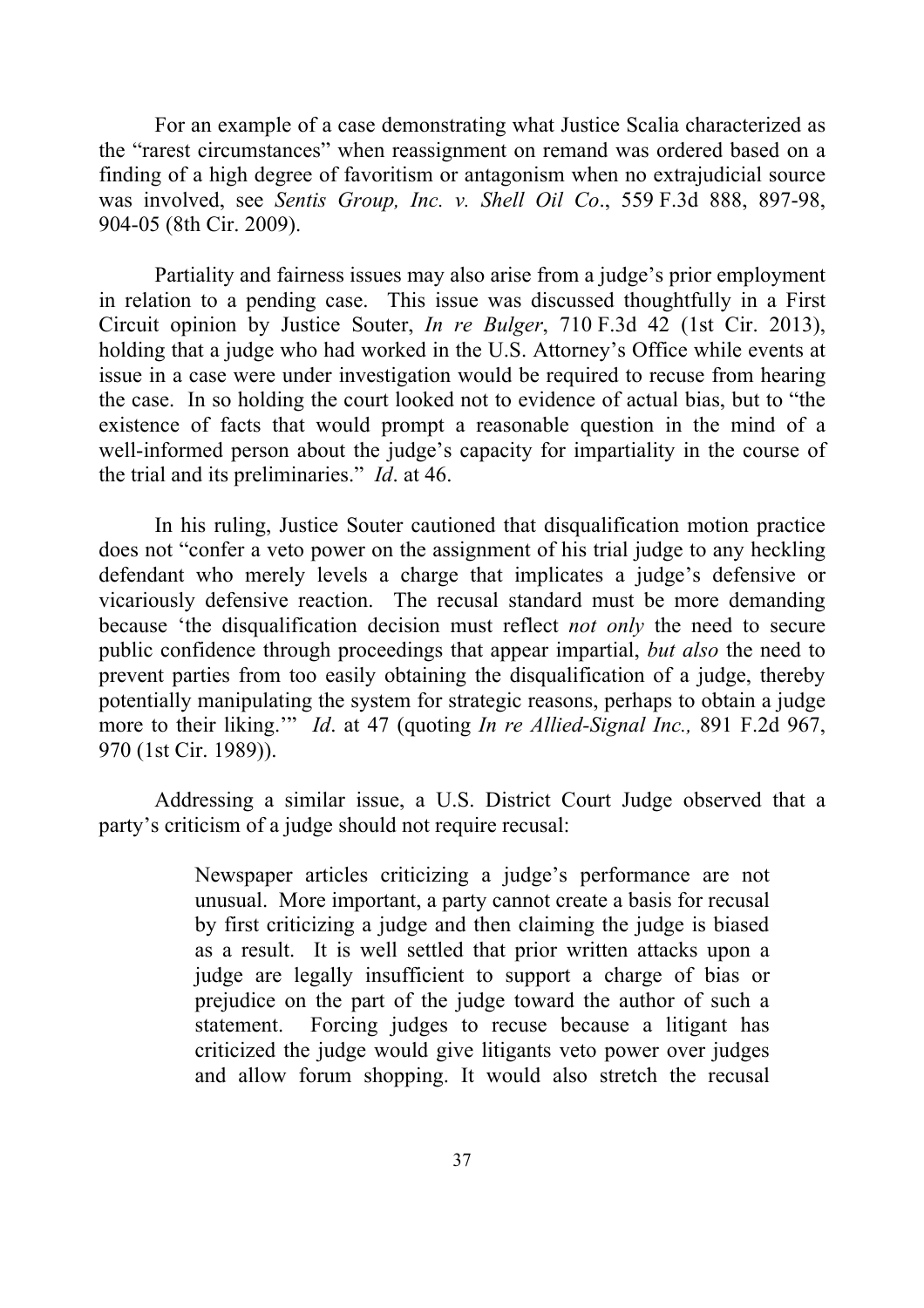statutes far beyond their intended purpose and potentially force disqualifications in a large number of cases.

*Salt Lake Tribune Publ'g Co. v. AT&T Corp*., 353 F. Supp. 2d 1160, 1176 (D. Utah 2005) (footnotes omitted) (citations omitted). *See also Rodgers v. Knight*, 781 F.3d 932, 943 (8th Cir. 2015) (fact that plaintiff's counsel had filed judicial conduct complaint against judge in previous, unrelated litigation, or that federal district judge had formerly served as municipal judge in defendant city did not establish that the judge's impartiality in pending matter might reasonably be questioned).

The Law Court adopted a similar position in *State v. Murphy*, 2010 ME 140, ¶ 18, 10 A.3d 697, rejecting claims that a judge should have recused because the defendant had harshly criticized a judge in court and filed lawsuits against the judge. *See also* Advisory Committee on the Maine Code of Judicial Conduct, Opinion 91-1 (concluding that a judge is not required to recuse in a case when one of the parties has filed a complaint against the judge with the Committee).

In addition to these 2015 Advisory Notes, judicial ethics issues relating to disqualification claims and allegations of partiality are addressed in detail in Rules 2.11 and 3.11 and the Advisory Notes to those Rules.

## **1993 Advisory Committee's Notes**

The 1993 Advisory Committee's Notes to Canon 3(B) paragraphs (2) and (8) state:

#### **For 3(B)(2):**

Canon 3B(2) requires a judge both to observe the law and to be professionally competent. In *Matter of Ross,* 428 A.2d 858 (Me. 1981), the Supreme Judicial Court found violations of the identical provision of Maine Code (1974), Canon 3A(1), when "the respondent willfully disregarded the requirements of the law" by imprisoning a defendant for nonpayment of a civil forfeiture. In the same case, the Court found additional violations of former Canon 3A(1) where the judge had caused traffic infraction complaints against personal acquaintances to be "filed," personally lecturing the defendants instead of trying them, and had continued two OUI cases against an individual for six months, one before sentencing, the other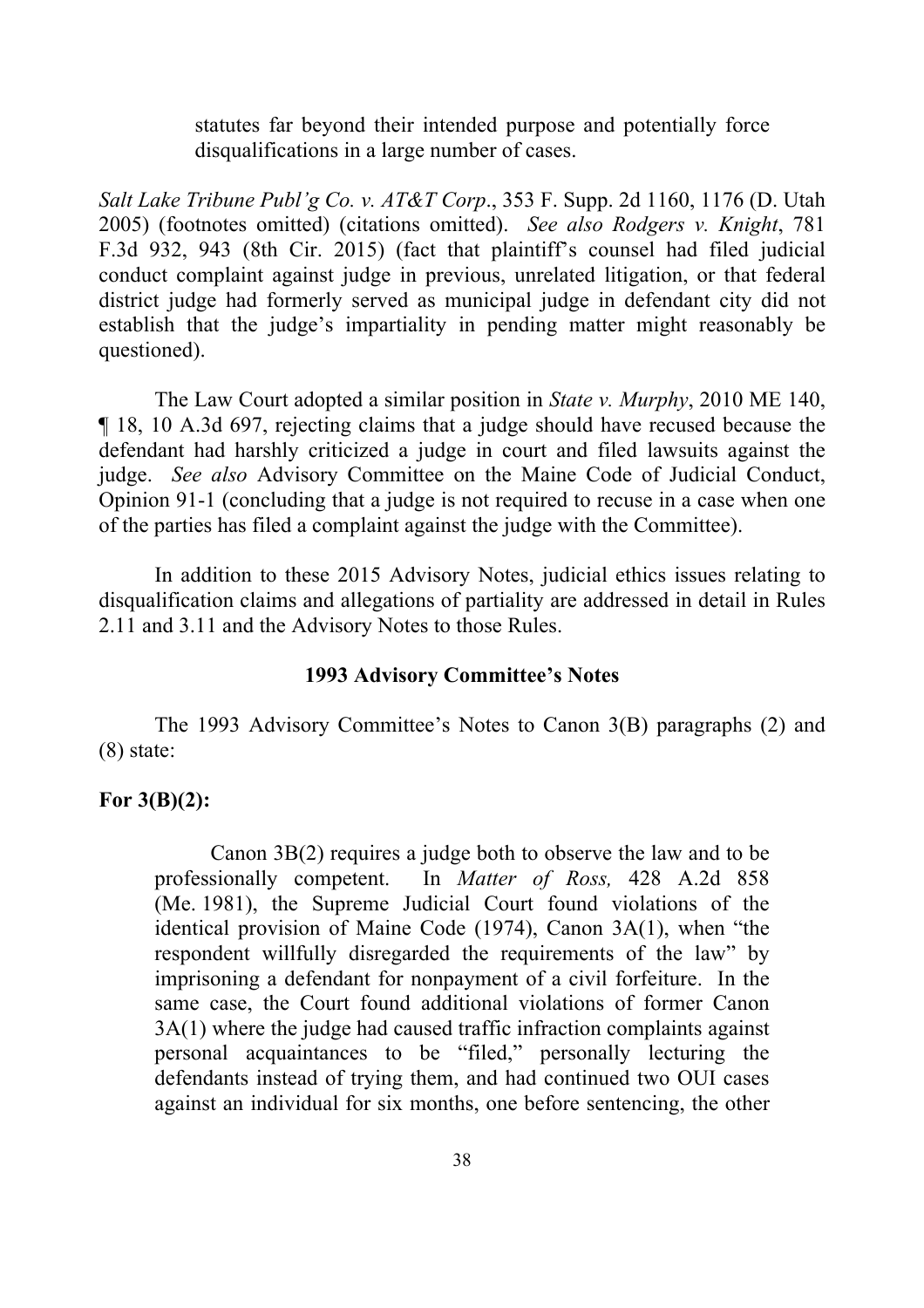without hearing, then entered judgments of not guilty in both. The Court also cited the judge's oath under Article IX, § 1, of the Maine Constitution "to administer the law, not his personal philosophy." *Id.*  at 865.

In *Matter of Benoit,* 487 A.2d 1158 (Me. 1985), the Court established the standard of the "reasonably prudent and competent judge." Conduct violates former Canon 3A(1) if such a judge "would consider that conduct obviously and seriously wrong in all the circumstances." *Id.* at 1163. Applying this standard, the Court found that incarceration and imposition of public service obligations in civil OUI cases and pretrial detention of an unrepresented juvenile without hearing were violations of the Canon because there was no legal authority or the actions were plainly contrary to existing law. Incarceration of a civil debtor for nonpayment under a payment order and denials of stays of sentence pending appeal were found to be errors of law but not Code violations, where the law was unclear or unsettled. *Id.* at 1164-70. See also *Matter of Cox,* 553 A.2d 1255 (Me. 1989) (judge's involvement in plea negotiations contrary to explicit provision of M.R. Cr. P. 11(e) violated former Canon 3A(1)).

#### **For 3(B)(8):**

Canon 3B(8) is intended to assure that the "interests in fairness, efficiency and economy are properly balanced." ABA Model Code (1990), Committee Note to Section 3B(8). In attaining the proper balance, "a judge must demonstrate due regard for the rights of the parties to be heard and to have issues resolved without unnecessary cost or delay. . . . A judge should encourage and seek to facilitate settlement, but parties should not feel coerced into surrendering the right to have their controversy resolved by the courts." ABA Model Code (1990), Commentary to Section 3B(8). Promptness requires diligence, punctuality, and expeditiousness on the part of the judge and that the judge "insist that court officials, litigants and their lawyers cooperate with the judge to that end." *Id.* In *Matter of Barrett, supra,* 512 A.2d at 1034, the Court found violations of the virtually identical provisions of former Canon 3A(5), where a probate judge deliberately delayed decision in two contested matters "out of a belief that he knew best what would advance harmony among the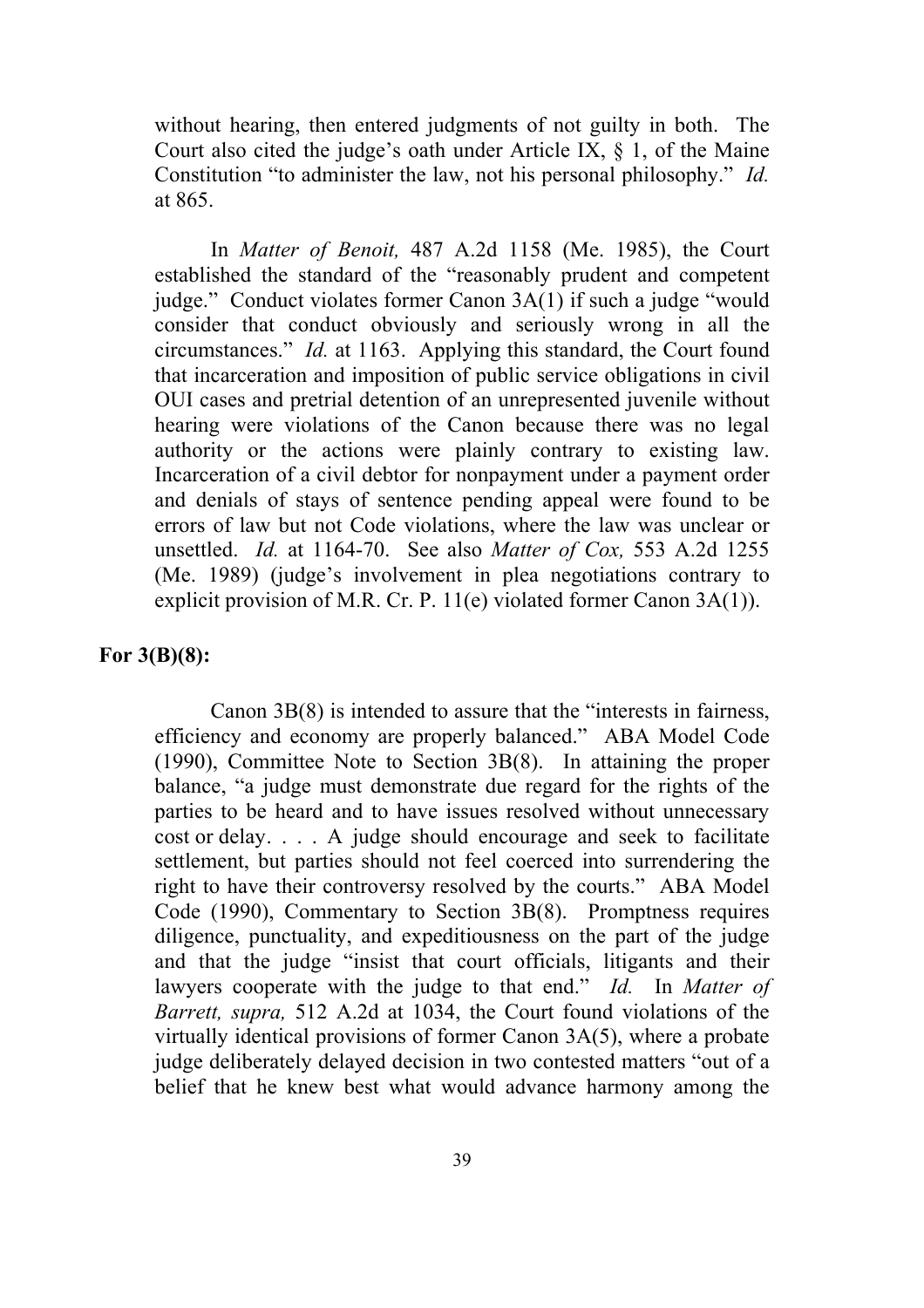litigating parties before his court," thus administering "his own personal brand of justice." In a third matter, a six-month delay without more, while not condoned by the Court, was held not to be a violation standing alone. *Id.*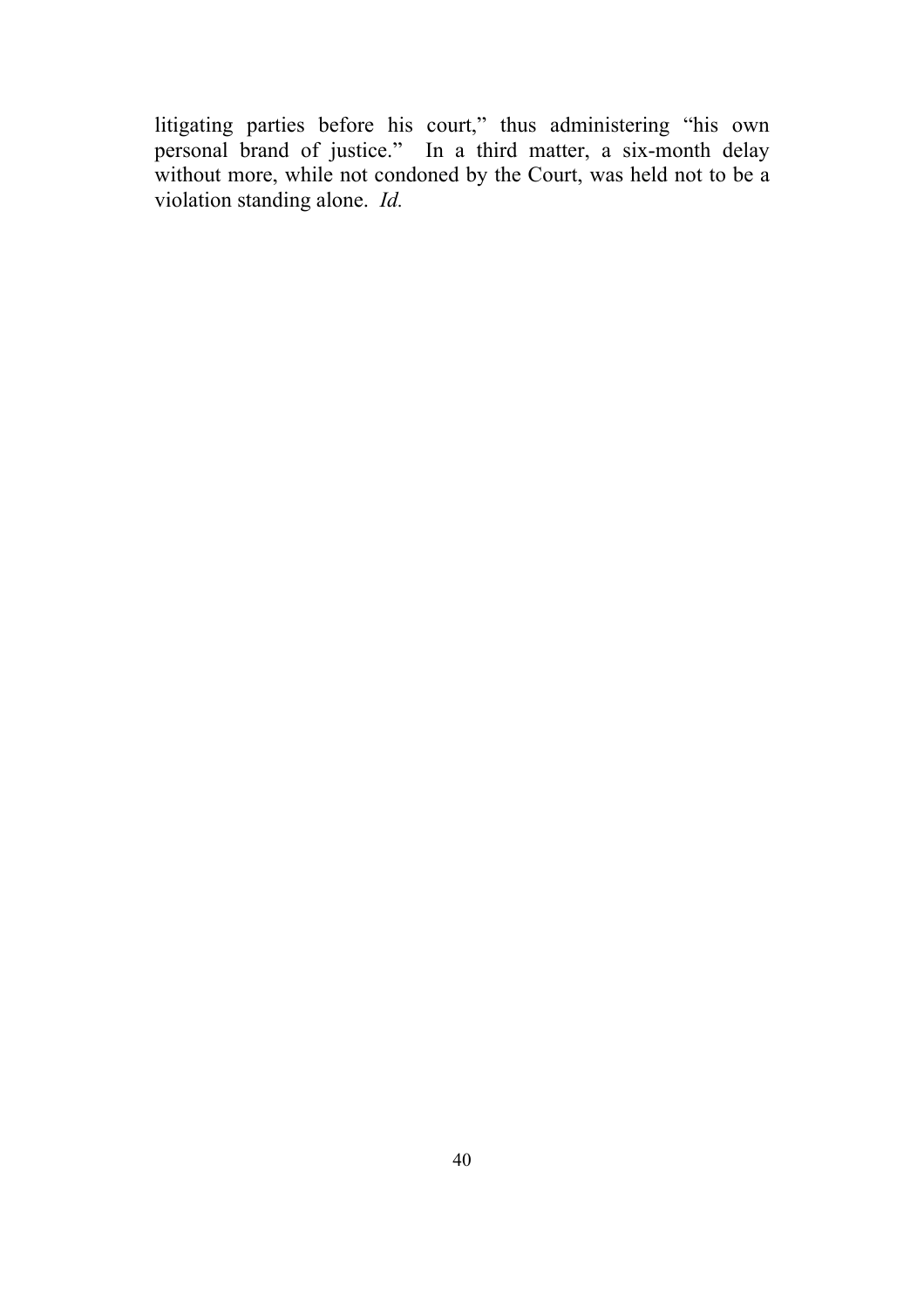## **RULE 2.3** *Bias, Prejudice, and Harassment*

(A) A judge shall perform the duties of judicial office, including administrative duties, without bias or prejudice.

(B) A judge shall not, in the performance of judicial duties, by words or conduct manifest bias or prejudice for or against an individual or a party, or engage in harassment, including but not limited to bias, prejudice, or harassment based upon, race, sex, gender, gender identity, religion, national origin, ethnicity, disability, age, sexual orientation, marital status, socioeconomic status, or political affiliation, and shall not permit court staff, court officials, or others, while subject to the judge's direction and control, to do so.

(C) A judge shall require lawyers in proceedings before the court to refrain from manifesting bias or prejudice, or engaging in harassment, based upon attributes including but not limited to race, sex, gender, gender identity, religion, national origin, ethnicity, disability, age, sexual orientation, marital status, socioeconomic status, or political affiliation against parties, witnesses, lawyers, court staff, or others.

(D) Sections B and C of this Rule do not preclude judges or lawyers from making legitimate reference to the listed factors or other similar factors when they are relevant to an issue in a proceeding.

## **Advisory Notes – 2015**

Rule 2.3 follows fairly closely the words of paragraphs (5) and (6) of 1993 Canon 3(B) but with the mandatory "shall" substituted for the aspirational "should" that appeared in 1993 Canon 3(B)(6), and with references to "gender" and "gender identity" added to recognize more current references to protected classes of individuals. Rule 2.3 also follows the language of ABA Model Code Rule 2.3, but with the addition of "for or against an individual or party" in the first sentence of (B). Also, recognizing that language barriers sometimes pose particular problems, judges must endeavor to ensure that all individuals understand and are allowed to participate fully in court proceedings, while ensuring that the judge's actions do not manifest any prejudice or bias.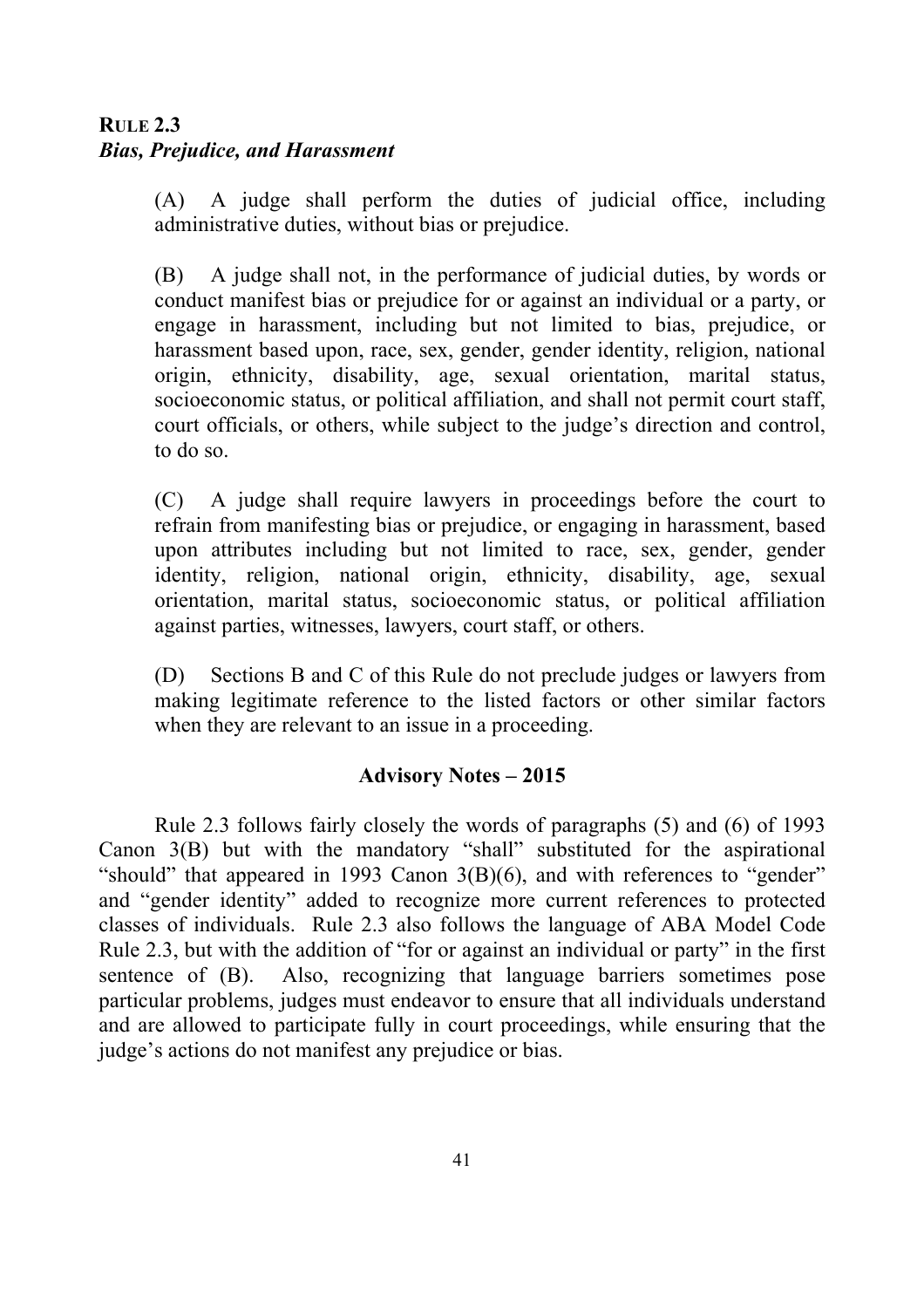Bias claims subjecting a judge to disciplinary complaints may arise from either judicial or administrative actions. Although administrative decisions such as hiring and discipline of court personnel are administrative functions, not judicial functions, a judge may commit judicial misconduct when performing administrative functions. *In re Complaint of Judicial Misconduct*, 726 F.3d 1060, 1061 (9th Cir. 2013). "But any such charges of misconduct must allege more than disagreement with the judge's administrative decision. The complaint must document conduct by the judge that is wrongful, independent of whether the judge's decision is correct. The misconduct process cannot be used to second-guess the judge's administrative decision; nor can it result in a reversal of that decision." *Id*.

The 1993 Advisory Committee's Note to paragraphs (5) and (6) of Canon 3(B) stated:

Canons 3B(5) and (6) are intended "to emphasize the requirements of impartial decision-making and the appearance of fairness in the courtroom." ABA Model Code (1990), Committee Note to Sections 3B(5), (6). The Commentary to ABA Model Code (1990), Section 3B(5), emphasizes that the purpose is to assure impartiality and fairness in the performance of judicial duties. Manifestation of bias may impair "the fairness of the proceeding" and bring "the judiciary into disrepute." A judge "must be alert to avoid behavior that may be perceived as prejudicial." The provision includes "[f]acial expression and body language, in addition to oral communication," all of which can convey the appearance of bias "to parties or lawyers . . . , jurors, the media and others." *Id.* As in Canon 3B(4), the duty to control the conduct of others is aspirational, rather than mandatory.

Canon 3B(6) is also aspirational in form. Judges "should require" lawyers to observe the standards imposed on judges and court personnel by Canon 3B(5). The provision is not mandatory, because judges have no line supervisory authority over lawyers and can control lawyers' behavior only through the drastic sanctions of contempt or professional discipline. This section imposes no obligation upon judges to intervene in the exercise of peremptory challenges in the ordinary case. The decisions of the United States Supreme Court in *Georgia v. McCollum*, [505] U.S [42], 112 S.Ct.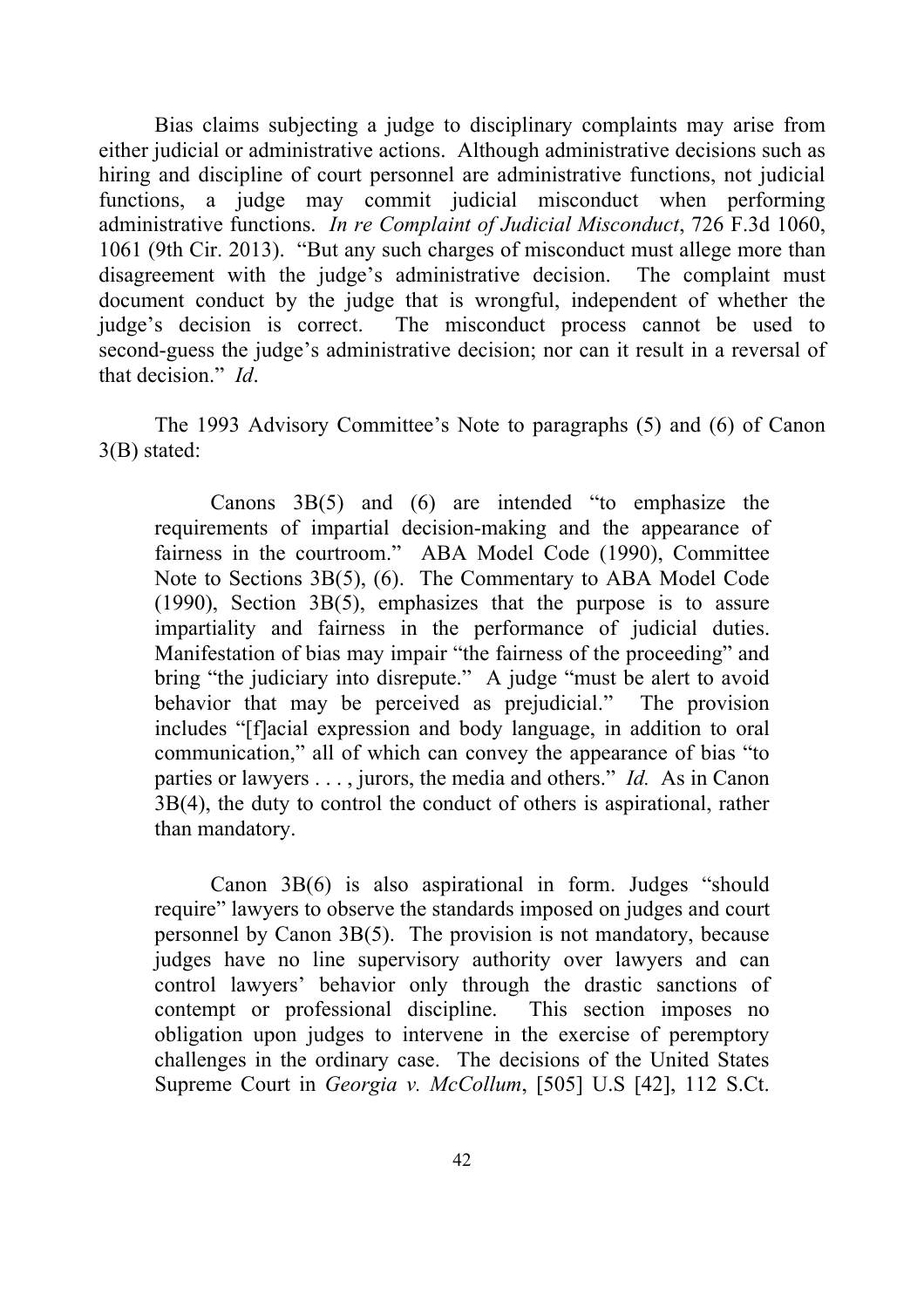2348 (1992); *Edmonson v. Leesville Concrete Co.,* 500 U.S. [614], 111 S. Ct. 2077 (1991); and *Batson v. Kentucky,* 476 U.S. 79 (1986), prohibit discriminatory use of peremptory challenges to exclude jurors solely on account of their race. If the objecting party makes a prima facie showing that the challenge was based on race, the challenging party must offer a racially neutral explanation for the challenge. In light of the burdens placed upon the objecting party by these cases, the judge's only obligation is to follow the procedure there outlined. In the absence of objection, a peremptory challenge should be presumed to have been made without discriminatory intent as an act of "legitimate advocacy" permitted by the second sentence of section (6), unless other circumstances, such as the lawyer's demeanor in the *voir dire* or the absence of any apparent tactical reason for the challenge, manifest actual bias or prejudice.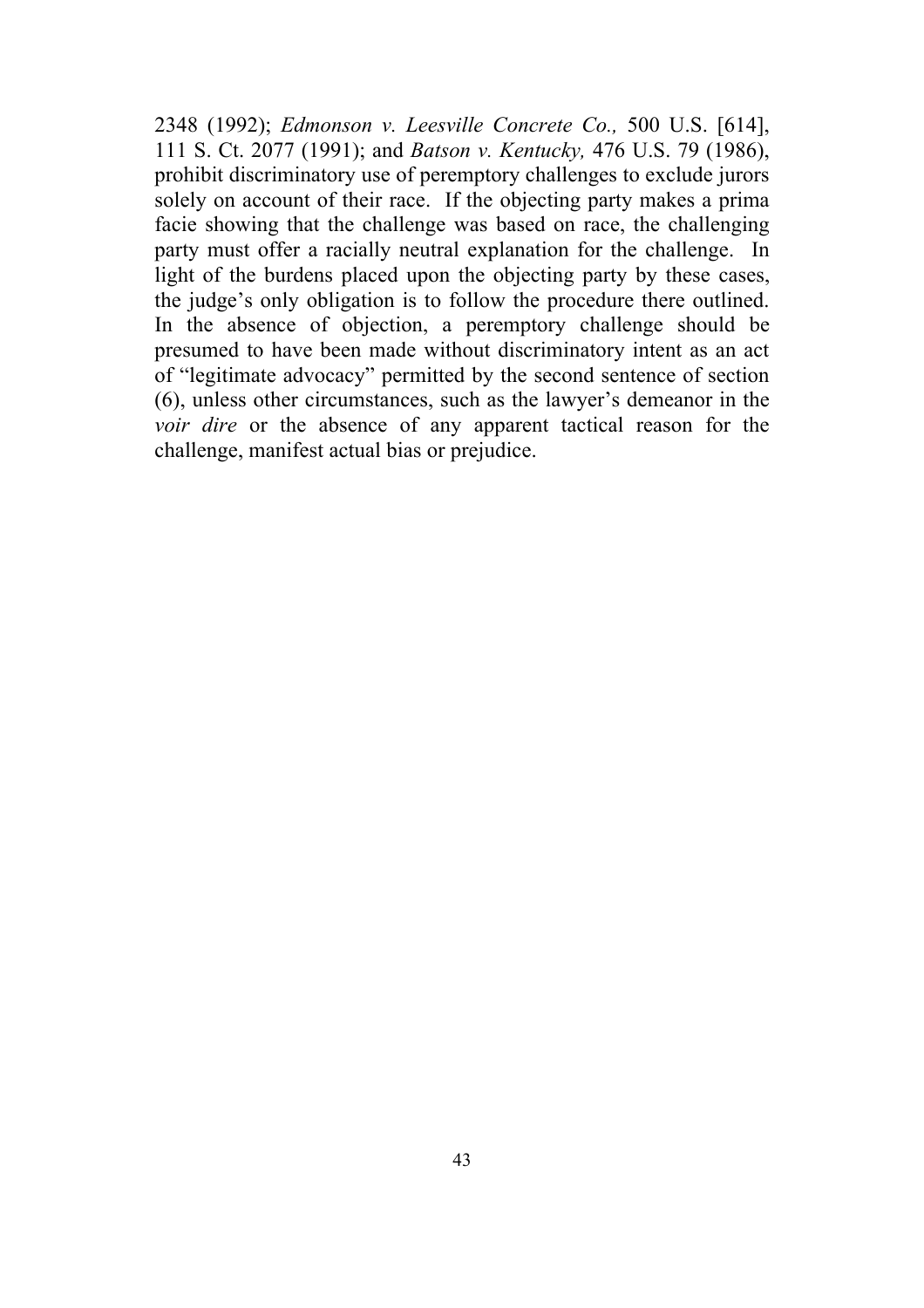## **RULE 2.4** *External Influences on Judicial Conduct*

(A) A judge shall not be swayed by public clamor or fear of criticism.

(B) A judge shall not permit family, social, political, financial, or other interests or relationships to influence the judge's judicial conduct or judgment.

#### **Advisory Notes – 2015**

Rule 2.4 follows Rules 2.4(A) and (B) of the ABA Model Code. Rule 2.4(A) is similar to the second sentence of 1993 Canon  $3(B)(2)$  ("A judge shall not be swayed by partisan interests, public clamor, or fear of criticism."). Rule 2.4(B) is similar to the first sentence of 1993 Canon 2(B) ("A judge shall not allow family, social, political, or other relationships to influence the judge's judicial conduct or judgment."). Rule 2.4(B) adds "financial" to the list of interests or relationships that shall not influence judicial conduct. Issues relating to a judge's financial activities are addressed in Rule 3.11 and its Advisory Notes. Perhaps because the two provisions were short and specific, neither was subject to much comment in the 1993 Advisory Committee's Notes.

Rule 2.4(C) of the ABA Model Code, relating to others conveying the impression that they have special influence with the judge, is now part of Rule 1.3, as it was part of 1993 Canon 2(B). The 2011 ABA Model Code Comment to Rule 2.4 stated:

An independent judiciary requires that judges decide cases according to the law and facts, without regard to whether particular laws or litigants are popular or unpopular with the public, the media, government officials, or the judge's friends or family. Confidence in the judiciary is eroded if judicial decision making is perceived to be subject to inappropriate outside influences.

Judges can be subject to discipline for conduct in private matters. In *In re Cox*, 658 A.2d 1056, 1057-58 (Me. 1995), the Court disciplined a former judge by disbarment from the practice of law for what the Court described as "avaricious and dishonest conduct" involving fraud committed in a private real estate transaction that occurred while sitting as a judge. The judge's private conduct had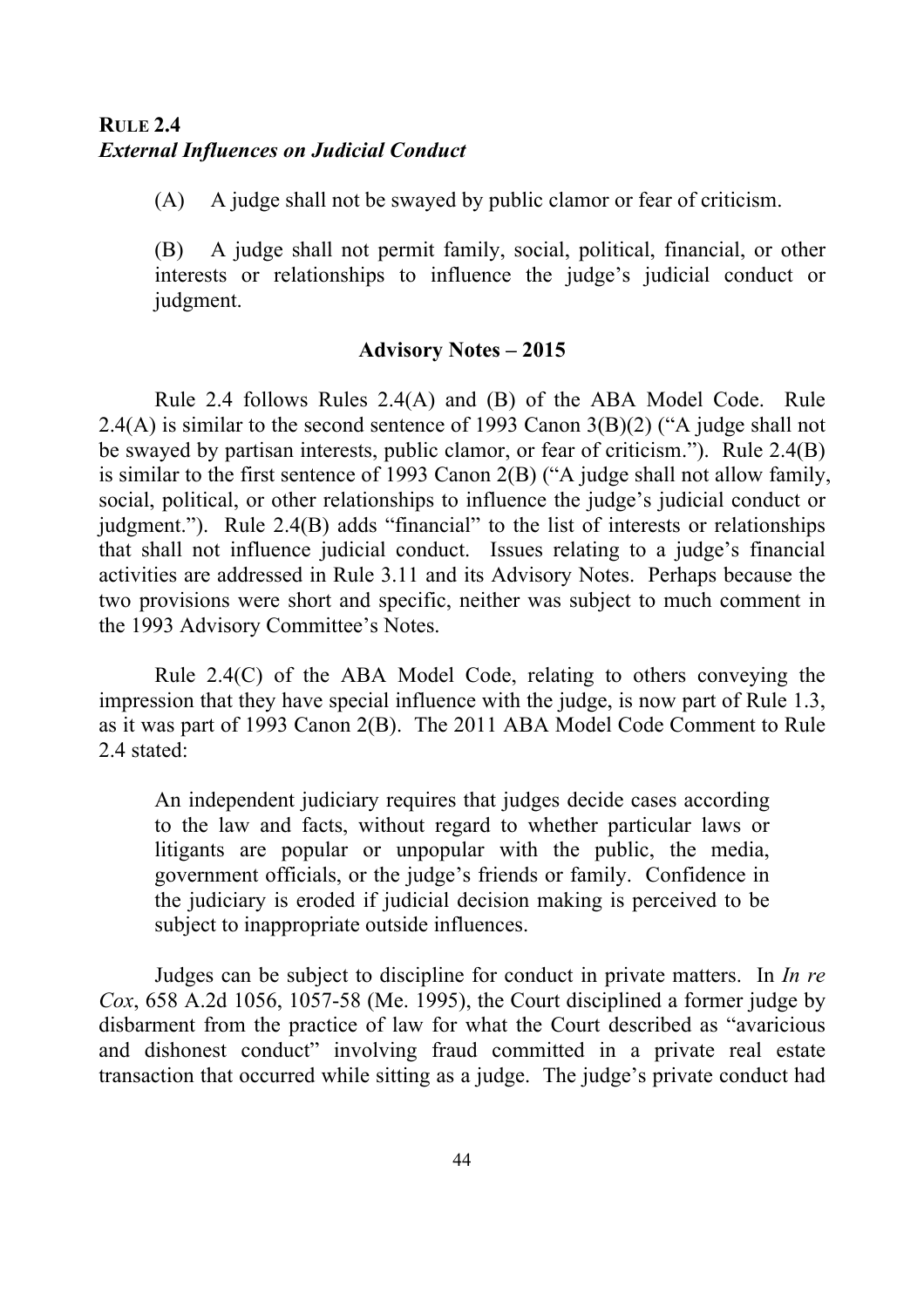led to complaints to the Committee following the trial described in *Ferrell v. Cox*, 617 A.2d 1003 (Me. 1992).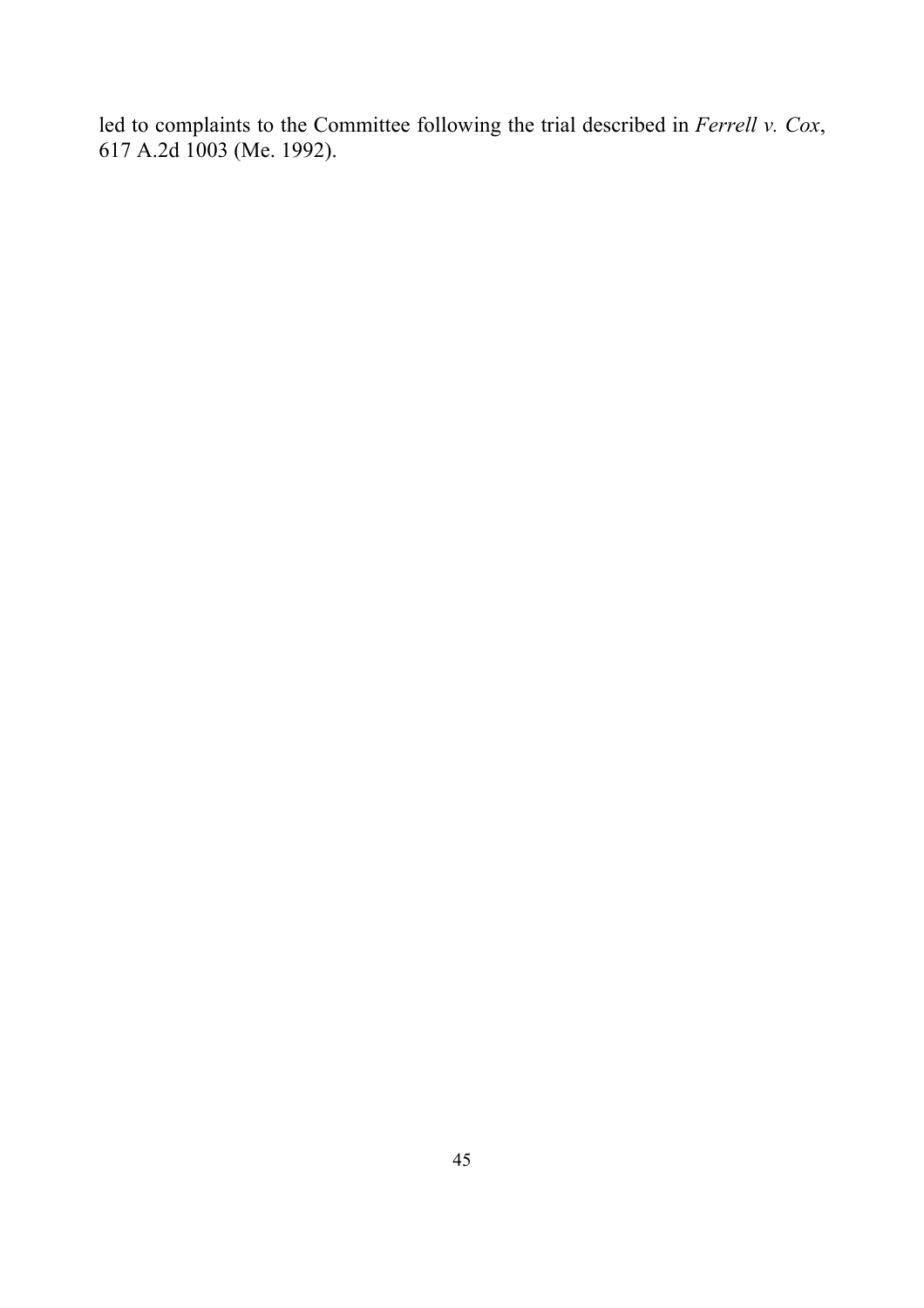## **RULE 2.5** *Competence, Diligence, and Cooperation*

(A) A judge shall perform judicial and administrative duties competently and diligently.

(B) A judge shall cooperate with other judges in the administration of court business.

## **Advisory Notes – 2015**

Rule 2.5 is identical to Rule 2.5 in the 2011 ABA Model Code. The Comments to the ABA Model Code state:

[1] Competence in the performance of judicial duties requires the legal knowledge, skill, thoroughness, and preparation reasonably necessary to perform a judge's responsibilities of judicial office.

[2] A judge should seek the necessary docket time, court staff, expertise, and resources to discharge all adjudicative and administrative responsibilities.

[3] Prompt disposition of the court's business requires a judge to devote adequate time to judicial duties, to be punctual in attending court and expeditious in determining matters under submission, and to take reasonable measures to ensure that court officials, litigants, and their lawyers cooperate with the judge to that end.

[4] In disposing of matters promptly and efficiently, a judge must demonstrate due regard for the rights of parties to be heard and to have issues resolved without unnecessary cost or delay. A judge should monitor and supervise cases in ways that reduce or eliminate dilatory practices, avoidable delays, and unnecessary costs.

Rule 2.5 is similar to 1993 Canon  $3(C)(1)$ , but with references to bias removed, as bias issues are covered in other Rules, including Rule 2.3 and Rule 3.6, in this redraft. In paragraph (B) "shall" is substituted for the 1993 Canon's "should." The 1993 Advisory Committee's Note for Canon  $3(C)(1)$  stated: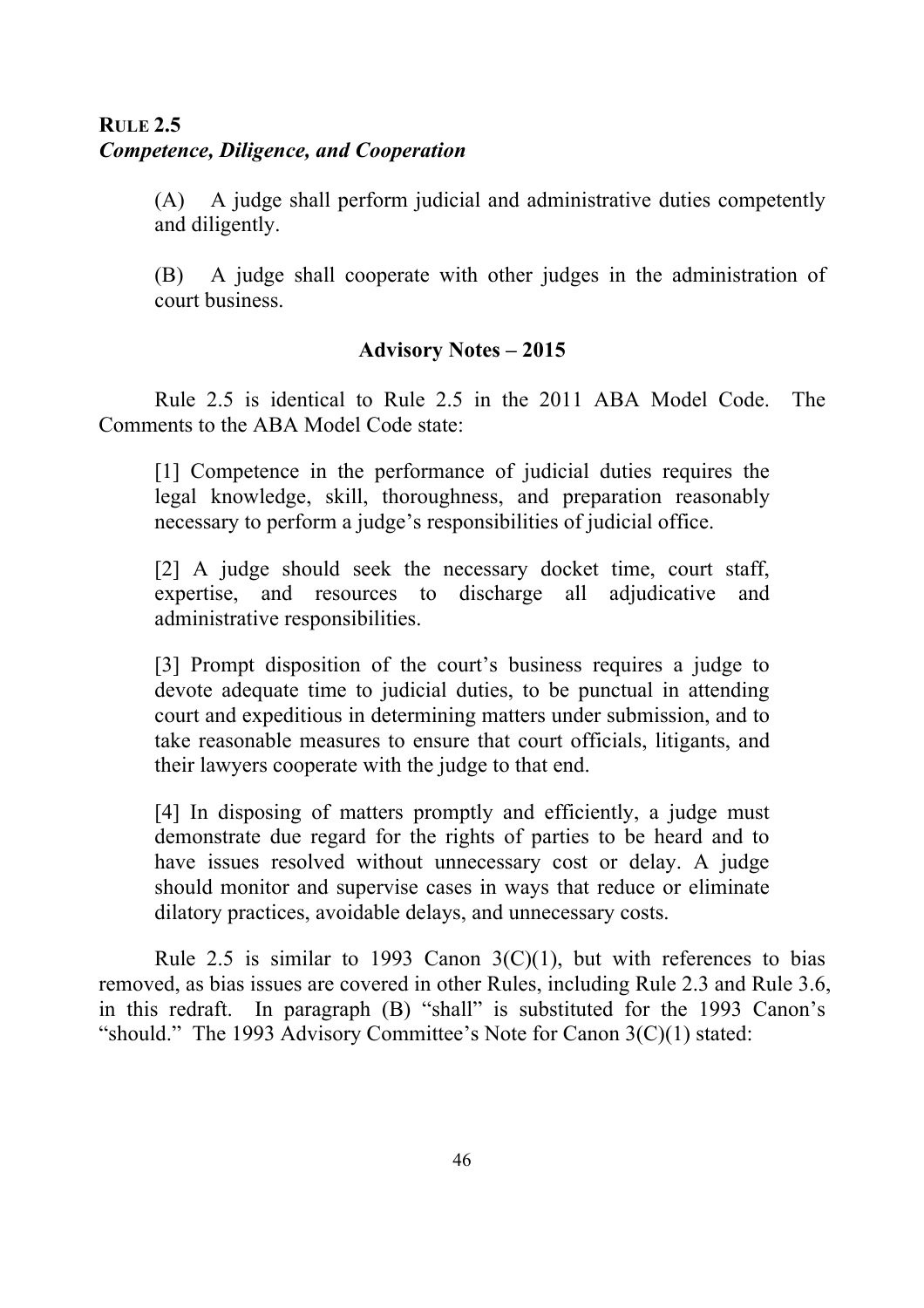Canon 3C covers a judge's administrative responsibilities. Canon 3C(1) is intended "to prohibit a judge from manifesting bias or prejudice in the performance of administrative duties and to encourage, rather than to require, the more practicable duty of cooperation rather than facilitation" in dealings with other court personnel. ABA Model Code (1990), Committee Note to Section  $3C(1)$ . Thus, "should," rather than "shall," is used in the second sentence. See also Canons 2C, 3B(5), (6).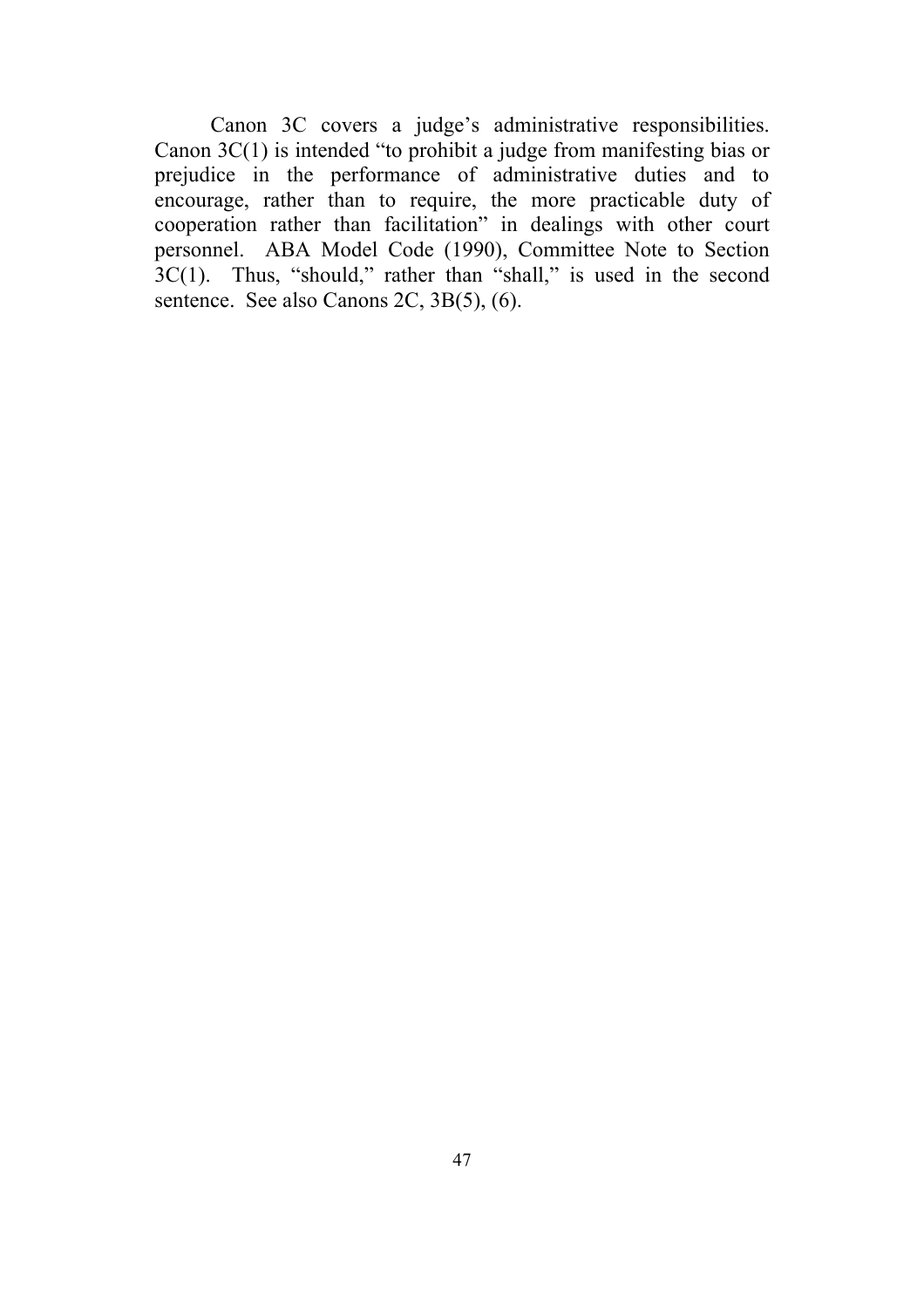### **RULE 2.6** *Ensuring the Right to Be Heard*

(A) A judge shall accord to every person who has a legal interest in a proceeding, or that person's lawyer, the right to be heard according to law.

(B) A judge may encourage parties to a proceeding and their lawyers to settle matters in dispute but shall not act in a manner that forces any party to settle. A judge may participate in case management conferences, judicial settlement conferences, and dispositional conferences, and such participation alone does not disqualify the judge from participating in later adjudicatory proceedings.

(C) A judge may take affirmative steps, consistent with the law, as the judge deems appropriate to enable an unrepresented litigant to be heard. A judge may explain the requirements of applicable rules and statutes so that a person appearing before the judge understands the process to be employed. A judge may also inform unrepresented individuals of free or reduced cost legal or other assistance that is available in the courthouse or elsewhere.

### **Advisory Notes – 2015**

Rule 2.6(A) is identical to the first sentence of 1993 Canon 3(B)(7). Most of the remainder of 1993 Canon 3(B)(7), however, discusses ex parte communications. Section B(7)(d) of 1993 Canon 3 discusses approved judicial settlement promotion practices, but in terms different from new Rule 2.6(B). Thus, 1993 Canon 3(B)(7)(d) states: "A judge may, with the consent of the parties, confer separately with the parties with or without their lawyers present, or separately with their lawyers alone, in an effort to mediate or settle matters pending before the judge." Rule 2.6(B) indicates that judges who participate in trial management or settlement discussions or dispositional conferences may also preside at adjudicatory proceedings in the same case. However, a judge who participates in a formal settlement conference when there is an explicit understanding that another judge will conduct any trial or contested hearing, is disqualified from further participation in that case, other than placing any settlement reached on the record and, when necessary, enforcing a settlement that has been reached, unless the parties explicitly agree otherwise.

There is no Rule  $2.6(C)$  in the ABA Model Code. Rule  $2.6(C)$  is similar to 1993 Canon 3(B)(12) which states: "A Judge may explain the requirements of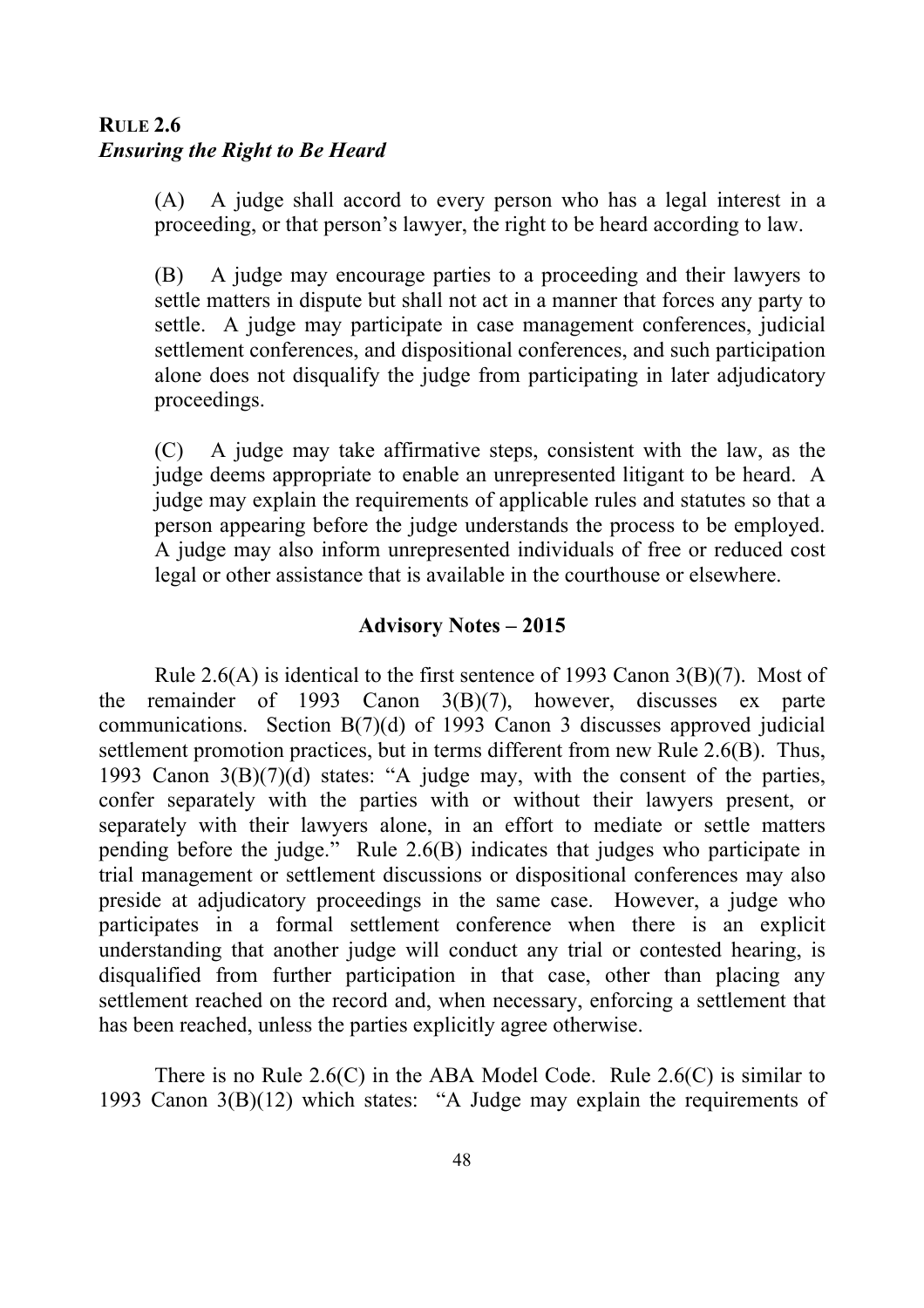applicable rules and statutes so that a person appearing before the judge understands the process to be employed. A judge may also inform unrepresented persons of free legal aid and similar assistance that is available in the courthouse or otherwise." A change in the Rule adds the capacity to provide information about reduced cost assistance that may be available.

Rule 2.6 should be regarded as providing continuing ethical guidance for judges participating in case management and settlement discussions, and for judges providing appropriate support for unrepresented litigants to assure that the goals of fairness and equal access to the judicial process are supported.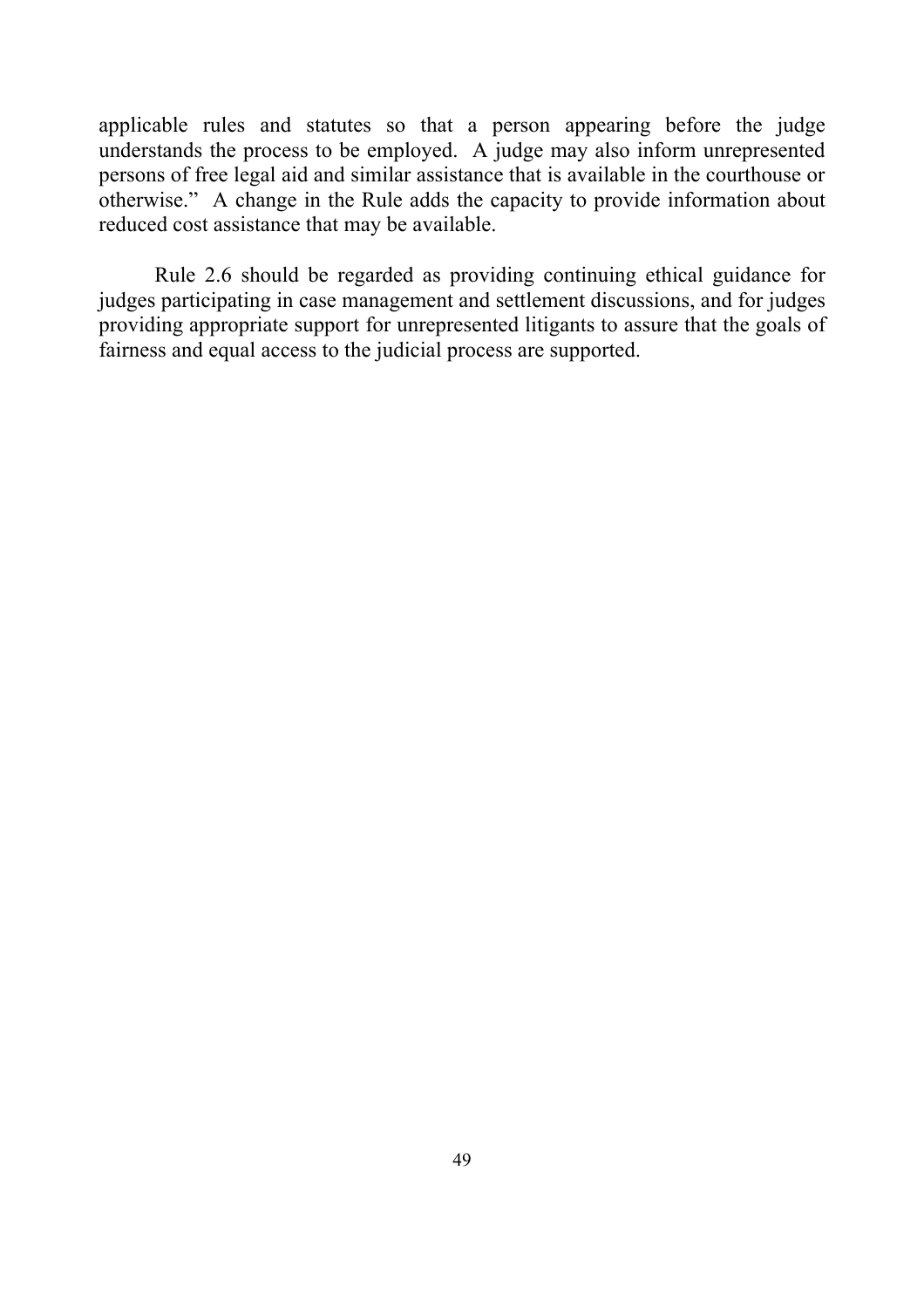### **RULE 2.7** *Responsibility to Decide*

A judge shall hear and decide matters except when disqualification or recusal is required.

#### **Advisory Notes – 2015**

The duty to hear and decide maters, except when disqualification or recusal is required, is also addressed in the Advisory Notes to Rule 2.11. Rule 2.7 somewhat duplicates the requirements of Rules 2.1 and 2.5 and is very similar to 1993 Canon 3(B)(1).

The only Model Code Comment to Rule 2.7 addresses the Rule as relevant to a duty not to disqualify except when disqualification is required. Such caution is necessary to support timely resolution of pending matters and efficient use of judicial and litigant resources. The extent of the duty not to disqualify is discussed in more detail in the Advisory Notes to Rule 2.11. Rule 2.7 also requires judges to give full attention to their judicial caseload and to avoid unnecessary repetition or delay in resolving pending matters. *See In re Barrett*, 512 A.2d 1030 (Me. 1986); *State v. Aubut*, 261 A.2d 48, 51 (Me. 1970) (stating that a judge should not heed a motion for disqualification that is frivolous).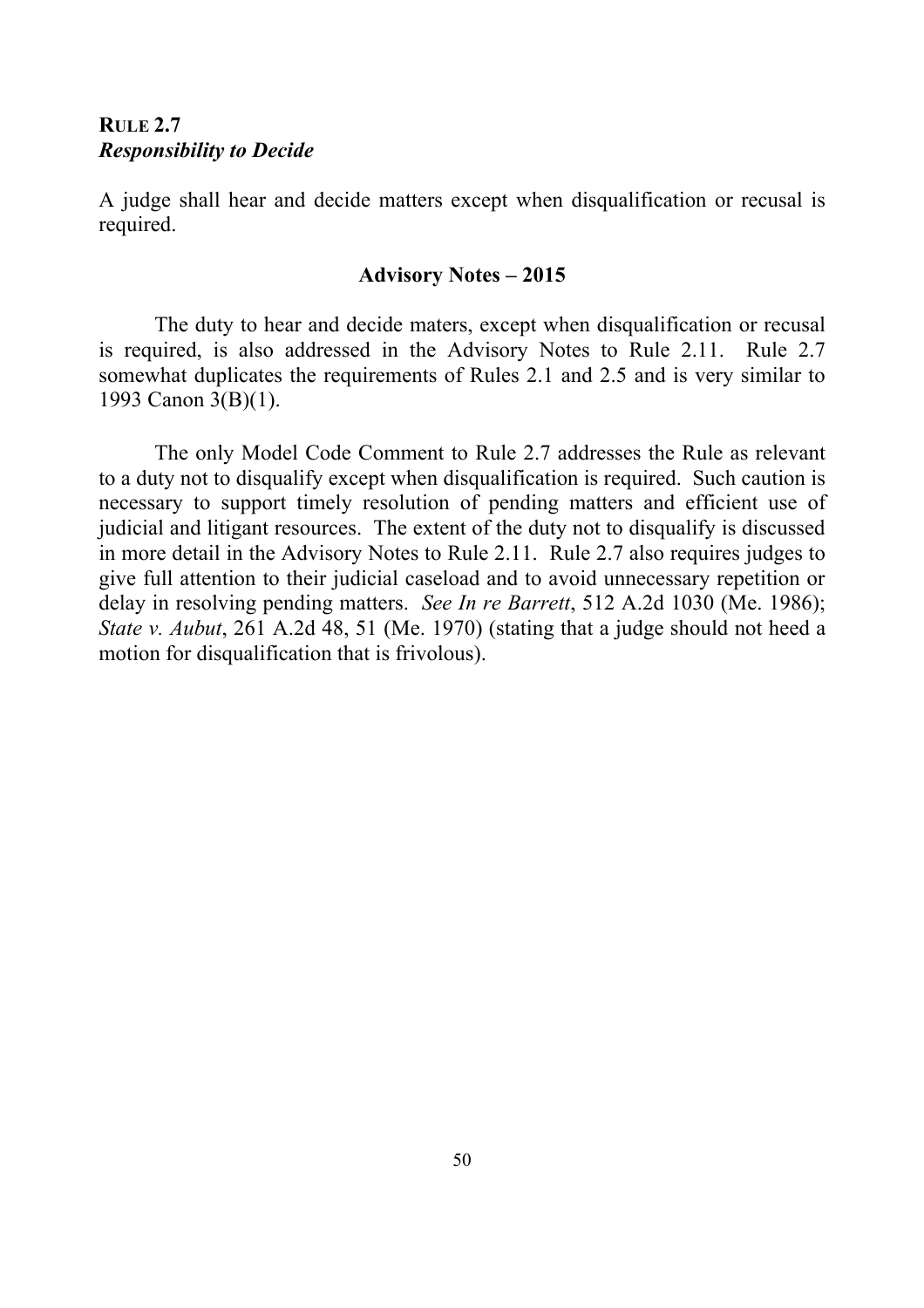## **RULE 2.8** *Decorum, Demeanor, and Communication with Jurors*

(A) A judge shall require order and decorum in proceedings before the court.

(B) A judge shall be patient, dignified, and courteous to litigants, jurors, witnesses, lawyers, court staff, law enforcement and corrections officers, members of the public, and others with whom the judge deals in an official capacity, and shall require similar conduct of lawyers, court staff, court officers, and others subject to the judge's direction and control.

(C) A judge shall not commend or criticize jurors for their verdict other than in a court order or opinion in a proceeding, but may express appreciation to jurors for their service to the judicial system and the community.

## **Advisory Notes – 2015**

Rule 2.8(A) is identical to 1993 Canon 3(B)(3), except for the substitution of the word "court" for the word "judge" at the end of the sentence. The 1993 Advisory Committee's Note to Canon 3(B)(3) indicated that it stated "a rule of reason" for control of conduct of persons subject to the judge's direction and control. Rule 2.8(B) is similar to 1993 Canon 3(B)(4) although it substitutes "shall" for "should" in addressing the judge's responsibilities regarding the conduct of others. Rule 2.8(C) is identical to 1993 Canon 3(B)(10), though the language after "proceeding" does not appear in the ABA Model Code. The 1993 Advisory Committee's Note to Canon 3(B)(10) indicated that it was

intended to protect jurors from improper influence by judges and "to preserve the appearance of fairness in judicial decision-making." ABA Model Code (1990), Committee Note to Section 3B(10). The provision reflects the concern, found also in ABA *Standards of Juror Use and Management*, Standard 18(a), that commendation or criticism "may imply a judicial expectation in future cases and may impair a juror's ability to be fair and impartial in a subsequent case." ABA Model Code (1990), Commentary to Section 3B(10) and Committee Note to Commentary.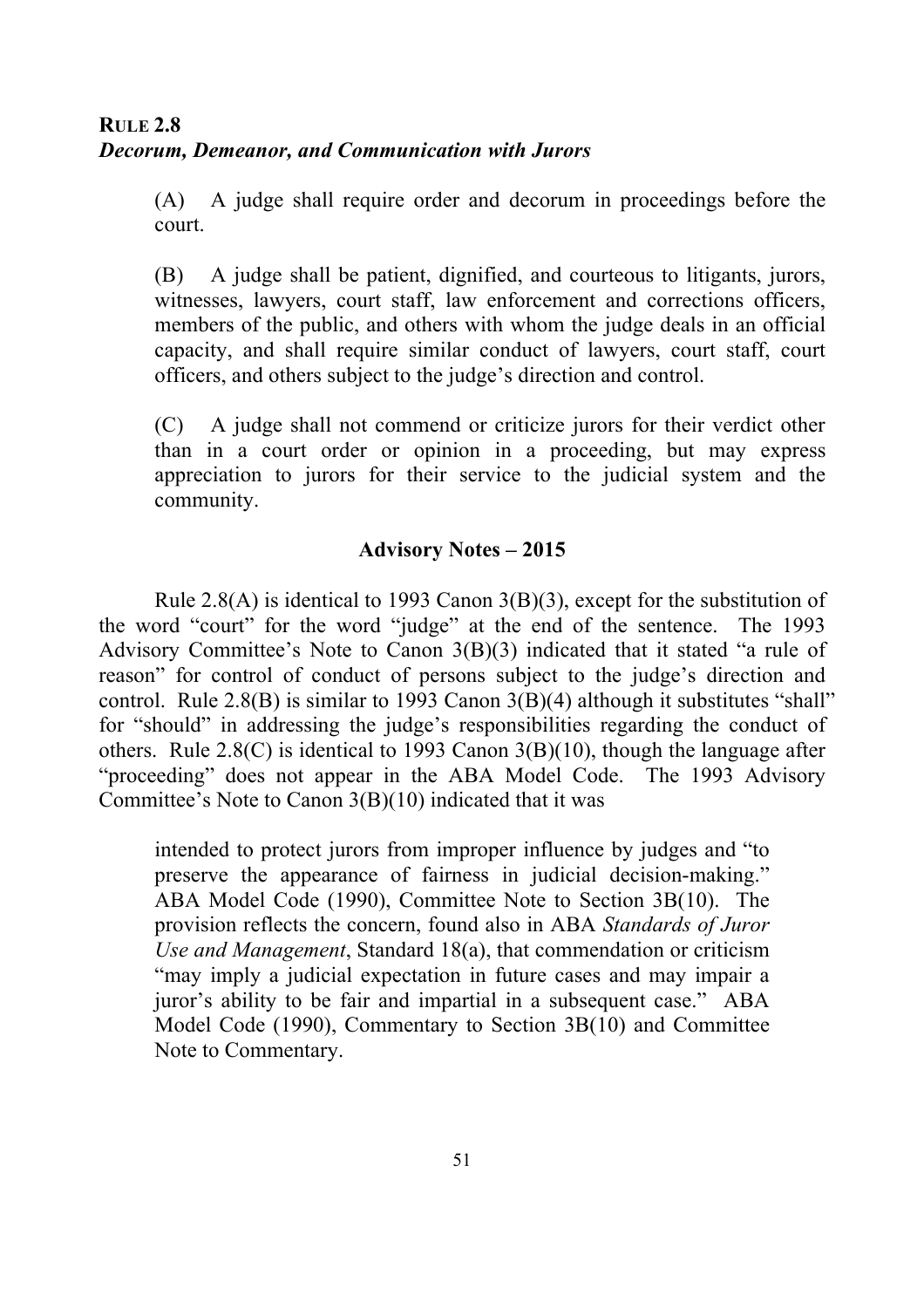## **RULE 2.9** *Ex Parte Communications*

(A) A judge shall not initiate, permit, or consider ex parte communications, or consider other communications made to the judge outside the presence of the parties or their lawyers concerning a pending or impending matter except as follows:

(1) Where circumstances require it, ex parte communication for scheduling, administrative, or emergency purposes that does not address substantive matters is permitted, provided:

(a) The judge reasonably believes that no party will gain a procedural, substantive, or tactical advantage as a result of the ex parte communication; and

(b) The judge makes provision promptly to notify all other parties of the substance of the ex parte communication and gives the parties an opportunity to respond.

(2) A judge may obtain the written advice of a disinterested expert on the law applicable to a specific proceeding before the judge if the judge (a) gives notice to the parties of the person to be consulted and the subject matter of the advice to be solicited, and (b) affords the parties a reasonable opportunity to object and respond to the notice and the advice requested.

(3) A judge may consult with court staff and court officials whose functions are to aid the judge in carrying out the judge's adjudicative responsibilities, or with other judges, provided the judge makes reasonable efforts to avoid receiving factual information that is not part of the record and does not abrogate the responsibility personally to decide the matter.

(4) A judge may, with the consent of the parties, confer separately with the parties with or without their lawyers present, or separately with their lawyers alone.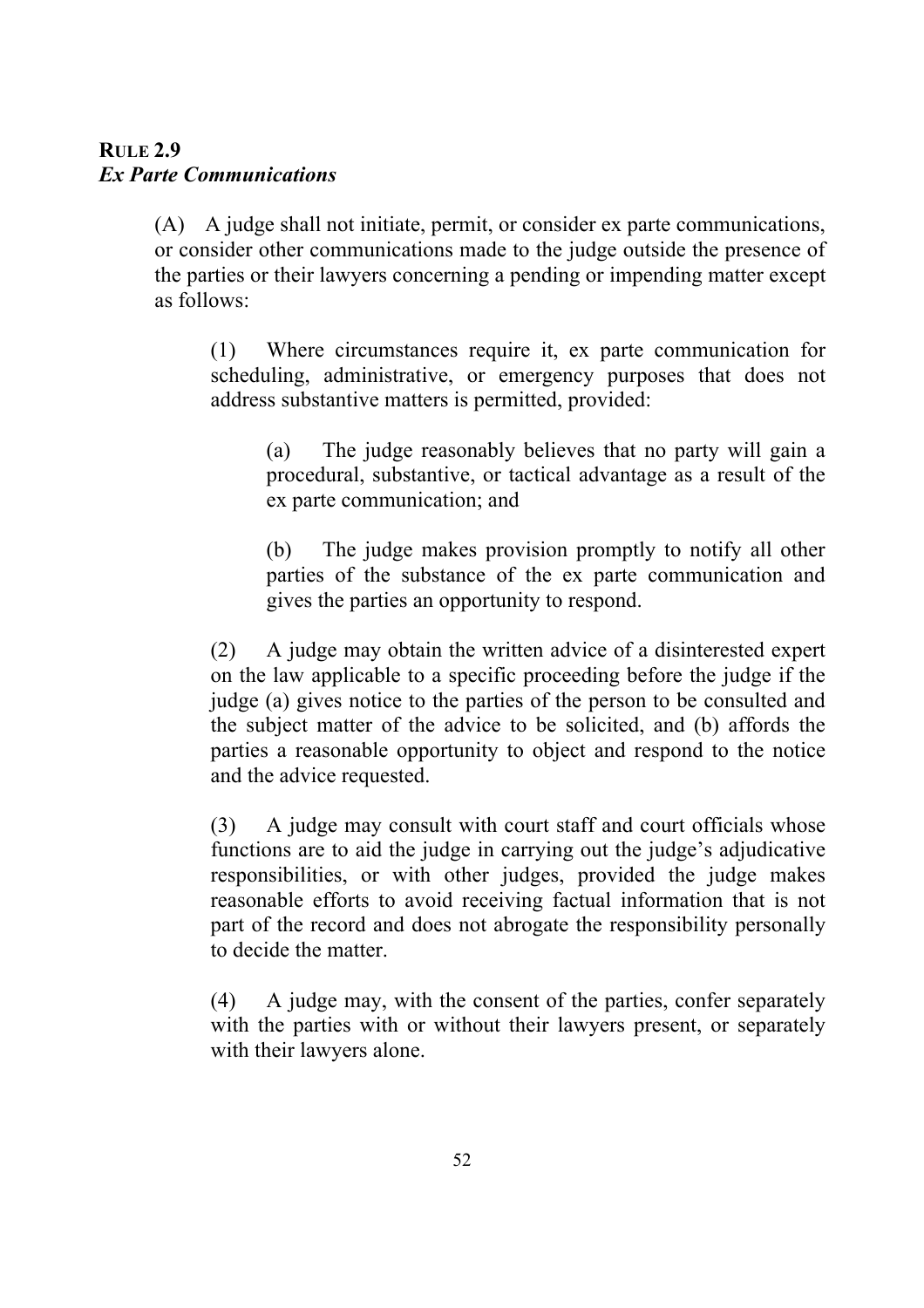(5) A judge may initiate or consider any ex parte communications when expressly authorized by law, court rule, or administrative order to do so, such as when serving in judicially assisted settlement conferences or on therapeutic or problem-solving courts, mental health courts, or drug courts. In this capacity, judges may assume a more interactive role with parties, counsel, treatment providers, probation officers, social workers, and others.

(B) If a judge inadvertently receives an unauthorized ex parte communication bearing upon the substance of a matter, the judge shall make provision promptly to notify the parties of the substance of the communication and provide the parties with an opportunity to respond.

(C) Except when receiving case-related information about events in or around the courthouse that is relevant to assuring a fair trial and protecting the integrity of the judicial process, a judge shall not investigate facts in a matter independently and shall consider only the evidence presented and any facts that may properly be judicially noticed.

(D) A judge shall make reasonable efforts, including by providing appropriate supervision, to ensure that this Rule is not violated by court staff, court officials, and others subject to the judge's direction and control.

### **Advisory Notes – 2015**

Rule 2.9 is developed from 1993 Canon 3(B)(7), but with significant changes, reflecting, among other things, the differences inherent in today's digital information age and the greater role judges are encouraged to play in discussions or negotiations promoting resolution of cases.

Addressing the proposed changes in Canon 3(B)(7) (Rule 2.9 in this revision), the 2010 Report from the Committee on Judicial Responsibility and Disability noted:

[T]he Maine Code exempts from the prohibition on ex parte communications those communications that are expressly authorized by law. The Model Code retains this exemption in Rule 2.9(A)(5), but adds, in comment [4], that the exemption includes service on various problem-solving courts. Because of the increasing prevalence of such courts in Maine, the Committee recommends including the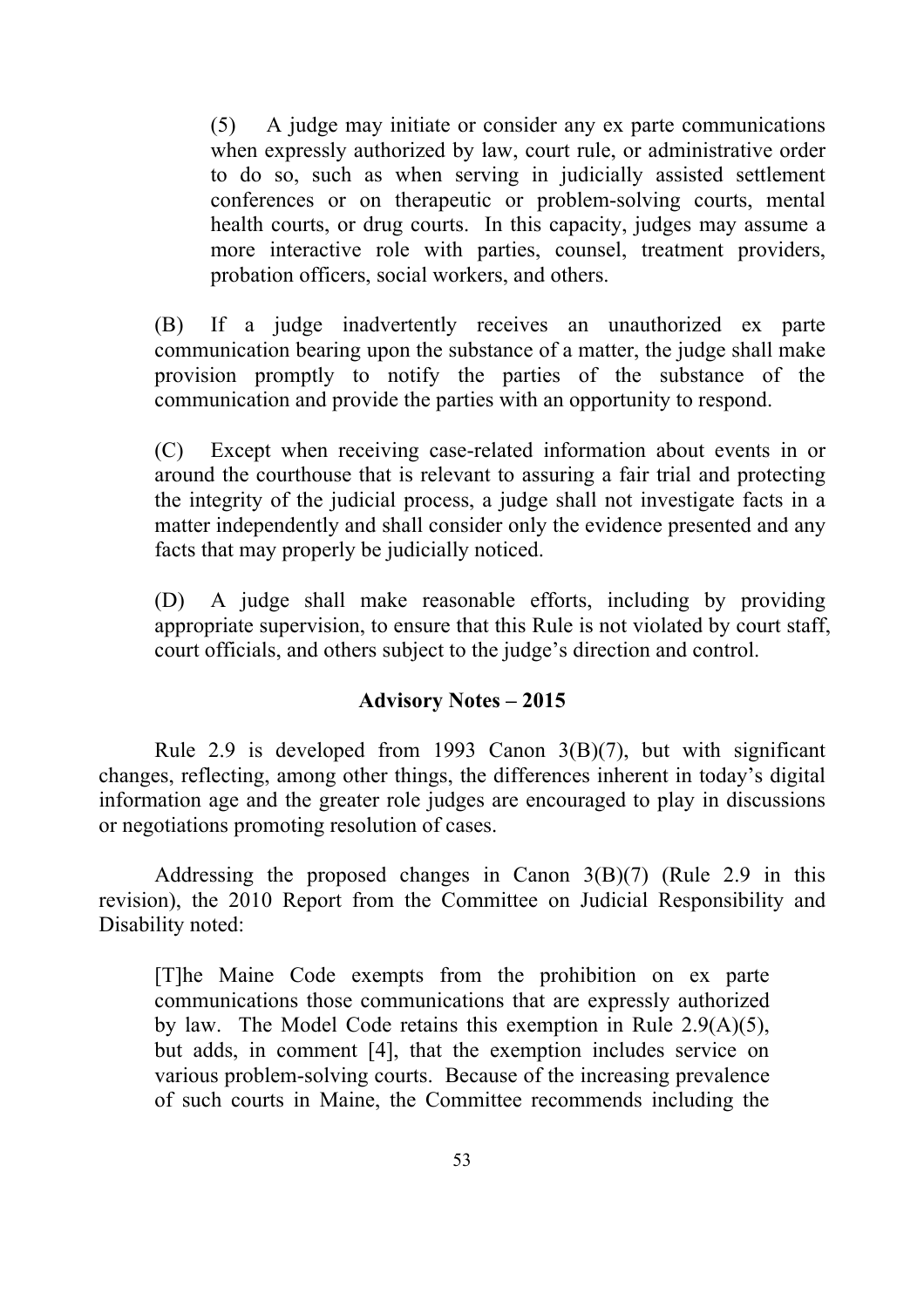language in the ABA's comment relating to them in the Maine Canon itself, and adding a provision that the permitted ex parte communications may be authorized by court rule or administrative orders, a provision that the exemption also applies to judicially assisted settlement conferences, and a provision adding counsel to the list of persons with whom the permitted ex parte communications may occur.

The Model Code adds new Canons 3(B)(7)(f), (g), and (h) [Rule 2.9(B), (C), and (D)], concerning a judge's receipt of an inadvertent ex parte communication, a judge's ability to investigate relevant facts independently and a judge's responsibility to insure that the rules concerning ex parte communications are not violated by court staff or officials.

Rule 2.9(A)(2) does not in any way limit the long accepted judicial practice of referencing legal treatises, practice books, law review articles, and other legal writings in researching and preparing judicial decisions. Because parties should reasonably anticipate that judges may conduct such research in the course of their judicial duties, no advance notice of such research activities is required. The Rule likewise does not limit or require disclosure of a judge's communications with law clerks or other court employees.

Rule 2.9(C) is amended from the Model Code version to clarify that a judge may seek and receive information of events in or around the courthouse that relate to assuring a fair trial and protecting the integrity of the judicial process. Examples of such information include reports of a witnesses being intimidated, or of a juror improperly speaking or communicating about the case, or of a defendant in shackles potentially being seen by jurors. Receipt of such information is proper.

Comment [6] to Rule 2.9 in the 2011 ABA Model Code notes: "The prohibition against a judge investigating the facts in a matter extends to information available in all mediums, including electronic." A judge's independent investigation of the facts, in violation of Rule 2.9(C), can be a basis for ethics complaints and disqualification. *See In re United States*, 441 F.3d 44, 66-68 (1st Cir. 2006) (ordering recusal, pursuant to federal recusal statute, 28 U.S.C. § 455(a), of judge who had initiated and maintained investigation of grand jury process and information from grand jury). In its opinion, the First Circuit noted the heavily fact specific nature of each recusal review and ordered recusal after determining that the record did "establish a reasonable basis for questioning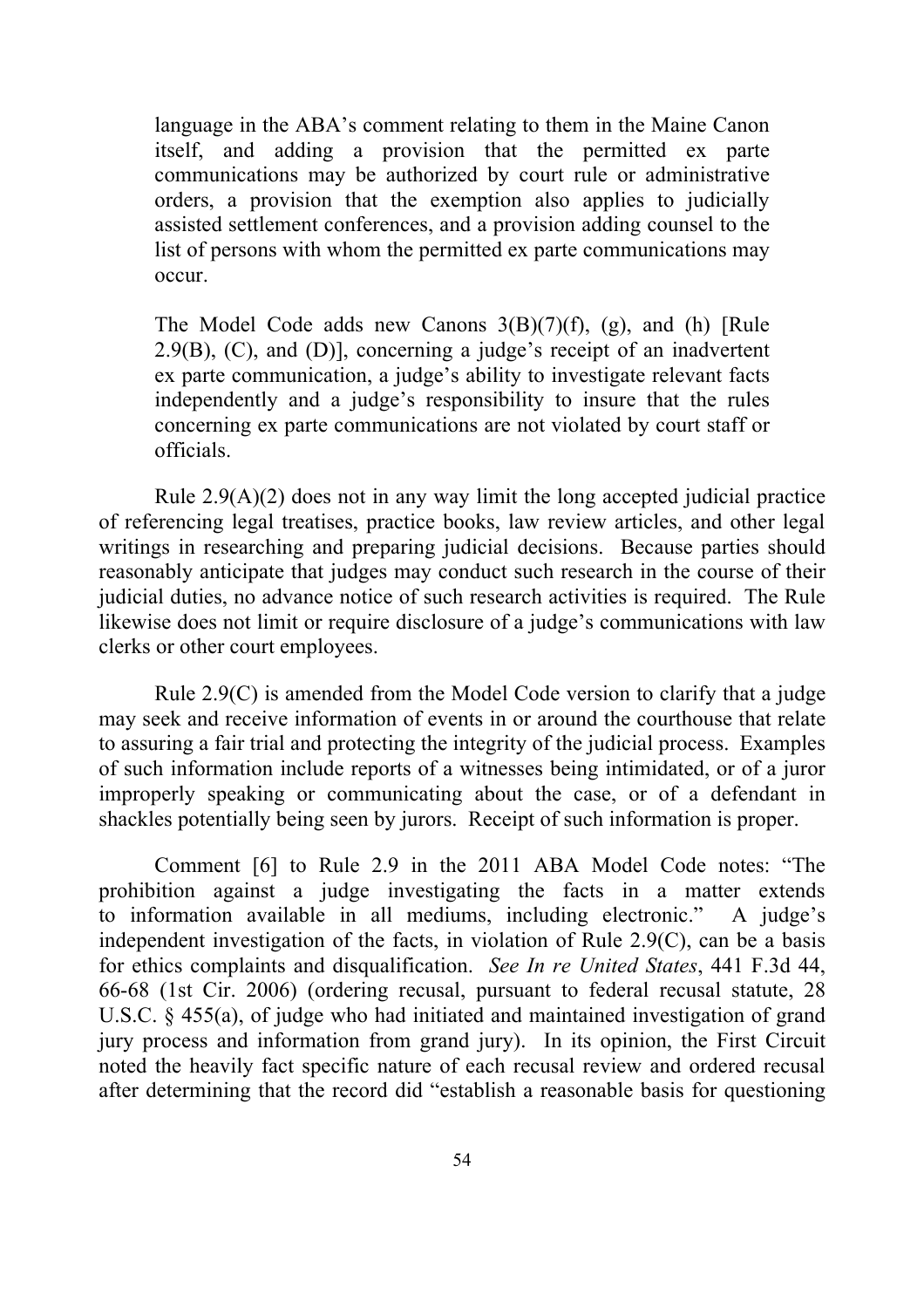the impartiality of the district court judge." *Id*. at 68. The court then noted, "We do so with no criticism of the judge, who was faced with a series of difficult issues." *Id*.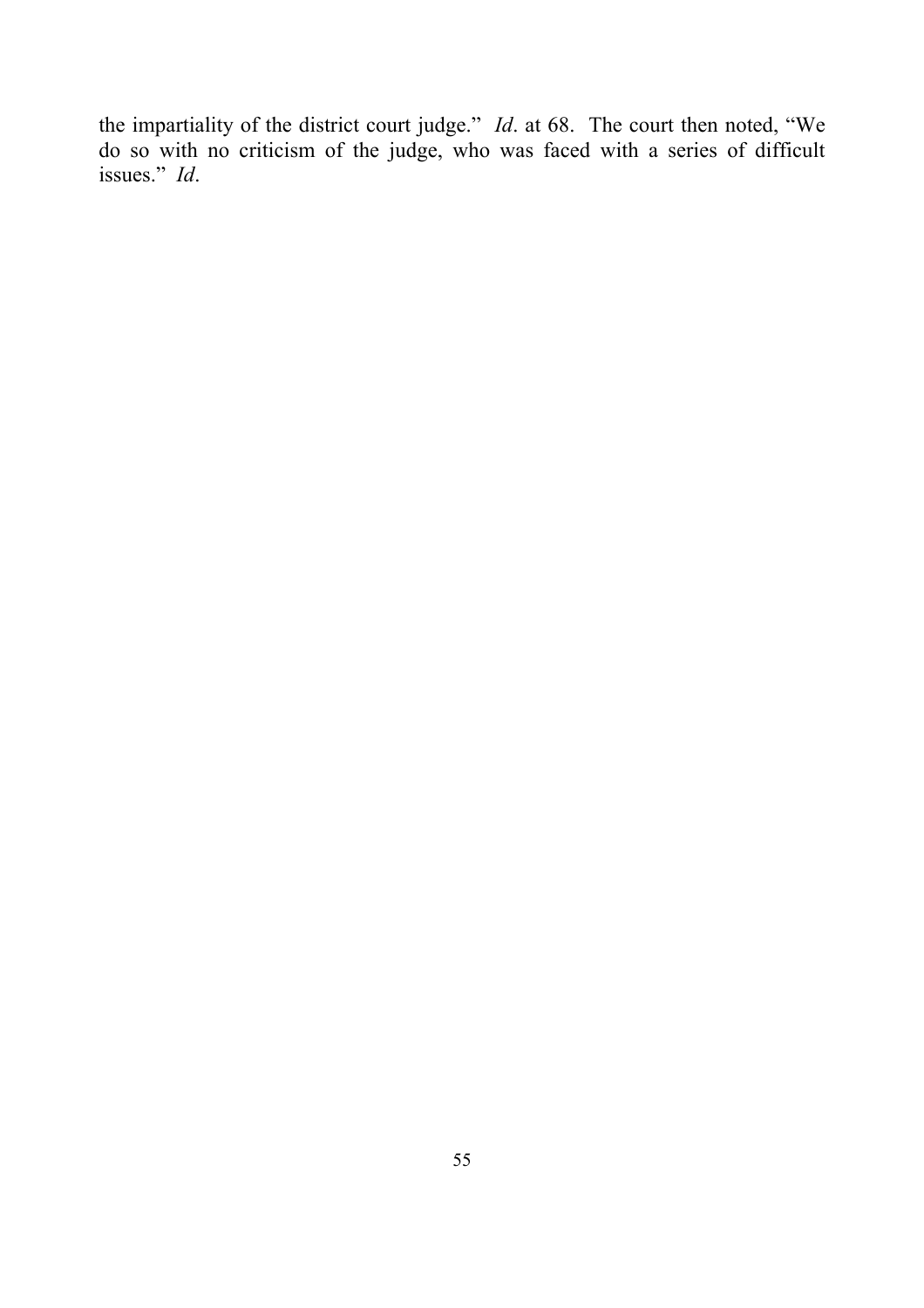## **RULE 2.10** *Judicial Statements on Pending and Impending Cases*

(A) A judge shall not make any public statement that might reasonably be expected to affect the outcome or impair the fairness of a matter pending or impending in any court, or make any nonpublic statement that might subsequently interfere with a fair trial or hearing.

(B) A judge shall require court staff and others subject to the judge's discretion and control to refrain from making statements that the judge would be prohibited from making.

(C) Notwithstanding the restrictions, a judge may make public statements in the course of official duties and may explain court procedures.

(D) Notwithstanding the restrictions, a judge may comment on any proceeding in which the judge is a litigant in a personal capacity.

(E) Subject to this rule, a judge may respond directly or through a third party to statements in the media or elsewhere concerning the judge's conduct in a matter.

(F) This rule is not violated by any statement a judge may make in the course of managing or deciding matters pending before the judge or in the course of fulfilling the judge's administrative responsibilities, provided that such statements are relevant to judicial proceedings or administrative matters within the judge's authority.

# **Advisory Notes – 2015**

Rule 2.10 is a revision of 1993 Canon 3(B)(9). Subpart (E) does not have any counterpart in the 1993 Code, though it is similar to Rule 2.10(E) in the ABA Model Code. Subpart (E) clarifies that present practice allowing public response to public complaints about a judge's conduct does not violate Rule 2.10 or Canon 3(B)(9). Subpart (F) is added, perhaps to state the obvious—that Rule 2.10 is not violated by any statement made by a judge in the course of fulfilling the judge's judicial or administrative responsibilities, when the statement is relevant to those responsibilities.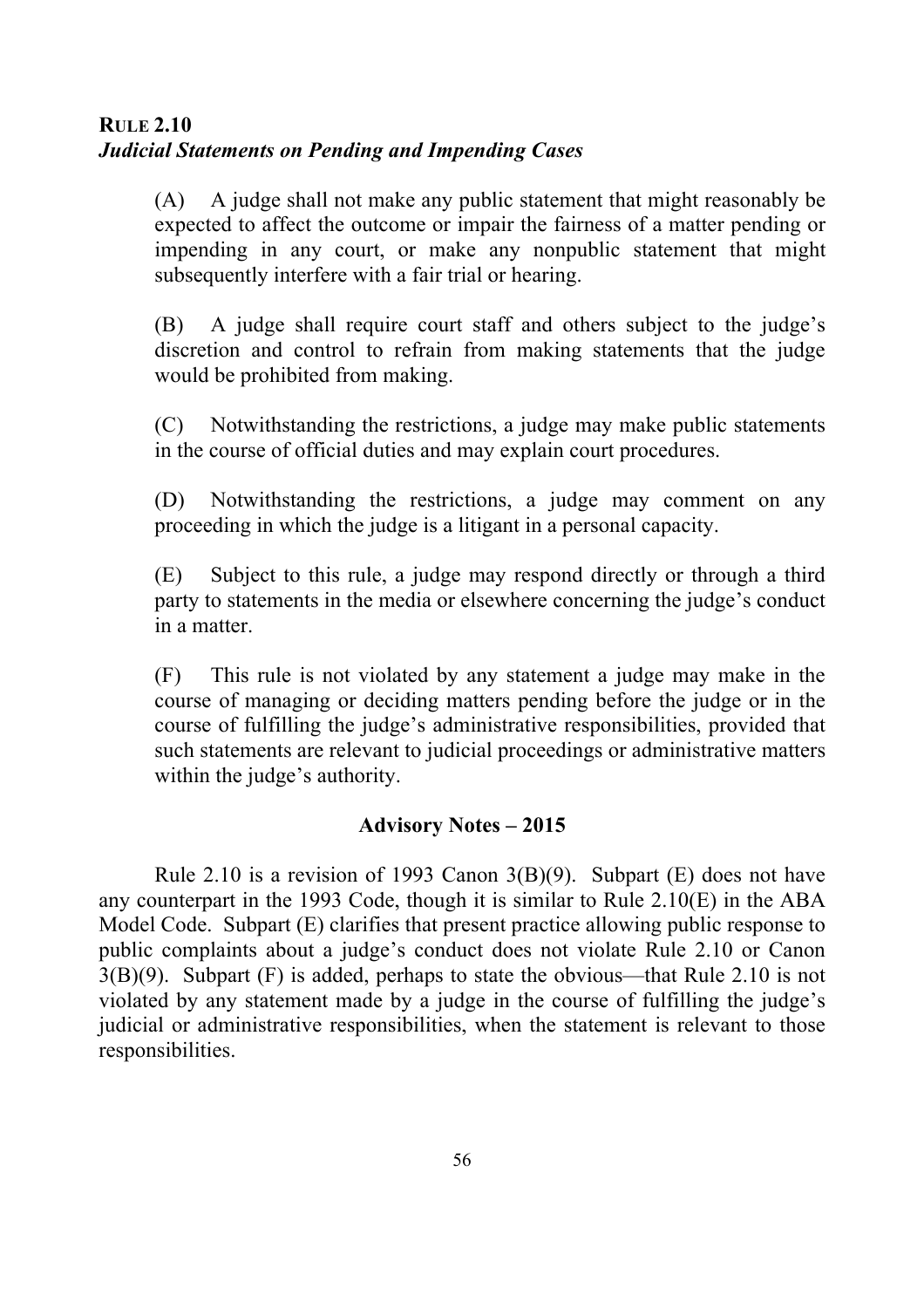### **RULE 2.11** *Disqualification or Recusal*

(A) A judge shall disqualify or recuse himself or herself in any proceeding in which the judge's impartiality might reasonably be questioned, including but not limited to the following circumstances:

(1) The judge has a personal bias or prejudice concerning a party or a party's lawyer, or the judge has personal knowledge of facts that are in dispute in the proceeding when the personal knowledge that would form the basis for disqualification has been gained outside the regular course of present or prior judicial proceedings.

(2) The judge knows that the judge, individually or as a fiduciary, the judge's spouse, domestic partner, a person within the third degree of relationship to either of them, or any other member of the judge's family residing in the judge's household

(a) Is a party to the proceeding, or an officer, director, general partner, managing member, or trustee of a party;

(b) Is acting as a lawyer in the proceeding;

(c) Is a person who has more than a de minimis interest that could be substantially affected by the proceeding; or

(d) Is likely to be a material witness in the proceeding.

(3) The judge, while a judge or a judicial candidate, has made a public statement, other than in a court proceeding, judicial decision, judicial opinion, or judicial administrative matter, that commits or appears to commit the judge to reach a particular result or rule in a particular way in the proceeding or controversy.

(4) The judge

(a) Served as a lawyer in the matter in controversy, or was associated with a lawyer who participated substantially as a lawyer in the matter during such association;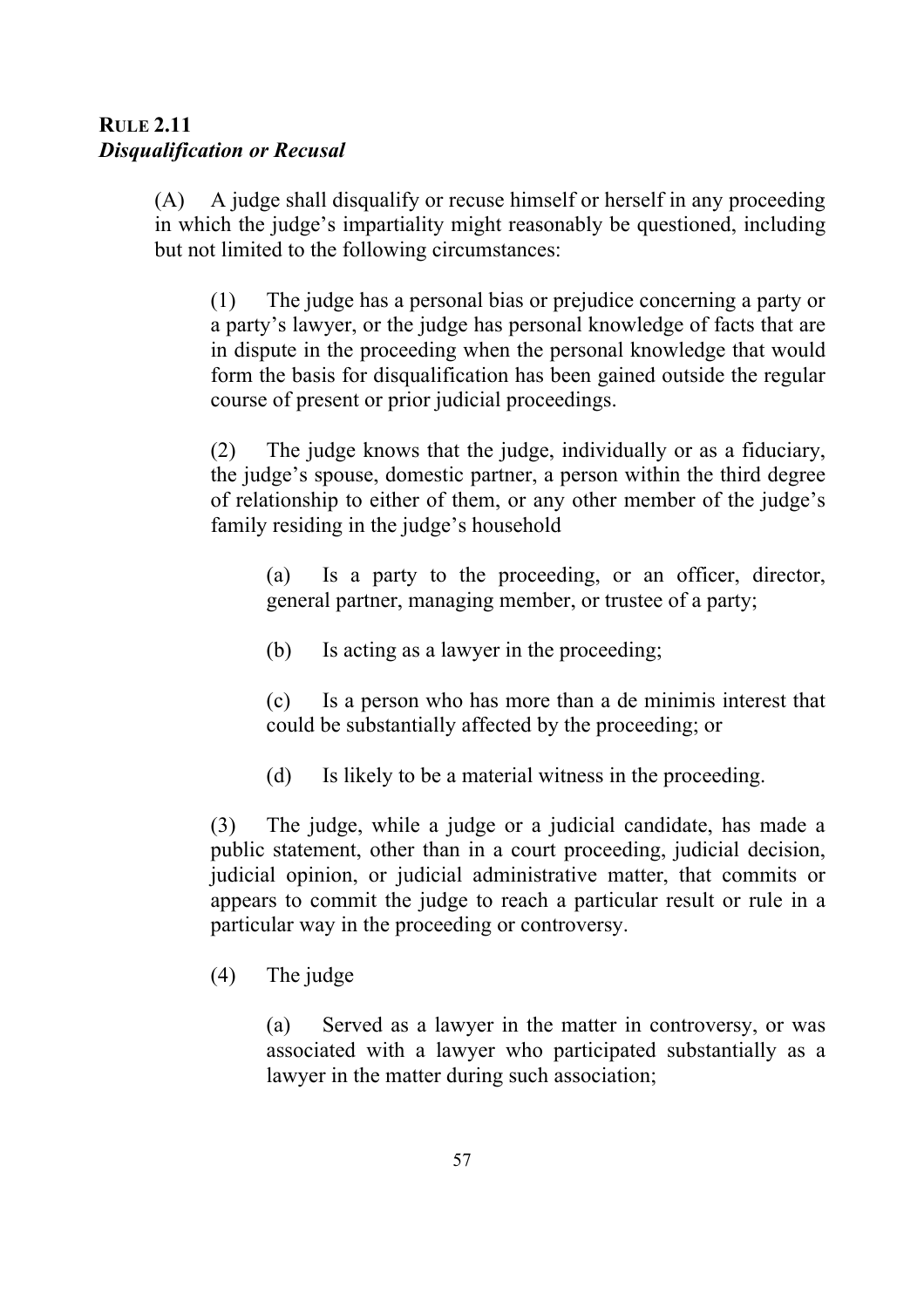(b) Served in government employment, and in such capacity participated personally and substantially as a lawyer or public official concerning the proceeding or has publicly expressed in such capacity an opinion concerning the merit of the particular matter in controversy; or

(c) Was a material witness concerning the matter.

A judge who disqualifies or recuses himself or herself in any proceeding need not state the grounds for disqualification or recusal.

(B) A judge shall keep informed about the judge's personal and fiduciary economic interests, and make a reasonable effort to keep informed about the personal economic interests of the judge's spouse or domestic partner and minor children residing in the judge's household. However, the obligation to keep reasonably informed about personal economic interests does not extend to knowledge of each stock or other security or property interest held within a mutual fund, retirement account, deferred compensation plan, or other similar investment account in which the decision to purchase or sell particular investments is made by an individual or entity other than the judge or the judge's spouse or domestic partner.

(C) A judge subject to disqualification or recusal under this Rule, other than for bias or prejudice under section A of this Rule, may disclose on the record the basis of the judge's disqualification or recusal and may ask the parties and their lawyers to consider, outside the presence of the judge and court personnel, whether to waive disqualification or recusal. If, following the disclosure, the parties and lawyers agree, without participation by the judge or court personnel, that the judge should not be disqualified or recused, the judge may participate in the proceeding. The agreement shall be incorporated into the record of the proceeding.

(D) The filing of a complaint with the Committee on Judicial Responsibility and Disability by a party or attorney involved in litigation pending before the judge does not require the judge to disqualify or recuse himself or herself.

(E) A judge may decline to disqualify or recuse himself or herself in any proceeding in which disqualification or recusal might otherwise be required under section A of this Rule if no other judge or court is available and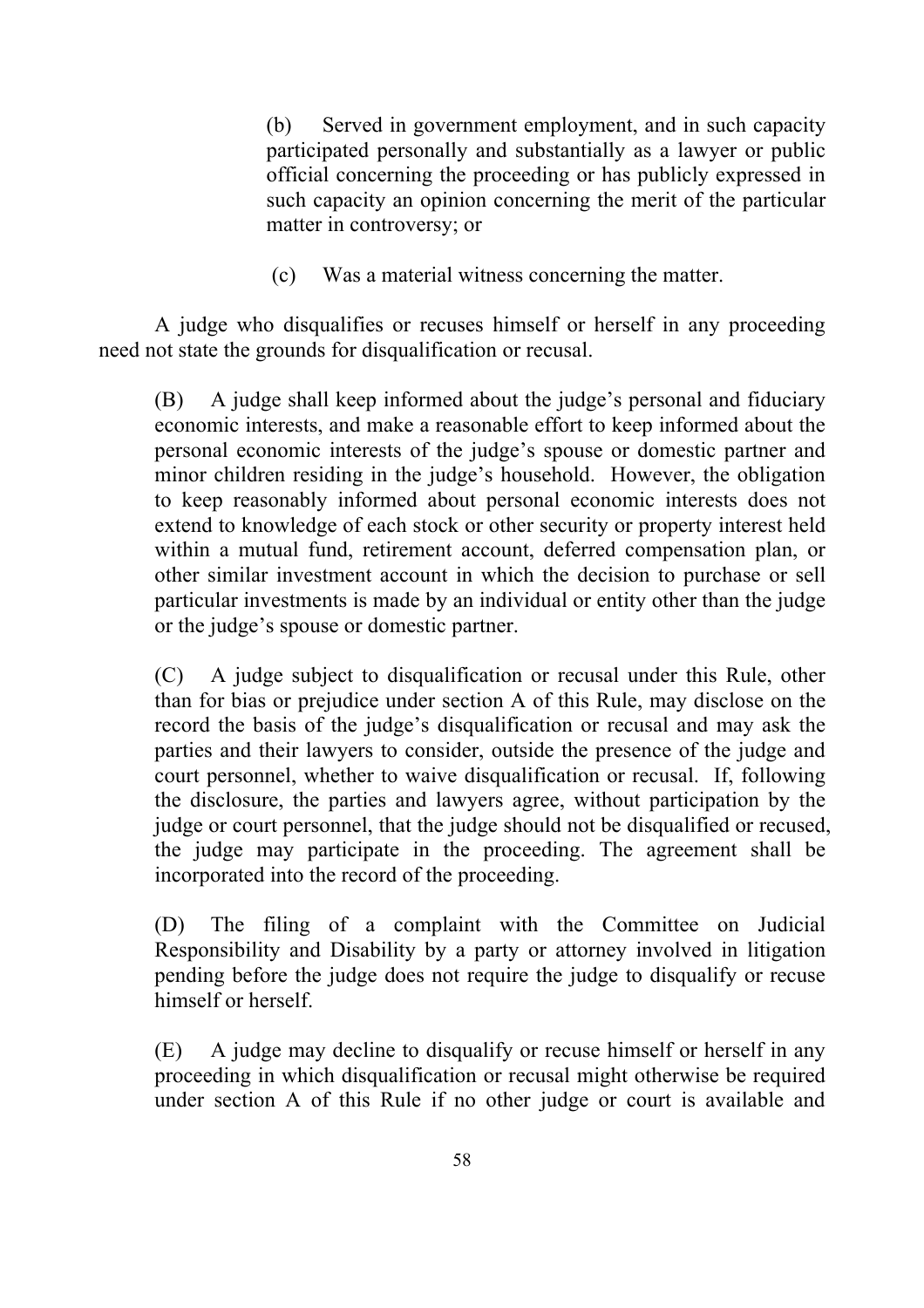disqualification or recusal will result in a failure of justice. In such a case, the judge shall disclose on the record the basis for disqualification or recusal and the reason why the judge is declining to disqualify or recuse himself or herself under this Rule, and the judge shall thereafter disqualify or recuse himself or herself if at any time it becomes possible to transfer the proceeding to another judge or court without a failure of justice.

#### **Advisory Notes – 2015**

In discussion of this issue, the term "recusal" is used interchangeably with the term "disqualification," which is why both terms are incorporated. *See* Comment [1] to ABA Model Rule 2.11. Rule 2.11 represents a substantial revision and reordering of 1993 Canon 3(E) addressing disqualification or recusal. It also differs from ABA Model Code Rule 2.11, which includes more references to issues relating to judicial elections and campaigns.

Generally, a judge must recuse on motion made by any party only if (i) the judge's "impartiality might reasonably be questioned" or (ii) the judge has a "personal bias or prejudice concerning a party or personal knowledge of disputed evidentiary facts concerning the proceeding." *Charette v. Charette*, 2013 ME 4, ¶ 21, 60 A.3d 1264; *Decambra v. Carson*, 2008 ME 127, ¶ 8, 953 A.2d 1163; *see also Hughes v. Black*, 156 Me. 69, 74-81, 160 A.2d 113, 116-19 (1960) (providing detailed discussion of recusal policy when a personal relationship or personal interest in a matter is an issue). $9^{\circ}$ 

Applying 1993 Canon 3(E), the Law Court has observed:

Maine Code of Judicial Conduct Canon 3(E) establishes two instances where a judge's recusal or disqualification from a case is warranted. First, "[a] judge shall disqualify himself or herself on the judge's own initiative in any proceeding in which the judge has reason to believe that he or she could not act with complete impartiality." M. Code Jud. Conduct  $3(E)(1)$ . "This is a purely subjective test which the judge

 $\frac{1}{9}$ <sup>9</sup> A useful survey of developments and current practice regarding recusal has been provided by a Judge of the United States Court of Appeals for the Ninth Circuit in a presentation for a 2011 symposium on Review of Litigation at the University of Texas School of Law. *See* M. Margaret McKeown, *To Judge or Not to Judge: Transparency and Recusal in the Federal System*, 30 Rev. Litig. 653 (2011). Review of that survey and several of the opinions cited in it demonstrate that close recusal questions tend to be highly fact specific, requiring significant investigation before a determination can be made that an ethical violation may have occurred and recusal is warranted.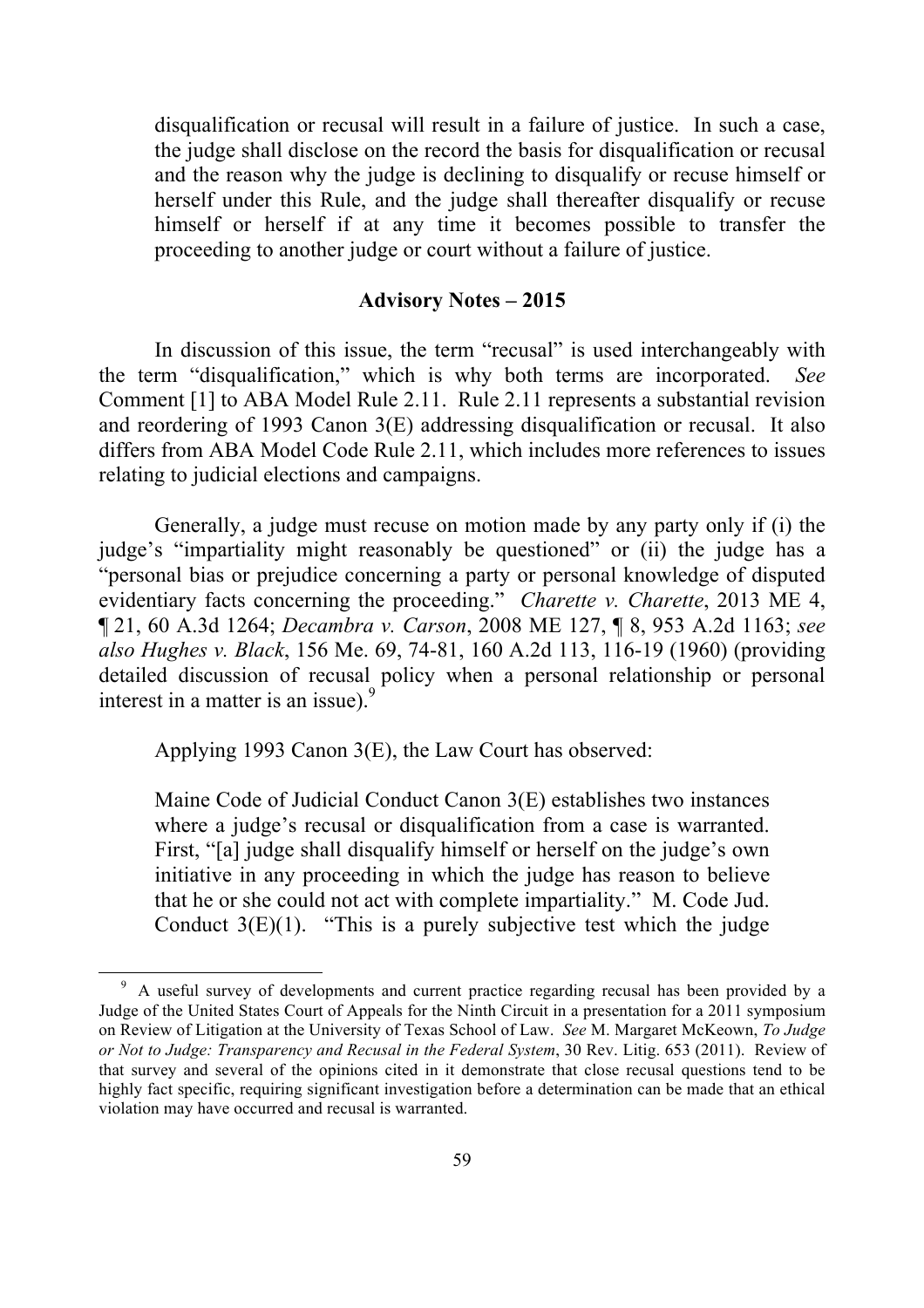should apply based on his or her own understanding of personal feelings or attitudes or factual matters involved in the proceeding." Advisory Comm.'s Notes to the M. Code Jud. Conduct at 34 (effective Sept. 1, 1993) (hereinafter, "Advisory Notes"). "A judge acting under this subsection . . . need not state the grounds of disqualification." M. Code Jud. Conduct 3(E)(1).

Second, "[a] judge may disqualify himself or herself on the judge's own initiative without stating the grounds of disqualification, and shall disqualify himself or herself on a motion for recusal made by a party, in any proceeding in which the judge's impartiality might reasonably be questioned." M. Code Jud. Conduct  $3(E)(2)$ . Canon 3(E)(2) establishes an objective test that asks, "[r]egardless of the judge's own belief about his or her ability to act impartially, [whether] the judge's impartiality might reasonably be questioned by others." Advisory Notes at 34-35. Canon 3(E)(2) also sets forth a nonexhaustive list of examples of when a judge's impartiality might reasonably be questioned, such as when "the judge has a personal bias or prejudice concerning a party or a party's lawyer." M. Code Jud. Conduct  $3(E)(2)(a)$ .

*Samsara Mem'l Trust v. Kelly, Remmel & Zimmerman*, 2014 ME 107, ¶¶ 32-33, 102 A.3d 757 (alterations in original).

Recusal "is a matter within the broad discretion of [a] trial court." *State v. Atwood*, 2010 ME 12, ¶ 20, 988 A.2d 981; *Johnson v. Amica Mut. Ins. Co.*, 1999 ME 106, 733 A.2d 977. "Accordingly, a decision by a trial judge not to recuse is reviewed [on appeal] for an abuse of discretion." *Atwood*, 2010 ME 12, ¶ 20, 988 A.2d 981; *In re Bulger*, 710 F.3d 42, 45 (1st Cir. 2013); *Estate of Dineen*, 1998 ME 268, ¶ 8, 721 A.2d 185. Further, "'[t]he mere belief that a judge might not be completely impartial is insufficient to warrant recusal.'" *Samsara*, 2014 ME 107, ¶ 38, 102 A.3d 757 (quoting *Atwood*, 2010 ME 12, ¶ 21, 988 A.2d 981).

A claim of bias or a motion to recuse asserted only after an adverse ruling should be examined with caution, particularly if the basis for any objection was known, or could with reasonable diligence have been known, prior to the hearing leading to the questioned judicial action. *See Samsara*, 2014 ME 107, ¶¶ 25-27, 102 A.3d 757; *Charette*, 2013 ME 4, ¶ 22, 60 A.3d 1264; *In re Kaitlyn P*., 2011 ME 19, ¶¶ 8-9, 12 A.3d 50. As the Second Circuit has noted, "First a prompt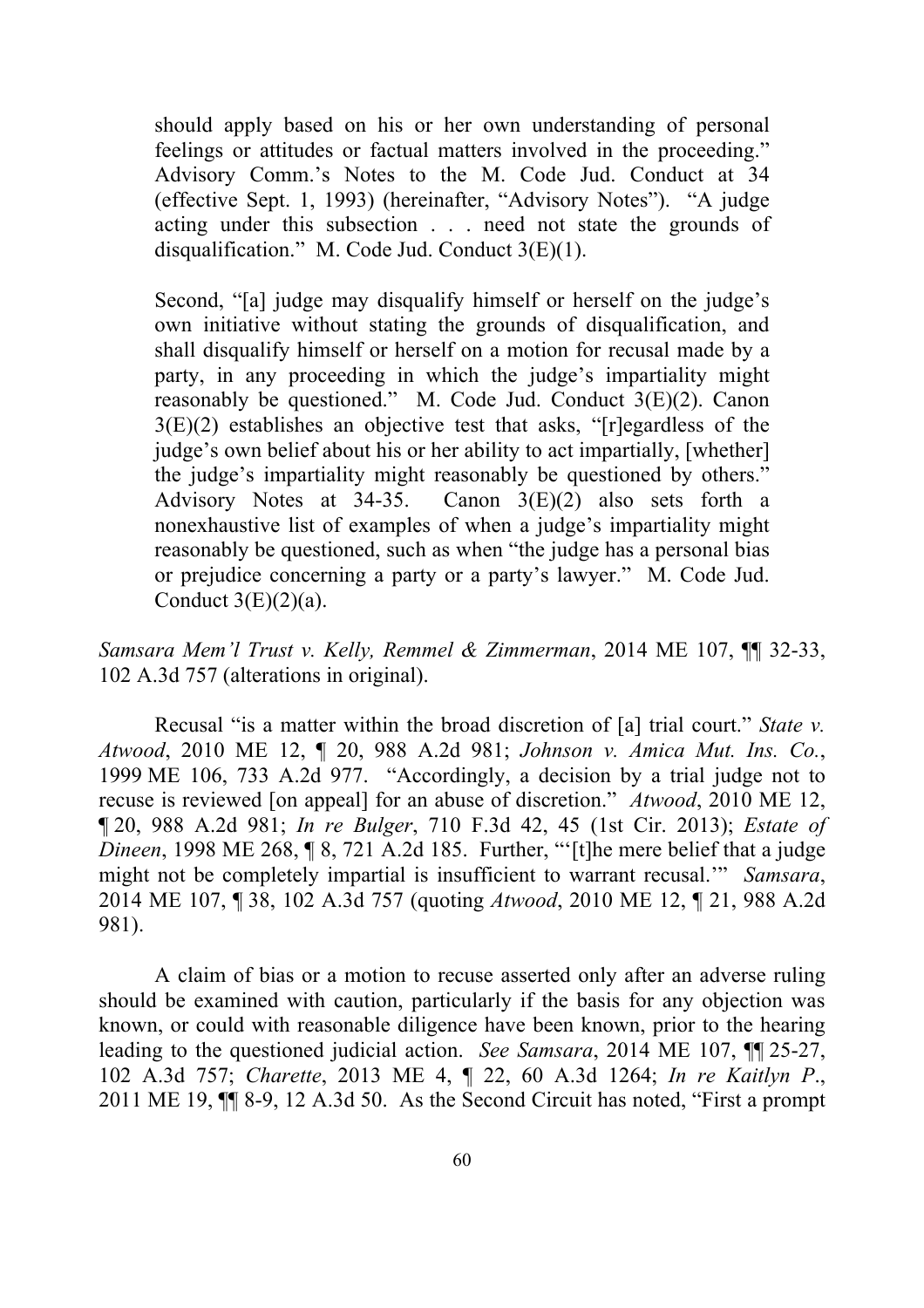application [to recuse] affords the district judge an opportunity to assess the merits of the application before taking further steps that may be inappropriate for the judge to take. Second, [it] avoids the risk that a party is holding back a recusal application as a fall-back position in the event of adverse rulings on pending matters." *In re International Business Machines Corporation,* 45 F.3d 641, 643 (2d Cir. 1995).

When recusal is warranted, "a judge is under no obligation to disclose the grounds for disqualification." *Atwood*, 2010 ME 12, ¶¶ 22, 25, 988 A.2d 981. A judge need not disclose the grounds for disqualification because the reasons for a judge's disqualification may be private and personal and/or unrelated to the proceedings.

# *Prior Rulings, Information Gained in the Course of Judicial Proceedings*

The fact that a judge has ruled against a party or has learned of information adverse to a party in the proper course of judicial proceedings is not a basis for recusal. *Dalton v. Dalton*, 2014 ME 108, ¶ 25, 99 A.3d 723; *In re Michael M.*, 2000 ME 204, ¶¶ 11-14, 761 A.2d 865; *see also Stevenson v. Bank of America, N.A*., 597 F. App'x 4 (2d Cir. 2015). "Without more, an adverse ruling does not support a claim for recusal . . . and the on-the-record hearing, of which Appellants had notice and neglected to attend, does not constitute an improper ex parte contact." *Stevenson*, 597 F. App'x at 6; *Liteky v. United States*, 510 U.S. 540, 555-556 (1994); *Khor Chin Lim v. Courtcall, Inc*., 683 F.3d 378, 380 (7th Cir. 2012); *State v. Lewis*, 1998 ME 83, ¶ 3, 711 A.2d 119.

When a judge has ruled against a party at an earlier stage of a proceeding and uses information gained in the earlier proceeding in decision-making at a later stage of the proceeding, use of that information does not make the judge a material witness in the proceeding, *see* Rule 2.11(A)(5)(c), or otherwise require recusal, as the judge's knowledge of the facts was gained in the course of the proceeding. *In re C.M.*, 103 A.3d 1192 (N.H. 2014) (applying an identically worded Rule  $2.11(A)(5)(c)$  in a child protective case when the judge who presided in an earlier neglect proceeding also presided at the termination of parental rights proceeding); *see also Brown v. Oil States Skagit Smatco*, 664 F.3d 71, 78-81 (5th Cir. 2011) (magistrate judge who used information gained at settlement conference as a basis for later imposition of sanctions not required to recuse as material witness, and information was not from an "extrajudicial" source but was learned in the same or a related proceeding).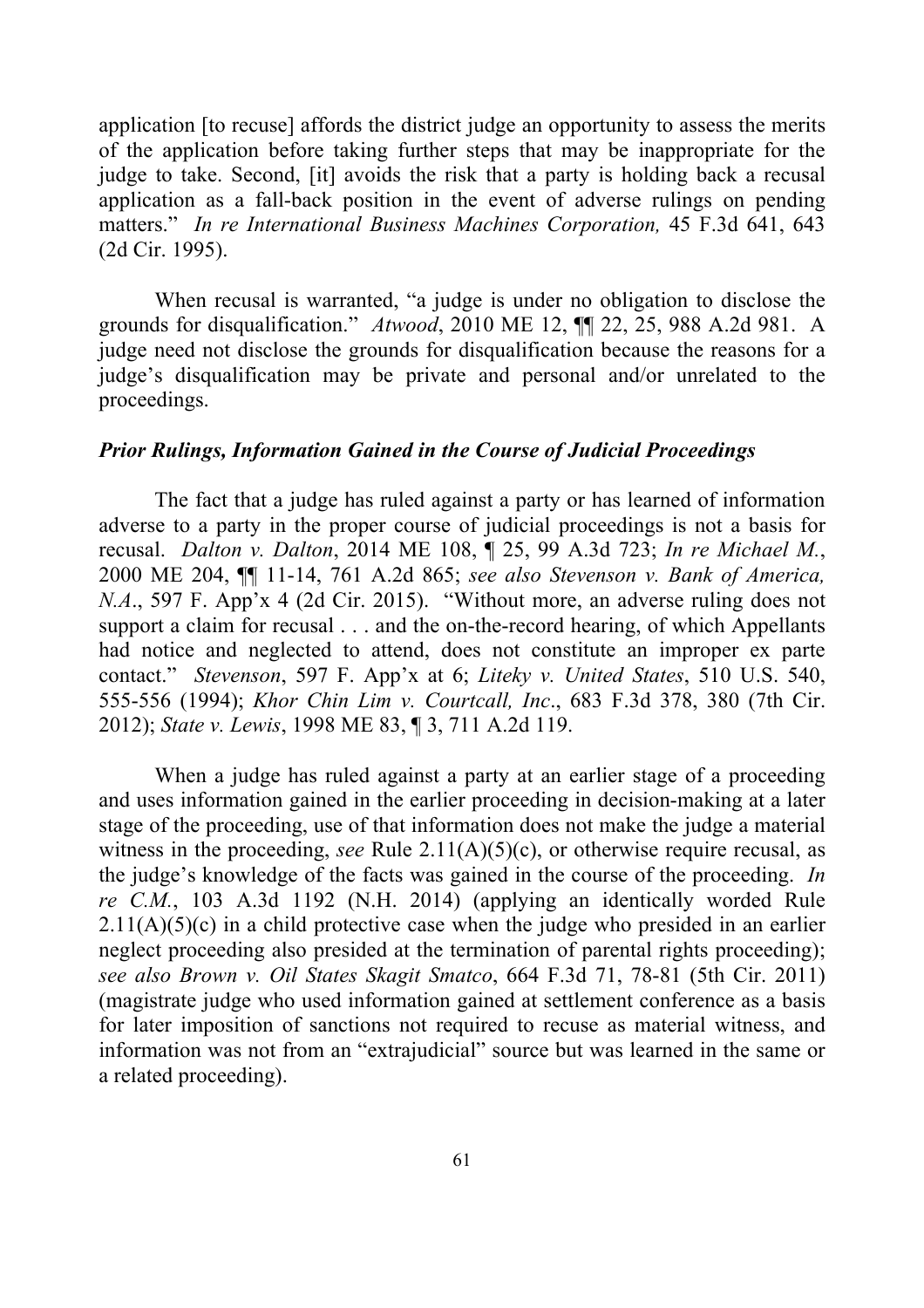But in *State v. Rameau*, 685 A.2d 761, 763 (Me. 1996), the Law Court recognized an exception to this general rule and noted that a judge is required to recuse because of opinions based on information acquired in that proceeding or a prior judicial proceeding if the judge's opinions "display a deep-seated favoritism or antagonism that would make fair judgment impossible." *See also Brown*, 664 F.3d at 81 ("[W]e have explained that '[o]pinions formed by the judge that are based on . . . events occurring during the proceedings do not constitute a basis for recusal unless they display a deep-seated favoritism or antagonism that would make fair judgment impossible.'" (citation omitted)).

 The First Circuit has observed that "[r]ecusal is only required by a state of mind 'so resistant to fair and dispassionate inquiry as to cause a party, the public, or a reviewing court to have reasonable grounds to question the neutral and objective character of a judge's rulings or findings.'" *In re Lupron Marketing & Sales Practices Litig.*, 677 F.3d 21, 36 (1st Cir. 2012) (quoting *In re United States,* 158 F.3d 26, 34 (1st Cir. 1998)); *see also Nickerson-Malpher v. Baldacci*, 522 F. Supp. 2d 293, 295 (D. Me. 2007).

#### *Prior Professional and Financial Relationships*

Judicial participation in matters involving former law firms, law partners, employees, or clients can raise disqualification issues. Prior professional relationships and related matters regarding financial issues and interests of family members are also addressed in Rule 3.11 and its Advisory Notes.

In *Allphin v. United States*, 758 F.3d 1336, 1343-1344 (Fed. Cir. 2014), the Federal Circuit addressed a recusal motion directed at a judge who from 1976 to 1996 had been an attorney for the Department of Justice and then the Navy, a party to the pending case. Although the plaintiffs asserted that they doubted the judge's impartiality, the court held that the standard for whether the judge's impartiality might reasonably be questioned

is an objective test that mandates recusal "when a reasonable person, knowing all the facts, would question the judge's impartiality." . . . Appellants' subjective beliefs about the judge's impartiality are irrelevant. The judge's prior work for the Department of Justice and the Navy over seventeen years ago does not raise a reasonable question as to her impartiality. A "mere prior association [does not] form a reasonable basis for questioning a judge's impartiality."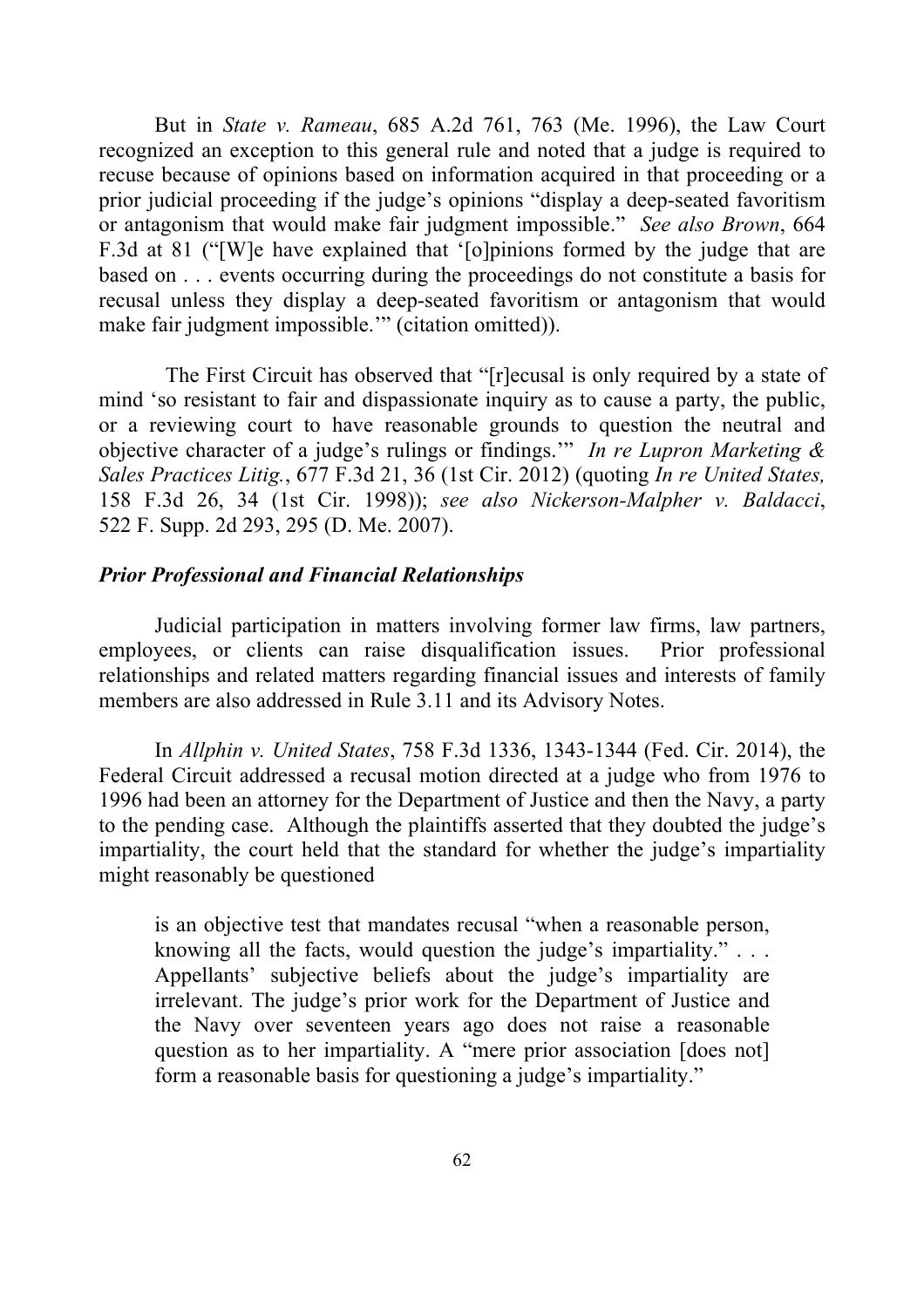*Id.* at 1344 (citations omitted).

In *In re Martinez-Catala*, 129 F.3d 213, 221 (1st Cir. 1997), the First Circuit addressed judicial participation in cases in which former employees or former clients are involved:

It is common knowledge in the profession that former law clerks practice regularly before judges for whom they once clerked. Courts often have prophylactic rules that forbid a former law clerk from appearing in that court for a year or more after the clerkship, *see, e.g.*, 1st Cir. R. 46, but no such rule is claimed to have been violated in this case. And any lawyer who studies a judge's past rulings can make an informed guess as to how the judge is likely to approach an issue.

So, too, appointees to the bench have sometimes had a former active connection with a political party. But many judges also sit, usually after a self-imposed cooling off period, on cases involving former clients (assuming always no current financial ties and that the judge did not work on the same or a related matter while in practice).

Noting the highly fact specific nature of such questions, the Massachusetts Appeals Court ordered that a judge should be disqualified in a case when a party was represented by the judge's former law firm when, after leaving the firm, the judge had been involved in litigation of separation compensation issues with the firm. *Commonwealth v. Morgan RV Resorts, LLC*, 992 N.E.2d 369 (Mass. App. Ct. 2013).

The facts here do not present the ordinary situation of a judge who was affiliated with a firm before joining the bench, where recusal from that firm's cases may be warranted for a limited time. See generally Flamm, Judicial Disqualification: Recusal and Disqualification of Judges § 8.9, at 225–229 (2d ed. 2007), and authorities cited. Nor is it simply the case of a partner who left to start a competing firm, which may give rise to some discord. The judge's relationship with [the firm] was more difficult and is distinguishable from those that we have found in other recusal cases. As the recusal determination "is extremely fact driven," we must consider the totality of the circumstances to determine whether recusal was warranted.

*Id*. at 376.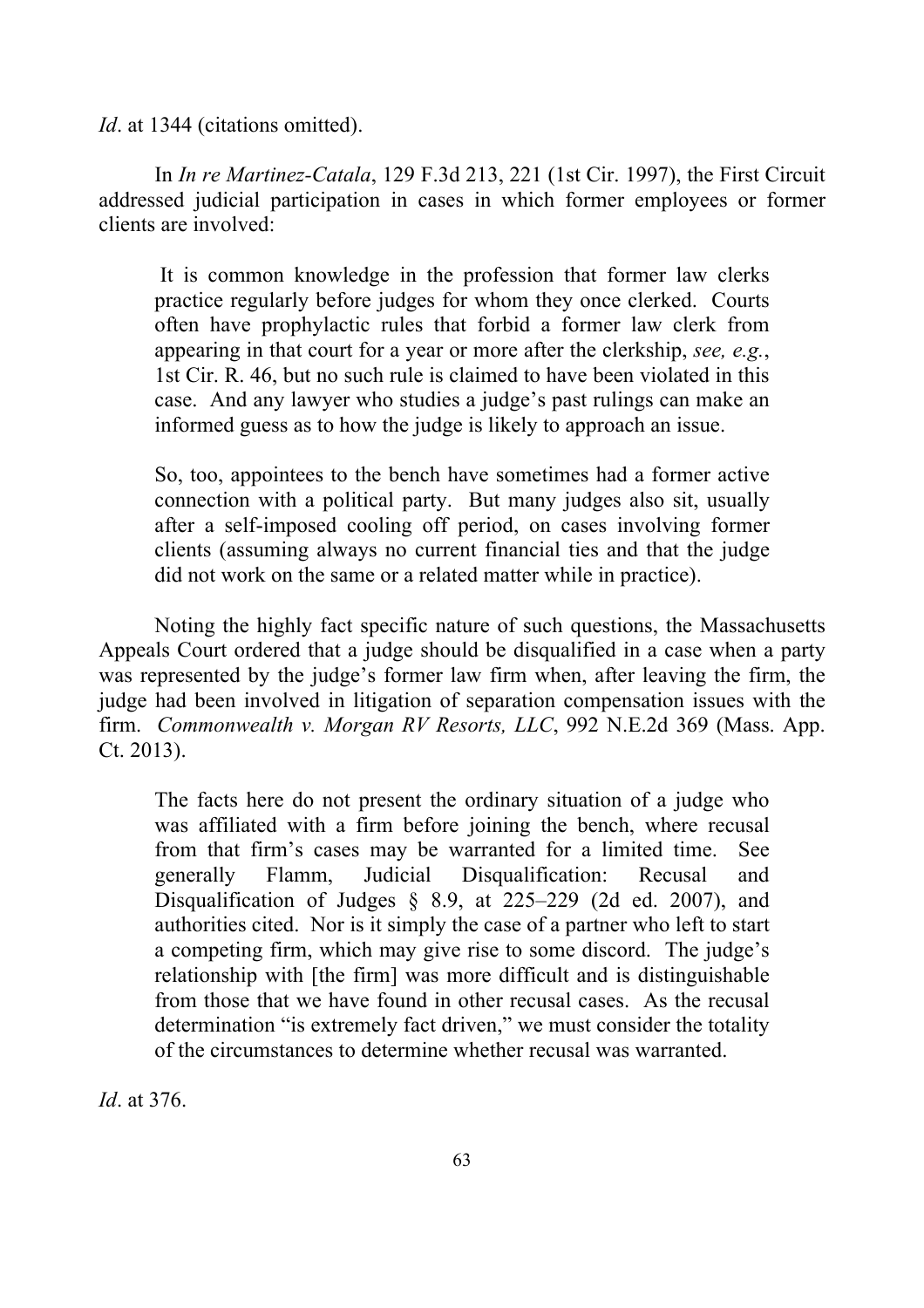Similarly, a judge presiding in matters that were pending or under investigation while the judge was employed in a prosecutor's office before becoming a judge can lead to disqualification issues. *See In re Bulger*, 710 F.3d 42, 45-47 (1st Cir. 2013), addressed in the Advisory Notes to Rule 2.2. *Compare Matson v. Board of Education of City School Dist. of N.Y*., 631 F.3d 57, 63 n. 5 (2d Cir. 2011) (rejecting plaintiff's claim that judge should recuse because judge's niece was then employed by defendant Board of Education and judge had previously served as Corporation Counsel for the City).

#### *The Obligation Not to Recuse Except When Necessary*

Although the granting or denying of a motion to recuse is within the discretion of the court, the Law Court has noted that a judge who disqualifies himself or herself "'for no reason other than an unfounded and meritless claim of partiality, has abused the judge's discretion.'" *Charette*, 2013 ME 4, ¶ 23, 60 A.3d 1264 (quoting *In re Michael M*., 2000 ME 204, ¶ 15, 761 A.2d 865); *State v. Murphy*, 2010 ME 140, ¶ 18, 10 A.3d 697; *Atwood*, 2010 ME 12, ¶ 22, 988 A.2d 981; *see also* Rule 2.7. Thus, if there is no reasonable basis for recusal, a judge is obliged not to recuse to assure that the proceeding may have a timely conclusion for all parties. *See In re Michael M*., 2000 ME 204, ¶¶ 14-15, 761 A.2d 865; Rule 2.7. "[J]udges must not allow litigants to utilize the process of a recusal motion to delay or thwart the judicial proceedings where there is no reasonable basis for the motion and it is obvious on its face that it was intended to halt or delay the litigation." *In re Michael M*., 2000 ME 204, ¶ 14, 761 A.2d 865 (citing *In re Drexel Burnham Lambert, Inc.*, 861 F.2d 1307, 1312 (2d Cir. 1988)); *see also In re United States of America,* 441 F.3d 44, 67 (1st Cir. 2006) ("The trial judge has a duty not to recuse himself or herself if there is no objective basis for recusal."); *Sensley v. Albritton*, 385 F.3d 591, 598 (5th Cir. 2004) (noting that "a federal judge has a duty to sit where not disqualified which is equally as strong as the duty to not sit where disqualified," in rejecting a litigant's claim that a judge should not sit when the judge's immediate family member was an at-will employee in the office representing a party in litigation before the court); *Nickerson-Malpher v. Worley*, 560 F. Supp. 2d 75, 76-77 (D. Me. 2008) (dismissing recusal demand as frivolous).

#### *Attempts to Provoke Recusal*

Attempts by a party to secure the recusal of a judge through the use of intentional disrespect or the strategic filing of a complaint with the Committee or a civil action against the judge are inappropriate and ordinarily should be rejected by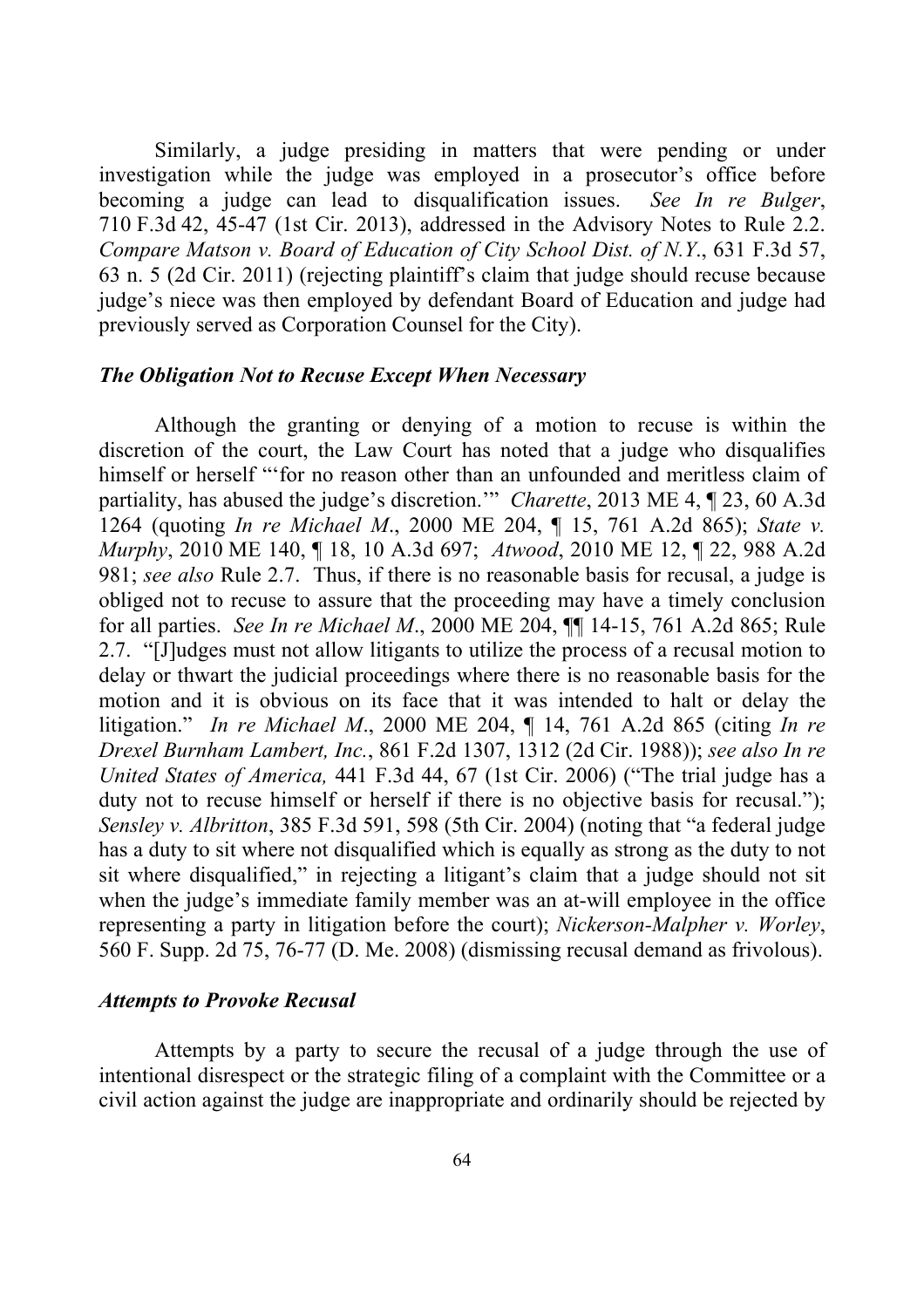the judge. The Law Court addressed such an attempt to secure a recusal that included criticism of the judge in court and filing suits against the judge in *State v. Murphy*, 2010 ME 140, ¶ 18, 10 A.3d 697, stating:

Despite Murphy's provocations and claims that the judge should have recused because of Murphy's filing actions against the judge and criticism of the judge, the court appropriately maintained the proceedings to their completion. Recusal is discretionary and, as we have observed, judges should avoid recusal in situations when parties engage in actions seeking to cause recusal.

In Advisory Opinion 91-1, the Advisory Committee on the Maine Code of Judicial Conduct concluded that a judge is not required to recuse from a case on the sole ground that a party to that action has filed a complaint against the judge with the Committee. *See also Rodgers v. Knight*, 781 F.3d 932, 943 (8th Cir. 2015) (that plaintiff's counsel had filed a judicial conduct complaint against judge in previous, unrelated litigation did not require recusal in pending litigation).

\*\*\*\*

The Advisory Notes to Rule 2.2 also discuss recusal-disqualification issues, particularly as they relate to the ethical obligation of impartiality, in some detail. The Advisory Notes to Rule 3.11 also discuss recusal-disqualification issues, particularly as they relate to financial interest and family relationship issues, in some detail.

The 1993 Advisory Committee's Note addressing 1993 Canon 3(E) noted some differences between 1993 Canon 3(E) and the 1990 ABA Model Code:

Canon 3E establishes specific standards and procedures for disqualification in situations where a judge's impartiality is or may be in question. The Canon is meant to apply at any time during a proceeding when potential grounds for disqualification become apparent to the judge or to the parties or their lawyers. In the context of this Canon, "proceeding" means an adjudicative proceeding. Under Canon 3C, a judge is bound to carry out administrative duties without bias or prejudice, but no formal procedure for disqualification in administrative matters is required because those duties are ordinarily carried out in an informal and nonadversarial setting.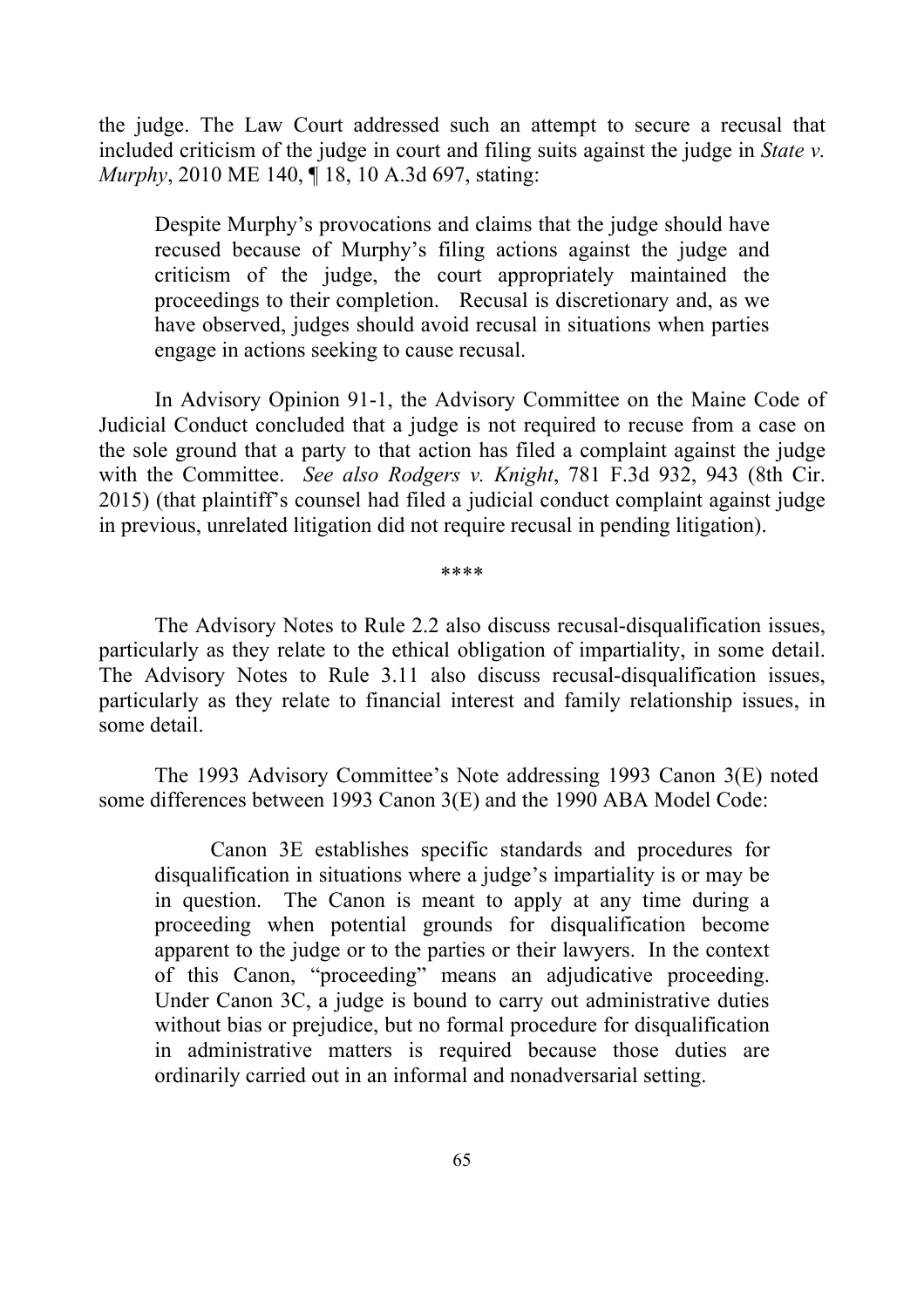Canon 3E(1) provides for self-disqualification on the judge's own motion whenever a judge believes that he or she cannot act impartially. This is a purely subjective test which the judge should apply based on his or her own understanding of personal feelings or attitudes or factual matters involved in the proceeding. The Court found a violation of the predecessor of this section, former Canon  $3C(1)$ , when a judge, far from disqualifying himself, caused speeding complaints to be filed in cases involving personal acquaintances. *Matter of Ross, supra,* at 864-65. Under Canon 3E(1), the judge is not required to state on the record the reasons for self-disqualification. As noted above in discussion of Canon 3B(1), however, a judge who self-disqualifies might have to state the grounds in response to a judicial conduct complaint under that subsection.

Canon 3E(2) embodies an objective test. Regardless of the judge's own belief about his or her ability to act impartially, if the judge's impartiality might reasonably be questioned by others, the judge may self-disqualify on her or his own motion and must disqualify himself or herself on a motion to recuse brought by one of the parties. When the judge self-disqualifies on the judge's own motion, the grounds need not be stated, except as noted above with regard to Canon  $3B(1)$ . The same standard applies self-disqualification and to a motion to recuse, because the judge may take a different view of the appearance of partiality when it has been presented on motion and argued by counsel. The judge, of course, remains free to deny the motion if the moving party fails to establish a reasonable basis for questioning impartiality. *See Estate of Tingley,*  610 A.2d 266 (Me. 1992) (probate judge had broad discretion to refuse to disqualify himself where nephew was board member of creditor with claim against estate).

Canon 3E(2) sets forth specific instances where impartiality might be questioned. The list is not intended to be exclusive. As stated in the Commentary to the comparable provision of the ABA Model Code (1990), Section 3E(1), "Under this rule, a judge is disqualified whenever the judge's impartiality might reasonably be questioned, regardless whether any of the specific rules in Section 3E(1) apply. For example, if a judge were in the process of negotiating for employment with a law firm, the judge would be disqualified from any matters in which that law firm appeared."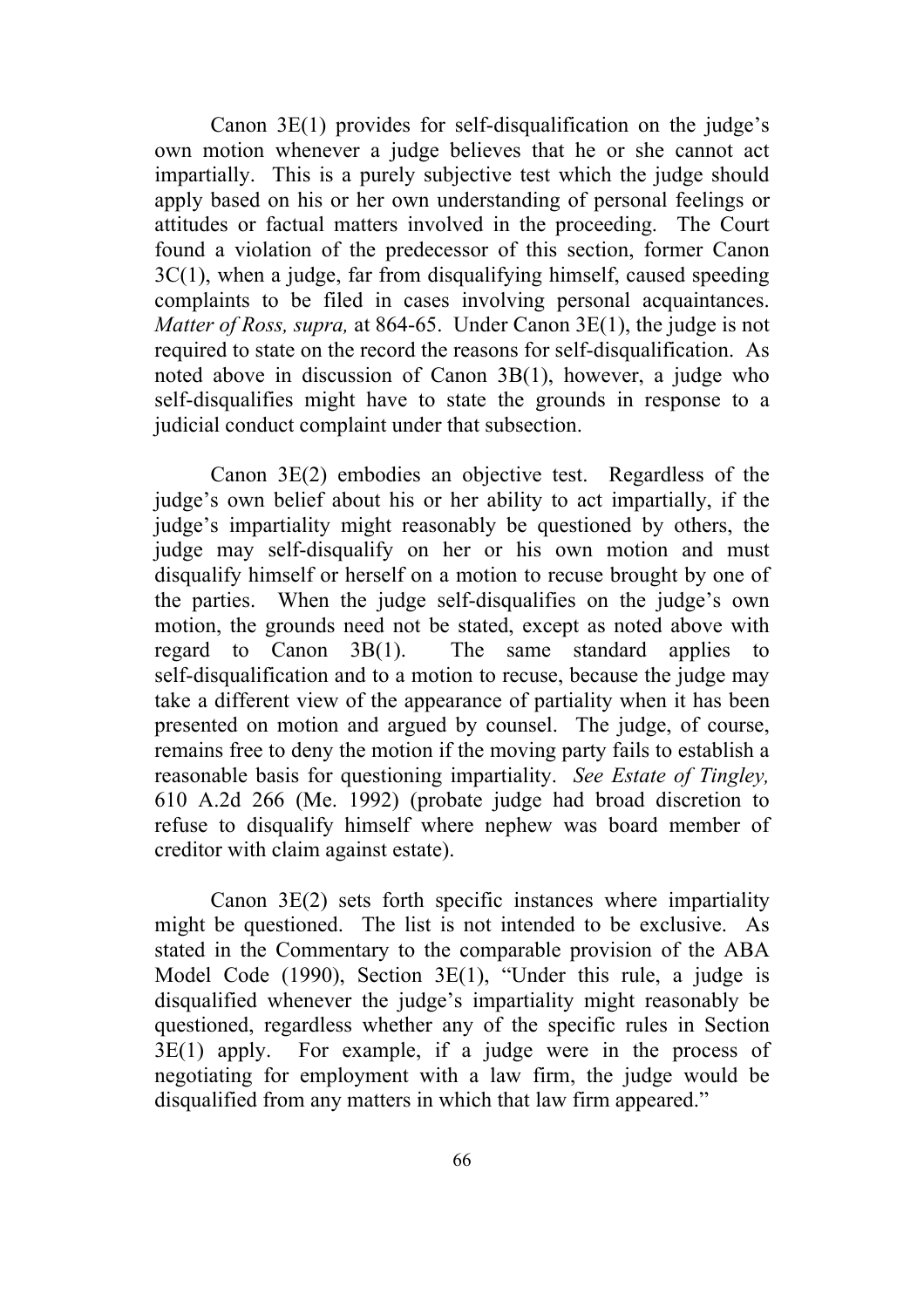Canon  $3E(2)(a)$  requires disqualification on the basis of bias, prejudice, or personal knowledge of disputed facts. Although the text only specifies bias or prejudice against a party or lawyer, other situations, such as a judge's prejudice against a witness in a non-jury trial or extreme prejudice on the issues, could require disqualification under the non-exclusive terms of Canon 3E(2). When a party to a pending proceeding sues or files a disciplinary complaint against the judge, paragraph (a) does not require disqualification if the circumstances indicate that the suit or complaint has been brought solely as a tactic to obtain the judge's disqualification. Note that "personal knowledge" as used in paragraph (a) is not intended to include the kind of generalized knowledge that is the basis of judicial notice.

Canon 3E(2)(b) requires disqualification when the judge or a previous associate has been involved as a lawyer, or the judge is a material witness. Canon  $3E(2)(c)$  requires disqualification when the judge or a family member has "an economic interest" in the controversy, or in a party, or has "any other more than de minimis interest" that could be substantially affected. The phrase "de minimis" is the key to this standard, because "economic interest" is defined in Part II, section 3E, as "ownership of a more than de minimis legal or equitable interest," or an active role in the affairs of a party. "De minimis" is defined in Part II, section 3D, as "an interest too trivial to raise reasonable question as to a judge's impartiality." The standard is consistent with prior Maine case law holding that a pecuniary interest must be "direct, definite and capable of demonstration; not remote, uncertain, unsubstantial, speculative, or theoretic." *Hughes v*. *Black,* 156 Me. 69, 75 [(1960)].

Canon 3E(2)(d) requires disqualification when the judge, a spouse, "a person within the third degree of relationship to either of them," or such a relation's spouse is a party, officer, or lawyer of a party, or, to the judge's knowledge, has "a more than de minimis interest that could be substantially affected by the proceeding, or is likely to be a material witness." The definition of "third degree of relationship" incorporates the civil law system and includes great-grandparents, great-grandchildren, nephews and nieces, but not first cousins. See Part n, Section 3P, and Advisory Committee's Note.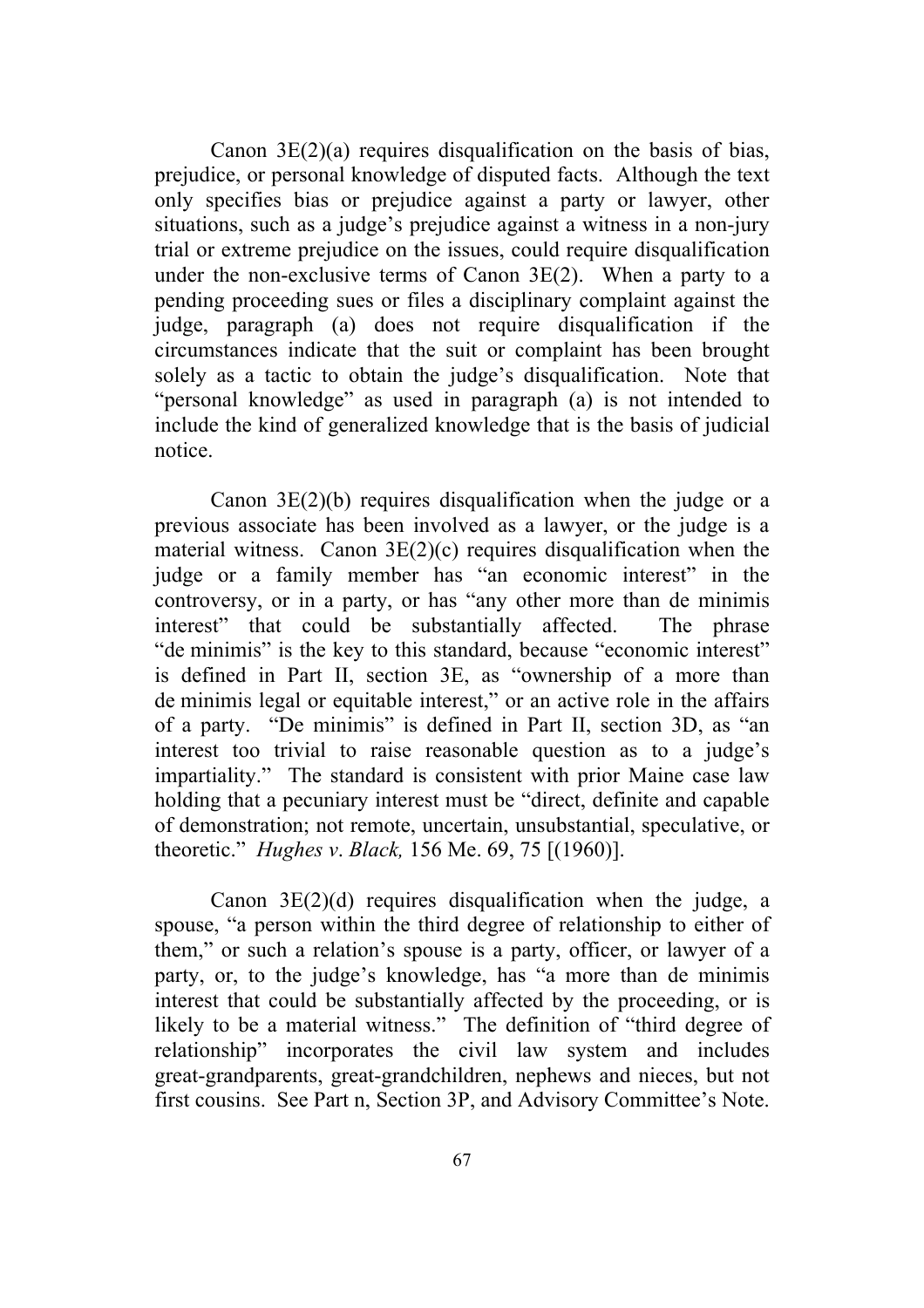By statute a relationship in the sixth degree according to the civil law, which includes second cousins, is a ground for disqualification for interest. 1 M.R.S.A. § 71(6). The third degree is retained in the Code, however, despite a dictum in *Hughes v. Black, supra,* 156 Me. at 77, finding the statute applicable. The purpose of the Code is to limit the number of unnecessary mandatory disqualifications. The Code like the statute does incorporate the concept of affinity as well as kinship. Of course, a judge having any kind of significant personal or economic connection with a relative beyond the third degree should self-disqualify under Canon 3E(1) or (2).

Under Canon 3E(3), a judge who does not self-disqualify under Canon  $3E(1)$  or (2) is required to disclose to the parties any factual connection to the proceeding that is relevant to a determination of impartiality. The purpose of the provision is to assure that parties trying to determine whether to seek recusal are aware of relevant information in more specific detail than is provided in the general judicial financial disclosures required under Canon 6. The relevance standard for disclosure is lower than that for disqualification or recusal. The test of relevance is that of M.R. Evid. 401: A fact that must be disclosed is one "having any tendency" to make the fact of impartiality "more probable or less probable than it would be without the" fact.

Canon 3E(4) sets forth a "rule of necessity" that may be a basis for a judge's refusal to disqualify himself or herself even in the specific circumstances set forth in Canon 3E(2). Examples include situations in which, "a judge might be required to participate in judicial review of a judicial salary statute, or might be the only judge available in a matter requiring immediate judicial action, such as a hearing on probable cause or a temporary restraining order." ABA Model Code (1990), Commentary to Section 3E(1). The rule adds the further requirement that disqualification would result in a failure of justice—that is, an inability of the parties to obtain any judicial determination of the issues which they have raised. If the rule of necessity is relied upon, the judge must disclose the grounds upon which disqualification might otherwise be appropriate and must step down at the earliest opportunity. The possibility of a rule of necessity has been recognized by the Law Court. See *Cunningham v. Long,*  125 Me. 494, 497, 135 A. 198 (1926).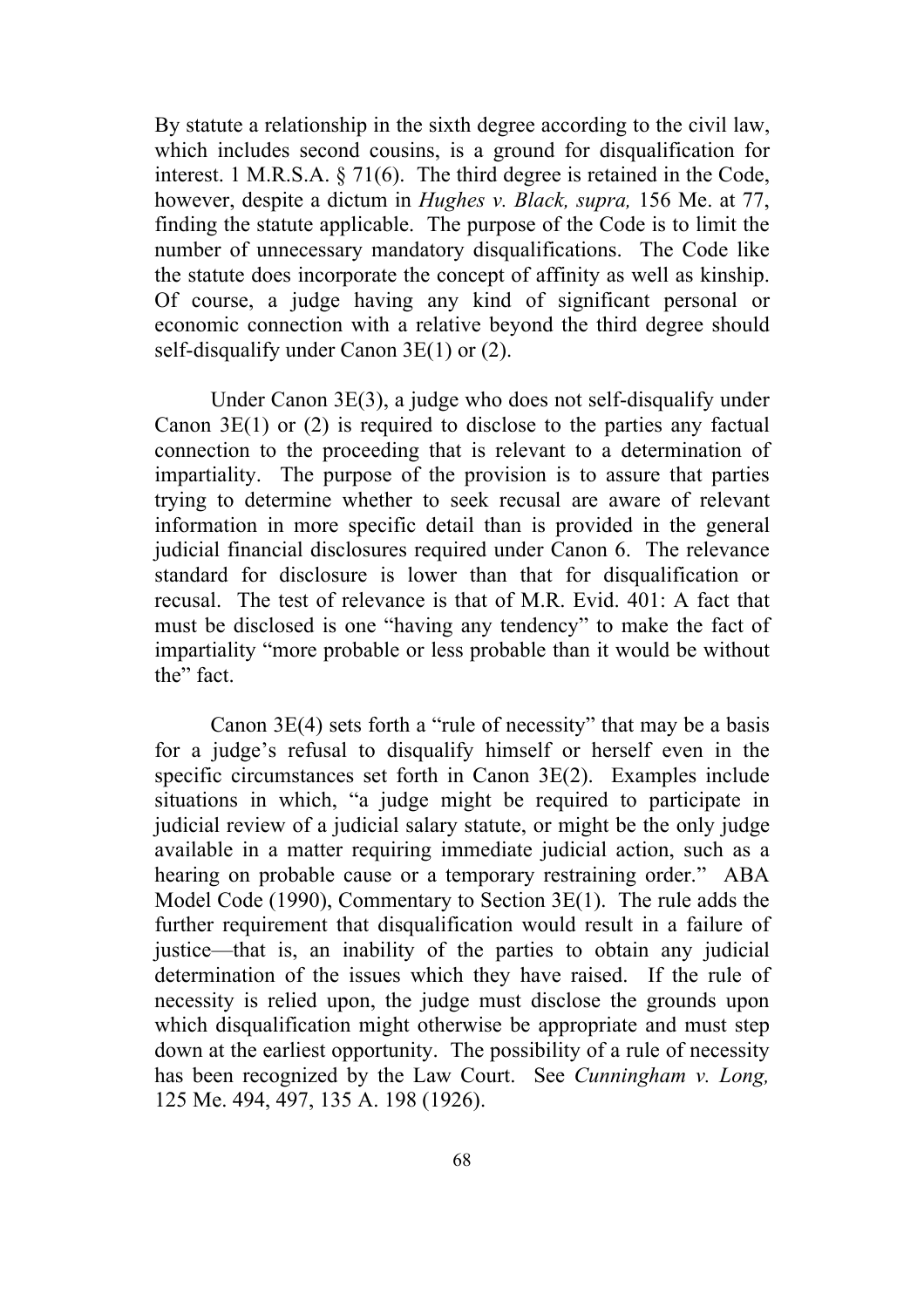The 1993 Textual Note to Canon 3, as it addresses Canon 3(E) further notes:

Proposed Canon 3E combines provisions of ABA Model Code (1990), Section 3E, with provisions intended to clarify and develop the original intent of Maine Code (1974), Canon 3C.

Canon 3C of the 1974 Maine Code did not incorporate the detailed provisions of ABA Code (1972), Canon 3C, defining specific instances in which a judge should disqualify himself or herself because the judge's "impartiality might reasonably be questioned." The 1974 Maine Code incorporated the ABA standard without the specific instances and added a provision for self-disqualification when the judge "has reason to believe that" the judge "could not act with complete impartiality." Additionally, under Maine Code (1974), Canon  $3C(2)$ , the judge must "promptly inform the parties . . . concerning any matter which might reasonably cause" the judge's "impartiality to be questioned." The provisions of ABA Code (1972), Canon 3D, for disclosure followed by remittal of disqualification on agreement of the parties were not adopted. The Maine provisions were intended to limit disqualification because substitute judges were deemed rarely readily available. Further proceedings upon disclosure or disqualification were the responsibility of counsel. See Maine Code (1974), Committee Note to Canon 3C, 8 *Me.Bar Bull,* No. 3, at 31.

Canon 3E(1) retains the test of Maine Code (1974), Canon 3C(1) for self-disqualification, with the addition of the final sentence. Canon 3E(2) carries forward the objective test of Maine Code (1974), Canon 3C(1), for either self-disqualification or disqualification on motion to recuse. The framework of self-disqualification and recusal is unique to Maine but paragraphs (a)-(e), new to Maine, are taken without change from ABA Model Code (1990), Section 3E(1), which was derived from ABA Code (1972), Canon 3C(1). The "de minimis" standard of paragraph (c) is substituted for the requirement of ABA Code (1972), Canons  $3C(1)(c)$ ,  $(3)(c)$ , that disqualification result from "ownership of a legal or equitable interest, however small."

Canon 3E(3) is unique to the Maine Code. It substitutes a requirement of disclosure of relevant information for the duty to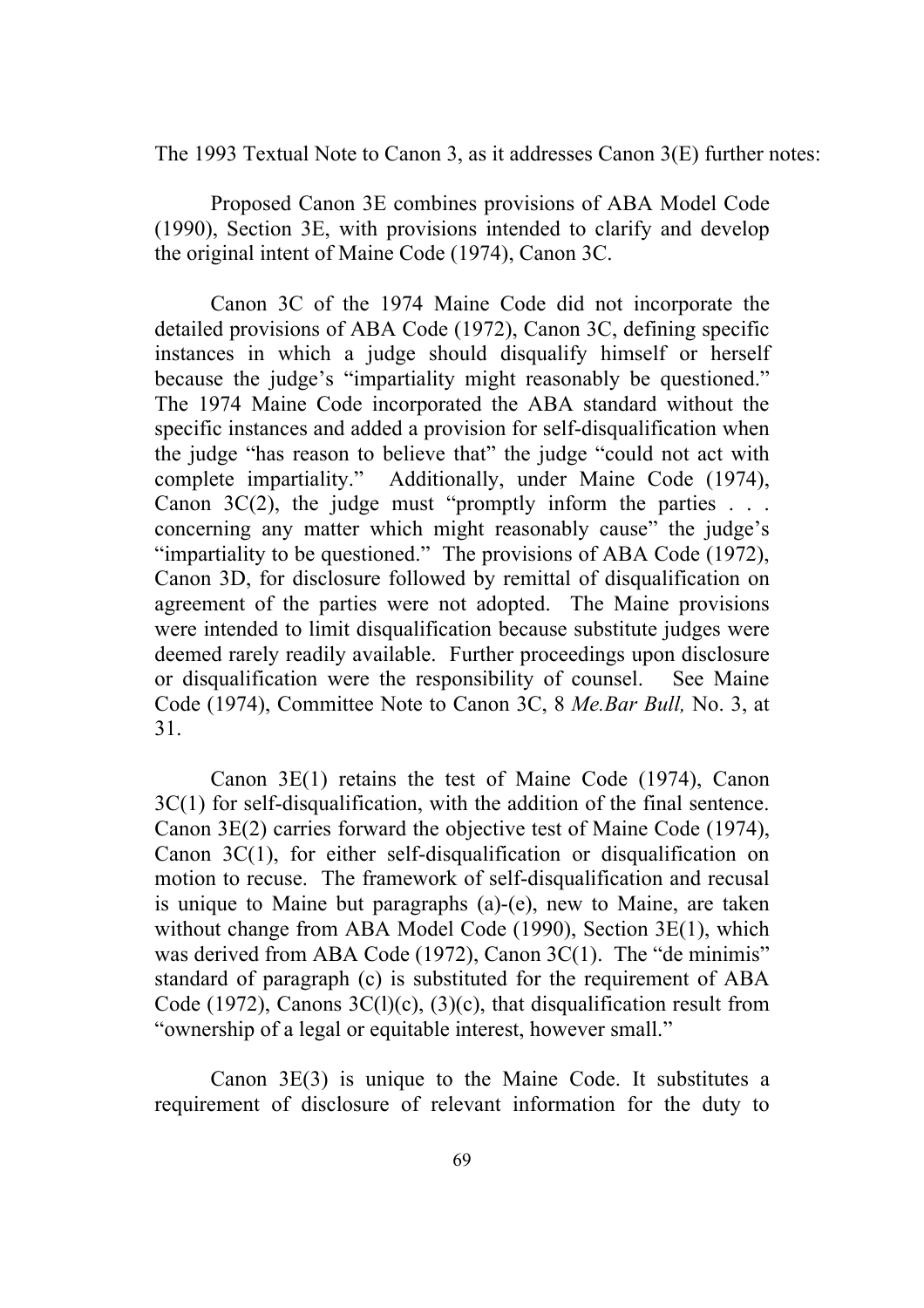inform the parties of a potentially disqualifying matter in Maine Code (1974), Canon 3C(2). Canon 3E(4), also unique to Maine, is adopted from ABA Model Code (1990), Commentary to Section 3E(1).

ABA Model Code (1990), Section 3E(2), requiring a judge to keep informed about the judge's own interests and to make a reasonable effort to keep informed about the interests of the judge's spouse and minor children has not been adopted. The subsection is superfluous in light of the extensive disclosure requirements of proposed Canon 6.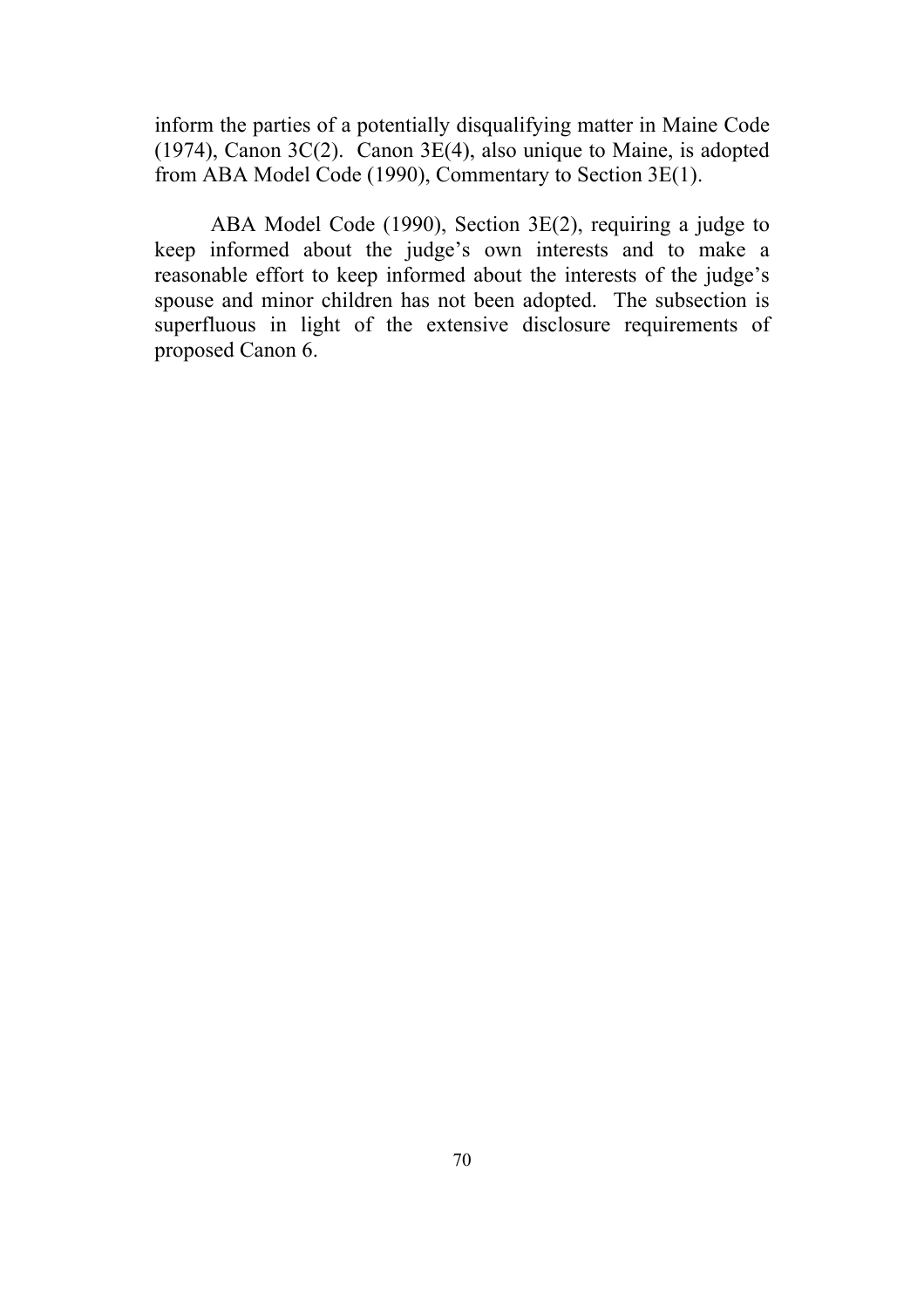### **RULE 2.12** *Supervisory Duties*

(A) A judge shall require court staff, court officials, and others subject to the judge's direction and control to act in a manner consistent with the judge's obligations under this Code.

(B) A judge with supervisory authority for the performance of other judges should take reasonable measures to ensure that those judges properly discharge their judicial responsibilities, including the prompt disposition of matters before them.

### **Advisory Notes – 2015**

Rule 2.12 is similar to 1993 Canon  $3(C)(2)$  and (3). Rule 2.12(A) though more broadly stated, is somewhat duplicative of Rule 2.8(B) and 2.10(B). It is maintained here to keep consistency with organization and numbering of the 2011 ABA Model Code. References in 1993 Canon 3(C)(2) to a judge's responsibility to avoid bias or prejudice are now addressed in Rule 2.3.Maine 1993 Canon 3(C)(3) states: "A judge with supervisory authority for the judicial performance of other judges shall take reasonable measures to assure the prompt disposition of matters before them and the proper performance of their other judicial responsibilities."

Rule 2.12(B) does not include the final phrase "and the proper performance of their other judicial responsibilities" that appears in 1993 Canon  $3(C)(3)$  after the words "before them." Rule 2.12(B) uses the term "should" to recognize that supervisory judges have appropriately limited authority to mandate the conduct of other judges and cannot always assure that judges will follow suggested directions.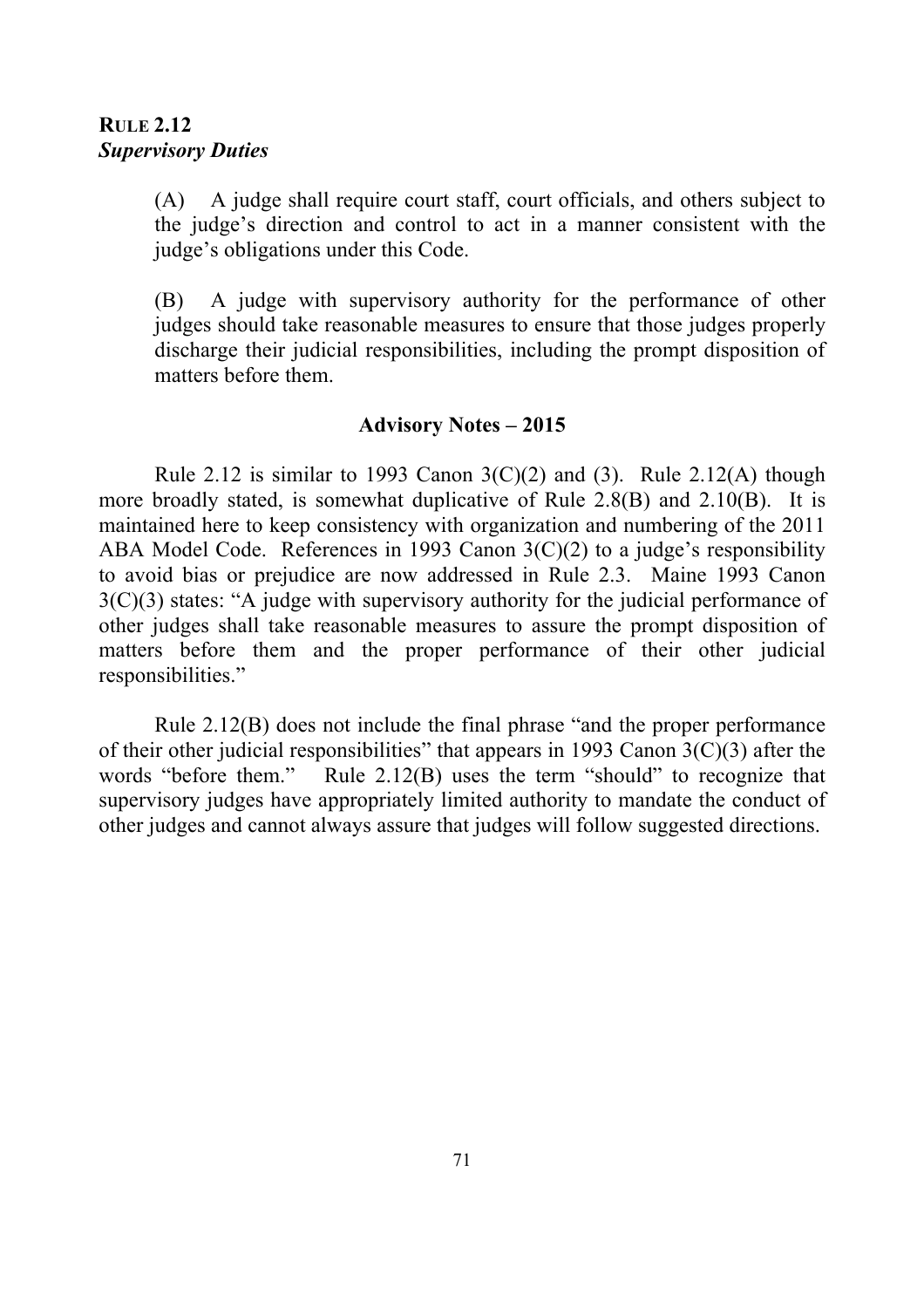### **RULE 2.13** *Administrative Appointments*

(A) In making administrative appointments, a judge

(1) Shall exercise the power of appointment impartially and on the basis of merit; and

(2) Shall avoid nepotism, favoritism, and unnecessary appointments.

(B) A judge shall not appoint a lawyer to a position if the judge either knows that the lawyer, or the lawyer's spouse or domestic partner, has contributed any amount within the past four years to the judge's election campaign, or learns of such a contribution by means of a timely motion by a party or other person properly interested in the matter, unless

(1) The position is substantially uncompensated;

(2) The lawyer has been selected in rotation from a list of qualified and available lawyers compiled without regard to their having made political contributions; or

(3) The judge or another presiding or administrative judge affirmatively finds that no other lawyer is competent for the position and is willing and able to accept the position.

(C) A judge shall not approve compensation of appointees beyond the fair value of services rendered.

### **Advisory Notes – 2015**

Rule 2.13 is drawn from 1993 Canon  $3(C)(4)$ , but with much more detail, particularly addressing (1) appointment of persons who have made contributions in Probate Judge elections, and (2) listing exceptions to the prohibitions on appointments. The appointments addressed in this Rule are those where the appointment is made and compensation, if any, is set or is subject to approval by the court for services to be performed in specific cases pending before the court. The Rule does not apply to appointments made and compensation approved or determined by the Maine Commission on Indigent Legal Services. The Rule also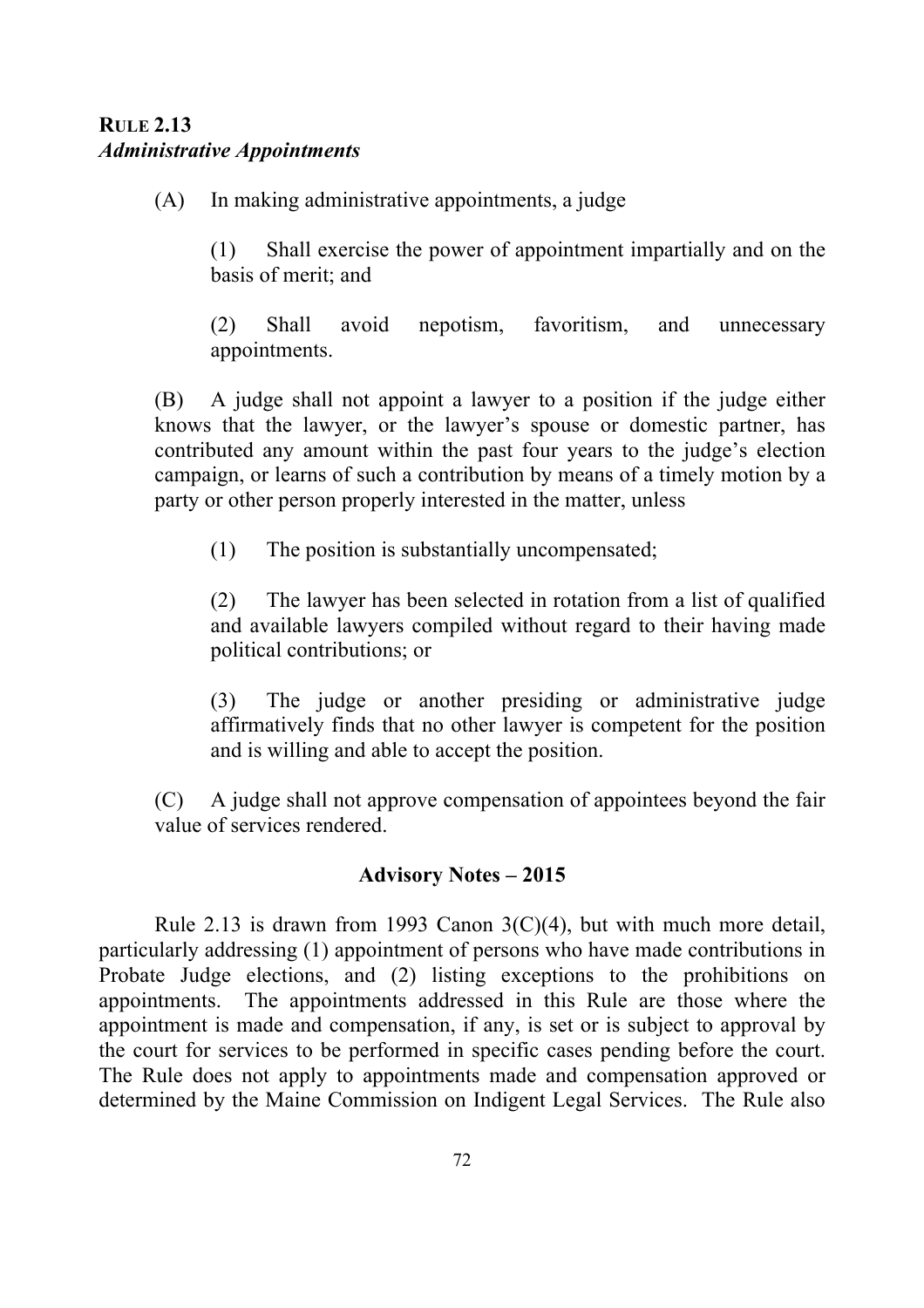does not apply to the hiring of employees of the Judicial Branch. Such hiring is governed by separate statutes, court rules, administrative orders, and collective bargaining agreements.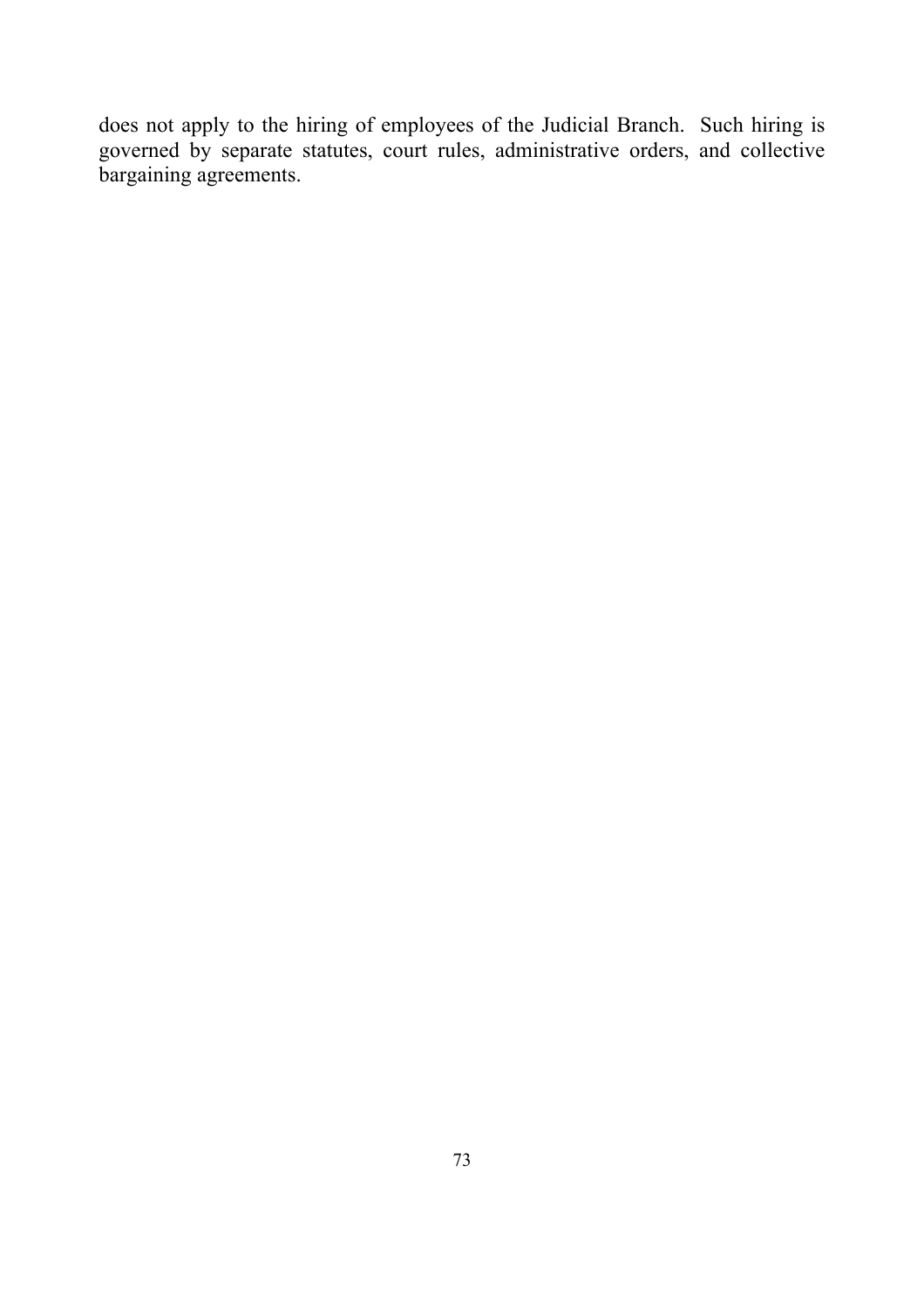### **RULE 2.14** *Disability and Impairment*

A judge who has actual knowledge that the performance of a lawyer or another judge is impaired by drugs or alcohol, or by a mental, emotional, or physical condition, shall take appropriate action, which may include a confidential referral to the Maine Assistance Program.

### **Advisory Notes – 2015**

Rule 2.14 is derived from the 2011 ABA Model Code. There is no comparable provision in the 1993 Code of Judicial Conduct. The impairment issue as to both judges and lawyers is addressed in detail in the Rules for the Maine Assistance Program. When a disability or impairment issue arises, reference to those Rules for determination of possible appropriate action is a reasonable choice.

Rule 2.14 recognizes that the ethical obligation to take appropriate action arises only when a judge has "actual knowledge" that a lawyer's or a judge's performance is impaired by one or a combination of the described conditions. When a judge may have a reasonable belief that the performance of a lawyer or another judge is impaired by drugs or alcohol, or by a mental, emotional, or physical condition, the judge may take appropriate action, which may include a confidential referral to the Maine Assistance Program. Application of this Rule will require good judgment and flexibility because of the highly subjective nature of the evaluations and actions a judge is encouraged to take.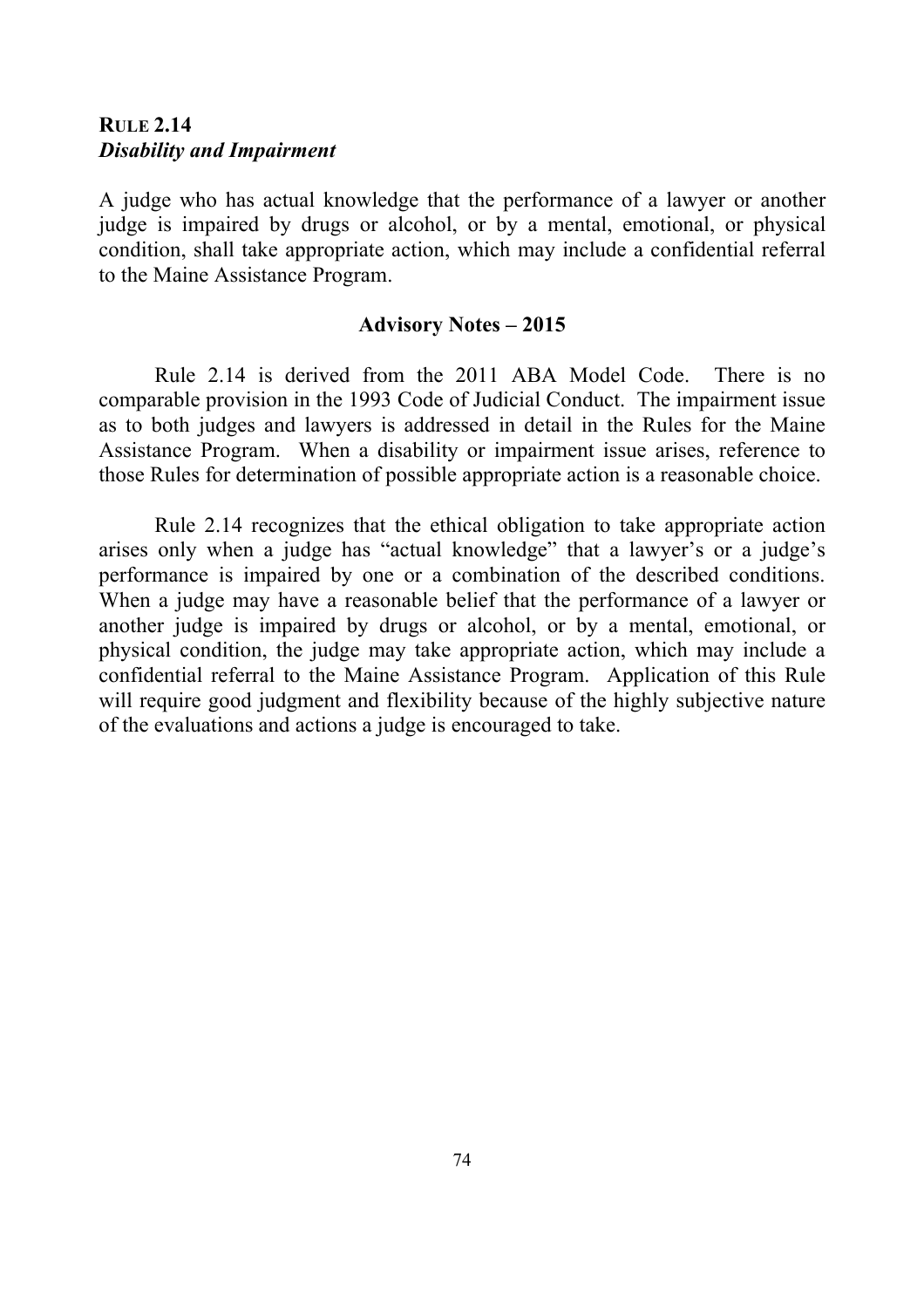## **RULE 2.15** *Disciplinary Responsibilities*

(A) A judge having knowledge that another judge has committed a violation of this Code that raises a substantial question as to the judge's honesty, trustworthiness, or fitness as a judge in other respects shall inform the Committee on Judicial Responsibility and Disability or the appropriate authority.

(B) A judge having knowledge that a lawyer has committed a violation of the Maine Rules of Professional Conduct that raises a substantial question regarding the lawyer's honesty, trustworthiness, or fitness as a lawyer in other respects shall inform the Board of Overseers of the Bar and any other appropriate authority including disciplinary boards of other jurisdictions in which the lawyer is admitted to practice. The fact that a judge has referred an attorney to the Maine Assistance Program or has filed a disciplinary complaint against an attorney with the Board of Overseers of the Bar does not provide a good faith basis for recusal when the basis for the complaint would not otherwise require recusal.

(C) A judge who receives information indicating a substantial likelihood that another judge has committed a violation of this Code should take appropriate action.

(D) A judge who receives information indicating a substantial likelihood that a lawyer has committed a violation of the Maine Rules of Professional Conduct should take appropriate action.

(E) Acts or omissions of a judge, in the discharge of disciplinary responsibilities required or permitted by sections A through D of this rule, are a part of a judge's judicial duties and shall be absolutely privileged, and no civil actions predicated thereon may be instituted against the judge.

# **Advisory Notes – 2015**

Rule 2.15 is similar to 1993 Canon  $3(D)(1)-(3)$ , including the differing uses of the terms "shall" and "should," depending on the clarity of the information indicating an ethical violation has been committed. The importance of the distinction between "shall" and "should" in light of the subjective judgments that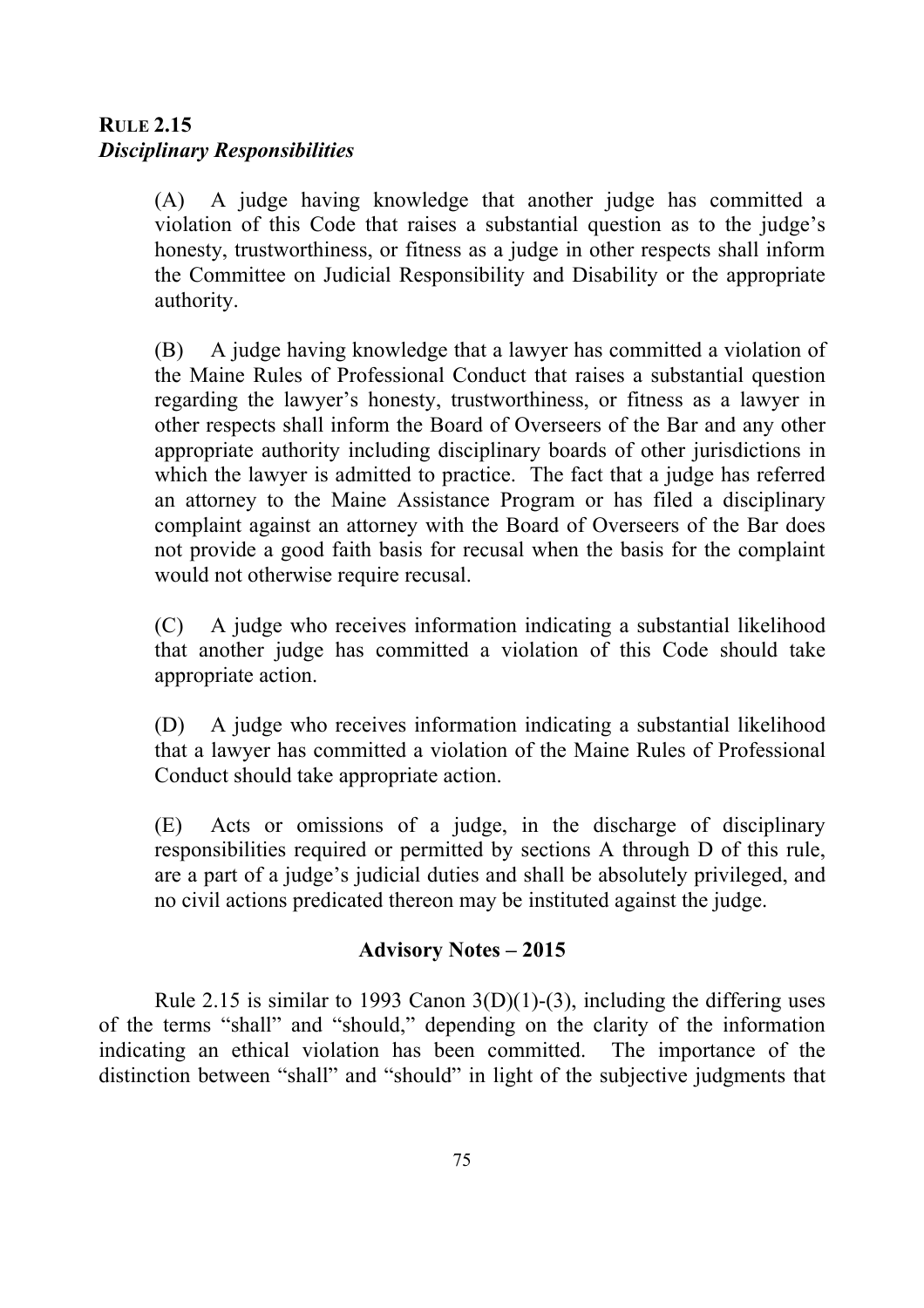must be made, often on less than complete information, is addressed in the 1993 Advisory Committee's Notes to Canon 3(D) as follows:

Canon 3D covers a judge's responsibilities to the disciplinary systems governing other judges and lawyers. Canon 3D(1) establishes a two-tiered approach to judicial misconduct. If a judge "receives information that there is "a substantial likelihood" of a violation of the Code of Judicial Conduct, the subsection merely states that the judge "should take appropriate action," which could include direct communication with the other judge, referral to a substance abuse treatment agency, or filing a complaint with the Committee on Judicial Responsibility and Disability. See ABA Model Code (1990), Committee Note and Commentary to Section 3D. If, however, the judge has knowledge of a Code violation by another judge "that raises a substantial question as to the other judge's fitness for office," the judge is required to report the violation to the Committee or to "other appropriate authority," such as the Board of Overseers of the Bar if the conduct also violates the Maine Bar Rules [now the Maine Rules of Professional Conduct].

The purpose of the two-tiered approach is to encourage remediation and rehabilitation by not requiring a formal disciplinary complaint in situations where the facts are uncertain or the violation is not serious. Where the violation is certain and substantial, however, a disciplinary complaint must be made. Thus, the second tier is not reached unless the judge has actual knowledge (see definition of "knowledge," Part II, Section 3J) of a violation, as opposed to "information" from other sources indicating that a violation is substantially likely.

Canon 3D(2) applies the same approach to lawyer misconduct. If the judge has information indicating that a violation of the Maine Bar Rules is substantially likely, the judge has the same range of options as with a fellow judge, as well as the further possibility of imposing sanctions in the proceeding. If the judge has actual knowledge of a Code violation "that raises a substantial question as to the lawyer's honesty, trustworthiness, or fitness as a lawyer in other respects" (the language of the mandatory reporting requirement of M. Bar R.  $3.2(e)(1)$ , the judge must report the violation to the Board of Overseers of the Bar, or, if appropriate, the disciplinary authorities of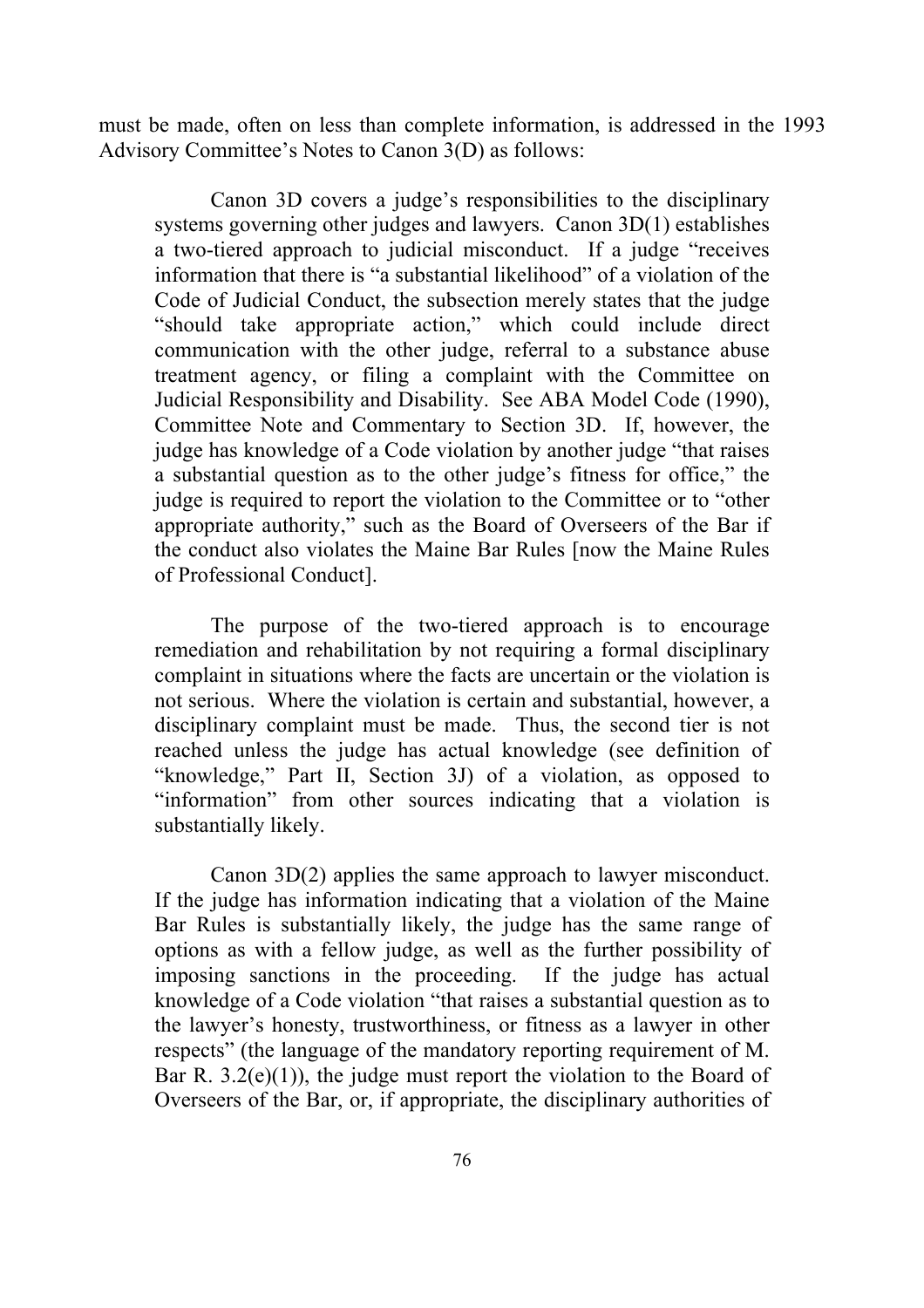another jurisdiction. The words "or take other appropriate action" make clear that the obligation to file a disciplinary complaint does not preclude the imposition of sanctions in the proceeding.

Canon 3D(3) makes provision for judicial immunity from civil actions predicated on the exercise of the obligation to report professional misconduct. This provision is declarative of existing substantive law. See, *e.g.*, *Forrester* v. *White*, 484 U.S. 219 (1988) (absolute immunity for judicial acts, such as acting to disbar a lawyer for contempt, but not for administrative acts, such as firing a court employee); see also *Richards v. Ellis*, 233 A.2d 37 (Me. 1967). The provision is not intended to confer immunity from judicial discipline proceedings for improper conduct under proposed Canon 3D, however, even though such proceedings may be deemed "civil" in nature.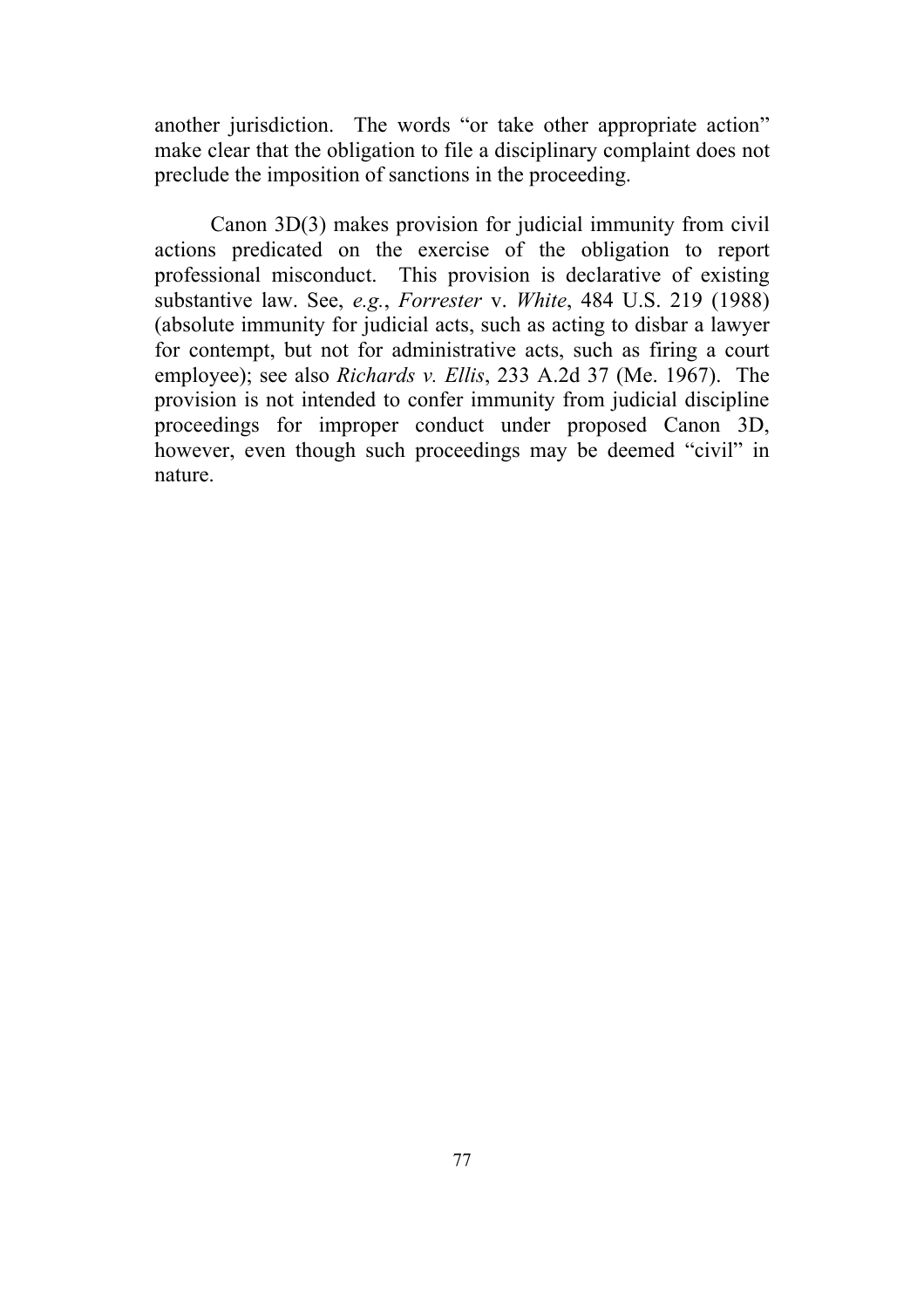# **RULE 2.16** *A Judge Shall Comply with Disciplinary Authorities*

(A) A judge shall cooperate and be candid and honest with judicial and lawyer disciplinary agencies.

(B) A judge shall not retaliate, directly or indirectly, against a person known or suspected to have assisted or cooperated with an investigation of a judge or lawyer.

### **Advisory Notes – 2015**

Rule 2.16 has no counterpart in the 1993 Canons. It is identical to Rule 2.16 in the 2011 ABA Model Code. Rule 2.16 does not preclude a judge from denying and sanctioning a frivolous motion to recuse or other tactic intended to delay or confuse litigation, even if the party sanctioned has filed a complaint with the Committee. In such an action, the judge would not be responding to the complaint that was made to the Committee but to the tactic of filing a motion to recuse or other similar action intended to delay or confuse the proceedings.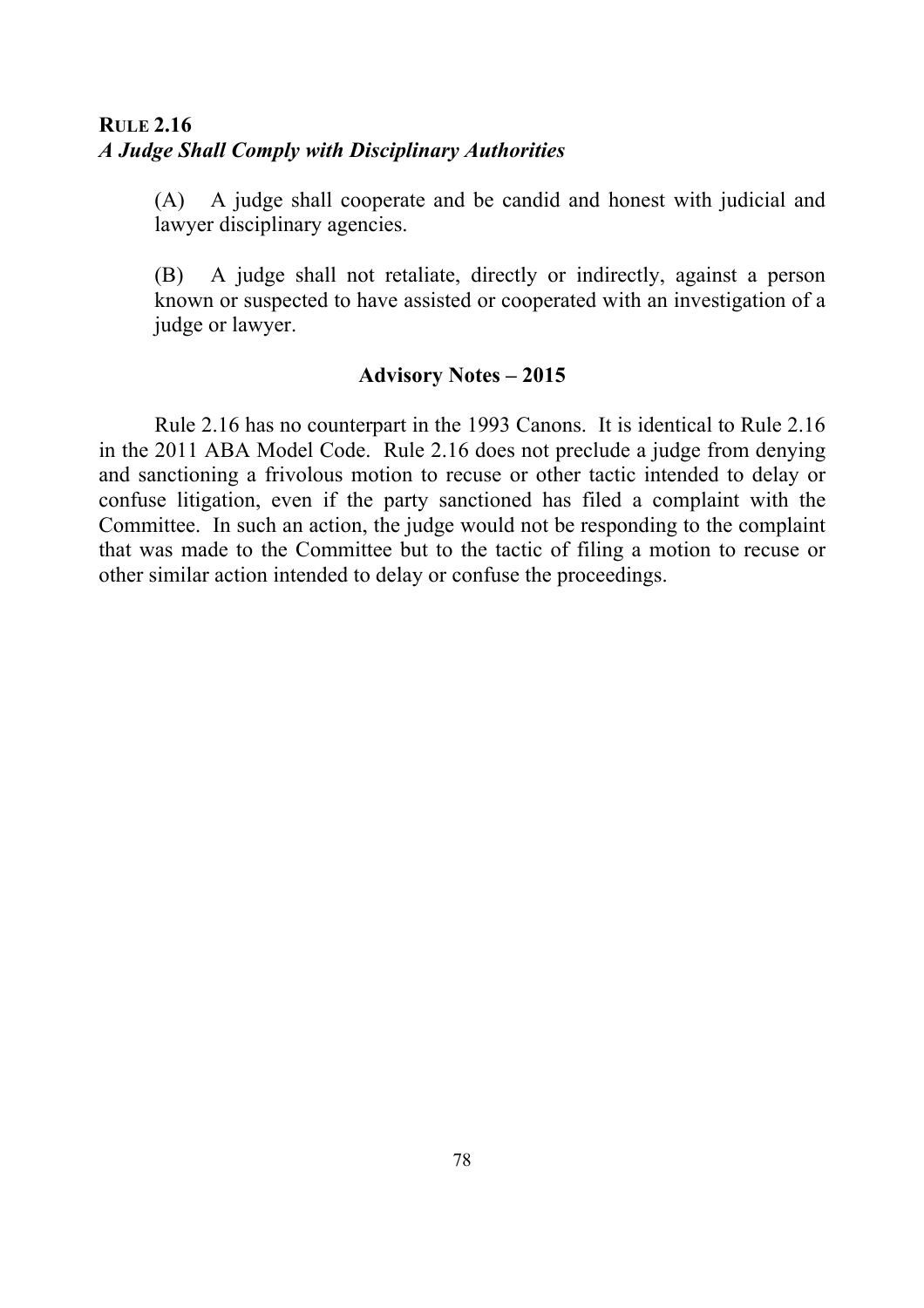#### **CANON 3**

### **A judge shall conduct the judge's personal and extrajudicial activities to minimize the risk of conflict with the obligations of judicial office.**

#### **Advisory Notes – 2015**

There is no Comment supporting Canon 3 in the ABA Model Code. Canon 3 is a nonsubstantive rewording of Canon 4 of the 1993 Code. Canon 4 of the 1993 Code states: "A Judge Shall so Conduct the Judge's Extra-Judicial Activities as to Minimize the Risk of Conflict With Judicial Obligations." The introductory paragraph of the 1993 Advisory Committee's Note to Canon 4 stated:

Canon 4 governs all activities of judges conducted in other than a judicial capacity, including personal and private activity. Additional specific provisions covering political activity are set forth in Canon 5. Everything that a judge does is, of course, subject to the overriding provisions of Canon 2A that a judge "respect and comply with the law and . . . act at all times in a manner that promotes public confidence in the integrity and impartiality of the judiciary."

The differences between the subdivisions of 1993 Canon 4 and the Rules applying new Canon 3 are more significant than were the differences between 1993 Canon 3 and the Rules applying new Canon 2. Thus, the 1993 Advisory Committee's Note for 1993 Canon 4 is not as easy to tie to particular Rules in new Canon 3. Accordingly, for each new Rule the most relevant subdivision of 1993 Canon 4 will be referred to in the Advisory Notes. To review the implementing Advisory Committee's Note for the 1993 Canon 4 subdivision, one should consult the complete copy of the 1993 Canons and Advisory Committee's Notes.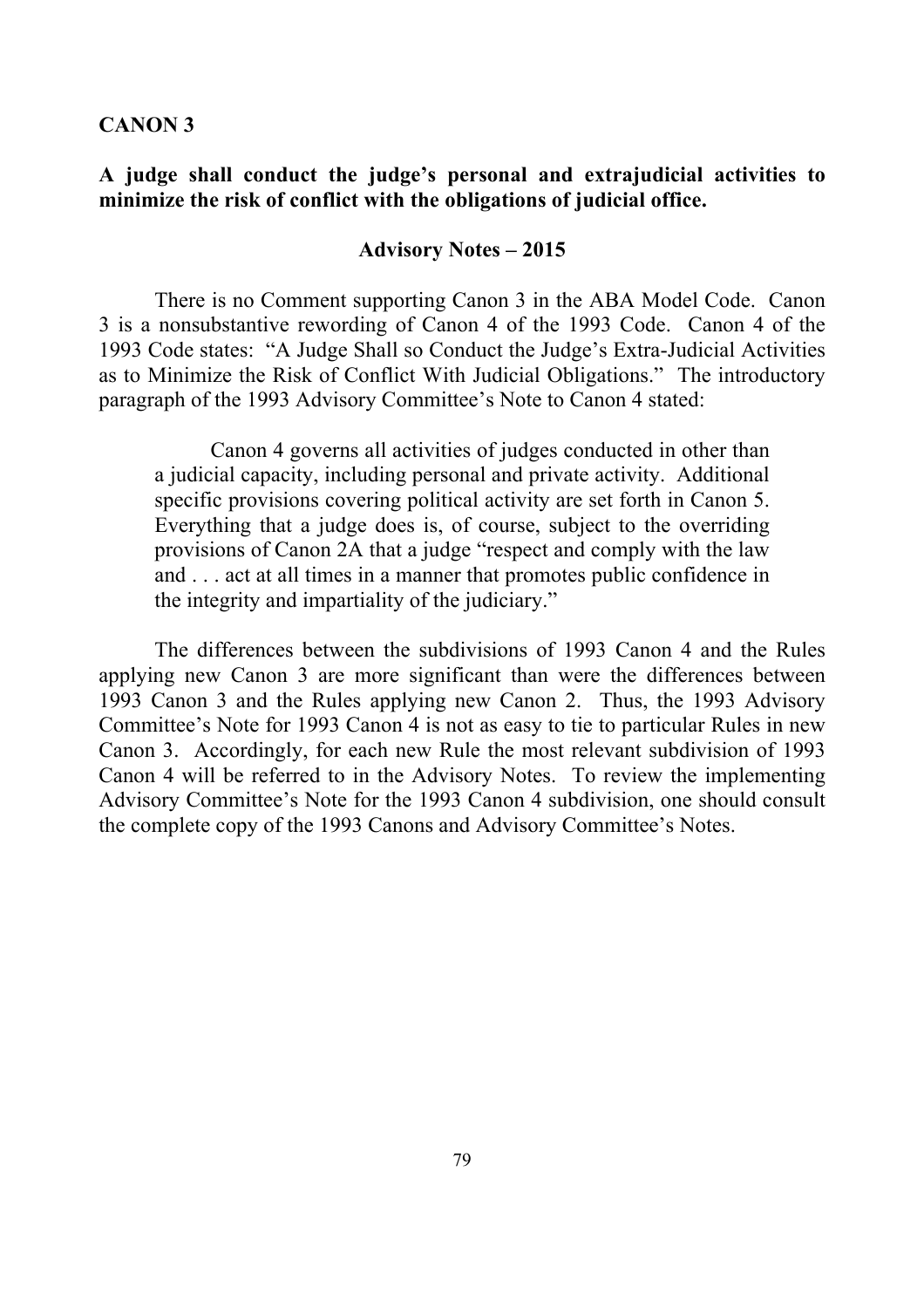# **RULE 3.1** *Extrajudicial Activities in General*

A judge may engage in extrajudicial activities, except as prohibited by law or this Code. However, when engaging in extrajudicial activities, a judge shall not

(A) Participate in activities that will interfere with the proper performance of the judge's judicial duties;

(B) Participate in activities that will lead to frequent disqualification of the judge;

(C) Participate in activities that would appear to a reasonable person to undermine the judge's independence, integrity, or impartiality;

(D) Engage in conduct that would appear to a reasonable person to be coercive;

(E) Make use of court premises, staff, stationery, equipment, or other resources, except for incidental use and for activities that concern the law, the legal system, or the administration of justice, or unless such additional use is permitted by law; or

(F) Demean the judicial office.

# **Advisory Notes – 2015**

Rule 3.1 appears to have the same general introductory purpose, and the same title, as 1993 Canon 4(A), but the wording of Rule 3.1 addressing extrajudicial activities is different and much more detailed. The wording of Rule 3.1 is identical to the 2011 ABA Model Code, with the addition of paragraph (F) indicating that a judge shall not "Demean the judicial office." The 2011 ABA Model Code Comment to Rule 3.1 states, in part:

[1] To the extent that time permits, and judicial independence and impartiality are not compromised, judges are encouraged to engage in appropriate extrajudicial activities. Judges are uniquely qualified to engage in extrajudicial activities that concern the law, the legal system, and the administration of justice, such as by speaking, writing,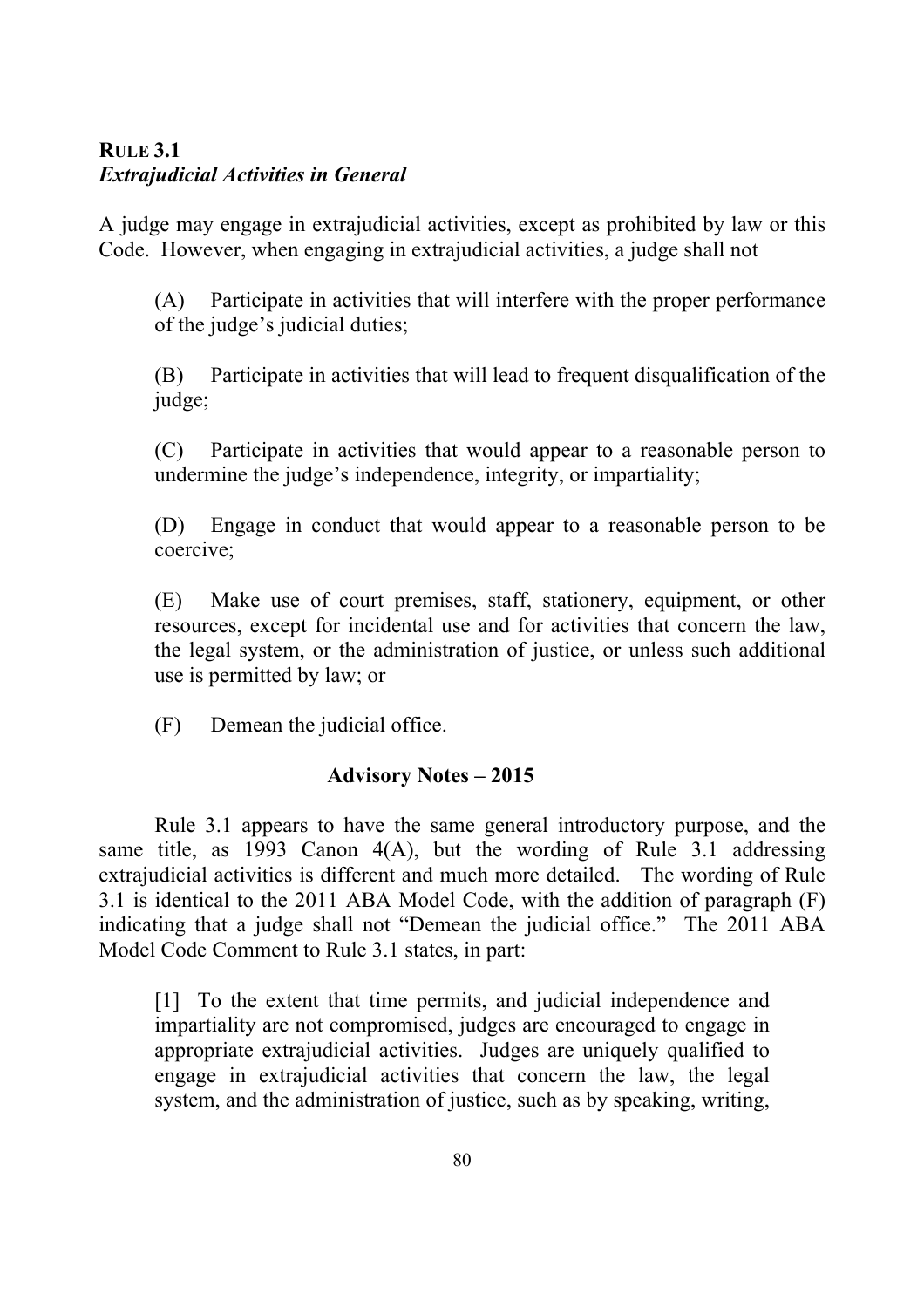teaching, or participating in scholarly research projects. In addition, judges are permitted and encouraged to engage in educational, religious, charitable, fraternal or civic extrajudicial activities not conducted for profit, even when the activities do not involve the law.

[2] Participation in both law-related and other extrajudicial activities helps integrate judges into their communities and furthers public understanding of and respect for courts and the judicial system.

[Comments 3 and 4 address bias and solicitations addressed in more detail in Rules 2.3, 3.6, and 3.7.]

As noted in the 1993 Advisory Committee's Note to Canon 4(A), the purpose of the Canons addressing extrajudicial activities "is to encourage appropriate extrajudicial activity, rather than to forbid all such activity." As the 1990 ABA Model Code Commentary to Canon 4A noted: "Complete separation of a judge from extrajudicial activities is neither possible nor wise; a judge should not become isolated from the community in which the judge lives." *See Samsara Memorial Trust v. Kelly, Remmel & Zimmerman*, 2014 ME 107, ¶ 36, 102 A.3d 757 (citing precedent from other states to note that participation by a judge in community activities and knowing people in a community is not a basis for disqualification and "is not necessarily a bad thing" (citing *Medley v. State*, 600 So. 2d 957, 961 (Miss. 1992) and quoting *Tatham v. Rogers*, 283 P.3d 583, 603 (Wash. Ct. App. 2012))). Thus, new Canon 3, like 1993 Canon 4, is intended to give the maximum scope to personal freedom that is consistent with its overriding purposes.

The ABA Model Code Comment [3] to Rule 3.1 notes that judges must avoid discriminatory actions and expressions of bias or prejudice, even outside the judge's official or judicial actions and must avoid connection or affiliation with organizations that practice "invidious discrimination." This Maine Code revision, when addressing prohibited discrimination issues, uses the specific and definable term "unlawful discrimination" rather than the subjective and ambiguous term "invidious discrimination." *See* new Rule 3.6. The 1993 Textual Note to Canon 2 indicates that a similar wording change substituting "unlawful discrimination" for "invidious discrimination" occurred in drafting 1993 Canon 2, altering the 1990 ABA Model Code.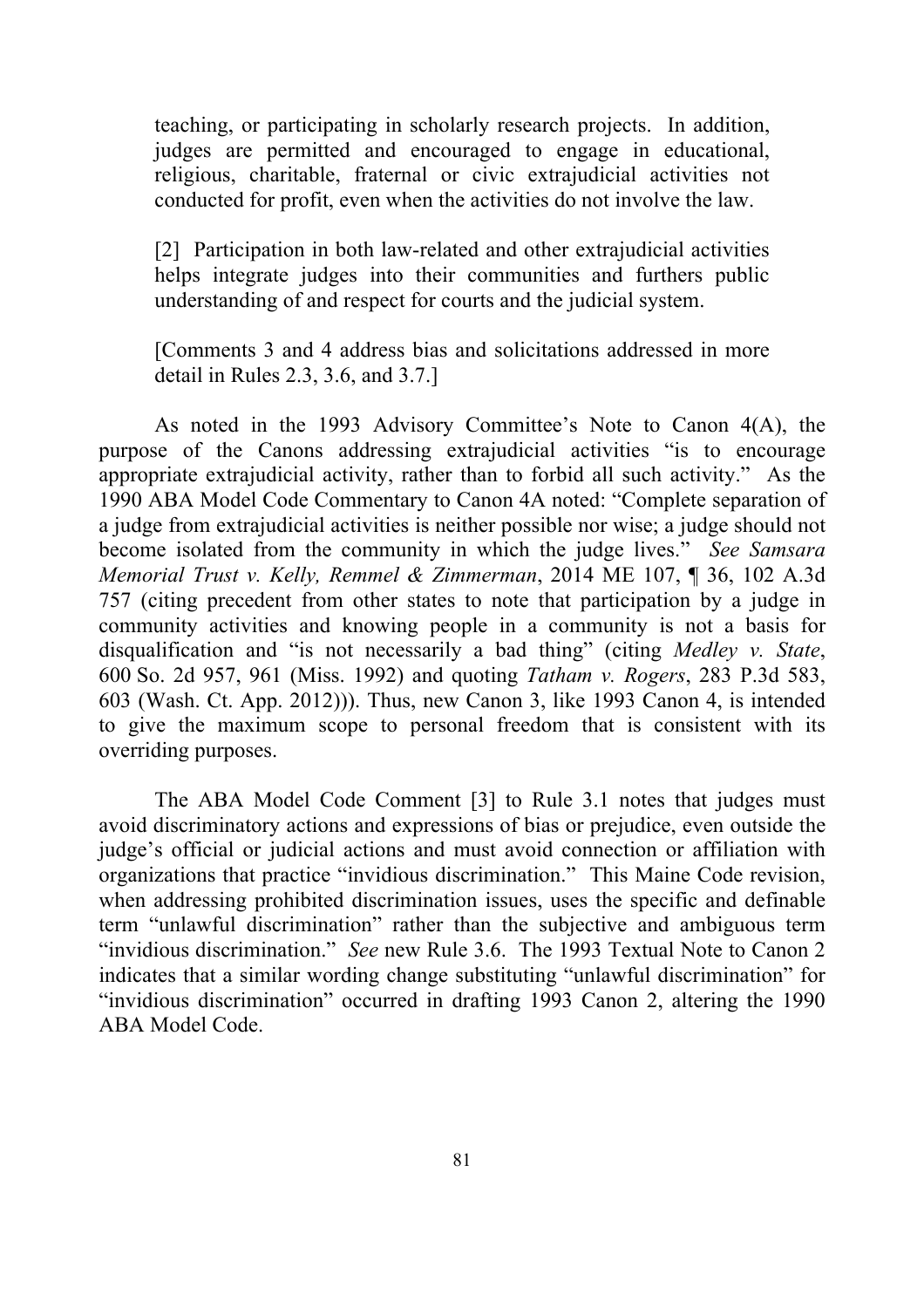# **RULE 3.2** *Governmental, Civic, or Charitable Activities*

A judge shall not appear voluntarily at a public hearing before, or otherwise consult with, an executive or a legislative body or official, except

(A) In connection with matters concerning the law, the legal system, or the administration of justice or the appointment or reappointment of the judge;

(B) In connection with matters about which the judge acquired knowledge or expertise in the course of the judge's judicial duties; or

(C) When the judge is acting in a matter involving the judge's personal, legal, or economic interests, or when the judge is acting in a fiduciary capacity.

# **Advisory Notes – 2015**

Rule 3.2 is stated more broadly than 1993 Canon  $4(C)(1)$  which has a similar purpose. Like Rule 3.1, the purpose of Rule 3.2 is to enable outreach in areas where judges may provide useful observations and advice without compromising judicial independence, integrity, or impartiality. Thus the 2011 ABA Model Code Comment to Rule 3.2 notes in part: "Judges possess special expertise in matters of law, the legal system, and the administration of justice, and may properly share that expertise with governmental bodies and executive and legislative branch officials."

Judicial actions related to appointment and reappointment are also addressed in 1993 Canon 5, the Advisory Notes to Rule 1.3, and new Canon 4.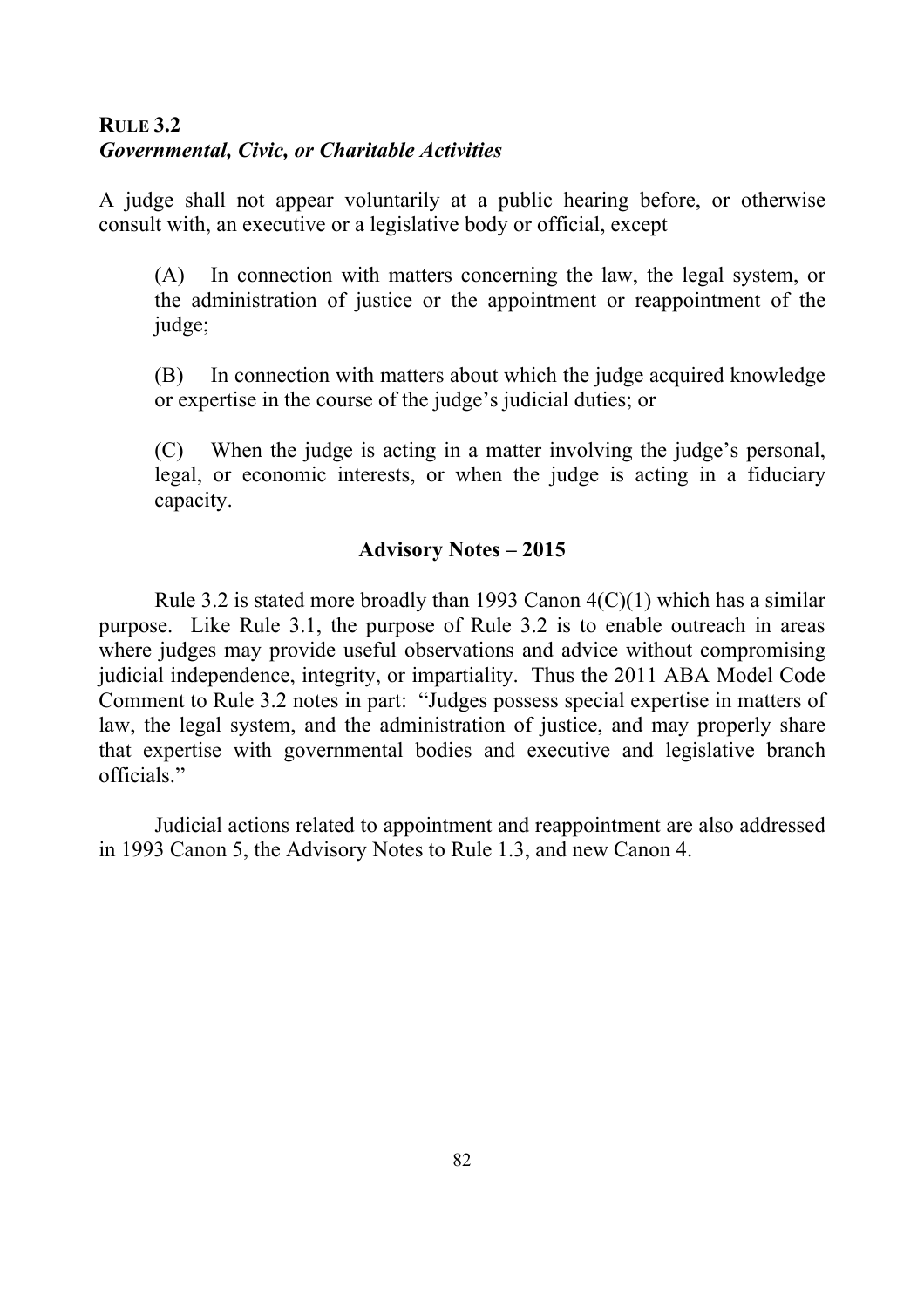## **RULE 3.3** *Testifying as a Character Witness*

A judge shall not testify as a character witness in a judicial, administrative, or other adjudicatory proceeding, or otherwise vouch for the character of a person in a legal proceeding, except when duly summoned.

### **Advisory Notes – 2015**

Rule 3.3 is similar to 1993 Canon 2(B). The history of this provision and its reference to "in a legal proceeding" indicates that it is focused on proscribing testimony before adjudicatory fact-finding hearings as a character witness. This restriction is designed to prevent misuse of the prestige of the judicial office, and to help assure that no one can convey the impression that he or she is in a special position to influence the judge as addressed in Rule 1.3. *See* 1993 Canon 2(B) and its related Advisory Committee's Notes.

Rule 3.3 does not prevent a judge from responding to an appropriate inquiry about the qualifications, skills, or integrity of an individual whose work the judge has observed in the course of performing his or her judicial duties. Such comments may be requested and responded to in the course of an investigation of an individual being considered for hiring or appointment to another position.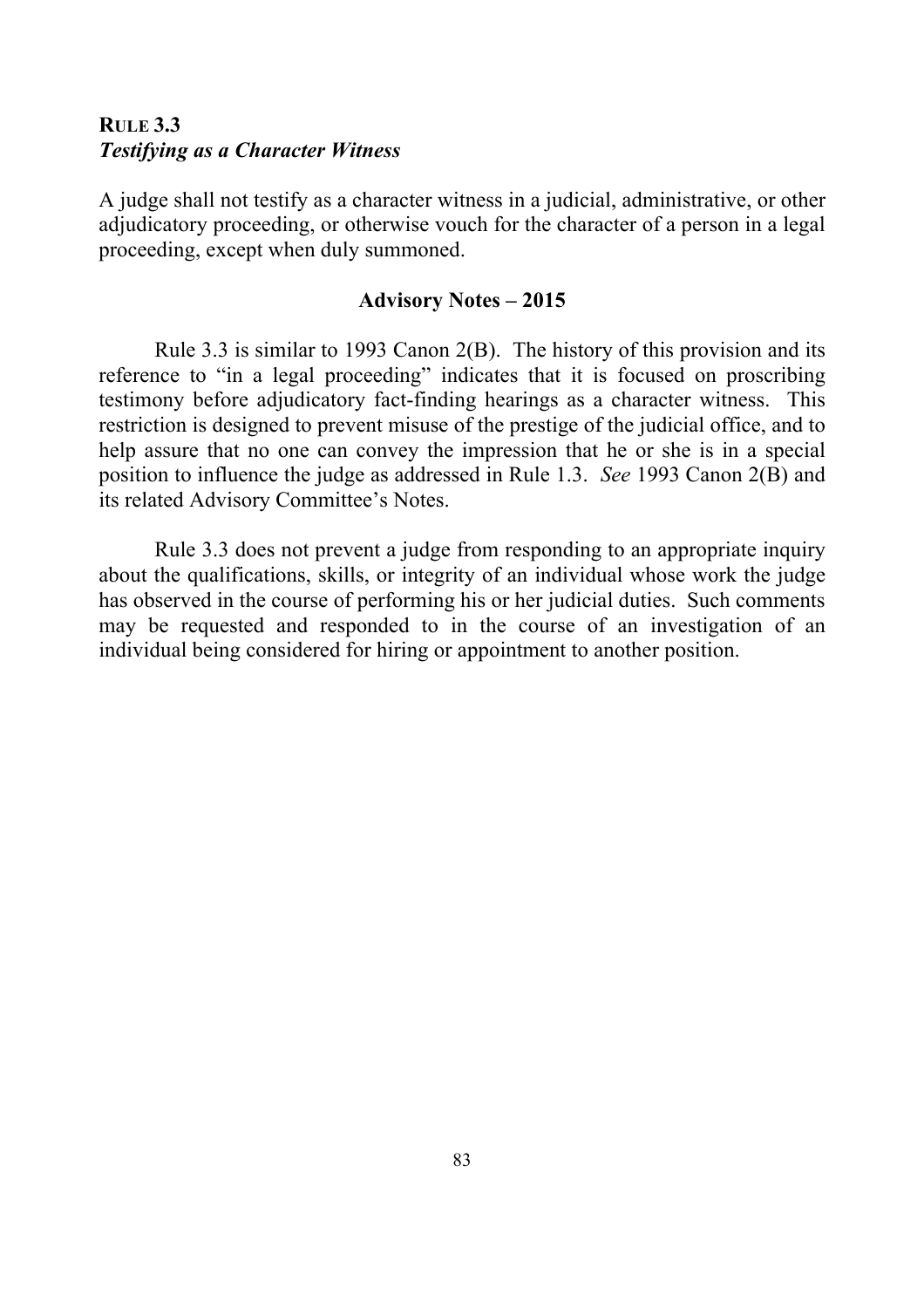# **RULE 3.4** *Appointments to Governmental Positions*

A judge shall not accept appointment to a governmental committee, board, commission, or other governmental position unless it is one that concerns the law, the legal system, or the administration of justice.

### **Advisory Notes – 2015**

Rule 3.4 is identical to Rule 3.4 in the 2011 ABA Model Code. Interpretation of Rule 3.4 must recognize the complete separation of powers required by Article III of the Maine Constitution and the limitation on judges holding office specified in Article VI, § 5 of the Maine Constitution. *See In re Dunleavy*, 2003 ME 124, ¶¶ 6, 18-19, 24, 838 A.2d 338 (holding that a Probate Judge could not run for the State Senate while holding the office of probate judge, and that a statute that purported to allow a sitting judge to seek an elective office would be violative of Article III of the Maine Constitution if so construed).

The prohibition on judges seeking other elected offices is stated in Rule 4.5(A). There is a similar ban on a judge holding other appointed offices, but a judge seeking an appointed office may remain a judge while seeking the appointed office. *See* Rule 4.5(B). A judge may remain a judge while seeking appointment to any executive, legislative, or other judicial office when securing the office does not require an election, respecting of course the directives of Rules 1.3 and 2.1.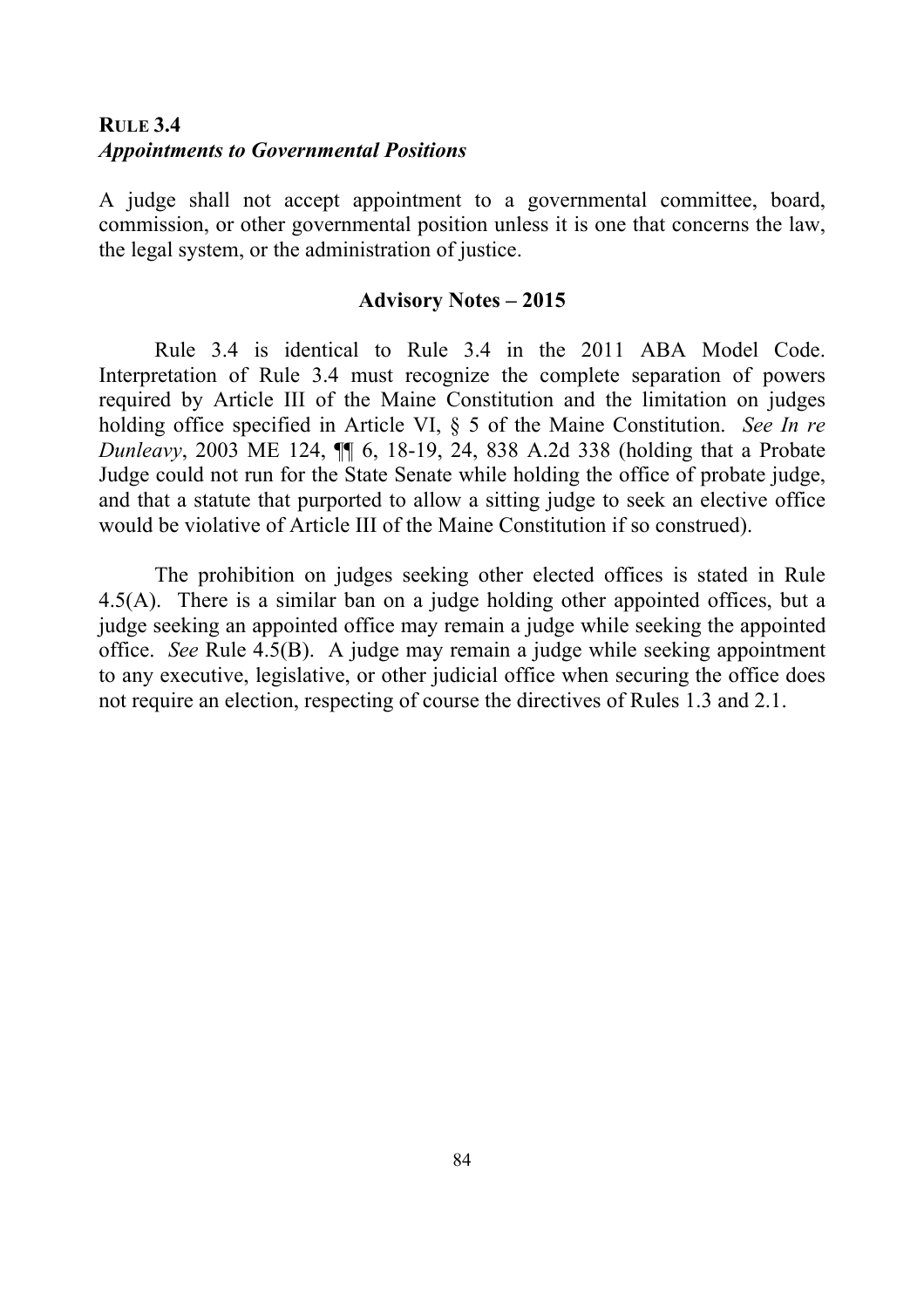### **RULE 3.5** *Use of Nonpublic Information*

A judge shall not intentionally disclose or use nonpublic information acquired in a judicial capacity for any purpose unrelated to the judge's judicial duties, except that disclosure of nonpublic information is allowed when reasonably necessary to protect public health and safety.

#### **Advisory Notes – 2015**

Rule 3.5 is similar to Canon 3(B)(11) in the 1993 Code, and the first part of Rule 3.5 is identical to Rule 3.5 in the 2011 ABA Model Code. The ABA Model Code Comments note that in their official duties judges "may acquire information of commercial or other value that is unavailable to the public. The judge must not reveal or use such information for personal gain or for any purpose unrelated to his or her judicial duties." Comment [2] then notes an important exception: "The rule is not intended . . . to affect a judge's ability to act on information as necessary to protect the health or safety of the judge or a member of the judge's family, court personnel, or other judicial officers if consistent with other provisions of this Code." Extending this health and safety exception to the bar and the general public reflects a modern understanding of the extent of the information presented to and/or statements made to courts. Rule 3.5 from the ABA Model Code is amended to include in the Rule such an exception for acts or disclosures reasonably necessary to protect public health and safety.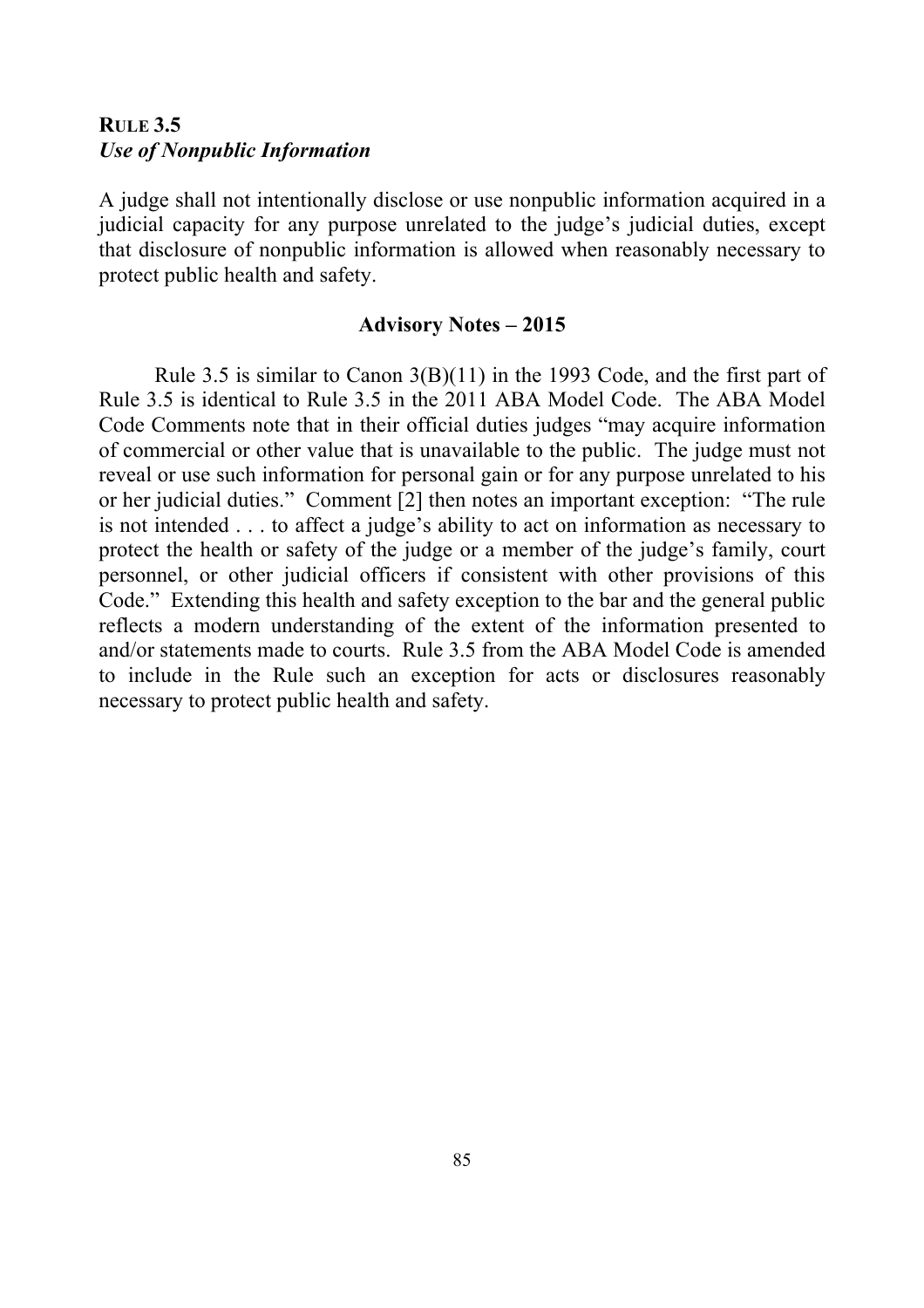# **RULE 3.6** *Affiliation with Discriminatory Organizations*

(A) A judge shall not hold membership in any organization that practices unlawful discrimination. A judge who is a member of such an organization at the effective date of this Rule, or who learns at a later time that an organization of which the judge is a member practices unlawful discrimination, may retain membership in the organization for a reasonable time not exceeding one year, but must resign if the organization does not discontinue its discriminatory practices within that time.

(B) A judge shall not use the benefits or facilities of an organization if the judge knows or should know that the organization practices unlawful discrimination. A judge's attendance at an event in a facility of an organization that the judge is not permitted to join is not a violation of this Rule when the judge's attendance is an isolated event that could not reasonably be perceived as an endorsement of the organization's practices.

(C) A judge's membership in a religious organization as a lawful exercise of the freedom of religion is not a violation of this Rule.

# **Advisory Notes – 2015**

Rule 3.6 is based on the 2011 ABA Model Code and is similar to 1993 Canon 2(C) which is supported by an extensive 1993 Advisory Committee's Note. Rule 3.6 differs in three ways from the 2011 Model Code.

First, it substitutes the term "unlawful discrimination" for the term "invidious discrimination" that appears in the Model Code. The change is made because the term "unlawful discrimination" is specific and definable by reference to anti-discrimination laws and judicial interpretations of those laws, while the term "invidious discrimination" is subjective and ambiguous and could invite many disputes about what acts are discriminatory based on an individual's perspective. *See* Advisory Notes to Rule 3.1.

Second, the redraft retains the current one-year window in 1993 Canon 2(C) for a judge, once he or she discovers that an organization is engaging in discriminatory practices, to withdraw from the organization if the discriminatory practices do not end. There is no similar window in the ABA Model Code.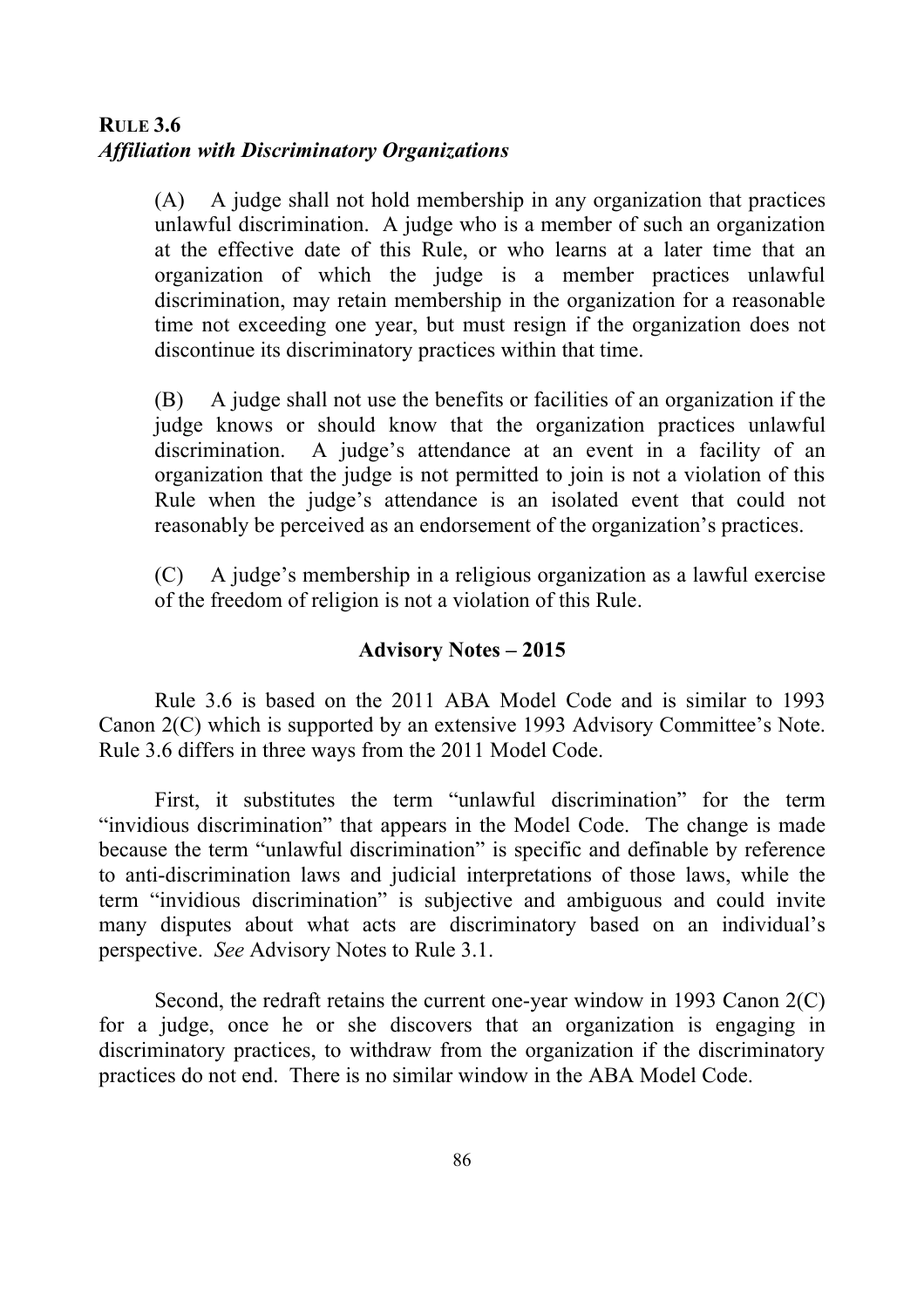Third, the redraft adds, as paragraph (C), a protection from complaint for a judge's membership in a religious organization. This addition is consistent with the purpose of Rule 3.6, as noted in Comment [4] to the 2011 Model Code.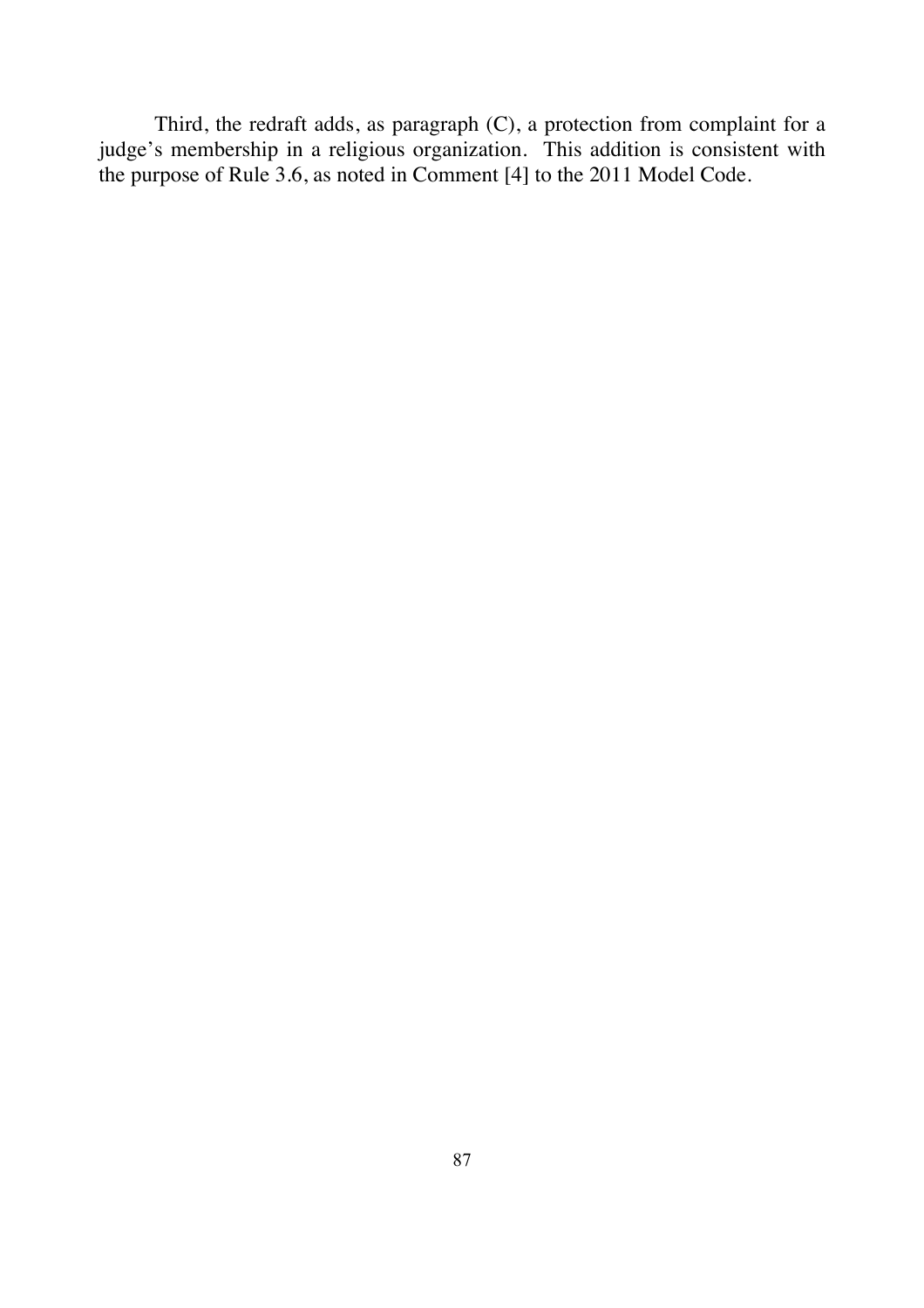### **RULE 3.7**

# *Participation in Educational, Religious, Charitable, Fraternal, or Civic Organizations and Activities*

(A) Subject to the requirements of Rule 3.1, a judge may participate in activities concerned with the law, the legal system, or the administration of justice, and those sponsored by or on behalf of educational, religious, charitable, fraternal, or civic organizations not conducted for profit as follows:

(1) A judge may assist such an organization or entity in planning related to fund-raising and participating in the management and investment of the organization's or entity's funds.

(2) A judge shall not personally participate in the solicitation of such funds or other fund-raising activities, except that a judge may:

(a) Solicit funds from members of the judge's family or from other judges over whom the judge does not exercise supervisory or appellate authority;

(b) Be listed as an officer, director, or trustee of such an organization on its fund-raising letters, but may not sign that letter or be listed as a judge or as honorable; and

(c) Work at a fund-raising event so long as the judge's participation could not be reasonably perceived by others as directly soliciting funds.

(3) A judge may solicit membership for such an organization or entity, even though the membership dues or fees generated may be used to support the objectives of the organization or entity, but only if the organization or entity is concerned with the law, the legal system, or the administration of justice.

(4) A judge may appear or speak at, receive an award or other recognition at, be featured on the program of, and permit his or her title to be used in connection with an event of such an organization or entity, but if the event serves a fund-raising purpose, the judge may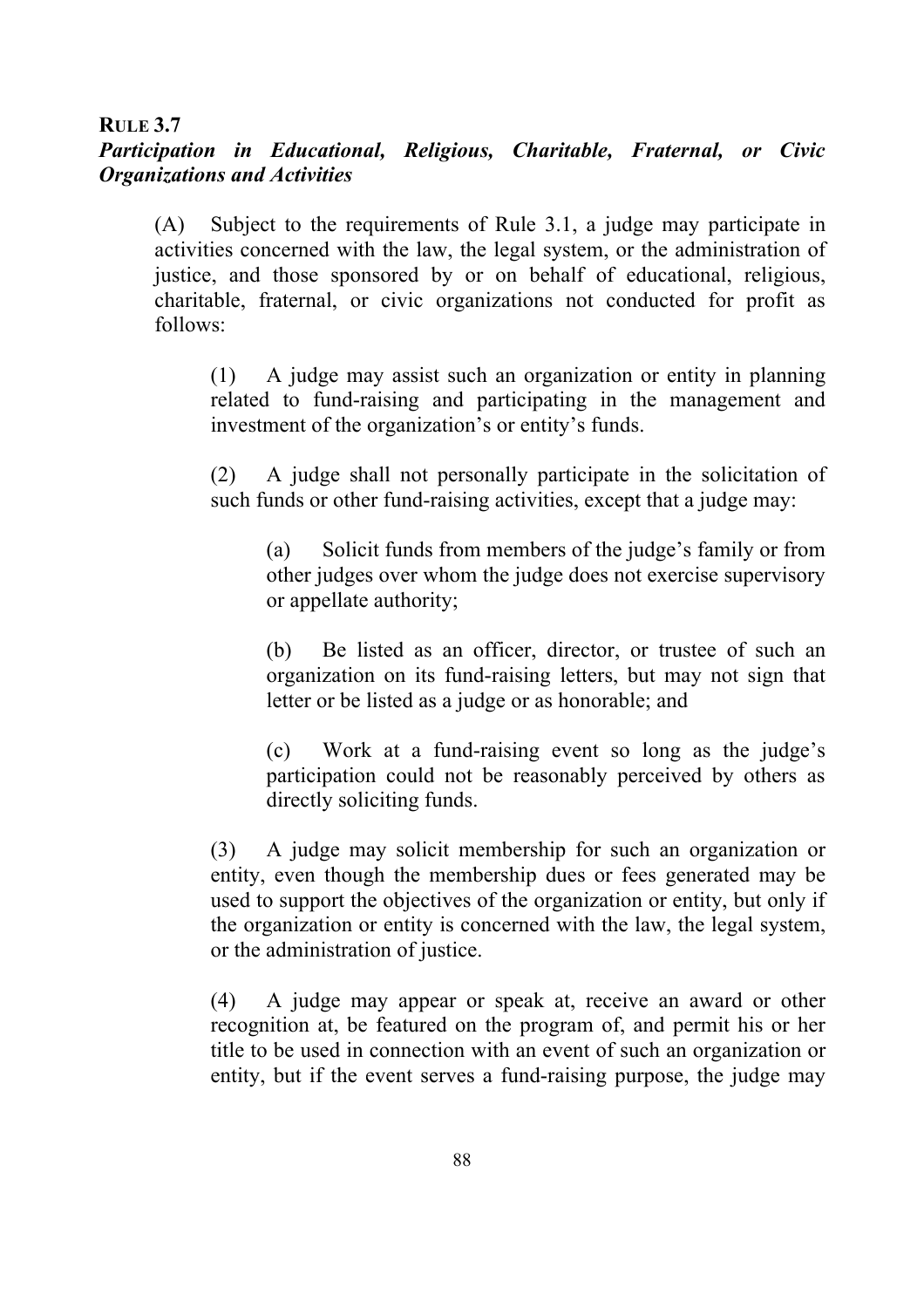participate only if the event concerns the law, the legal system, or the administration of justice.

(5) A judge may make recommendations to such a public or private fund-granting organization or entity in connection with its projects and activities, but only if the organization or entity is concerned with the law, the legal system, or the administration of justice.

(6) A judge may serve as an officer, director, trustee, or nonlegal advisor of such an organization or entity, or a governmental entity, unless it is likely that the organization or entity

(a) Will be engaged in proceedings that would ordinarily come before the judge; or

(b) Will be engaged in adversary proceedings in the court of which the judge is a member, or in any court subject to the appellate jurisdiction of the court of which the judge is a member.

(7) A judge may speak, lecture, teach, write, and participate in other extrajudicial activities concerning the law, the legal system, the administration of justice, and nonlegal subjects, subject to the requirements of this Code.

(B) A judge may encourage lawyers to provide pro bono publico legal services.

(C) A judge's donation to a not-for-profit organization that accepts donations for the purpose of distributing the money collected, after the payment of expenses, to not-for-profit entities providing legal services to low income or elderly persons does not disqualify the judge from presiding over matters in which legal services are provided by those entities.

### **Advisory Notes – 2015**

Rule 3.7 tracks the language and purpose of the 2011 ABA Model Code through Rule 3.7(B), with the terms restated to indicate affirmatively within each subsection what a judge "may" or "shall not" do. The result is much greater precision in articulating activities a judge may engage in relating to educational,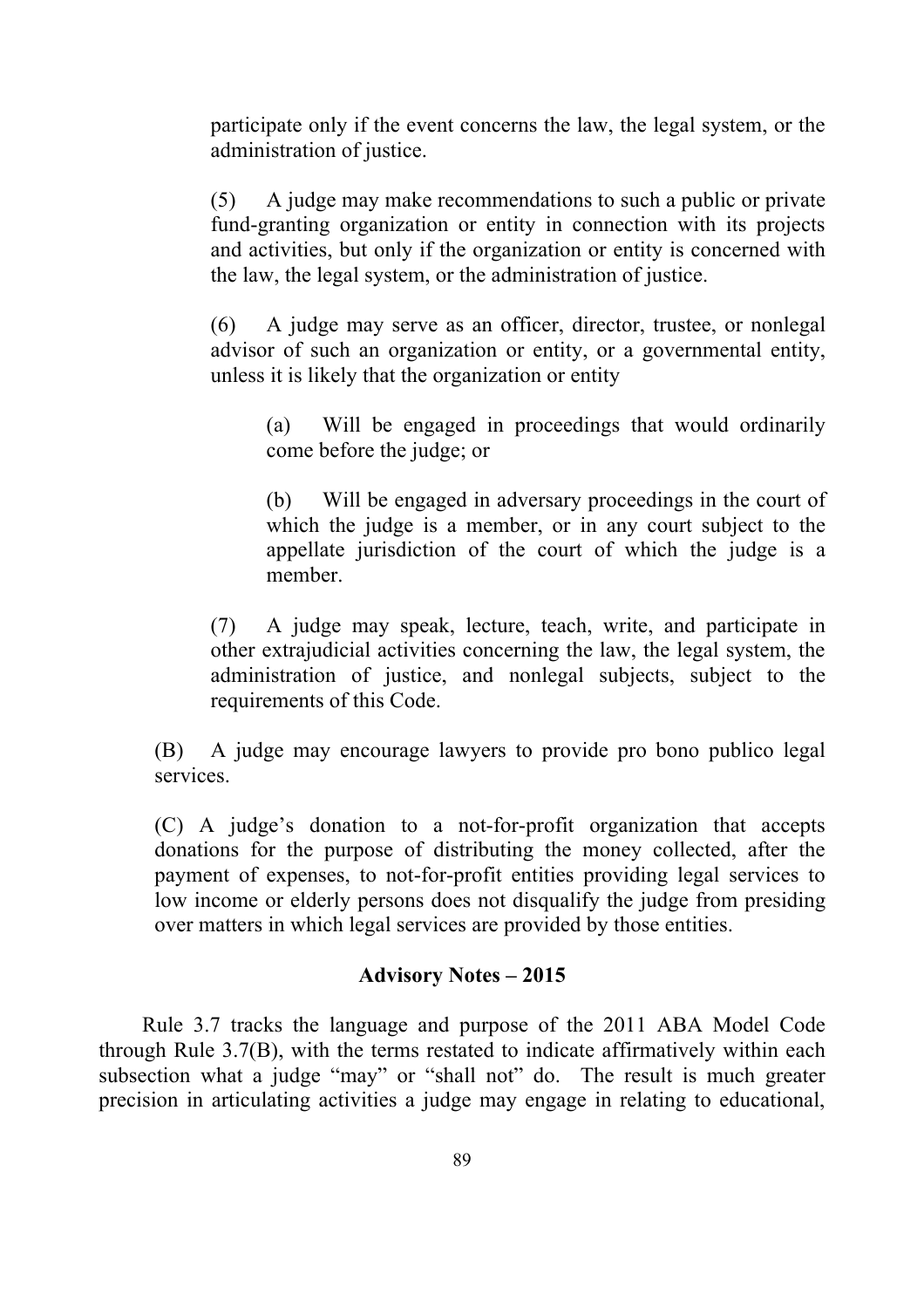religious, charitable, fraternal, and civic organizations than appeared in 1993 Canons 4(B) and 4(C). The redraft also provides greater clarity about the actions a judge may take relating to organizations and entities concerned with the law, the legal system, and the administration of justice. This is consistent with the purpose of the Model Code, as articulated in the following ABA Model Code Comments to Rule 3.1:

To the extent that time permits, and judicial independence and impartiality are not compromised, judges are encouraged to engage in appropriate extrajudicial activities. Judges are uniquely qualified to engage in extrajudicial activities that concern the law, the legal system, and the administration of justice, such as by speaking, writing, teaching, or participating in scholarly research projects. In addition, judges are permitted and encouraged to engage in educational, religious, charitable, fraternal or civic extrajudicial activities not conducted for profit, even when the activities do not involve the law.

Participation in both law-related and other extrajudicial activities helps integrate judges into their communities and furthers public understanding of and respect for courts and the judicial system.

An earlier draft of this Rule had recommended retaining Canon  $4(C)(3)(b)(iii)$  of the 1993 Code, but with an exception added explicitly authorizing activities allowed by Rule  $3.7(A)(4)$ . This could have created confusion because some provisions in 1993 Canon  $4(C)(3)(b)(iii)$  were potentially inconsistent with other provisions in proposed Rule 3.7. Importantly, the key sentence of 1993 Canon  $4(C)(3)(b)(iii)$ —"A judge should not be a speaker or the guest of honor at an event . . . held primarily for fund-raising . . . . " $\rightarrow$  is aspirational, not mandatory. Pursuant to the fifth paragraph of the new Preamble, drawn from the 2011 Model Code, the sentence's use of "should" indicates that the matter it addresses is "committed to the personal and professional discretion of the judge . . . , and no disciplinary action should be taken for action or inaction within the bounds of such discretion." *See also* 1993 Code Preamble ("The use of 'should' or 'should not' is intended as a hortatory statement of what is appropriate or inappropriate conduct but not as a binding rule under which discipline may be imposed.").

Rule 3.7 includes the amendment added as Canon  $4(C)(3)(c)$  in 2009 relating to a judge's donations to certain not-for-profit organizations. That amendment is added as new section (C) of Rule 3.7.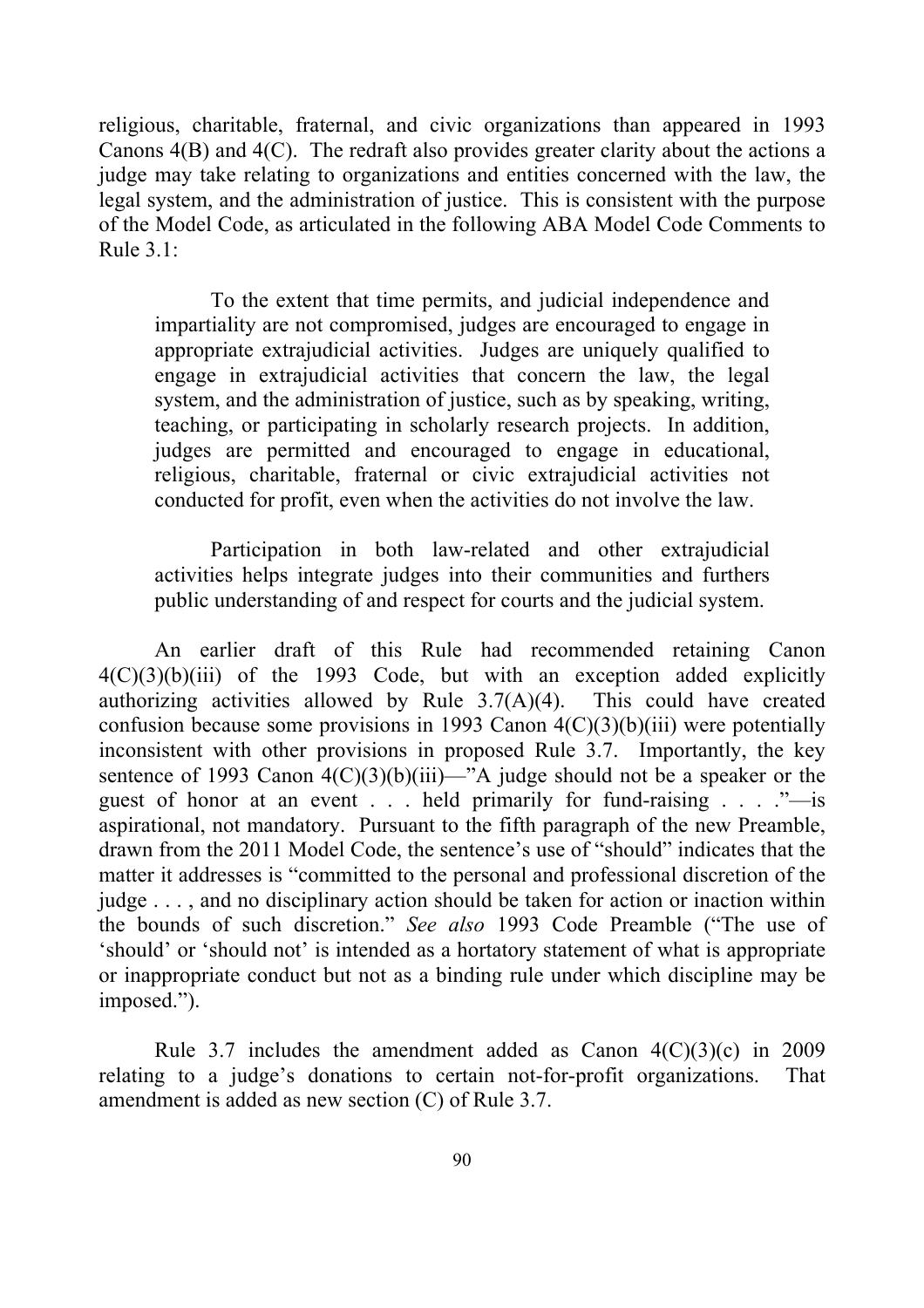# **RULE 3.8** *Fiduciary Activities*

(A) A judge shall not accept an appointment to serve in a fiduciary position, such as executor, administrator, trustee, guardian, attorney in fact, or other personal representative, except for the estate or trust of a member of the judge's family, and then only if such service will not interfere with the proper performance of judicial duties.

(B) A judge shall not serve in a fiduciary position if the judge as a fiduciary will likely be engaged in proceedings that would ordinarily come before the judge, or if the estate, trust, or ward becomes involved in adversary proceedings in the court on which the judge serves, or one under its appellate jurisdiction.

(C) A judge acting in a fiduciary capacity shall be subject to the same restrictions on engaging in financial activities that apply to a judge personally.

(D) If a person who is serving in a fiduciary position becomes a judge, he or she must comply with this section as soon as reasonably practical, but in no event later than one year after becoming a judge.

# **Advisory Notes – 2015**

Rule 3.8 tracks the 2011 ABA Model Code. It is similar to 1993 Canon 4(E) but, with the addition of section (D), allows one who becomes a judge one year to withdraw from those fiduciary responsibilities that a judge cannot perform.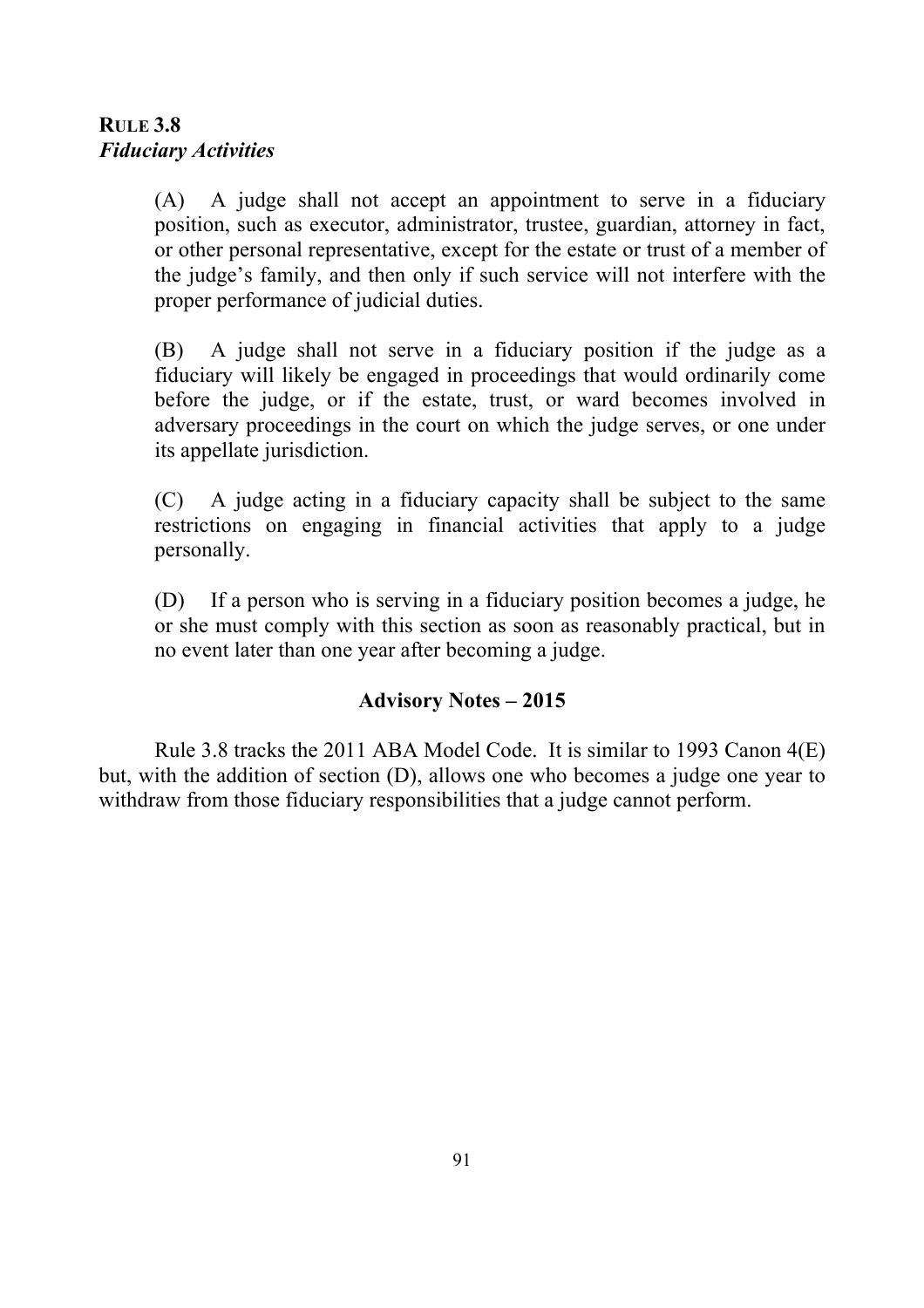### **RULE 3.9** *Service as Arbitrator or Mediator*

A judge shall not act as an arbitrator or mediator or perform other judicial functions apart from the judge's official duties unless expressly authorized by law. A judge conducting a case management conference, a judicial settlement conference, or a dispositional conference is not acting as an arbitrator or mediator.

### **Advisory Notes – 2015**

The first sentence of Rule 3.9 is the 2011 ABA Model Code's Rule 3.9. The second sentence is added to clarify, consistent with the Model Code comments, that a judge who presides over or participates in judicial settlement conferences, case management conferences, or dispositional conferences is not acting as an arbitrator or mediator. In Maine practice, active participation by judges in these conferences is encouraged. Judicial participation in settlement discussions is also addressed in Rules 2.6 and 2.9.

Rule 3.9 is similar to 1993 Canon  $4(F)$ . However, 1993 Canon  $4(F)$ explicitly states that performing functions as an arbitrator or mediator "in a private capacity" is prohibited. That prohibition is implicit in the first sentence of Rule 3.9.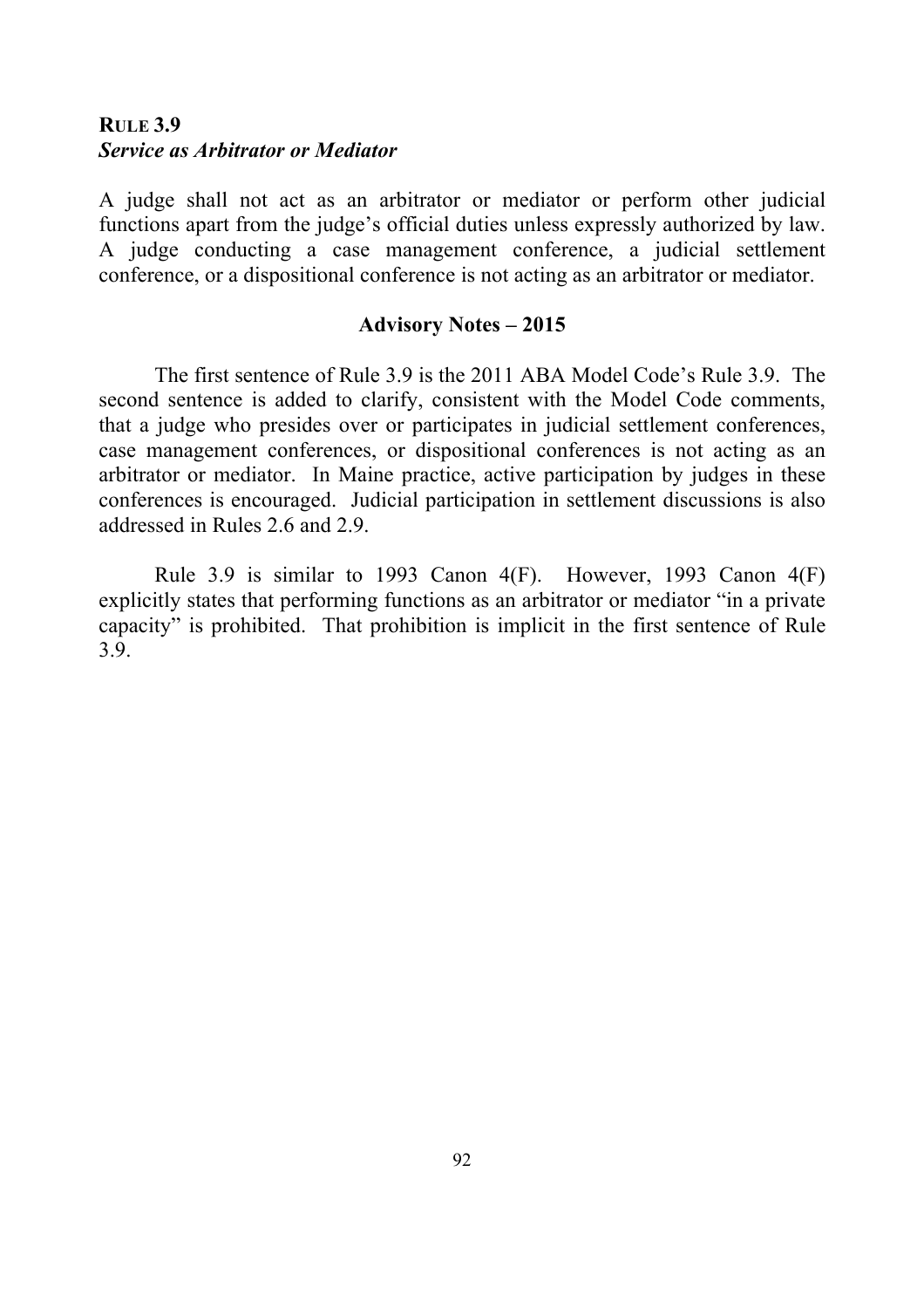# **RULE 3.10** *Practice of Law*

A judge shall not practice law. A judge may represent himself or herself in any proceeding and may, without compensation, give legal advice to and draft or review documents for a member of the judge's family, but is prohibited from serving as the family member's lawyer before any forum.

# **Advisory Notes – 2015**

Rule 3.10 is similar to ABA Model Code Rule 3.10 and has the same purpose and effect as 1993 Canon 4(G).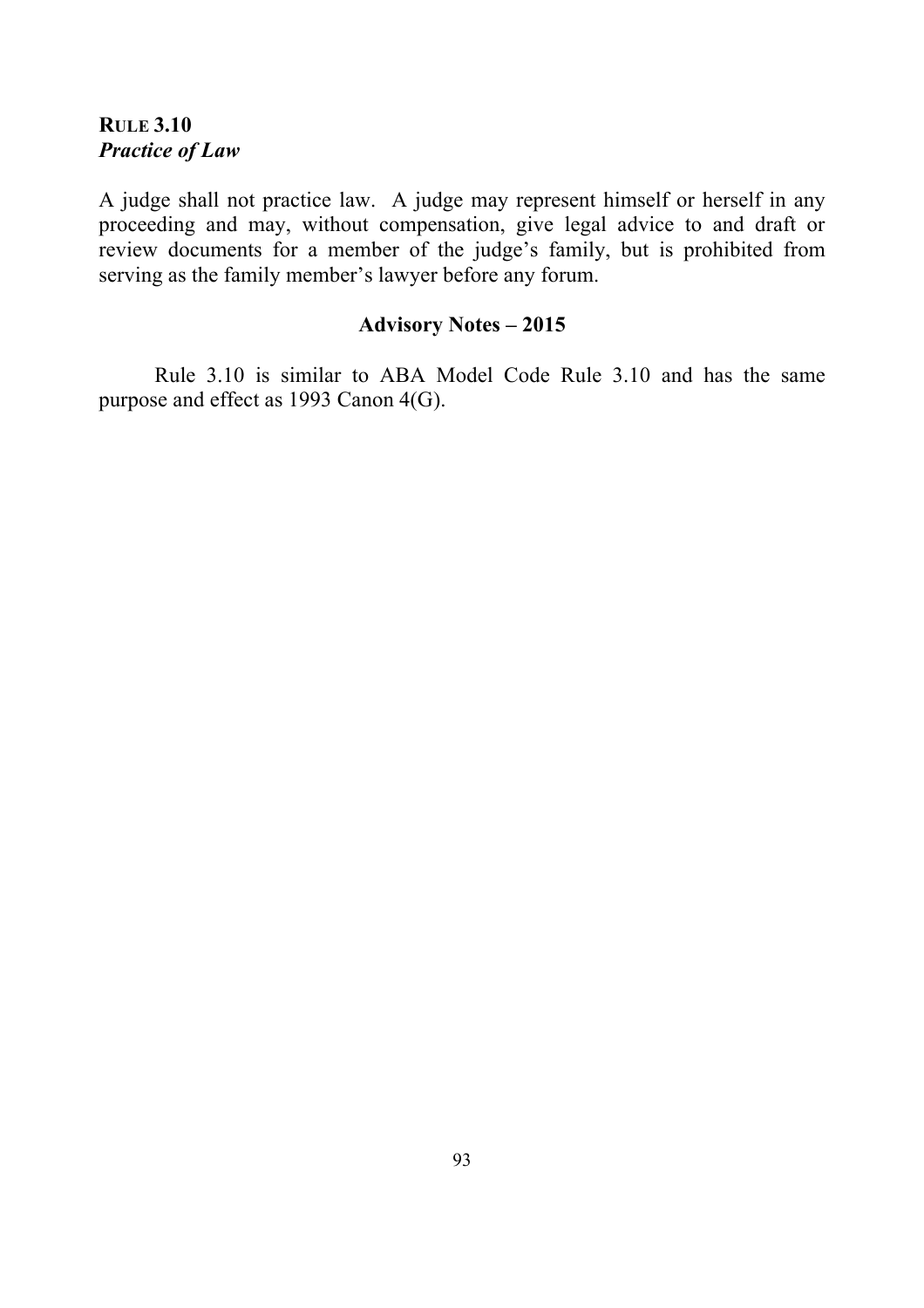## **RULE 3.11** *Financial Activities*

(A) A judge may hold and manage investments of the judge and members of the judge's family.

(B) A judge shall not serve as an officer, director, manager, general partner, advisor, or employee of any business entity except that a judge may manage and participate in:

(1) A business closely held by the judge or members of the judge's family; or

(2) A business entity primarily engaged in investment of the financial resources of the judge or members of the judge's family.

(C) A judge shall not engage in financial activities permitted under sections A and B of this Rule if they will:

- (1) Interfere with the proper performance of judicial duties;
- (2) Lead to frequent disqualification of the judge;

(3) Involve the judge in frequent transactions or continuing business relationships with lawyers of other persons likely to come before the court on which the judge serves; or

- (4) Result in a violation of another provision of this Code.
- (D) Subject to any fiduciary obligations, a judge shall manage the judge's investments and other financial interests held or managed by the judge in a manner that will minimize the number of cases in which the judge is disqualified. If the judge can do so without serious financial detriment or violation of any fiduciary obligations, the judge shall divest himself or herself of investments and other financial interests held or managed by the judge that might require frequent disqualification.
- (E) A judge, after leaving practice and becoming a judge, may continue to receive fees and payments entirely earned while engaged in the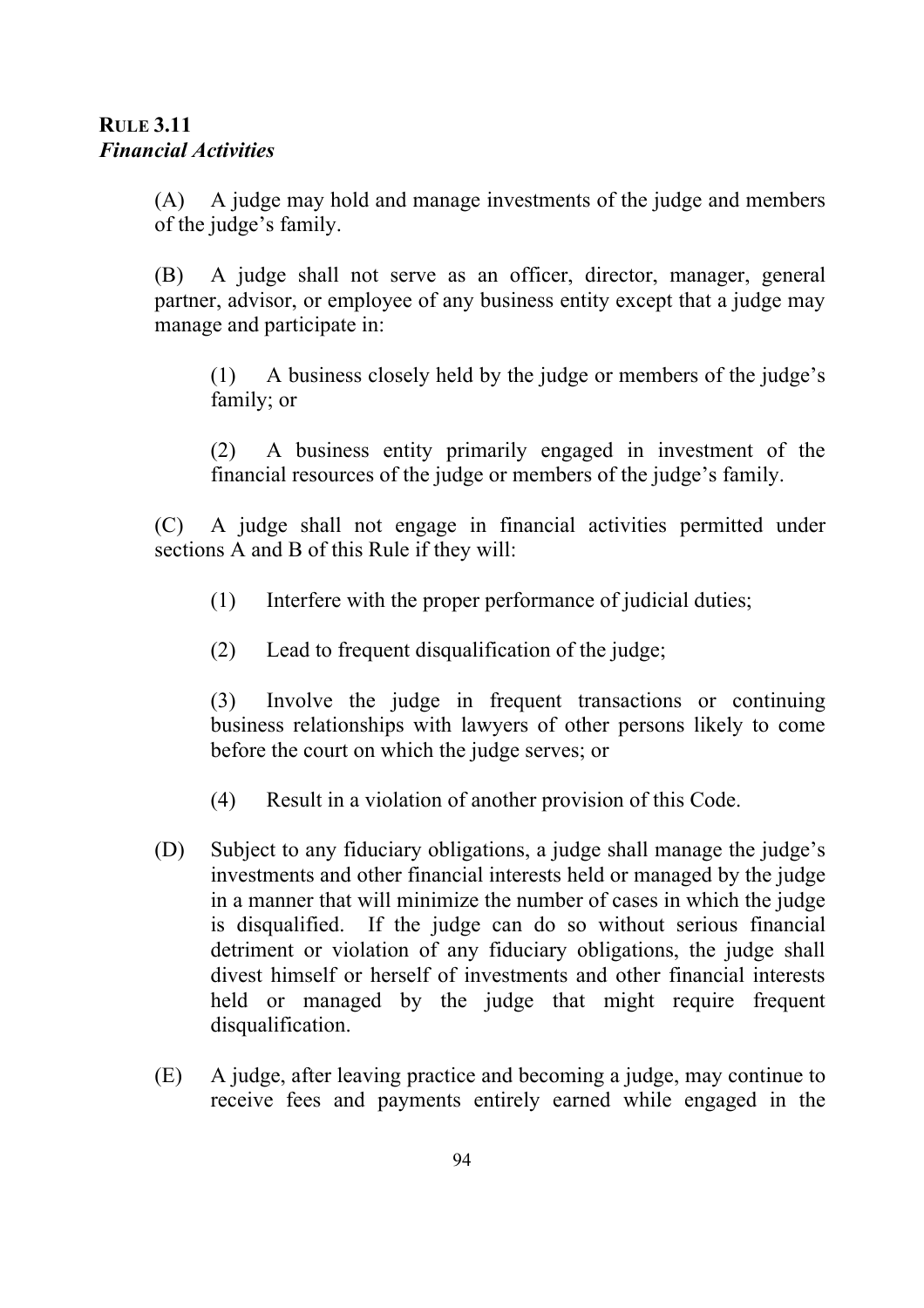practice of law before becoming a judge, including fees for services rendered, payments from structured settlements and judgments to be paid over time, deferred compensation plans, retirement plans, payments to the judge for sale of his or her practice, payments to the judge for his or her equity upon leaving a firm, and any other fees or payments entirely earned while engaged in the practice of law before becoming a judge.

### **Advisory Notes – 2015**

Rule 3.11 is based on Rule 3.11 of the ABA Model Code, but with paragraphs (D) and (E) added. Paragraph (D) covers some matters addressed in 1993 Canon 4(D)(1)-(4). The terms of Rule 3.11 differ significantly from 1993 Canon 4(D). Paragraph (E) addresses payments that a judge may continue to receive after becoming a judge for services rendered and interest in a practice earned before becoming a judge. This clarification is important to assure individuals contemplating judicial service that they will not lose fees or payments already earned upon becoming a judge.

The Comments to Rule 3.11 of the 2011 Model Code are surprisingly brief, cautioning about the potential that financial interests could raise ethical issues with other Rules in the Model Code and advising that judges must divest of financial interests that could lead to frequent recusals. Thus, it may be important, when close questions arise, to look for guidance to other recent reviews of this issue such as 13D *Federal Practice and Procedure* § 3546, *Grounds for Disqualification – Financial Interest* (3d ed. updated April 2015) (reviewing judicial financial interest issues pursuant to the governing federal laws that may differ from some state practices).

That treatise notes that, under federal law, a judge is disqualified from presiding in a matter if the judge, the judge's spouse, or a minor child residing in the household "'has a financial interest in the subject matter in controversy or in a party to the proceeding." *Id.* (quoting 28 U.S.C.  $\S$  455(b)(4)). However, the treatise then notes four categories of financial interests or activities that are not disqualifying under federal law:

First, ownership in a mutual or common investment fund that holds securities is not a "financial interest" in those securities unless the judge participates in the management of the fund. Second, an office in an educational, religious, charitable, fraternal, or civic organization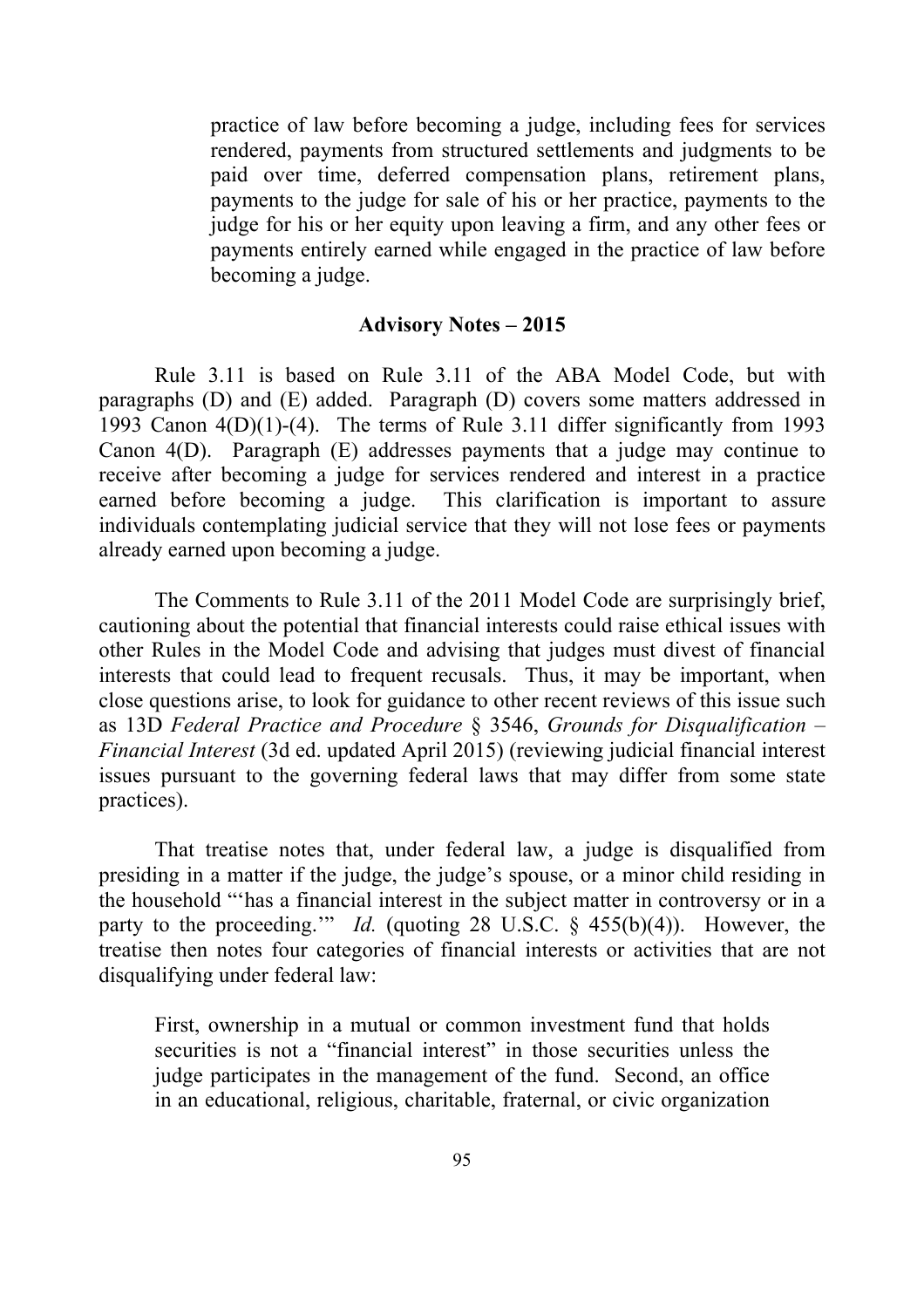is not a "financial interest" in securities held by the organization. Third, the proprietary interest of a policyholder in a mutual insurance company, or a depositor in a mutual savings association, or a similar proprietary interest, constitutes a "financial interest" in the organization only if the outcome of the proceeding could substantially affect the value of the interest. And fourth, ownership of government securities is a "financial interest" in the issuer only if the outcome of the proceeding could substantially affect the value of the securities.

#### *Id.* (footnotes omitted).

The issue of stocks held in a retirement account or IRA, a frequent source of judicial ethics concerns, was thoughtfully addressed by the Fourth Circuit in *Central Telephone Co. of Virginia v. Sprint Communications of Virginia, Inc*., 715 F.3d 501, 509-16 (4th Cir. 2013). There, as final judgment was being entered in May 2011, the trial judge discovered and reported to the parties that his IRA fund managers had purchased for his IRA eighty shares of stock in one of the parties between October 2009 and March 2010. *Id.* at 509-10. The judge promptly ordered the stock sold. *Id.* at 510. The opinion held that recusal was not required, in part because "[d]ecisions to buy and sell stocks in the IRA were made by the fund managers without input from the presiding judge." *Id*. at 516 (quotation marks omitted). The court also held that the recusal proponent's argument failed because it did not distinguish between direct ownership of securities and ownership of securities in a common investment fund over which the judge exercises no management responsibilities. *Id*. at 515. In its decision, the court discussed the "safe harbor" provided for federal judges, stating:

Sprint's argument, however, fails to distinguish between direct ownership of securities and ownership of securities in a common investment fund over which a judge exercises no management responsibilities. The judicial recusal statute specifically carves out the latter situation from the definition of a "financial interest": "Ownership in a mutual or common investment fund that holds securities is not a 'financial interest' in such securities unless the judge participates in the management of the fund."  $\frac{1}{2}$  455(d)(4)(i). Congress created this exception to enable judges to hold securities without risking recusal across a broad range of cases. *See New York City Dev. Corp. v. Hart*, 796 F.2d 976, 980 (7th Cir. 1986) ("When Congress amended  $\S$  455 in 1974, it designed  $\S$  455(d)(4)(i) as a safe harbor, a way for judges to hold securities without needing to make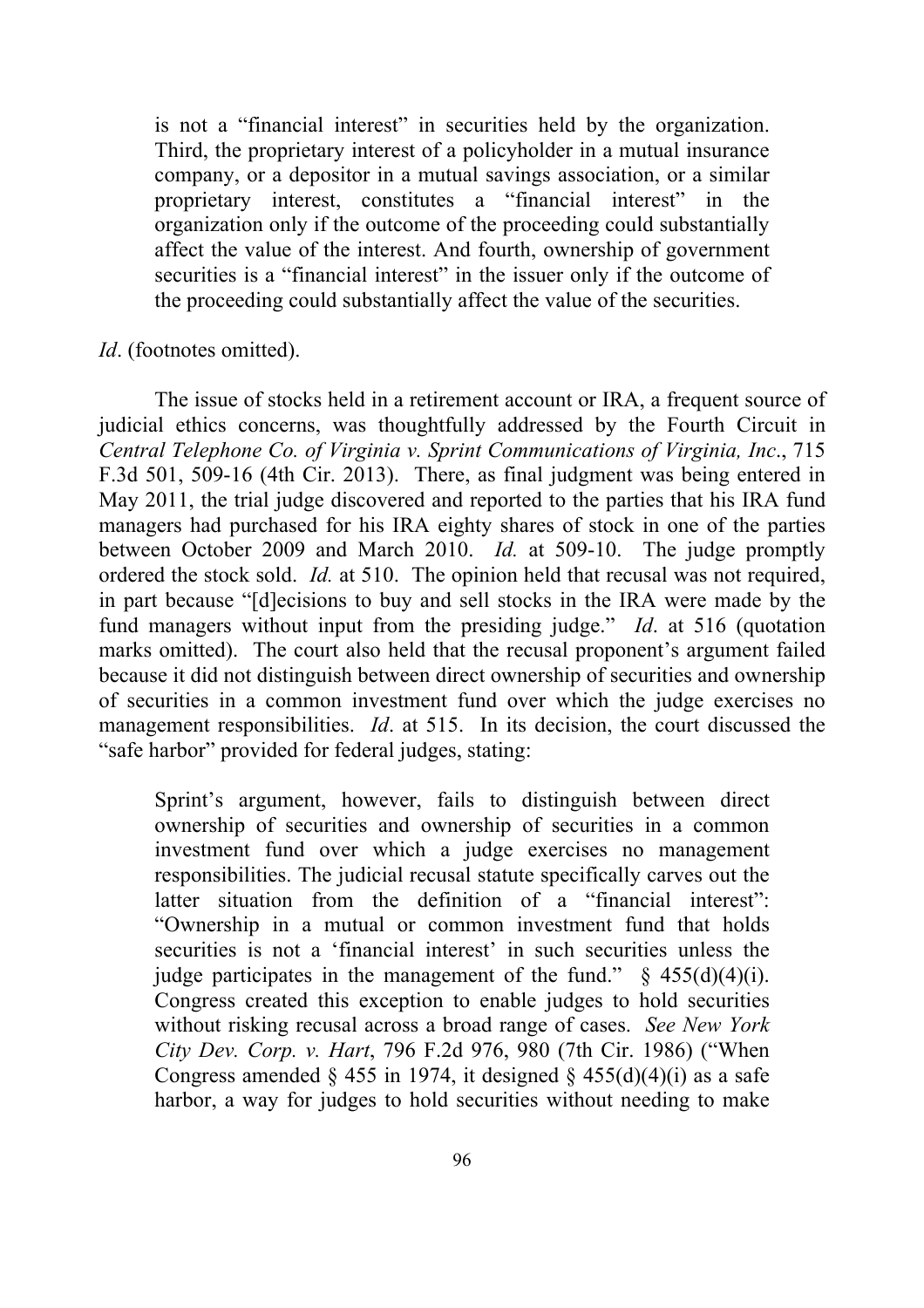fine calculations of the effect of a given suit on their wealth."). Moreover, the operation of  $\S$  455(d)(4)(i) is "mechanical": "Just as  $\S$ 455(b)(4) requires disqualification when there is any financial interest, however small, so  $\S$  455(d)(4)(i) eliminates any inquiry into the size of the likely effect of a decision on the value of securities held through a mutual fund." *Id.* (citation omitted).

*Id.* at 515-16.

The Fourth Circuit ruling appears consistent with the treatise, 13D *Federal Practice and Procedure* § 3546, which notes that by federal law, 28 U.S.C. § 455(b)(4), a judge is disqualified only if the judge "knows" of the financial interest. The treatise then observes that 28 U.S.C. § 455(c) provides that a judge should inform himself or herself about personal and fiduciary financial interests, and make a reasonable effort to inform himself or herself about the personal financial interests of a spouse and minor children residing in the household. 13D *Federal Practice and Procedure* § 3546. The terms relating to financial interest issues in 28 U.S.C. § 455 are similar to terms used in the ABA Model Code and state judicial ethics rules. *See* 28 U.S.C. § 455; Model Code Jud. Conduct 3.11 (2011); M. Code Jud. Conduct 3.11 (2015). Thus, federal precedent provides useful guidance for addressing state judicial ethics questions.

Opinions addressing financial interest disqualification questions regularly emphasize that the determinations courts must make are highly fact driven, thus it is difficult to identify any overarching legal principles that can guide new decision-making as disqualification issues related to financial interests arise. The following are a sample of some opinions that have addressed the question.

In *Exxon Mobil Corp. v. United States*, 110 Fed. Cl. 407, 409-415 (2013), after entering a final judgment in favor of four oil companies in related cases, a judge reported that the judge's spouse had inherited a small amount of stock in the parent corporation of two of the oil companies. On appeal, the judgment was vacated and remanded on determination that, under federal law, recusal was mandatory. *See Shell Oil Co. v. United States*, 672 F.3d 1283, 1291 (Fed. Cir. 2012). In a related case, when the government did not argue that there was a financial conflict of interest, the Court of Claims held that the judge's spouse had no interest in a party and the financial interests in non-parties were too remote to require recusal. *Exxon Mobil Corp.*, 110 Fed. Cl. at 413-15.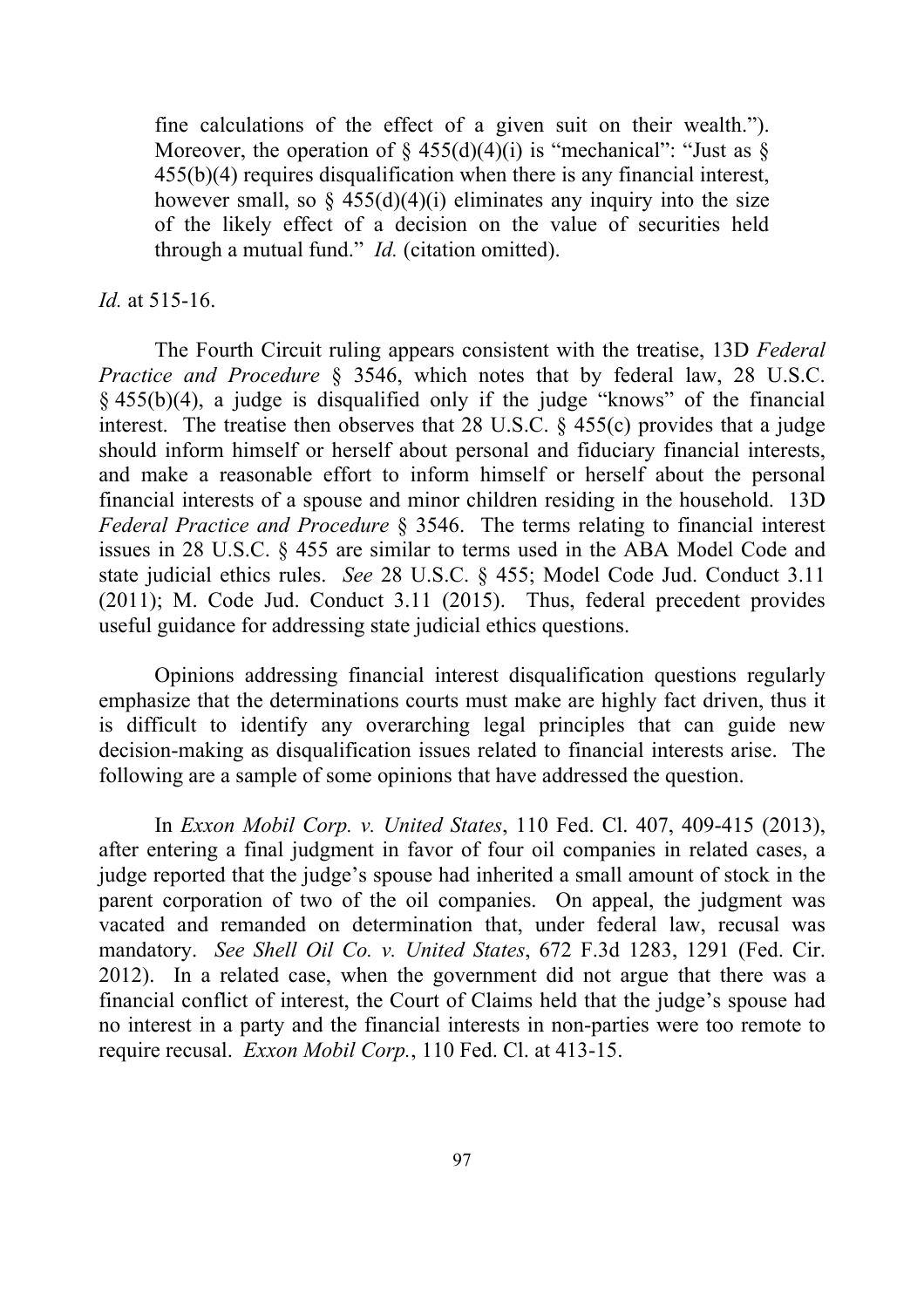In *ClearOne Communications, Inc. v. Bowers*, 643 F.3d 735, 776-77 (10th Cir. 2011), where a judge's spouse was of counsel to a law firm that had done unrelated work for a party in the litigation but there was no evidence supporting an allegation that the spouse or judge had a financial interest in the outcome of the litigation, there was no conflict of interest requiring the judge to recuse.

In *In re Vazquez-Botet*, 464 F.3d 54, 56-58 (1st Cir. 2006), the fact that the judge's wife represented an unindicted co-conspirator of the defendant did not constitute a financial interest in the proceeding that would justify issuance of mandamus.

In *Sensley v. Albritton*, 385 F.3d 591, 600 (5th Cir. 2004), the fact that a judge's wife was an at-will employee of the office of the district attorney who was appearing in litigation before the judge did not constitute a direct financial interest requiring recusal under 28 U.S.C. § 455(b)(4) or a non-financial interest requiring recusal under 28 U.S.C. § 455(b)(5)(iii).

In *Chase Manhattan Bank v. Affiliated FM Ins. Co*., 343 F.3d 120, 127-29 (2d Cir. 2003), although the value of stock issued by a party that the district judge owned comprised not even one percent of judge's personal fortune, 28 U.S.C. § 455(b)(4) establishes a bright line test that requires disqualification whenever a judge has knowledge of a financial interest, no matter how small. Further, the Second Circuit held that, under some circumstances, recusal may be required by § 455(a) even if the judge lacks actual knowledge of the financial interest. *Chase Manhattan Bank*, 343 F.3d at 127-29.

In *Gordon v. Reliant Energy, Inc*., 141 F. Supp. 2d 1041, 1043-45 (S.D. Cal. 2001), a judge was required to recuse in a class action pursuant to  $\S$  455(b)(4) because he and his family members had purchased electricity from one of the defendants. Although the plaintiffs amended their complaints to exclude the judge and his family from the class, the judge had a financial interest because he and his family had underlying interests (in the form of legal claims worth up to or in excess of \$7,200 that would be identical to the plaintiffs' claims) that were not extinguished by their exclusion from the class. *Gordon*, 141 F. Supp. 2d at 1043-45.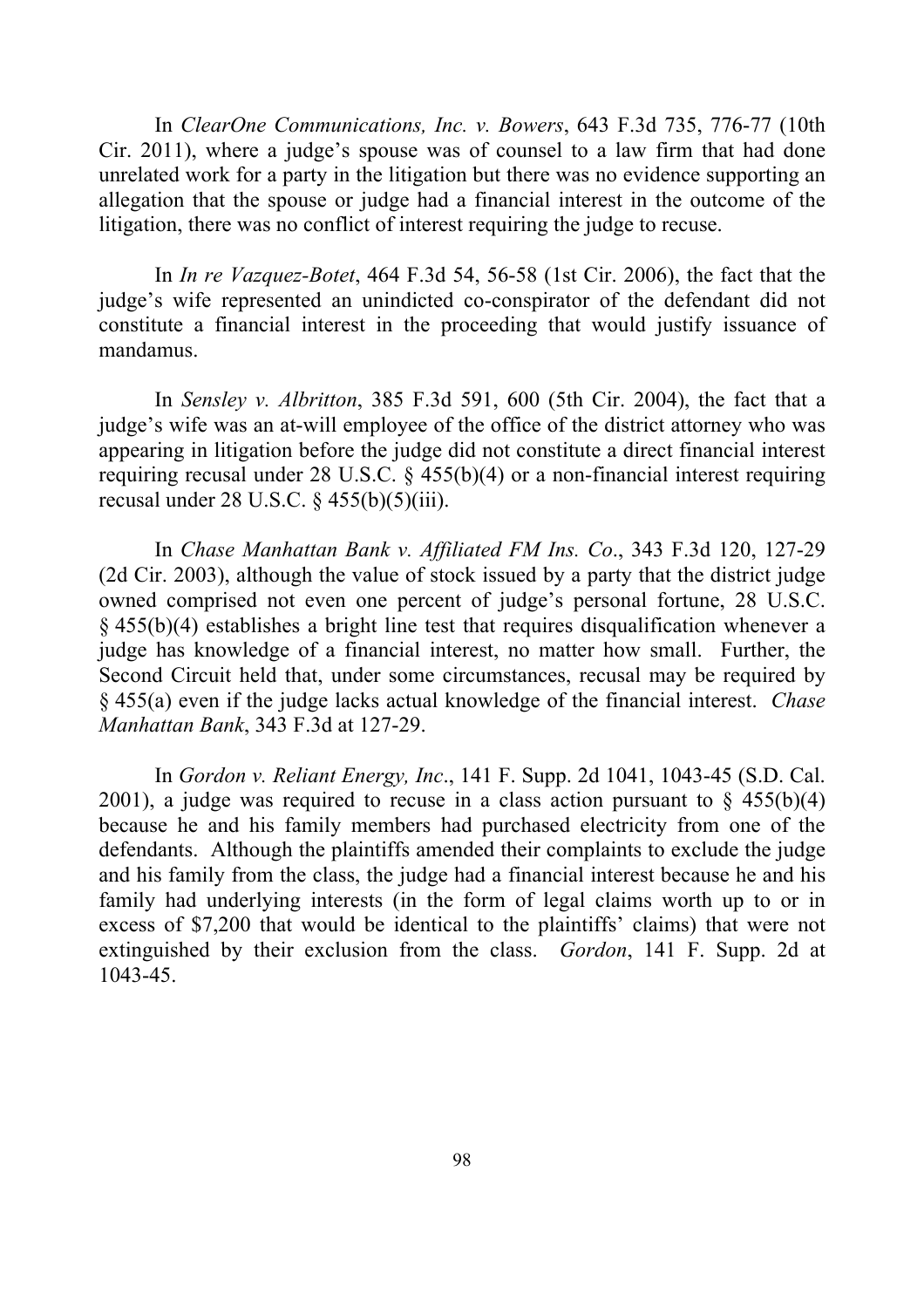# **RULE 3.12** *Compensation for Extrajudicial Activities*

A judge may receive income and honoraria attributable to the extrajudicial activities permitted by this Code, unless such acceptance would appear to undermine the judge's independence, integrity, or impartiality. Income and honoraria shall not exceed a reasonable amount nor shall they exceed what a person who is not a judge would receive as a result of the same activity. Expense reimbursement or payment shall be limited to the actual cost of travel, food, and lodging reasonably incurred by the judge and, where appropriate to the occasion, by the judge's spouse, domestic partner, guest, or dependent children. Any payment in excess of such an amount shall be treated as an honorarium.

### **Advisory Notes – 2015**

Rule 3.12 is similar to ABA Model Code Rule 3.12 and has the same purpose as 1993 Canon 4(H). The requirements of Rule 3.12 must be considered in relation to other requirements relating to speaking, appearances, and participation in extrajudicial activities addressed in Rules 3.1 and 3.7.

The second sentence of Rule 3.12, not in the ABA Model Code, is 1993 Canon  $4(H)(1)$ . The third sentence incorporates 1993 Canon  $4(H)(2)$ .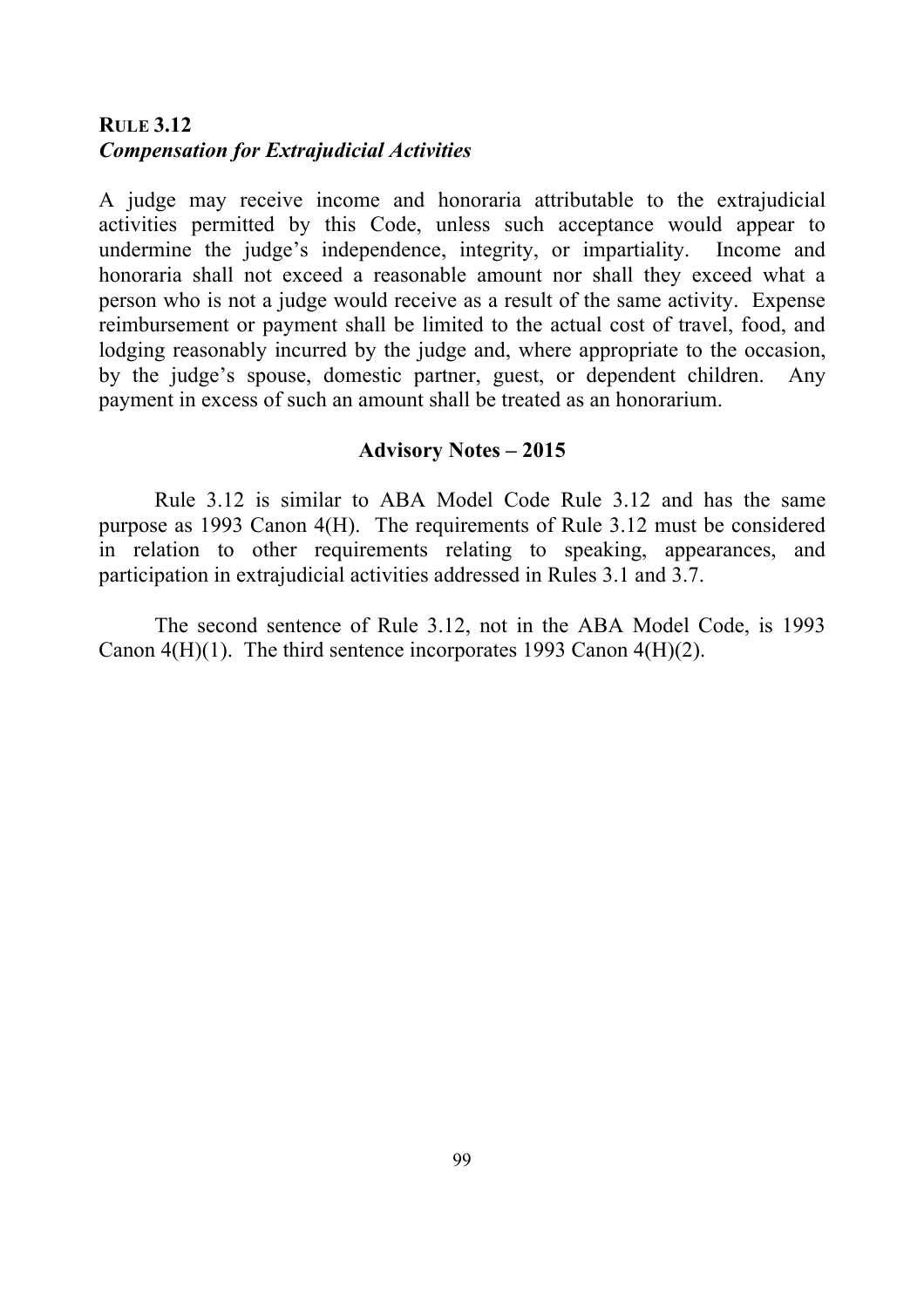# **RULE 3.13**

# *Acceptance and Reporting of Gifts, Loans, Bequests, Benefits, or Other Things of Value*

(A) A judge shall not accept, and shall urge the judge's spouse, domestic partner, or dependent children not to accept, any gifts, loans, bequests, benefits, or other things of value, if acceptance is prohibited by law or would appear to a reasonable person to undermine the judge's independence, integrity, or impartiality.

(B) Unless otherwise prohibited by law, or by this Rule, a judge may accept the following without publicly reporting such acceptance:

(1) Items with little intrinsic value, such as plaques, pens, mugs, certificates, trophies, and greeting cards;

(2) Gifts, loans, bequests, benefits, or other things of value from friends, relatives, or other persons, including lawyers, whose appearance or interest in a proceeding pending or impending before the judge would in any event require disqualification of the judge under Rule 2.11;

(3) Ordinary social hospitality;

(4) Commercial or financial opportunities and benefits, including special pricing and discounts, and loans from lending institutions in their regular course of business, if the same opportunities and benefits or loans are made available on the same terms to similarly situated persons who are not judges;

(5) Rewards and prizes given to competitors or participants in random drawings, contests, or other events that are open to persons who are not judges;

(6) Scholarships, fellowships, and similar benefits and awards offered on the same terms and based on the same criteria applied to other applicants;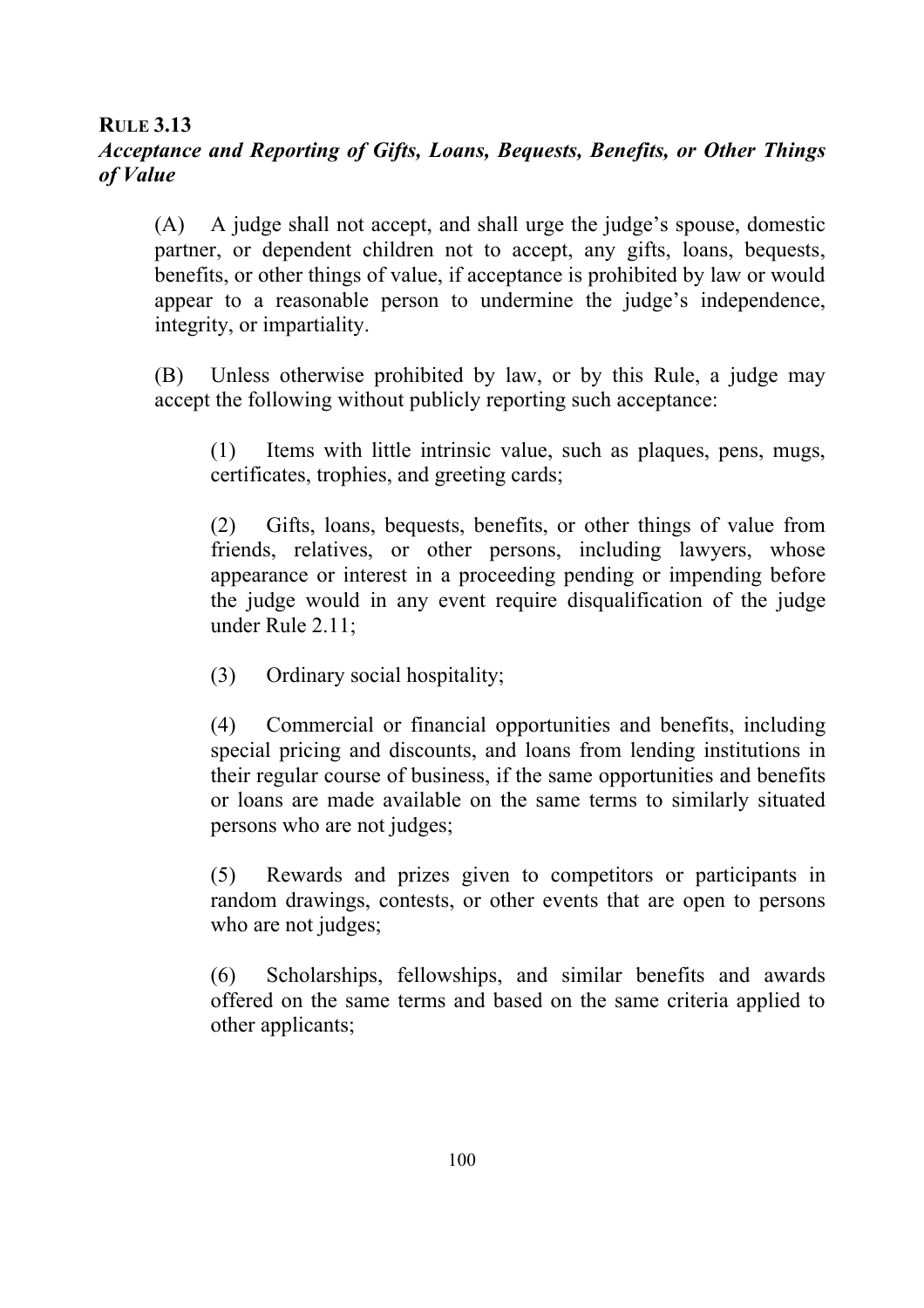(7) Books, magazines, journals, audiovisual materials, and other resource materials supplied by publishers on a complimentary basis for official use; and

(8) Gifts, awards, or benefits associated with the business, profession, or other separate activity of a spouse, a domestic partner, or other family members of a judge residing in the judge's household, but that incidentally benefit the judge.

(C) Unless otherwise prohibited by law or by section A of this Rule, a judge may accept the following items, and must report such acceptance to the extent required by Canon 6:

(1) Gifts incident to a public testimonial;

(2) Gifts, loans, bequests, or other things of value, if the source is a party or other person, including a lawyer, whose interests have come or are likely to come before the judge.

#### **Advisory Notes – 2015**

Rule 3.13 is similar to the ABA Model Code language, and its requirements are similar to those in 1993 Canon 4(D)(5). The 2011 ABA Model Code provision relating to scholarships, Rule 3.13(B)(6), limits reporting exempt scholarships to those that are available to persons who are not judges. The new Rule 3.13, like 1993 Canon  $4(D)(5)(g)$ , permits acceptance, without reporting, of full or partial scholarships, offered on the same terms and conditions to other judges, to attend judicial education programs such as those presented by the National Judicial College. Such scholarships are appropriate to accept, although not available to persons who are not judges.

The ABA Model Rule 3.13(C)(2) requires reporting of every invitation received by a judge, judge's spouse, or domestic partner to attend an event without cost—whether the judge actually attends the event or not. The invitation reporting requirement of Model Rule  $3.13(C)(2)$  is burdensome and unnecessary. It may have been drafted to address the issue that has arisen in some other jurisdictions of judges receiving invitations to attend all expenses paid programs offered by special interest groups at expensive resorts. All expenses paid attendance at such programs is covered by the reporting requirements of Rule 3.14 and Canon  $6(B)(1)(d)$ .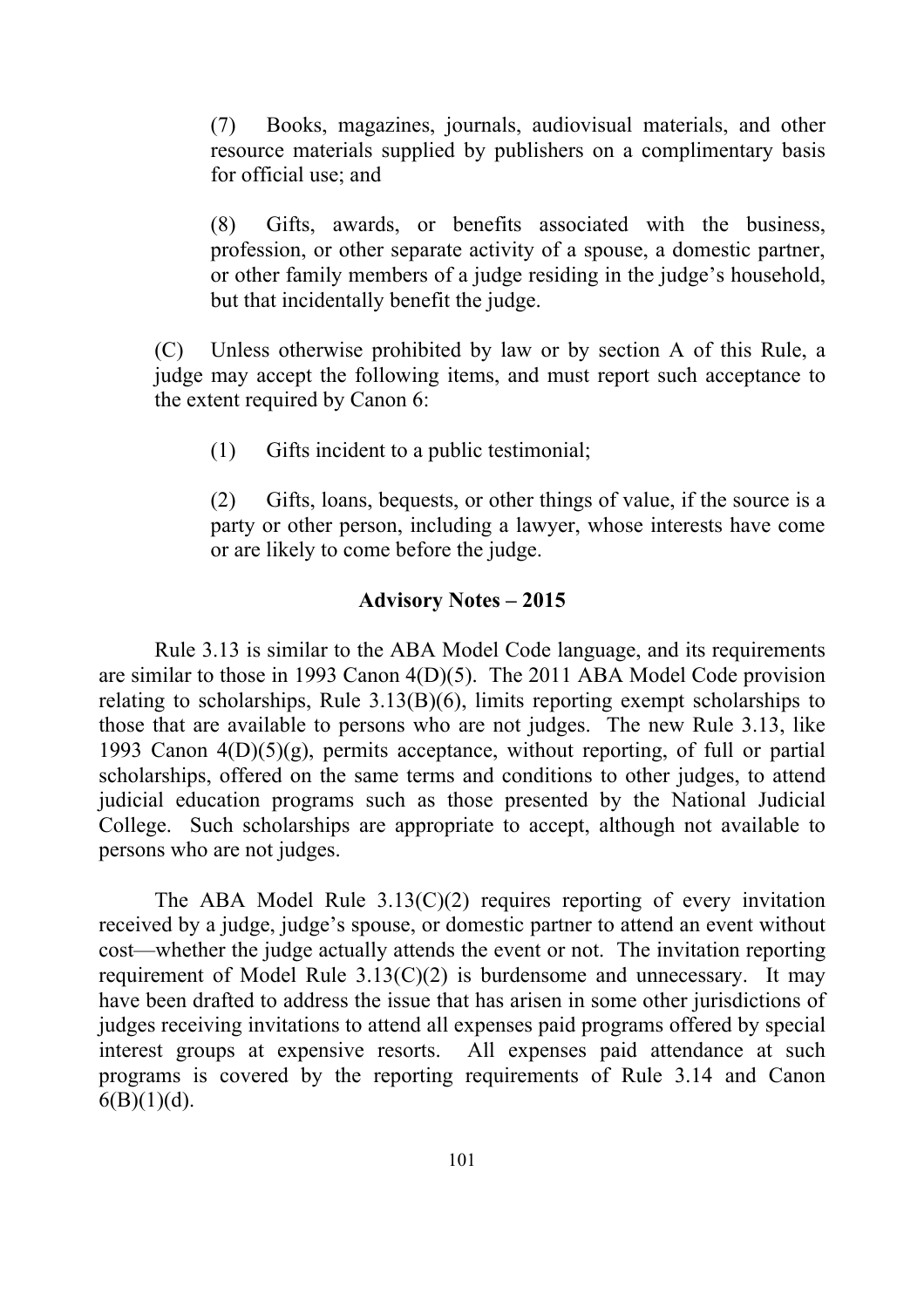# **RULE 3.14** *Reimbursement of Expenses and Waivers of Fees or Charges*

(A) Unless otherwise prohibited by Rule 3.1 or Rule 3.13 or other law, a judge may accept reimbursement of necessary and reasonable expenses for travel, food, lodging, or other incidental expenses, or a waiver or partial waiver of fees or charges for registration, tuition, and similar items, from sources other than the judge's employing entity, if the expenses or charges are associated with the judge's participation in extrajudicial activities permitted by this Code.

(B) Reimbursement of expenses for necessary food, lodging, or other incidental expenses shall be limited to the actual costs reasonably incurred by the judge and, when appropriate to the occasion, by the judge's spouse, domestic partner, or guest.

(C) A judge who accepts reimbursement of expenses or waivers or partial waivers of fees or charges on behalf of the judge or the judge's spouse, domestic partner, or guest shall publicly report such acceptance as required by Canon 6.

# **Advisory Notes – 2015**

Rule 3.14 is similar to Rule 3.14 of the ABA Model Code and similar to 1993 Canon 4(H), but with the addition of the specific reporting obligation. Some of the Rule 3.14 provisions appear duplicative of Rule 3.12; however, both are recommended to follow the 2011 ABA Model Code organization.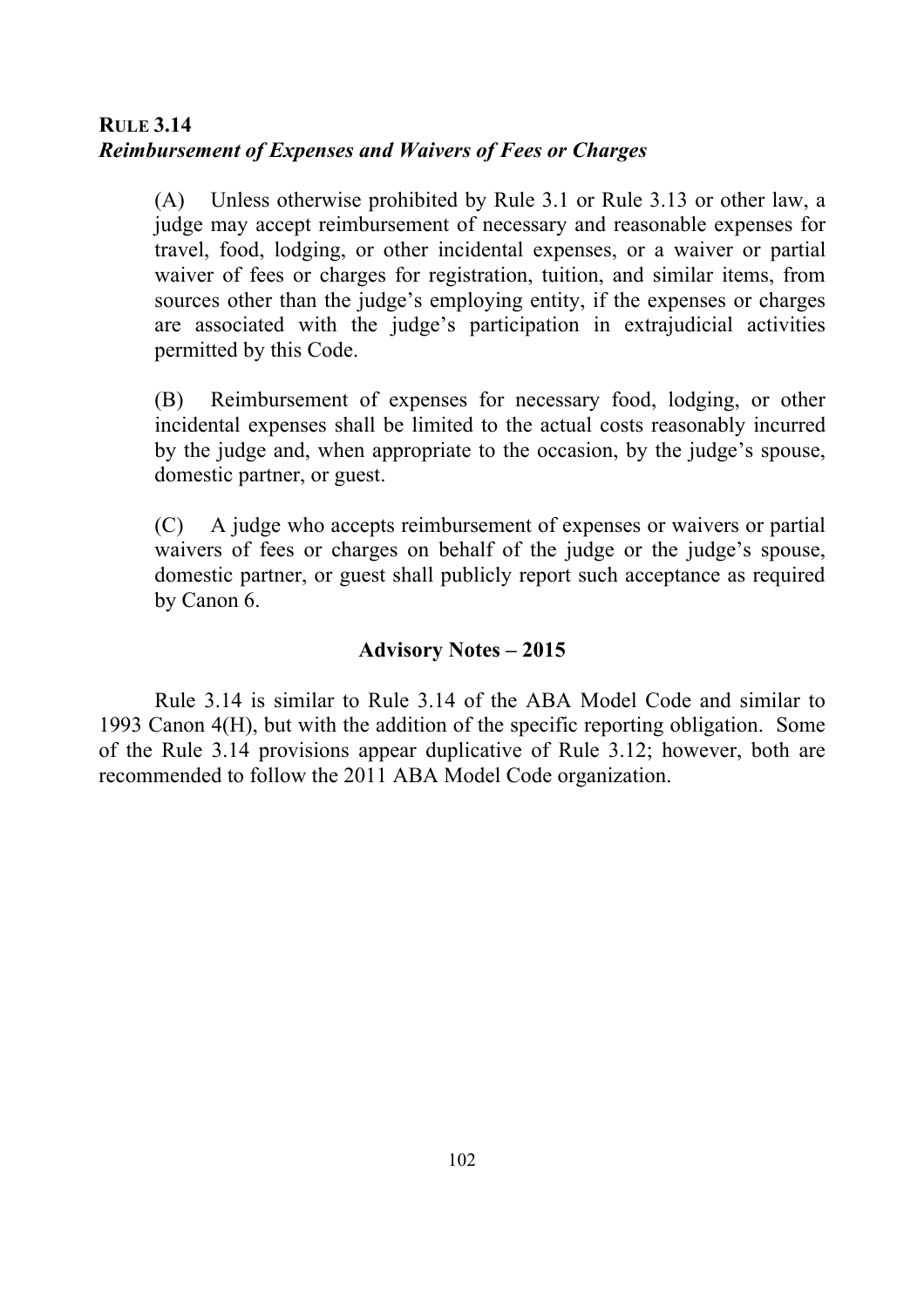#### **CANON 4**

**A judge or candidate for judicial office shall not engage in political or campaign activity that is inconsistent with the independence, integrity, or impartiality of the judiciary.**

### **Advisory Notes – 2015**

Canon 4 is a revision and reorganization of 1993 Canon 5, dividing subdivisions of 1993 Canon 5 into separate Rules. It addresses Probate Judge election campaigns and activities of persons seeking appointment or reappointment to any judicial office. Advisory Notes after each Rule will indicate the portions of 1993 Canon 5 from which the Rule is derived and reference the relevant 1993 Advisory Committee's Note to Canon 5, now applicable to Canon 4.

Canon 4 is not directly analogous to the ABA Model Code, Canon 4, as ABA Canon 4 generally addresses selection and election of judges in states that elect most of their judges.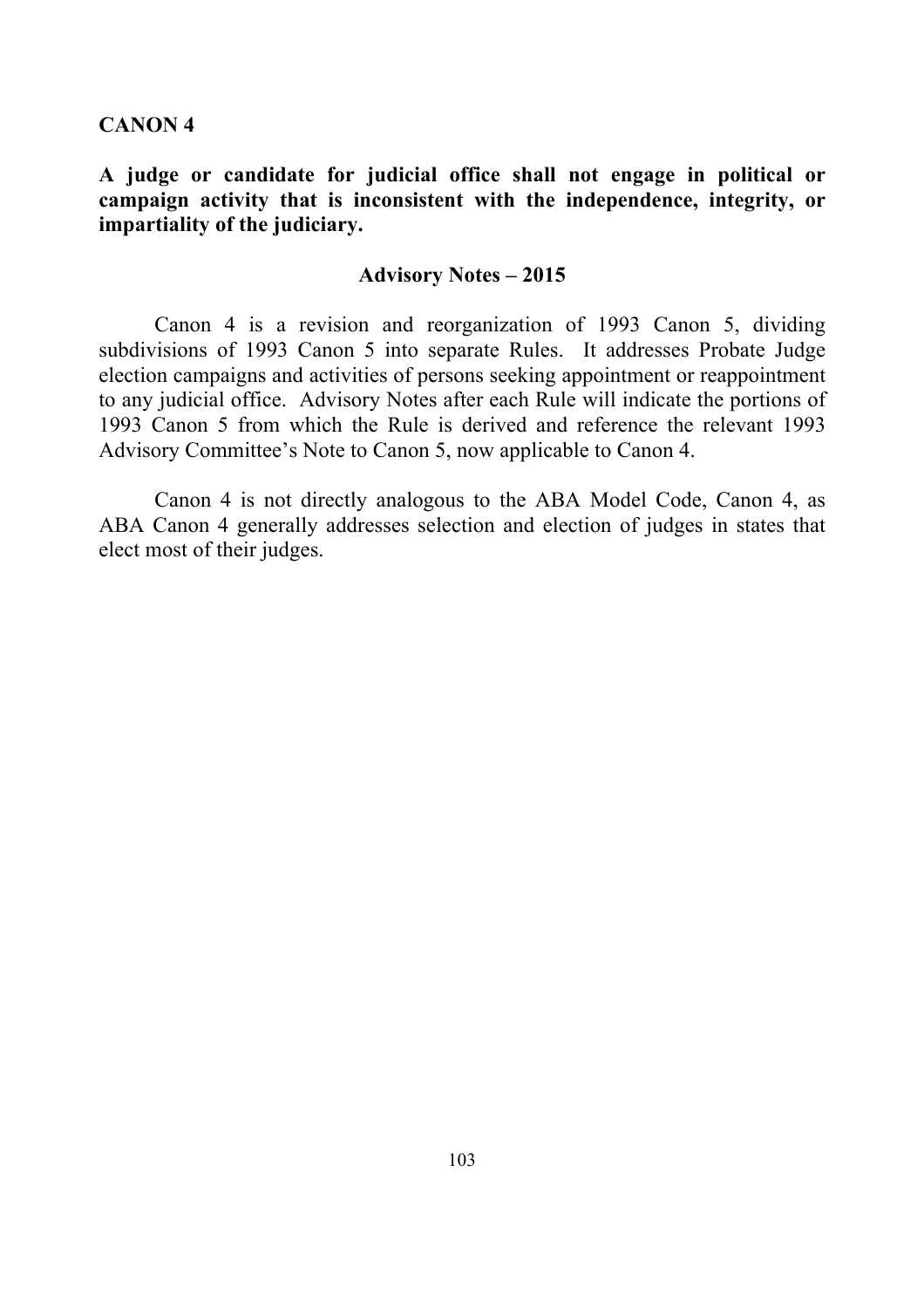# **RULE 4.1** *Political Conduct of Incumbent Judges and Judicial Candidates in General*

(A) Except as permitted by law, or by the Rules of this Canon, a judge or a judicial candidate shall not

- (1) Act as a leader in, or hold an office in, a political organization;
- (2) Make speeches on behalf of a political organization;
- (3) Publicly endorse or oppose a candidate for any public office;
- (4) Attend political gatherings;

(5) Solicit funds for, pay an assessment to, or make a contribution to a political organization or a candidate for public office;

(6) Engage in any other political activity except as authorized under any other section of this Code or on behalf of measures to improve the law, the legal system, or the administration of justice; or

(7) Use court staff, facilities, or other court resources in a campaign for judicial office.

(B) Applicability. A successful candidate, whether or not an incumbent, or an unsuccessful candidate who is an incumbent, is subject to judicial discipline for conduct in the course of seeking appointment or election that violates the Rules of this Canon. An unsuccessful candidate who is a lawyer is subject to lawyer discipline for any conduct in the course of seeking appointment or election that violates the Rules of this Canon. A lawyer who is a candidate for judicial office is subject to Maine Rule of Professional Conduct 8.2.

### **Advisory Note – August 2017**

Rule 4.1 must be read in conjunction with Section I(B)(2) of the Code, which discusses the applicability of the Code to probate judges. It states, "A judge of the Probate Courts shall comply with the provisions of this Code, except that a judge of probate [i]s not required to comply with Rules 3.8, 3.9, 3.10, 3.11(B), 3.12, and  $4.1(A)(1)-(4)$ ." With the amendment above, therefore, judges of probate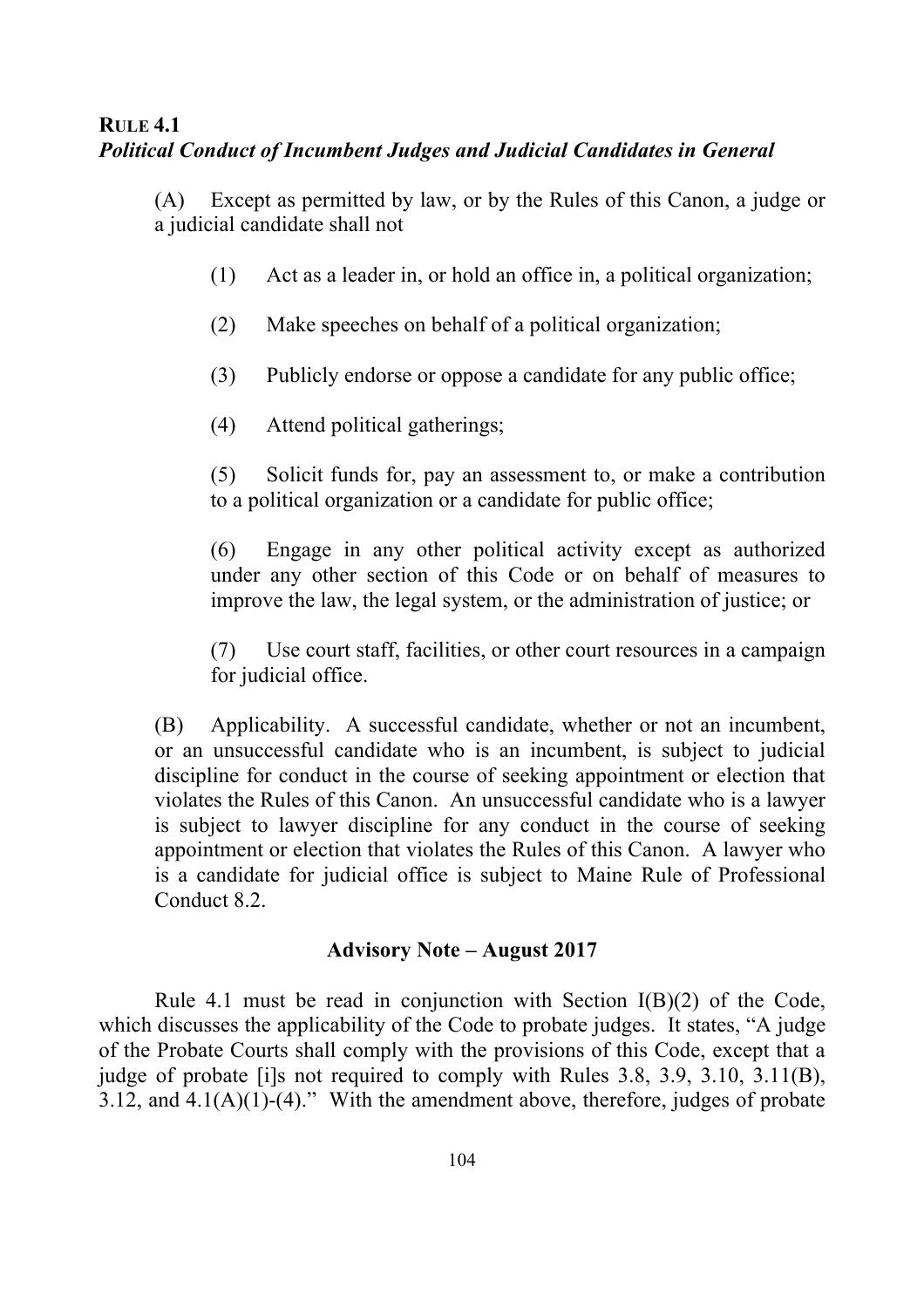are not permitted to "[s]olicit funds for, pay an assessment to, or make a contribution to a political organization or a candidate for public office," but *are* permitted to "[a]ttend political gatherings."

Before 2015, probate judges and candidates for the office of Probate Judge were permitted to attend political gatherings but were not permitted to solicit funds for or make political contributions to political organizations or candidates. M. Code Jud. Conduct Part II, § 1(B); M. Code Jud. Conduct Canon 5(A) (Tower 2014) (repealed and replaced effective Sept. 1, 2015). When the new Code was adopted, these activities were transposed, so that Probate judges and candidates for the office of Probate Judge *could* solicit funds and make contributions, but *could not* attend political gatherings.

The amendment to Rule  $4.1(A)$  is intended to correct the transposition that occurred when the new Code was adopted.

### **Advisory Notes – 2015**

Rule 4.1(A) is the equivalent of 1993 Canon  $5(A)(1)(a)-(f)$ , with the addition of a new prohibition, in Rule  $4.1(A)(7)$ , on the use of court staff and facilities for campaigning. The solicitation prohibition in what is now Rule  $4.1(A)(4)$  and was formerly Canon 5(A)(1)(e) was affirmed against a constitutional challenge by a Probate Judge who solicited funds to run for a legislative office. *In re Dunleavy*, 2003 ME 124, ¶¶ 25-31, 838 A.2d 338.

The reference in Rule 4.1(B) to Rule 8.2 of the Maine Rules of Professional Conduct establishes that the Rule applies to any candidate for any elected or appointed judicial office.

Rule 4.1(B) is similar to 1993 Canon 5(D).

### **1993 Advisory Committee's Note to Canon 5(A)(1) and (D)**

Canon 5A applies only to incumbent judges, setting standards for their political conduct in general, as well as their conduct when seeking reappointment, appointment, reelection, or election to any public office. Canon 5A(1) prohibits incumbent judges from engaging in political activity that involves organizational leadership, public appearances, or fundraising. Probate judges and candidates for that office are excepted from many of these limitations by Canon 5C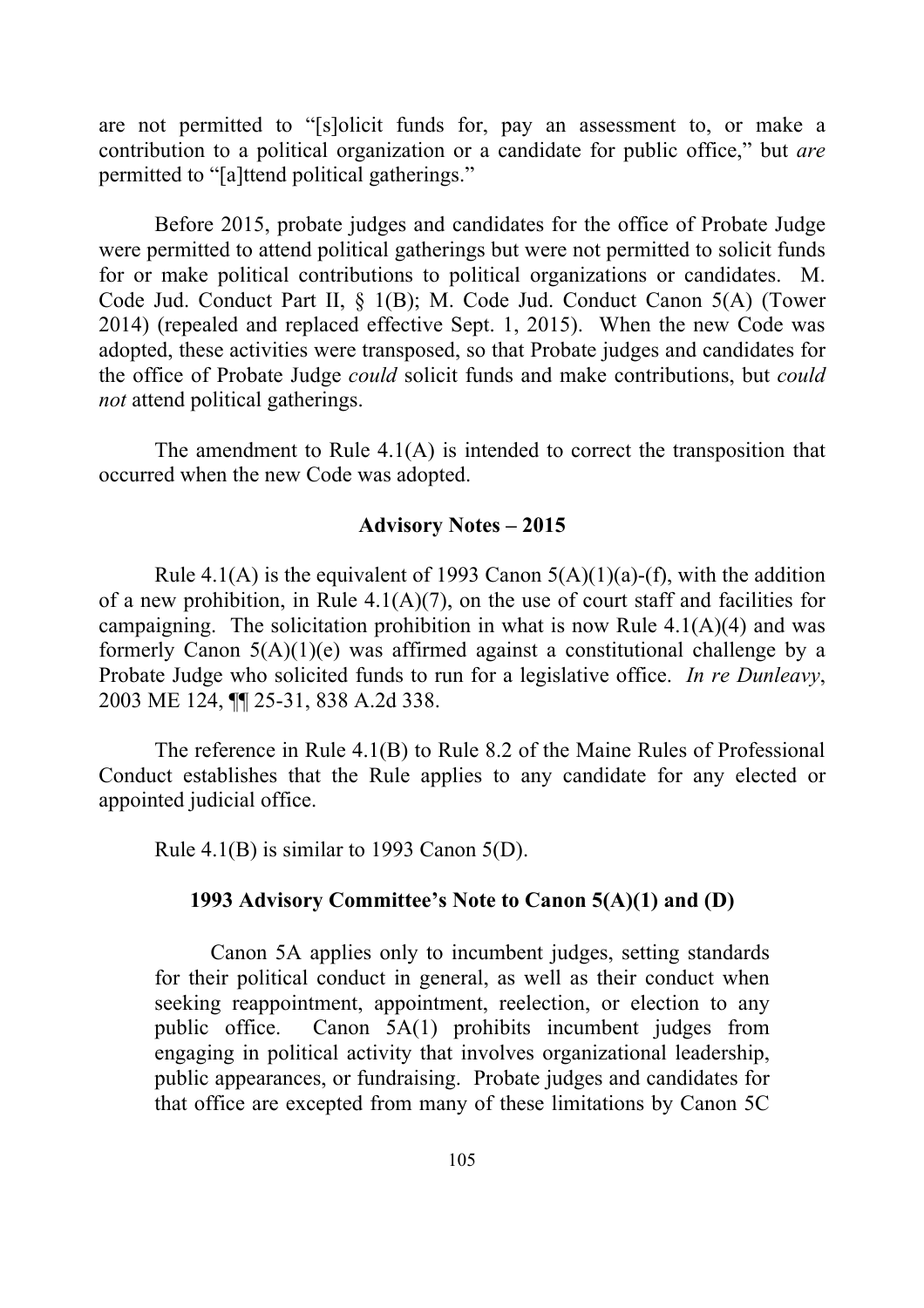and Part II, Section 1 B(l)(b), in reflection of their part-time status and the political nature of the office.

The provisions of Canon  $5A(1)$  [Rule 4.1(A)] do not prevent a judge from participating in the political process as a voter or from privately expressing views on candidates for public office. ABA Model Code (1990), Commentary to Section 5A(1). Thus, a judge may attend and vote at a town meeting but should refrain from public advocacy of candidates or measures there. The prohibition against attendance at "political gatherings" precludes attendance at party caucuses. In the case of either town meeting advocacy or caucus attendance, undue weight might be given to the judge's views. Canon  $5A(1)(f)$  [Rule  $4.1(A)(6)$ ] is not intended to prohibit "a judge in the exercise of administrative functions from engaging in planning and other official activities with members of the executive and legislative branches of government." ABA Model Code (1990), Commentary to Section 5D. See Canons 4B, 4C(1), and Advisory Committee's Notes. A judge may also appear pro se before a body such as a local planning board to advance the judge's private interests. See Canon  $4C(1)$ .

Canons  $5A(2)$  and  $(3)$  [Rule 4.3(D) and Rule 4.5(A)] govern candidacy for appointive or elective office. A person becomes subject to the provisions governing candidacy at the times specified in the definition of "candidate," Part II, Section 3B. Canon 5A(2) makes clear that an incumbent judge seeking reappointment, or seeking appointment either to a different state or federal judgeship or to state or federal executive office, is subject to Canon 5B [Rule 4.3]. In particular, the requirement of Canon  $5B(1)$  [Rule 4.3(A)] that a candidate "act in a manner consistent with the integrity and independence of the judiciary" means that an incumbent judge is subject to the provisions of Canons 1, 2, and 3 requiring a judge to treat the responsibilities of the office as paramount and not to allow the quest for another office to influence the judge's conduct or judgment or become a distraction from judicial duties. Canons 4 and 6 also apply to incumbents. Under Canon 5A(3) [Rule 4.5(A)], an appointed judge who seeks election as judge of probate, or to any other office, must resign. "Elective office" is intended to include the office of Attorney General and other Constitutional offices filled by election in a joint convention of the Legislature. The exception for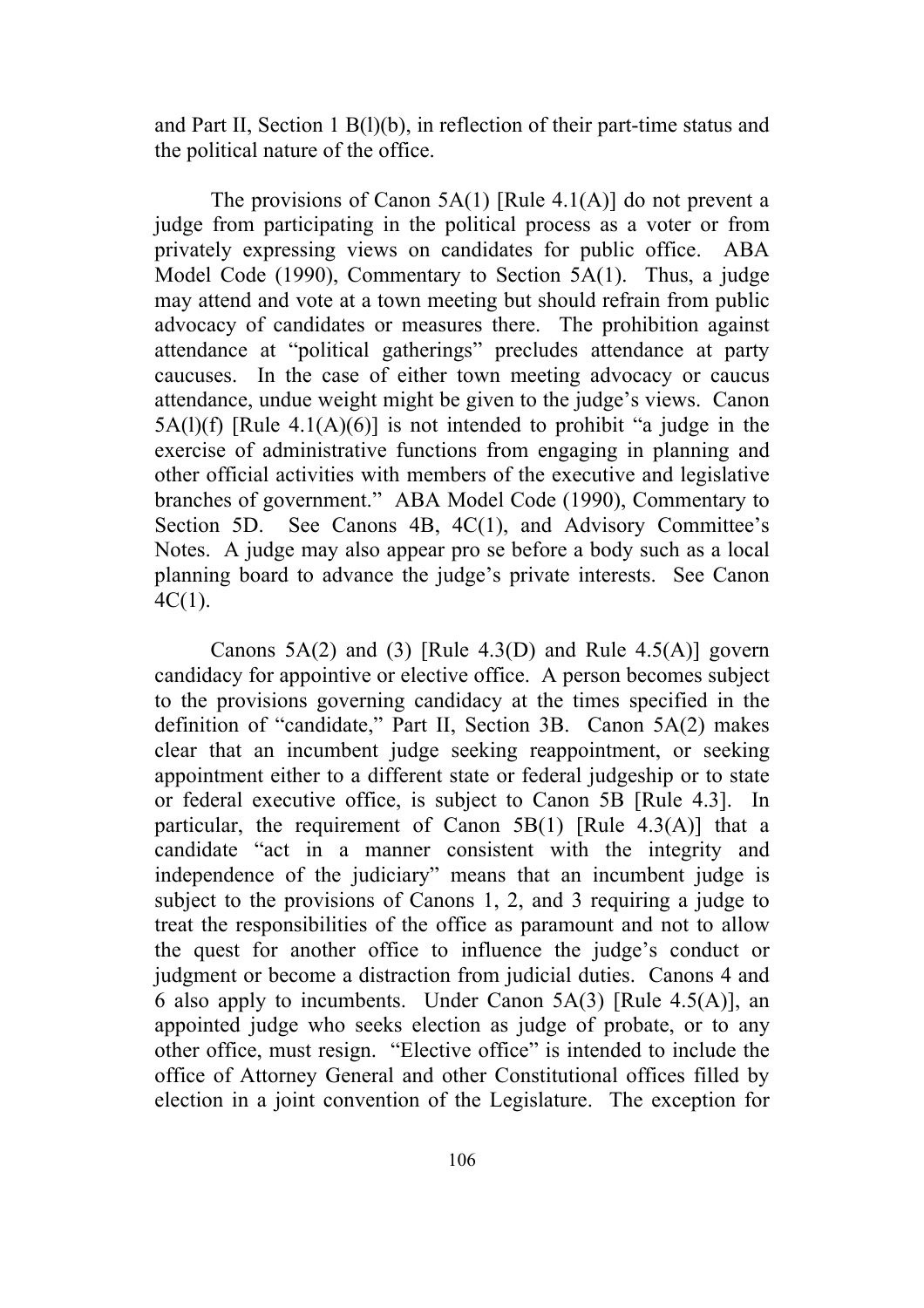probate judges is necessary to allow incumbents to run for reelection without disrupting the probate courts.

Canon 5D [Rule 4.1(B)] makes clear that violations of the Code are subject to discipline whether or not the candidate succeeds. A successful candidate and an unsuccessful incumbent are subject to discipline on complaint to the Committee on Judicial Responsibility and Disability. A lawyer candidate who is unsuccessful is subject to discipline on complaint to the Board of Overseers of the Bar. A simultaneous amendment is being proposed to add Rule 3.2(c)(3) to the Maine Bar Rules [now Maine Rule of Professional Conduct 8.2], providing that "A lawyer who is a candidate for appointment or election to judicial office shall comply with the applicable provisions of the Maine Code of Judicial Conduct."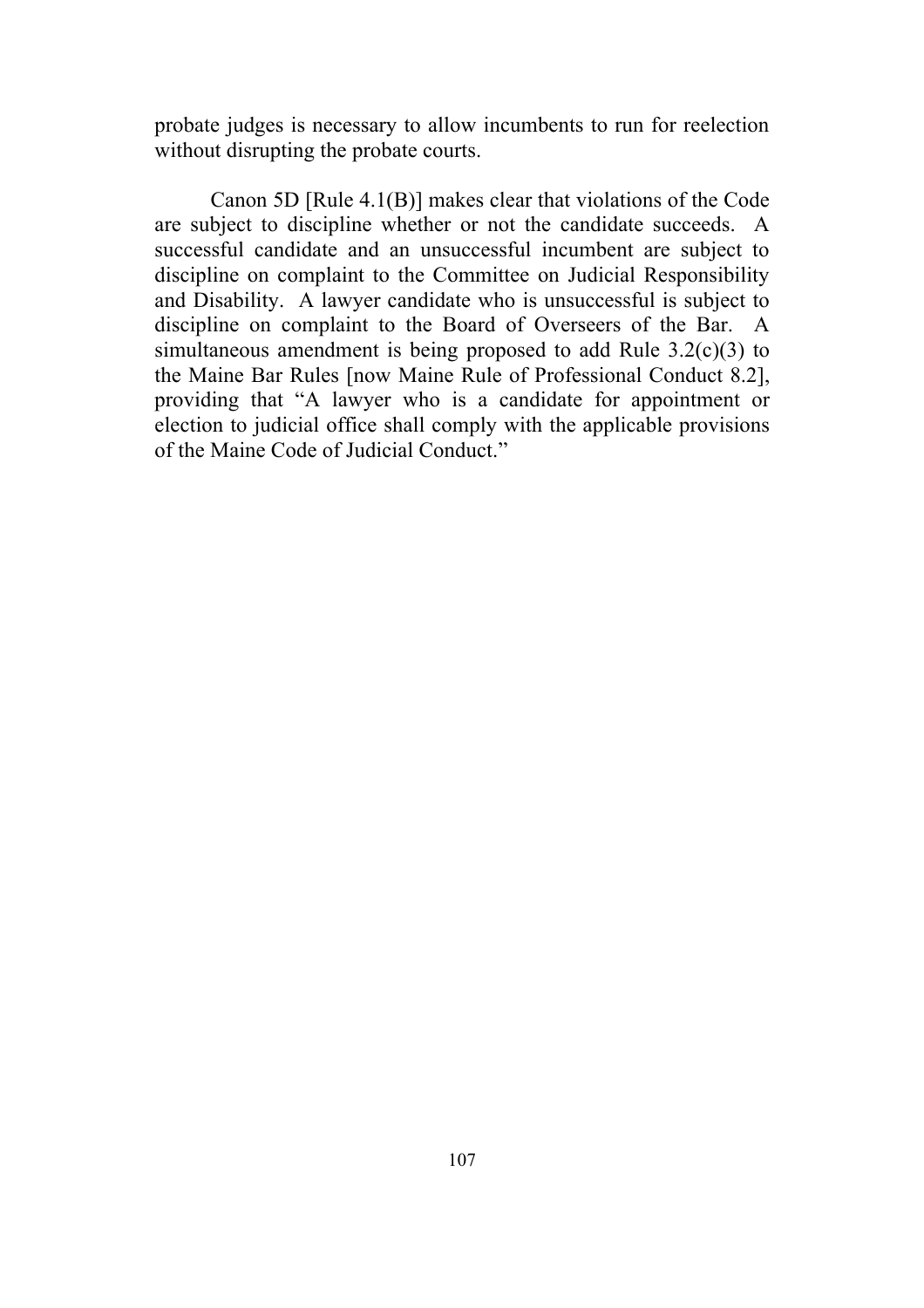# **RULE 4.2** *Political Conduct of Candidates for Election as Judge of Probate*

(A) A candidate for election or reelection as judge of probate shall comply with the applicable provisions of Rule 4.1, Rule 4.3, and Rule 4.4, except as provided in section B of this Rule.

(B) A candidate for election or reelection as judge of probate may, while a candidate:

(1) Appear in newspaper, television, and other media advertisements supporting his or her candidacy;

- (2) Speak to gatherings on his or her own behalf;
- (3) Publicly endorse or oppose any candidate for public office;

(4) Distribute pamphlets and other promotional campaign literature supporting his or her candidacy; and

(5) Permit the candidate's name:

(a) To be listed on election materials along with the names of other candidates for elected office; and

- (b) To appear in promotions of the ticket.
- (C) A candidate for election or reelection as judge of probate shall not:

(1) Personally solicit or accept campaign contributions or personally solicit publicly stated support; or

(2) Use or permit the use of campaign contributions for the private benefit of the candidate or others.

# **Advisory Notes – 2015**

Rule 4.2 is the equivalent of most of 1993 Canon 5(C). Rule 4.2(B) replaces Canon  $5(C)(2)$  and (4) but with some reordering and slight rewording of the numbered subsections. Rule 4.2(C) is equivalent to 1993 Canon  $5(C)(3)$ , but is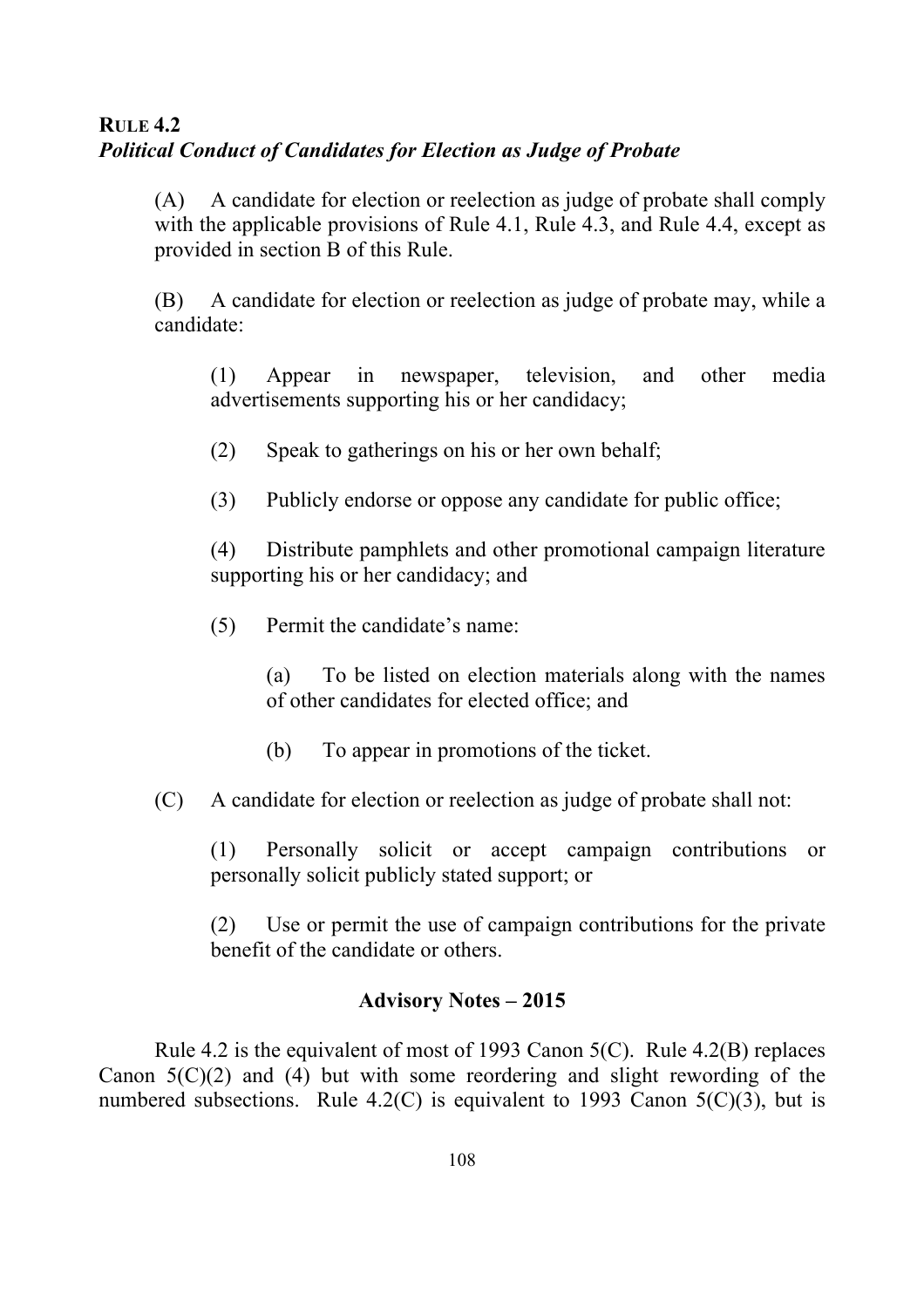limited to the "shall not" prohibitions. The new Rule 4.2(C) does not list specific, approved campaign activities, out of concern for being under inclusive.

#### **1993 Advisory Committee's Note to Canon 5(C)**

Canon 5C applies to any candidate, whether an incumbent or not, for election or reelection as judge of probate—Maine's only elective judicial office. Canon 5C(1) subjects a candidate for election to the limits on general political conduct imposed on judges by Canon 5A(1), with certain specific exceptions contained in sections (2)-(4). The effect of the exceptions is to level the field in a contest between an incumbent and a non-judge. Candidates for election are also subject to the general restrictions imposed on candidates for appointment by proposed Canon 5B. The exceptions supplement the general exception of probate judges from restrictions on political activity by making clear that specific campaign activities are permitted for incumbents and challengers alike. Activities other than those permitted are forbidden as "other political activity" under Canon 5A(l)(f). *Cf.* ABA Model Code (1990), Commentary to Section  $5C(1)$ .

In soliciting and managing campaign funds, committees should be instructed "to solicit or accept only contributions that are reasonable under the circumstances" and should avoid "deficits that might necessitate post-election fund-raising to the extent possible." *Id.*  Commentary to Section 5C(2). Canon 5C(3) prohibits personal solicitation "of publicly stated support." This provision does not prevent a candidate from soliciting individual voters to secure their votes. The subsection also permits a campaign committee to solicit both "reasonable" contributions and public support from lawyers. Note that "campaign contributions of which a judge has knowledge, made by lawyers or others who appear before the judge, may be relevant to disqualification under Section 3E." *Id.* Canon 5C(4) is intended "to permit basic campaign publicity by judicial candidates in public elections." ABA Model Code (1990), Committee Note to Section 5C(3).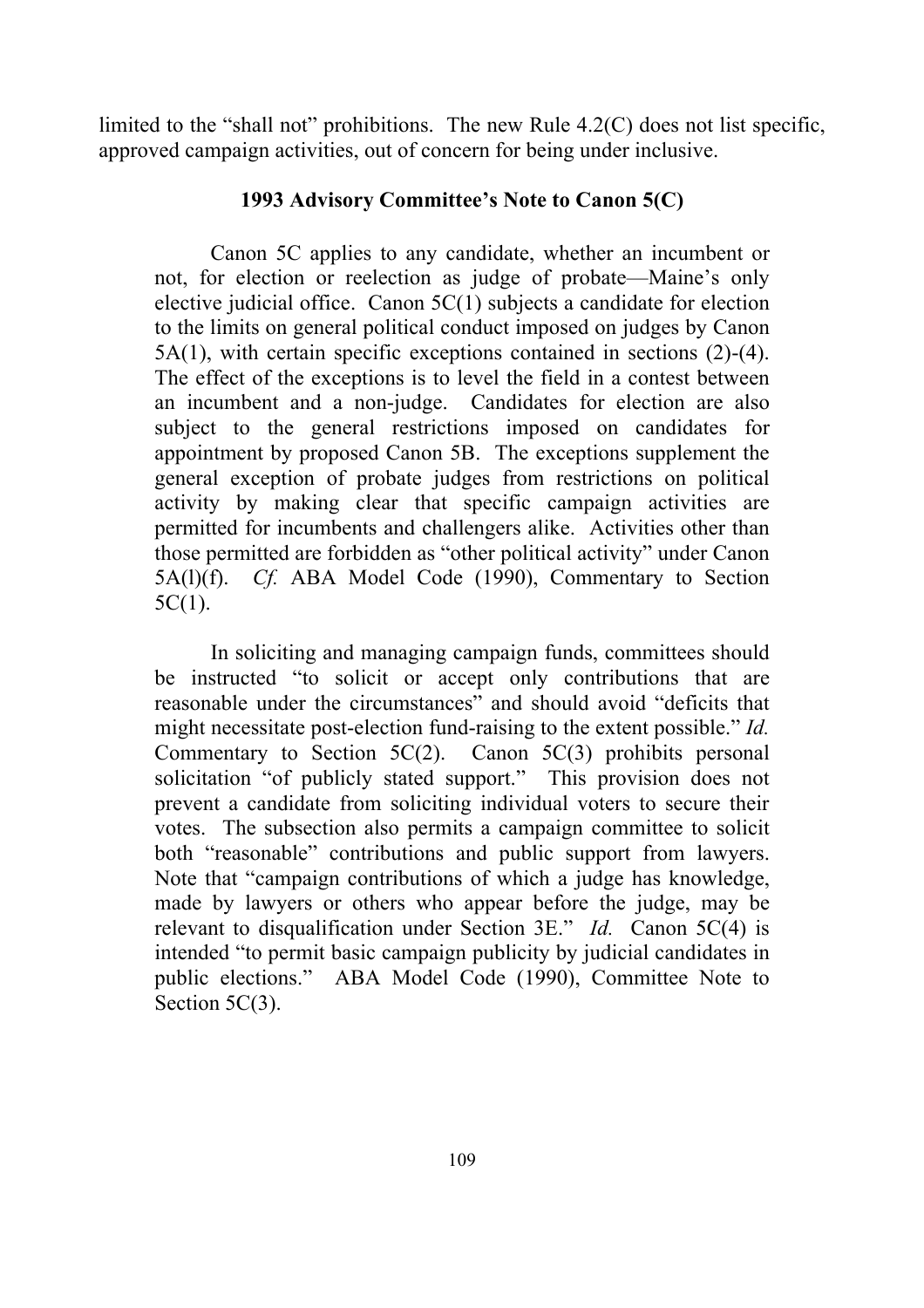# **RULE 4.3** *Political Conduct of Candidates Seeking Appointments to Judicial Office*

(A) A candidate for appointment to judicial office shall maintain the dignity appropriate to judicial office and act in a manner consistent with the integrity and independence of the judiciary.

(B) A candidate for appointment to judicial office may

(1) Communicate with the appointing or confirming authority, including any selection, screening, or nominating commission or similar agency; and

(2) Seek endorsements for the appointment from any person or organization other than a partisan political organization.

(C) A candidate for appointment to judicial office shall not

(1) Make pledges, promises, or commitments that are inconsistent with the impartial performance of the adjudicative duties of judicial office;

(2) Make any statement that would reasonably be expected to affect the outcome or impair the fairness of a matter pending or impending in connection with cases, controversies, or issues that are likely to come before the court; or

(3) Knowingly or with reckless disregard for the truth make any false or misleading statement.

(D) A judge who is a candidate for reappointment, or for appointment to another judicial or nonjudicial office, shall also comply with the Rules of this Canon.

## **Advisory Notes – 2015**

Rule 4.3 is the replacement for 1993 Canon 5(B). Rule 4.3(A) is equivalent to 1993 Canon 5(B)(1). Rule 4.3(B) relating to solicitation of support is new, although it reflects long-standing practice. Rule 4.3(C) is equivalent to 1993 Canon  $5(B)(2)$ . Rule  $4.3(D)$  is the equivalent of 1993 Canon  $5(A)(2)$ .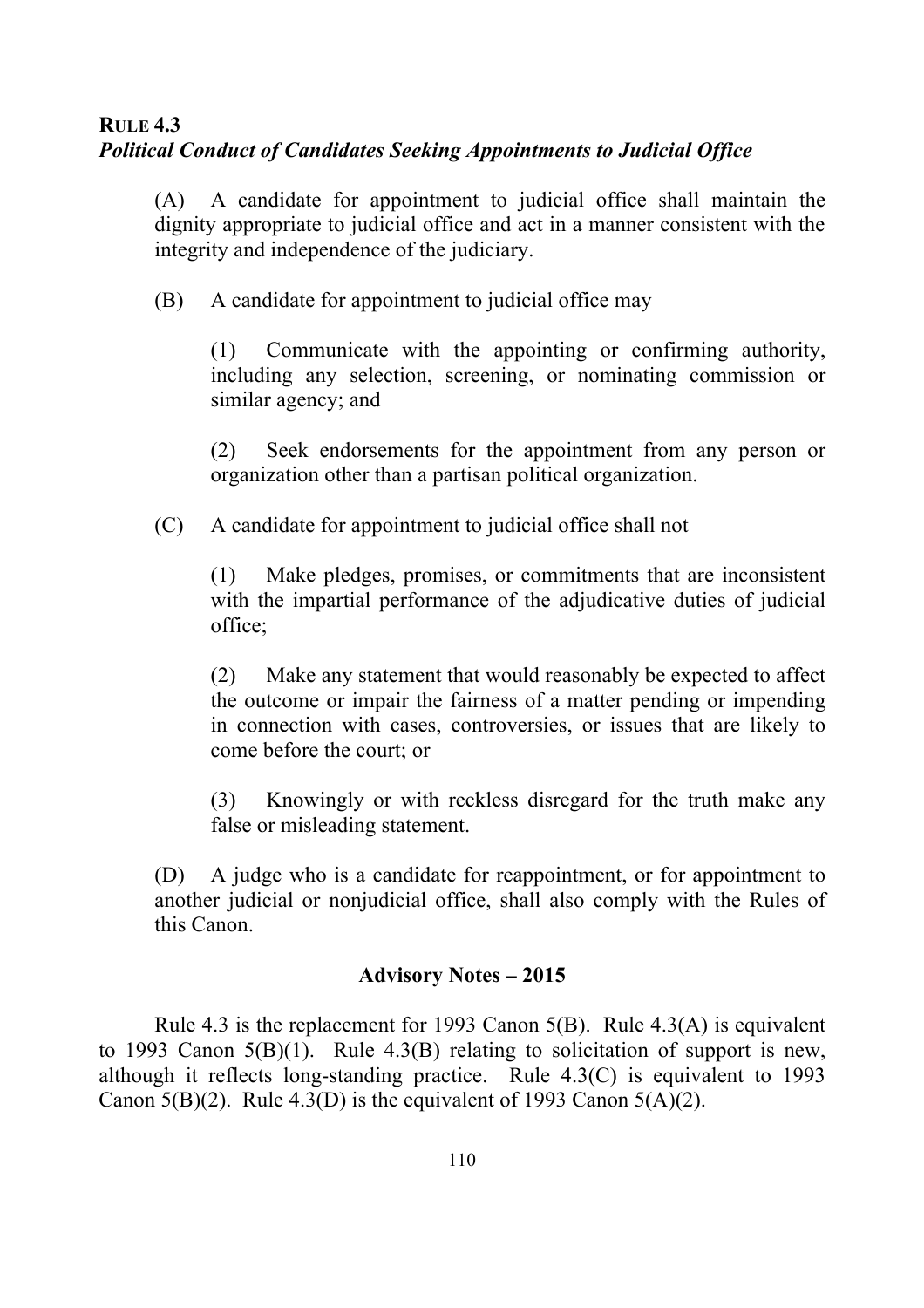#### **1993 Advisory Committee's Note to Canon 5(B)**

Canon 5B governs the political conduct of all candidates for appointment (and, by virtue of Canon 5A(2), reappointment) to judicial office. The purpose of Canon 5B(1) is to require all candidates for judicial appointment to adhere to the basic principles of Canons 1 and 2 requiring judges to display high standards of conduct to maintain the integrity and independence of the judiciary. (A judge who is a candidate is, of course, subject to the entire Code in activities related to the candidacy. See discussion of Canon 5A(2) above.) The purposes of Canon 5B(2) are to protect candidates from public or legislative pressure to make inappropriate commitments on issues as a condition of appointment and to provide sanctions for actual false statements in the appointment process. The Commentary to ABA Model Code (1990), Section 5A(3)(d), the comparable provision, states, that as a corollary to the prohibition against commitments, "a candidate should emphasize in any public statement the candidate's duty to uphold the law regardless of his or her personal views." Note that Canon 5B(2) "does not prohibit a candidate from making pledges or promises respecting improvements in court administration." *Id.*  The provision also does not apply to private statements by judges to other judges or court personnel concerning judicial business, but it does apply "to any statement made in the process of securing judicial office, such as statements to commissions charged with judicial selection and tenure and legislative bodies confirming appointment." Although there is no express provision governing actions by family members and employees, a judge is subject to a more general responsibility for assuring or encouraging conduct in accordance with the Code that would apply to at least some political activity. See Canons 2B, 3C(2), 4D(5).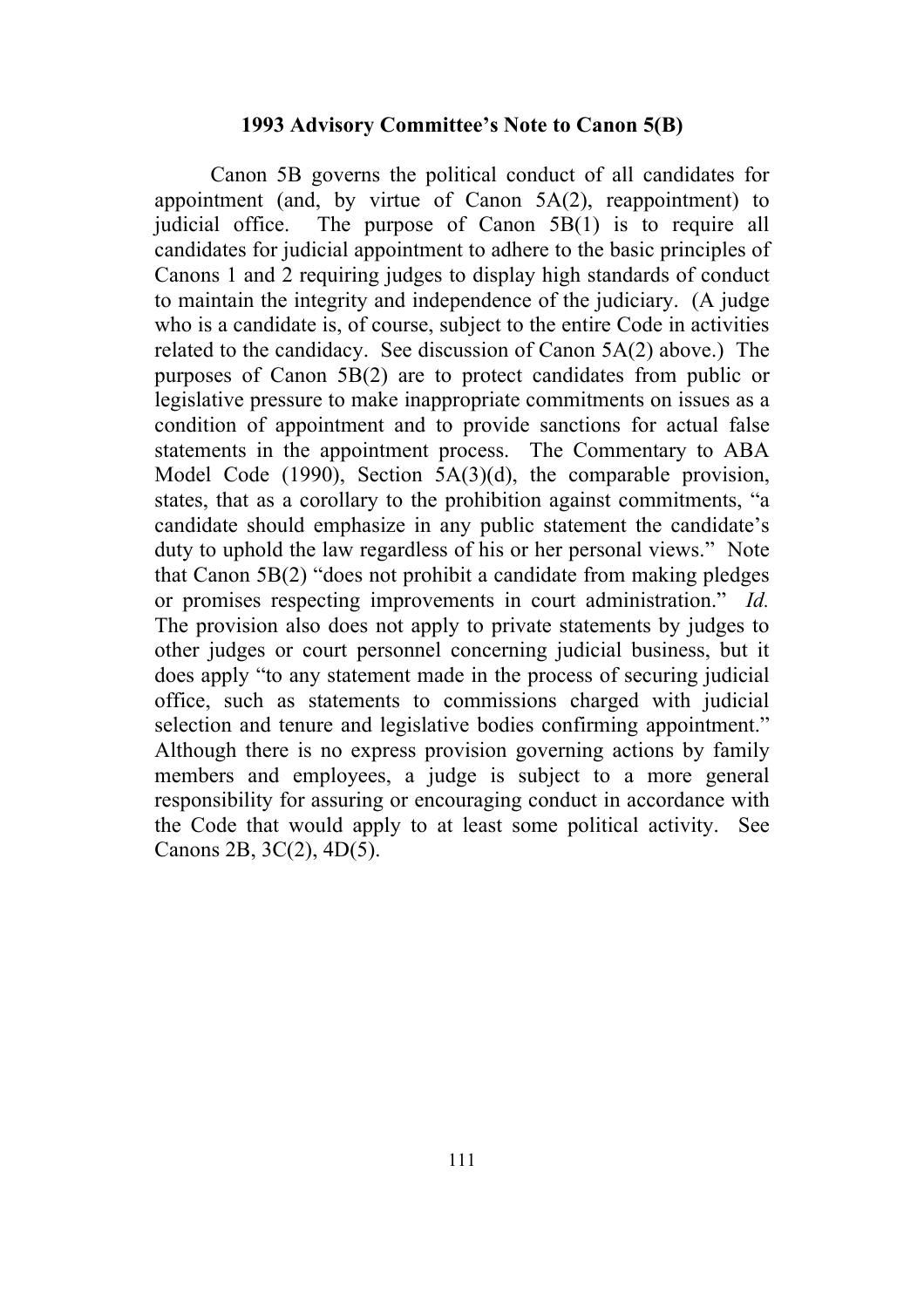# **RULE 4.4** *Campaign Committees*

(A) A candidate for election or reelection as judge of probate may establish committees of responsible persons to conduct campaigns for the candidate through media advertisements, brochures, mailings, candidate forums, and other means not prohibited by law.

- (B) Such a campaign committee may
	- (1) Solicit and accept reasonable campaign contributions;

(2) Solicit contributions and public support for the candidate's campaign no earlier than one year before an election and no later than 90 days after the last election in which the candidate participates during the election year;

(3) Manage the expenditure of funds for the candidate's campaign;

(4) Obtain public statements of support for the candidate's candidacy; and

(5) Solicit and accept reasonable campaign contributions and public support from lawyers.

# **Advisory Notes – 2015**

Rule 4.4 is the equivalent to, but changed from, the portion of 1993 Canon 5(C)(3) stating affirmatively what campaign activity is allowed.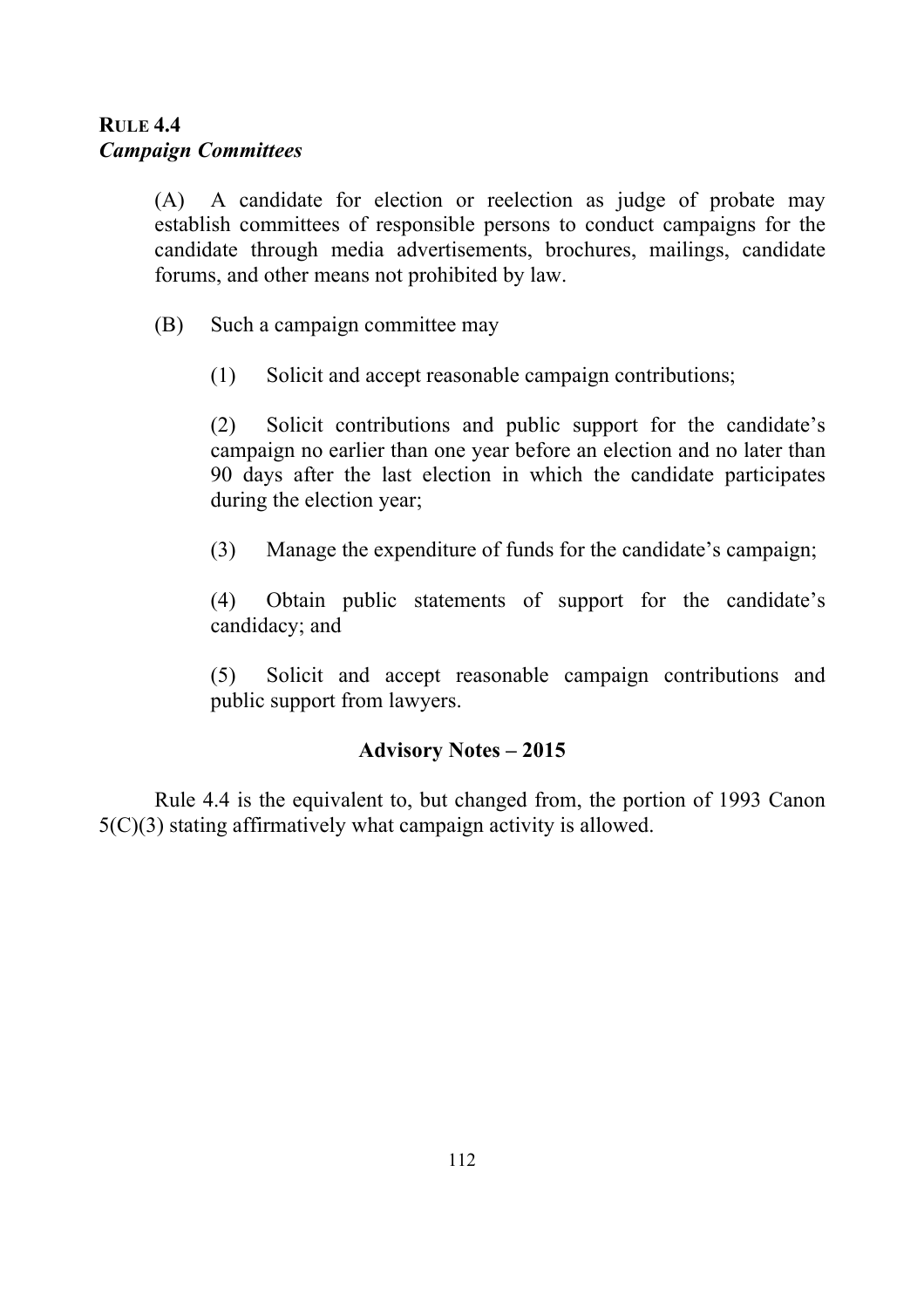# **RULE 4.5** *Activities of Judges Who Become Candidates for Nonjudicial Office*

(A) A judge shall resign from judicial office upon becoming a candidate for any elective office, except that a judge of probate may be a candidate for reelection while holding that office, provided the judge complies with the provisions of Rule 4.2.

(B) Upon becoming a candidate for a nonjudicial appointive office, a judge is not required to resign from judicial office, provided that the judge complies with the other provisions of this Code.

## **Advisory Notes – 2015**

Rule 4.5(A) is the equivalent of 1993 Canon  $5(A)(3)$ . Rule 4.5(B) is new although it reflects long-standing practice. Rule 3.4 addresses some issues that are also addressed in Rule 4.5.

The validity of 1993 Canon 5(A)(3), now Rule 4.5(A), was affirmed when its constitutionality was challenged by a Probate Judge who ran for a legislative office without resigning from the Probate Judge position. *In re Dunleavy*, 2003 ME 124, ¶¶ 15-24, 838 A.2d 338 (holding that Canon 5(A)(3) was constitutional and prohibited the judge from running for the State Senate while maintaining the judicial office).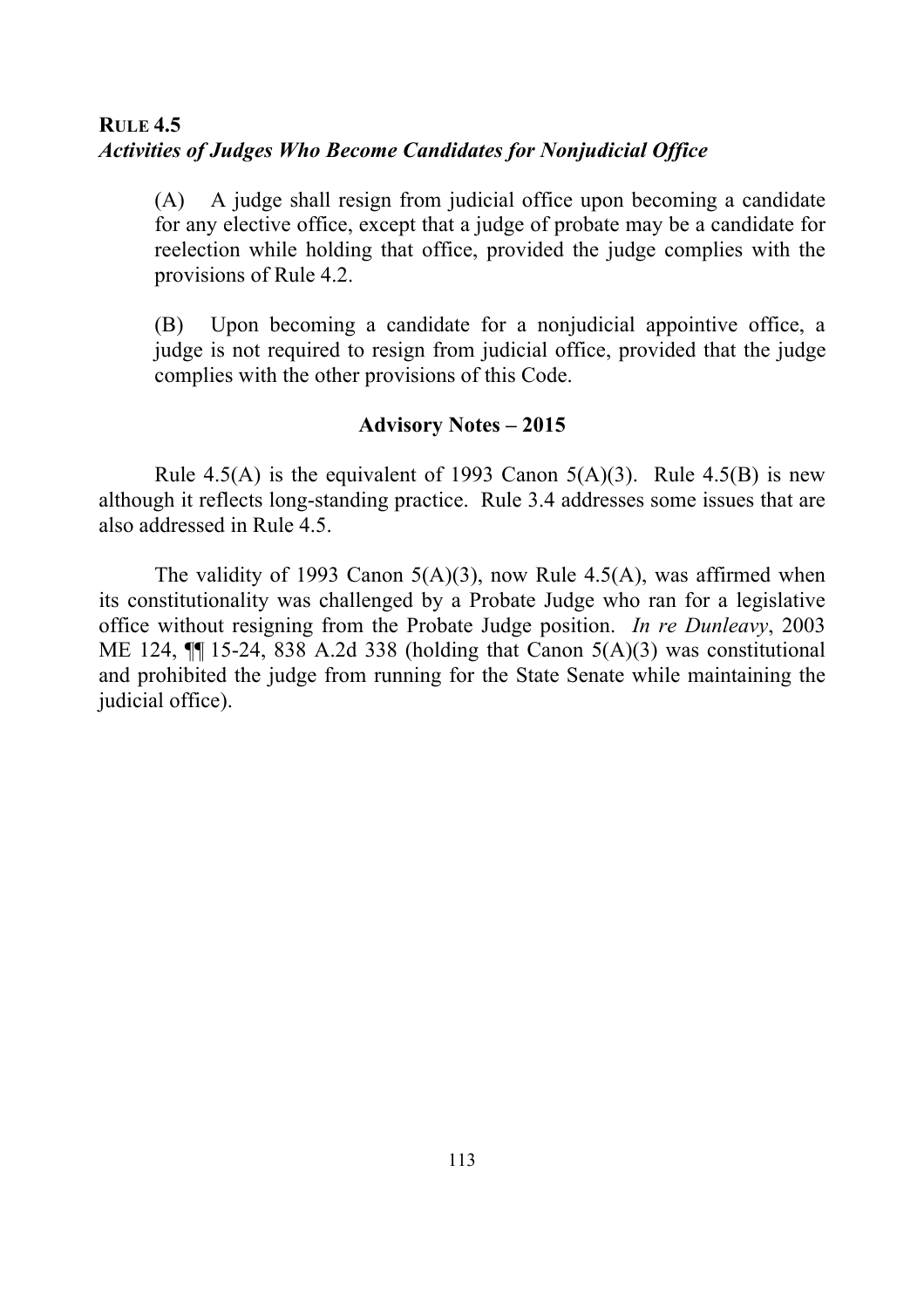**CANON 5** (Reserved)

# **Advisory Notes – 2015**

What was formerly Canon 5 is now incorporated, as amended, as Canon 4 and implementing Rules.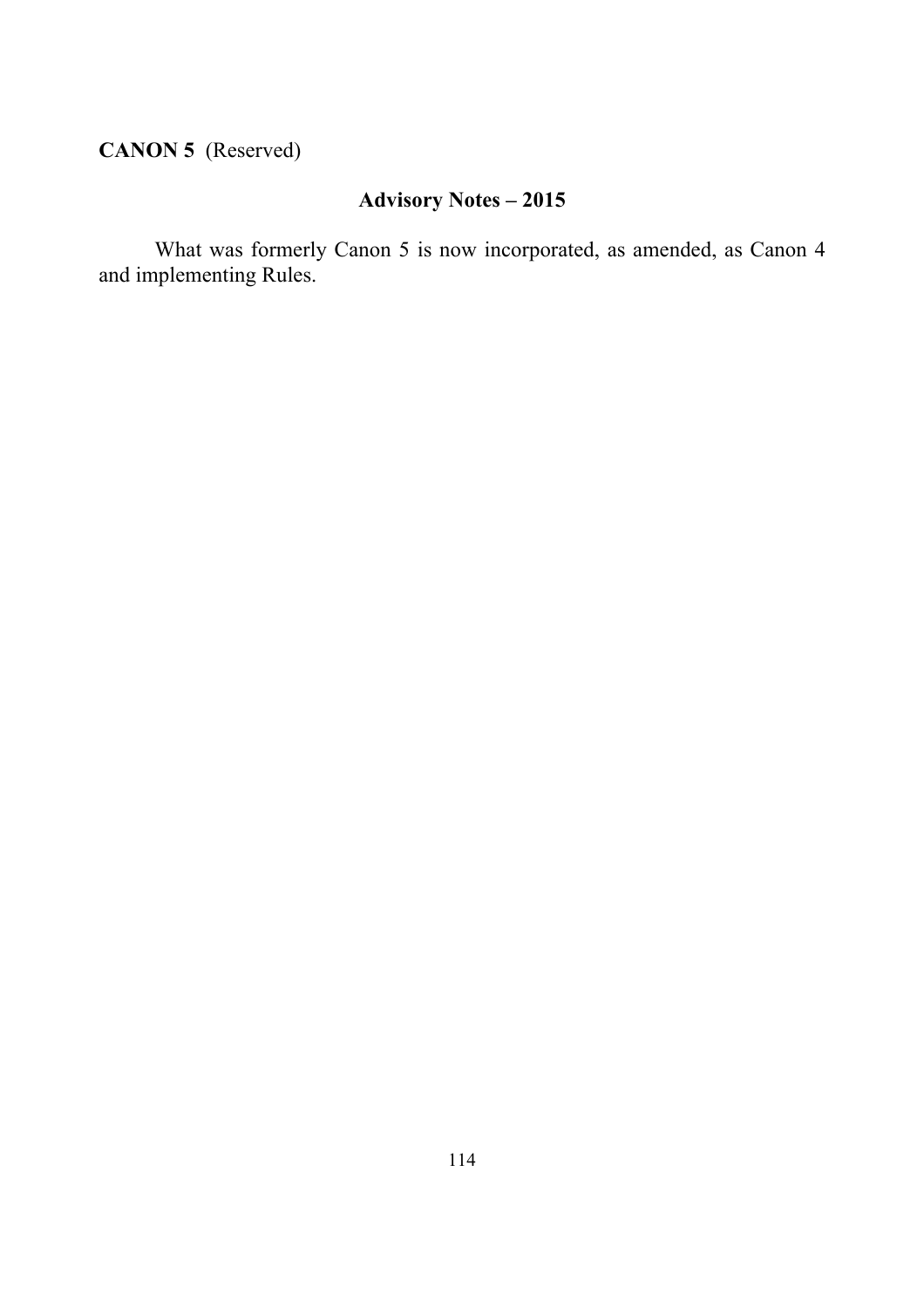## **CANON 6**

#### **A judge shall file annual financial disclosure reports.**

To avoid actual or apparent conflicts of interest, and to assure compliance with Rule 2.11 and the requirements of Canon 3, a judge is required to file initial and annual financial disclosure reports to which the public has access. This requirement is a rule of reason and should not be interpreted to intrude unnecessarily on the privacy of a judge or others, including spouses, domestic partners, or dependent children of judges. Nevertheless, the specific disclosure requirements of this Canon are minimum standards and are not intended to be all-inclusive. In case of doubt about whether a particular disclosure is necessary to serve the purposes of this Canon, the decision should be in favor of disclosure.

#### A. Filing Required.

(1) Upon initial appointment or election to the judiciary of the State of Maine, a judge shall make a financial disclosure report to the Chief Justice containing the information set forth in section  $B(1)(e)$ -(j) of this Canon, and any information respecting a spouse, domestic partner, or dependent child required under section  $B(2)(c)-(d)$  of this Canon, as of the date of the report. The report shall be filed with the Executive Clerk of the Supreme Judicial Court not more than 60 days after the date upon which the judge takes the oath of office.

(2) A judge who holds office for more than 60 days in any calendar year shall make a financial disclosure report to the Chief Justice containing the information required by section B of this Canon for the portion of that year in which the judge held office. The report shall be filed with the Executive Clerk of the Supreme Judicial Court on or before May 15 of the succeeding year.

(3) All reports required to be filed by this section shall be made on forms that the Supreme Judicial Court shall adopt, and may from time to time amend, by administrative order. The forms shall be distributed by the Executive Clerk of the Supreme Judicial Court.

(4) The Chief Justice may, for good cause shown, grant an extension of the time to file any report required by this section for a period not to exceed 90 days.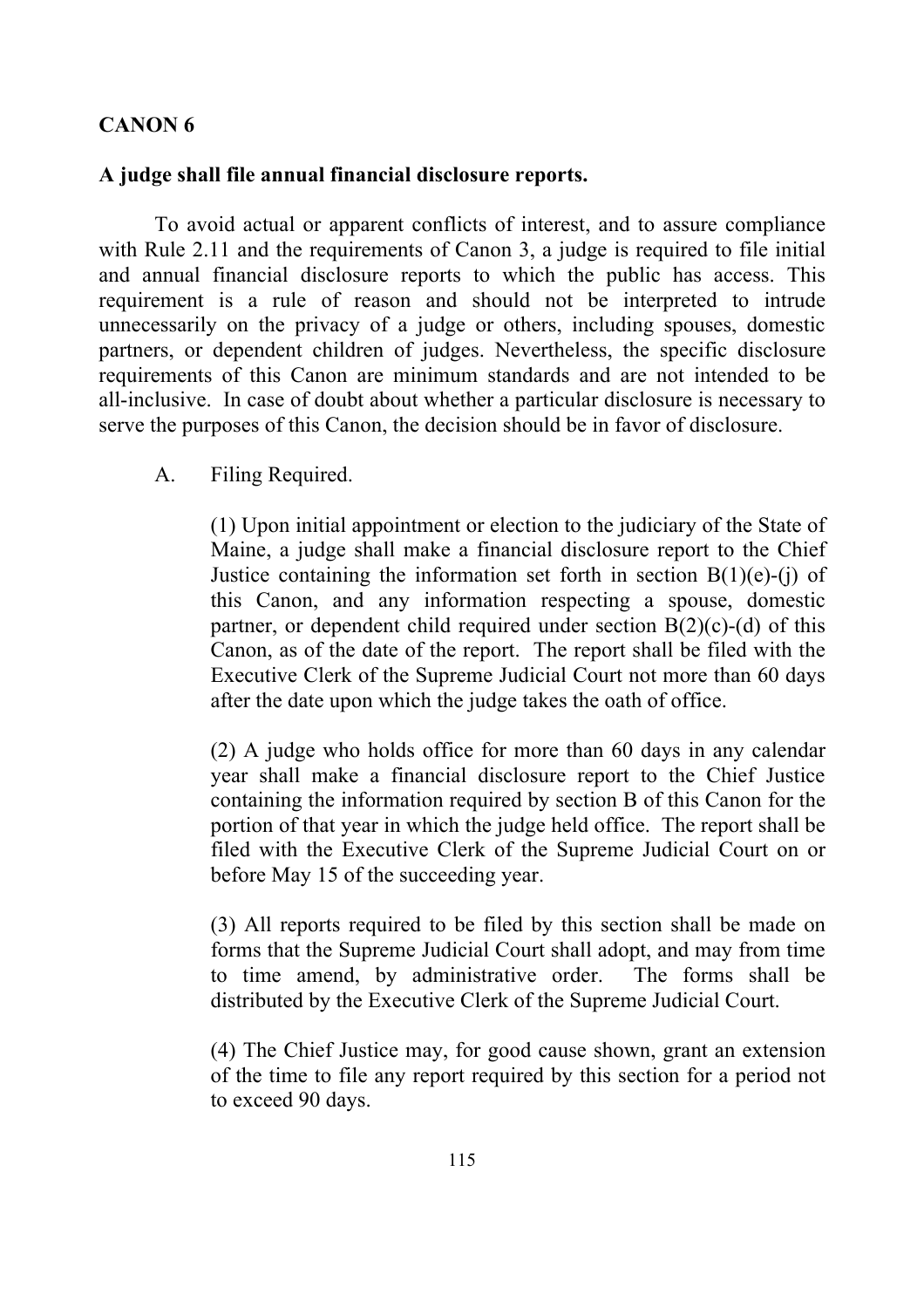(5) Disclosure of a judge's income, investments, liabilities, or other financial interests is required only to the extent provided in this Canon and Rule 2.11.

B. Contents of the Report.

(1) Each report filed pursuant to subsection A(2) of this Canon shall contain the following information for the period for which the report is filed:

(a) The source and type of any income received in money or in kind having a value in excess of \$1,000 in the aggregate from any single source.

(b) The source and a brief description of any honoraria received.

(c) The source and a brief description of any gift, bequest, or favor received in money or in kind having a value in excess of \$300 in the aggregate from any single source, not including gifts, bequests, or favors that may be accepted pursuant to Rule  $3.13(B)(2)$ , (3), (4), (5), (6), (7), and (8).

(d) The source and a brief description of any reimbursement or payment received in money or in kind by the judge for the judge's own expenses or those of a spouse, domestic partner, or dependent child in excess of \$300 per person in the aggregate from any single source, not including reimbursement or payment of the judge's expenses by the State of Maine or a political subdivision thereof.

(e) A brief description of any interest in real property held at any time during the year.

(f) A brief description of any interest in tangible or intangible personal property exceeding \$1,000 in value and held at any time during the year in a trade or business or for investment or the production of income, provided that a personal indebtedness owed by a relative need not be reported.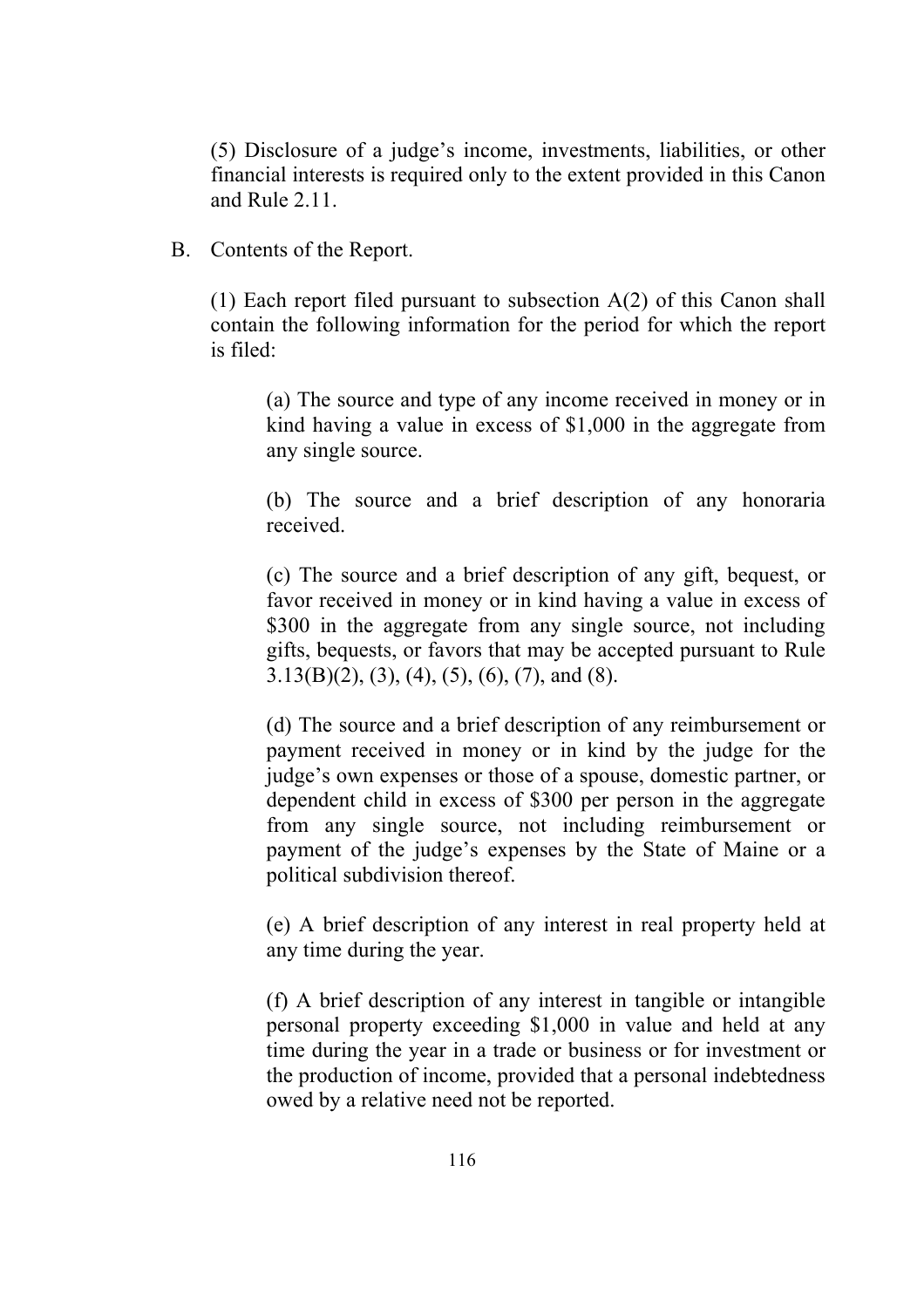(g) The identity and a brief description of any indebtedness or other liability exceeding \$1,000 in the aggregate owed at any time during the year to any single creditor, not including (i) alimony, child support, and separate maintenance obligations; (ii) any loan from a relative; (iii) any mortgage or other loan held by a lending institution and secured by real property that is a personal residence of the judge or by a personal motor vehicle or other tangible personal property, provided that the loan is one made in the regular course of business on the same terms generally available to persons who are not judges; and (iv) any credit card or revolving charge account, or similar credit arrangement, not in arrears on the final date of the reporting period.

(h) The identity of any position held at any time during the year as a fiduciary of a trust, estate, or person or as an officer, director, trustee, partner, proprietor, representative, employee, or consultant of a business or nonprofit enterprise.

(i) The title, court, and docket number of litigation pending at any time during the year in which the judge is a party-in-interest, not including suits against the judge for acts in an official capacity.

(j) The identity of any pension or other retirement or disability plan from which the judge has received at any time during the year, or may become eligible to receive, benefits, not including any plan administered by a state or the federal government.

(2) Each report filed as required by this Canon shall separately set forth, to the extent known by the judge or ascertainable by reasonable inquiry, the following information respecting the spouse, domestic partner, or any dependent child of the judge:

(a) Under section  $B(1)(a)$ , the type of economic activity representing each source of income of \$1,000 or more received by a spouse, domestic partner, or dependent child.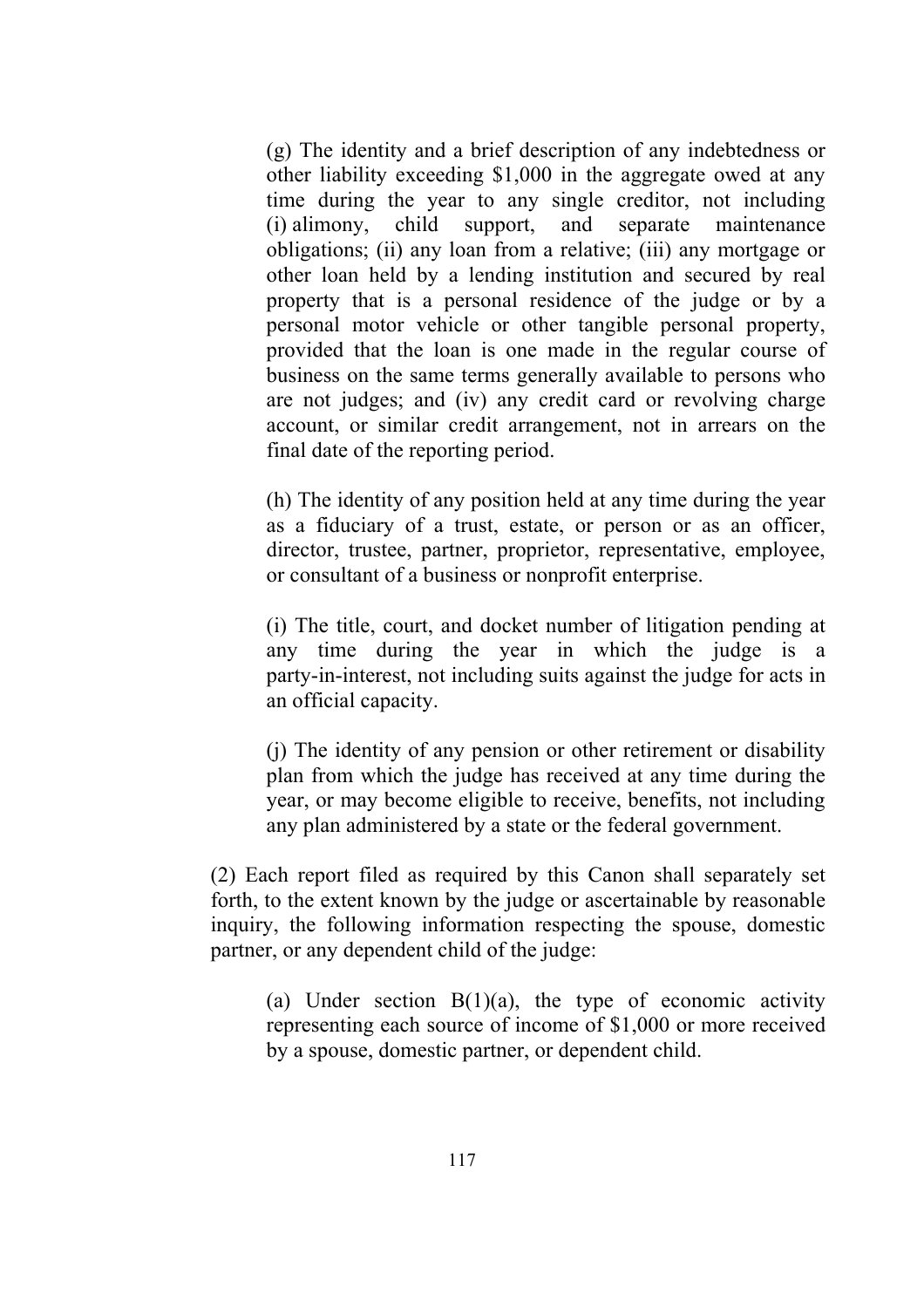(b) Under section  $B(1)(b)$ , (c), and (d), honoraria, gifts, bequests, favors, and expense reimbursements or payments received by a spouse, domestic partner, or dependent child that are received jointly with the judge or solely as a result of the recipient's relationship to the judge.

(c) Under section  $B(1)(e)$ ,  $(f)$ ,  $(g)$ , and  $(j)$ , property interests; liabilities; and pension, retirement or disability plans of a spouse, domestic partner, or dependent child that

(i) are held jointly with the judge;

(ii) are derived or payable from the income, assets, or activities of the judge; or

(iii) provide, or are expected to provide, any substantial financial or economic benefit or detriment to the judge.

(d) Under section B(1)(h), the identity of any fiduciary or other position held jointly with the judge, or held in connection with an interest or enterprise from which the judge receives, or may be expected to receive, any substantial financial or economic benefit.

(3) Upon the request of a judge and a showing of good cause for nondisclosure, the Chief Justice may order that specific information required to be reported under this Canon shall be treated as confidential. Such information shall be omitted from the judge's report with a note stating that the omission is pursuant to the order of the Chief Justice. The omitted information shall be set forth in an appendix to the report. The request for nondisclosure and the appendix shall thereafter be retained by the Executive Clerk of the Supreme Judicial Court in a confidential file for the period for which the report is retained under section C(1) of this Canon. The request and appendix shall not be available for public inspection under section  $C(2)$ .

(4) An item that is required to be described under subsection 1 of this section is sufficiently described if the report lists the type of any asset or liability and the name and principal type of economic activity of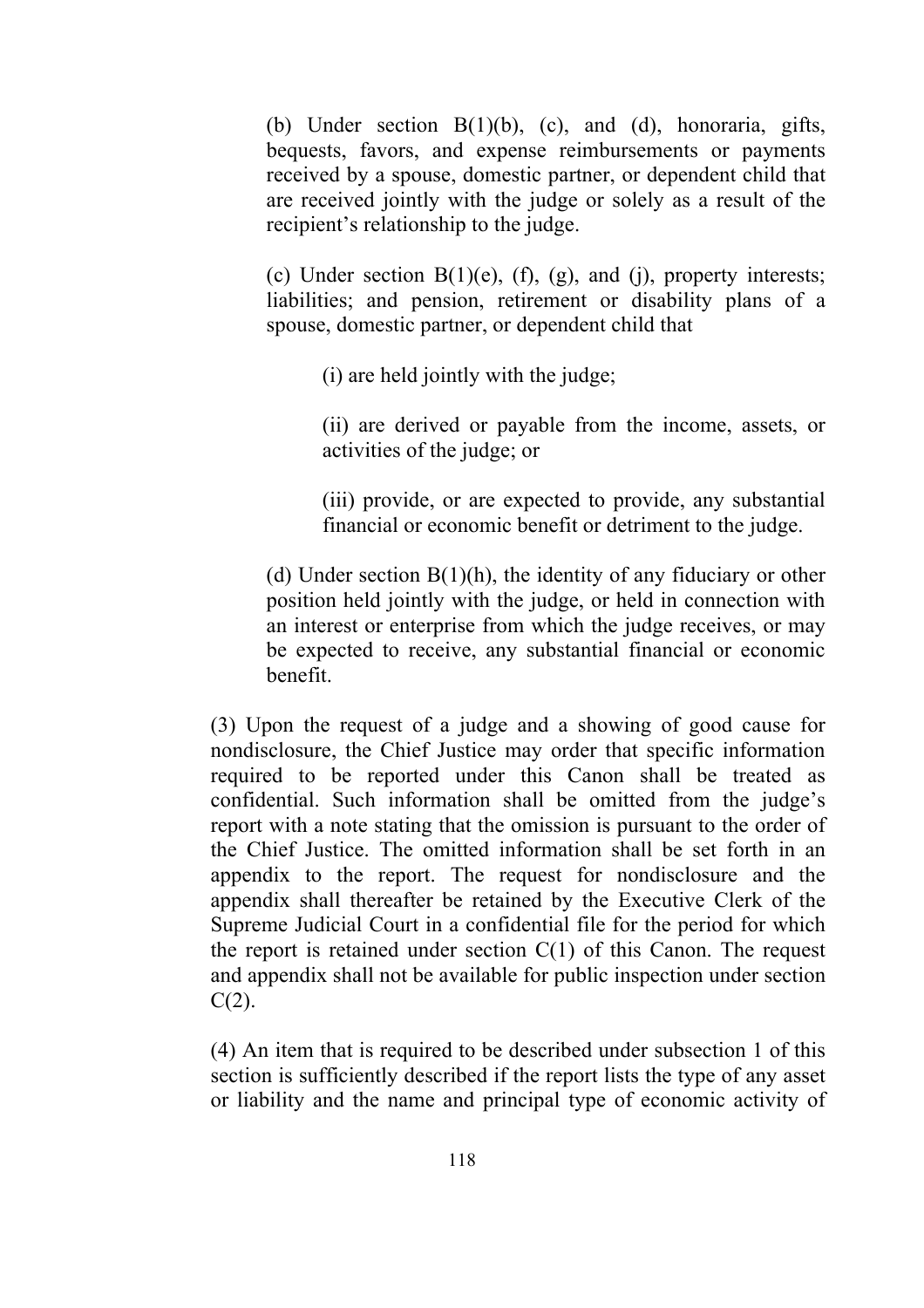any individual or entity that is (a) the source of any income or other benefit received, (b) a debtor or other party liable for satisfaction of the judge's interest in any intangible asset held, or (c) a creditor on any liability owed. The report need not specify the amount or value of any income, benefit, asset, or liability.

C. Public Access.

(1) The Executive Clerk of the Supreme Judicial Court shall retain all reports filed under this Canon on file for a period of six years from the date of filing.

(2) Except as provided in section B(3) of this Canon, the Executive Clerk shall permit any person to inspect a report on file and shall furnish a copy of such report to any person for a fee reflecting the actual cost of reproduction and mailing.

D. Failure to File. The Executive Clerk of the Supreme Judicial Court shall review all reports filed within 45 days of the filing deadline and shall promptly notify any judge who has failed to file a report or provide complete information. A copy of the notification shall be sent to the Chief Justice. If a judge does not, within 15 days of such notification, file the required report or information or receive an extension of the filing deadline under section A(4) of this Canon, the Executive Clerk shall refer the matter to the Committee on Judicial Responsibility and Disability for appropriate action.

E. Judges of Probate. A judge of probate shall make initial and annual financial disclosure reports to which the public has access as provided in this Canon, with the following exceptions:

(1) A report of self-employment income under section B(1)(a) need only specify the principal type of economic activity from which that income is derived and, if the judge is associated with a partnership, firm, professional association, or similar business entity, the name and major areas of economic activity of that entity; provided that, if the judge is a practicing lawyer, the major areas of practice of the judge and any firm or other professional entity with which the judge is associated shall also be reported.